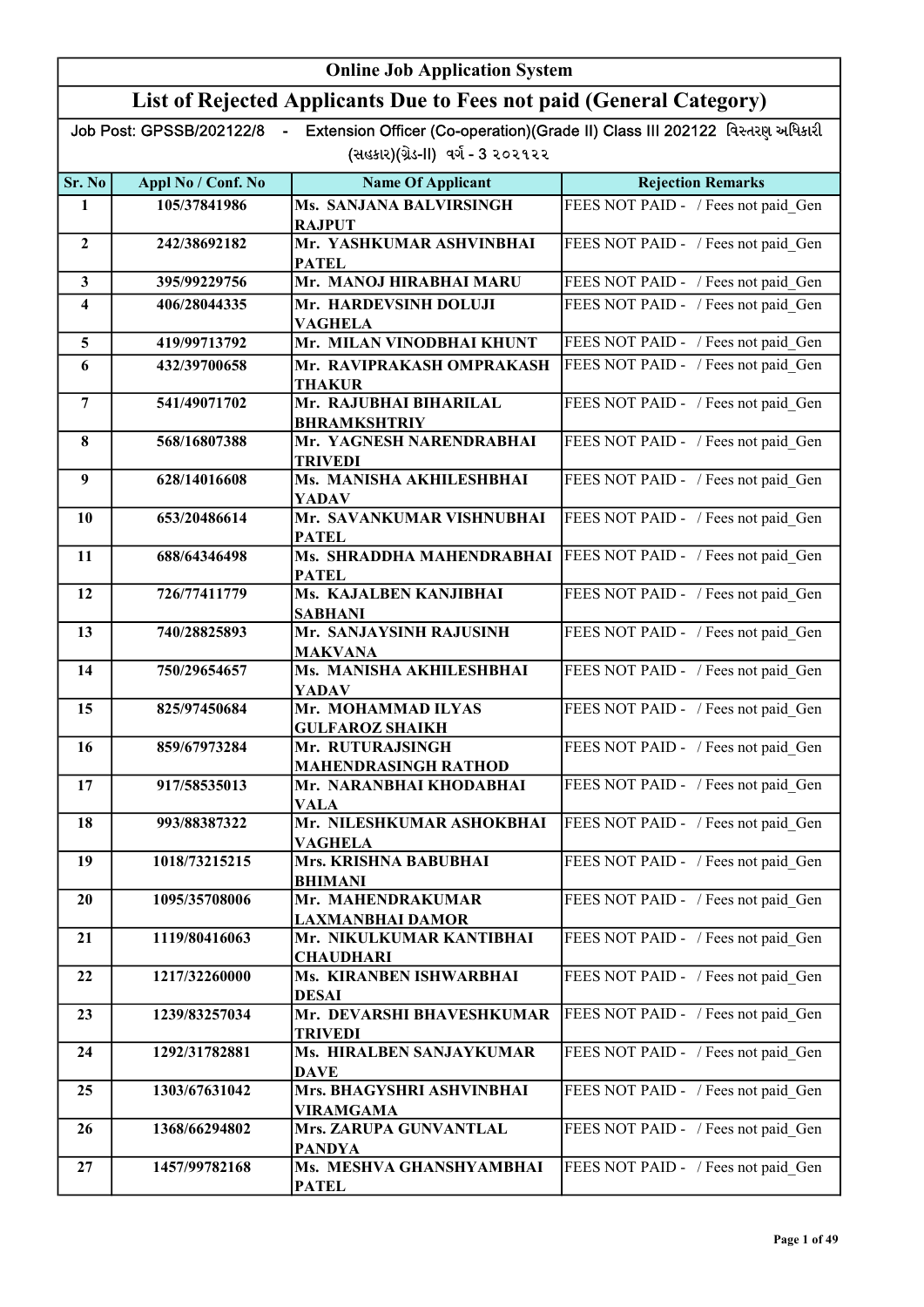|    |                          | <b>Online Job Application System</b>                                |                                                                             |
|----|--------------------------|---------------------------------------------------------------------|-----------------------------------------------------------------------------|
|    |                          | List of Rejected Applicants Due to Fees not paid (General Category) |                                                                             |
|    | Job Post: GPSSB/202122/8 |                                                                     | Extension Officer (Co-operation)(Grade II) Class III 202122 વિસ્તરણ અધિકારી |
|    |                          | (સહકાર)(ગ્રેડ-II) વર્ગ - 3 ૨૦૨૧૨૨                                   |                                                                             |
| 28 | 1561/46864745            | Mrs. HEENAKAUSHAR                                                   | FEES NOT PAID - / Fees not paid Gen                                         |
| 29 | 1631/10836356            | <b>MOHAMMAD SOYEB SHEKH</b><br>Mrs. ANILABEN PARSOTAMBHAI           | FEES NOT PAID - / Fees not paid_Gen                                         |
|    |                          | <b>PANSURIYA</b>                                                    |                                                                             |
| 30 | 1974/50346658            | Ms. DHARTI UMAKANTBHAI<br><b>THAKOR</b>                             | FEES NOT PAID - / Fees not paid Gen                                         |
| 31 | 1976/33393417            | Ms. KAJOL ZALAJI THAKOR                                             | FEES NOT PAID - / Fees not paid Gen                                         |
| 32 | 2006/52039966            | Mrs. MANSI JITENDRABHAI<br><b>JAVIYA</b>                            | FEES NOT PAID - / Fees not paid Gen                                         |
| 33 | 2128/84747644            | Mr. ARJUNSINH SURUBHA GOHIL                                         | FEES NOT PAID - / Fees not paid Gen                                         |
| 34 | 2161/34259396            | Mr. KAUSHIKKUMAR                                                    | FEES NOT PAID - / Fees not paid Gen                                         |
| 35 | 2182/75130384            | ASHOKBHAI PATEL<br>Mrs. RASHMIDEVI SITARAMBHAI                      | FEES NOT PAID - / Fees not paid_Gen                                         |
| 36 | 2190/38348848            | <b>PAL</b><br>Mr. HARSHAL MANOJKUMAR                                | FEES NOT PAID - / Fees not paid_Gen                                         |
|    |                          | <b>MODI</b>                                                         |                                                                             |
| 37 | 2193/55734804            | Mrs. DHARMISHTHA JAYDEEP<br><b>BHAI DAVDA</b>                       | FEES NOT PAID - / Fees not paid_Gen                                         |
| 38 | 2226/63058054            | Mr. DILIPKUMAR                                                      | FEES NOT PAID - / Fees not paid_Gen                                         |
| 39 | 2297/65780837            | HITENDRAKUMAR SHARMA<br>Ms. BHUMI BABABHAI PATEL                    | FEES NOT PAID - / Fees not paid Gen                                         |
| 40 | 2407/49980070            | Mr. ASHOKBHAI CHAKUBHAI                                             | FEES NOT PAID - / Fees not paid Gen                                         |
| 41 | 2501/57193665            | <b>DABHI</b><br>Mr. ANKIT SHREE KESHAV<br><b>PRASAD PANDEY</b>      | FEES NOT PAID - / Fees not paid Gen                                         |
| 42 | 2593/71278089            | Ms. KHUSHBU NARENDRA BHAI<br><b>PATEL</b>                           | FEES NOT PAID - / Fees not paid Gen                                         |
| 43 | 3056/36736875            | Mr. ASLAMKHAN HANIFKHAN<br><b>PATHAN</b>                            | FEES NOT PAID - / Fees not paid Gen                                         |
| 44 | 3234/44455243            | Mr. BHUMIKKUMAR BIPINBHAI<br><b>PATEL</b>                           | FEES NOT PAID - / Fees not paid_Gen                                         |
| 45 | 3316/84770082            | Mrs. CHETNABEN KHENGARJI<br><b>GOHIL</b>                            | FEES NOT PAID - / Fees not paid Gen                                         |
| 46 | 3326/17846651            | Mr. SAGAR MOHANBHAI GADHER FEES NOT PAID - / Fees not paid Gen      |                                                                             |
| 47 | 3348/53801029            | Mr. HARKISHAN VANMALEEDAS<br><b>HAREEYANI</b>                       | FEES NOT PAID - / Fees not paid Gen                                         |
| 48 | 3466/93187480            | Mr. PRAVINSINH RAJENDRASINH<br>THAKOR                               | FEES NOT PAID - / Fees not paid Gen                                         |
| 49 | 3566/55749028            | Mr. SUFYAN ALTAF MALEK                                              | FEES NOT PAID - / Fees not paid Gen                                         |
| 50 | 3574/99816098            | Mr. ADESHKUMAR<br><b>KAMLESHBHAI PAL</b>                            | FEES NOT PAID - / Fees not paid Gen                                         |
| 51 | 3791/82262656            | Ms. FORAM MANOJKUMAR<br><b>PATEL</b>                                | FEES NOT PAID - / Fees not paid_Gen                                         |
| 52 | 3804/57581845            | Mr. ROHITBHAI KANUBHAI<br><b>PARMAR</b>                             | FEES NOT PAID - / Fees not paid_Gen                                         |
| 53 | 3850/51045084            | Mr. RAKESHKUMAR<br><b>MANGALBHAI PATEL</b>                          | FEES NOT PAID - / Fees not paid_Gen                                         |
| 54 | 3866/94506559            | Ms. ISHANI JAYESHKUMAR SHAH   FEES NOT PAID - / Fees not paid Gen   |                                                                             |
| 55 | 3951/32972574            | Mr. CHIRAG GIRDHARBHAI<br><b>VASANI</b>                             | FEES NOT PAID - / Fees not paid Gen                                         |
| 56 | 3975/55280742            | Mr. MANOJKUMAR<br><b>MANSUKHBHAI KORAT</b>                          | FEES NOT PAID - / Fees not paid Gen                                         |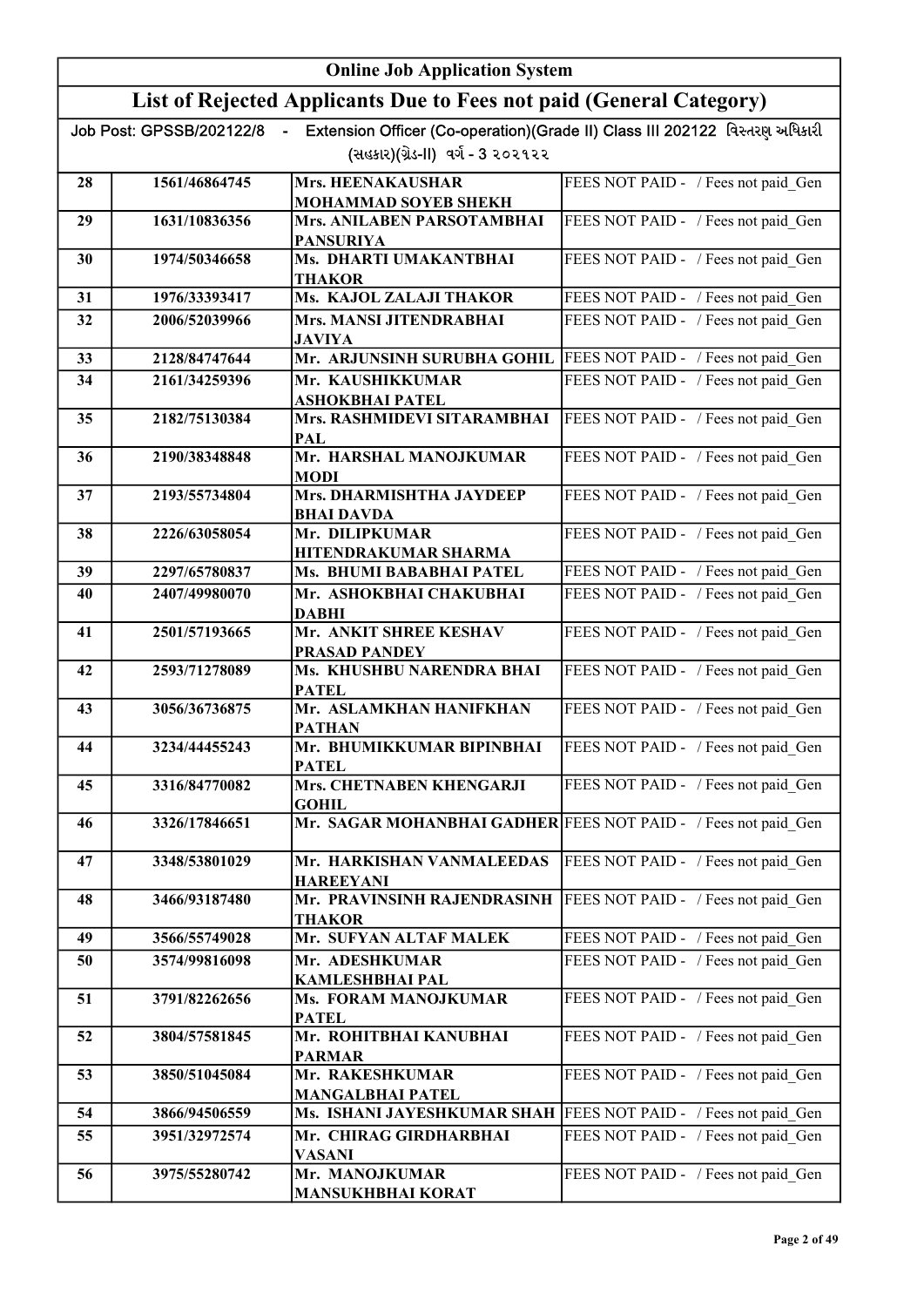|    | <b>Online Job Application System</b> |                                                                      |                                                                             |
|----|--------------------------------------|----------------------------------------------------------------------|-----------------------------------------------------------------------------|
|    |                                      | List of Rejected Applicants Due to Fees not paid (General Category)  |                                                                             |
|    | Job Post: GPSSB/202122/8             |                                                                      | Extension Officer (Co-operation)(Grade II) Class III 202122 વિસ્તરણ અધિકારી |
|    |                                      | (સહકાર)(ગ્રેડ-II) વર્ગ - 3 ૨૦૨૧૨૨                                    |                                                                             |
| 57 | 4024/39675801                        | Ms. PINALBEN ANILBHAI BHATT                                          | FEES NOT PAID - / Fees not paid Gen                                         |
| 58 | 4345/35903953                        | Mr. JASMIN HARIVADAN DAVE                                            | FEES NOT PAID - / Fees not paid Gen                                         |
| 59 | 4365/25223672                        | Mrs. DIVYAKUMARI                                                     | FEES NOT PAID - / Fees not paid Gen                                         |
|    |                                      | MITULKUMAR PATEL                                                     |                                                                             |
| 60 | 4432/51708800                        | Mr. VANSHILKUMAR<br>RAJESHBHAI TADA                                  | FEES NOT PAID - / Fees not paid_Gen                                         |
| 61 | 4443/78955065                        | Mr. SANJAY PARSHOTTAMBHAI<br><b>KANPARIYA</b>                        | FEES NOT PAID - / Fees not paid_Gen                                         |
| 62 | 4578/26592847                        | Mr. SRINALKUMAR VINODBHAI<br><b>PATEL</b>                            | FEES NOT PAID - / Fees not paid Gen                                         |
| 63 | 4677/91803070                        | Mr. IMRAN FARUKBHAI                                                  | FEES NOT PAID - / Fees not paid_Gen                                         |
|    | 4712/47773620                        | <b>PANWALA</b><br>Mr. JAY SUNILKUMAR JOSHI                           |                                                                             |
| 64 |                                      | Ms. RESHMABEN NAJABHAI                                               | FEES NOT PAID - / Fees not paid Gen                                         |
| 65 | 4738/35322414                        | <b>MYATRA</b>                                                        | FEES NOT PAID - / Fees not paid Gen                                         |
| 66 | 4846/23807709                        | Mrs. KHYATI NARENDRABHAI<br><b>THAKAR</b>                            | FEES NOT PAID - / Fees not paid Gen                                         |
| 67 | 4927/80951807                        | Mr. DIGVIJAYKUMAR                                                    | FEES NOT PAID - / Fees not paid Gen                                         |
| 68 | 4963/29255888                        | <b>MAHENDRASINH RAJ</b><br>Mr. VIPULSINH BHARATSINH<br><b>CHAVDA</b> | FEES NOT PAID - / Fees not paid Gen                                         |
| 69 | 5213/80109735                        | Mr. SANJAYKUMAR KALUBHAI<br><b>RATHOD</b>                            | FEES NOT PAID - / Fees not paid Gen                                         |
| 70 | 5344/38539324                        | Mr. GAURAV RAJESHBHAI<br><b>UNDHAD</b>                               | FEES NOT PAID - / Fees not paid Gen                                         |
| 71 | 5385/65083081                        | Mr. KAMLESHBHAI<br>KARSHANBHAI CHANDEGARA                            | FEES NOT PAID - / Fees not paid Gen                                         |
| 72 | 5516/90541288                        | Mrs. HIRAL JITENDRAKUMAR                                             | FEES NOT PAID - / Fees not paid_Gen                                         |
| 73 | 5525/25575382                        | <b>DHADUK</b><br>Ms. FARHANABANU                                     | FEES NOT PAID - / Fees not paid_Gen                                         |
|    |                                      | MURTUJABHAI AJMERI                                                   |                                                                             |
| 74 | 5593/58406298                        | Mr. AMIT GAUTAM KUKADIA                                              | FEES NOT PAID - / Fees not paid Gen                                         |
| 75 | 5597/31648202                        | Mr. AJAYSINH DINESHSINH RAOL                                         | FEES NOT PAID - / Fees not paid Gen                                         |
| 76 | 5642/80600754                        | Mr. RAMESH DINESHKUMAR<br><b>BHATIYA</b>                             | FEES NOT PAID - / Fees not paid Gen                                         |
| 77 | 5680/75453648                        | Ms. CHARULBEN DINESHKUMAR<br><b>RAVAL</b>                            | FEES NOT PAID - / Fees not paid Gen                                         |
| 78 | 5684/74142260                        | Mr. KARTIKKUMAR AMRUTLAL<br><b>PATEL</b>                             | FEES NOT PAID - / Fees not paid Gen                                         |
| 79 | 5734/92240737                        | Mr. RONAK BHARATKUMAR<br><b>PATEL</b>                                | FEES NOT PAID - / Fees not paid Gen                                         |
| 80 | 5735/62420879                        | Mr. DEVANGKUMAR<br>PURSHOTTAMDAS PATEL                               | FEES NOT PAID - / Fees not paid_Gen                                         |
| 81 | 5781/70745491                        | Mr. ARVINDBHAI VIKRAMSINH<br><b>BHAGORA</b>                          | FEES NOT PAID - / Fees not paid Gen                                         |
| 82 | 5854/30821774                        | Mr. TRUSHARKUMAR<br><b>BHAILALBHAI PARSIYA</b>                       | FEES NOT PAID - / Fees not paid_Gen                                         |
| 83 | 5861/17859427                        | Mr. MOHIT DEVABHAI VASOYA                                            | FEES NOT PAID - / Fees not paid Gen                                         |
| 84 | 6073/93509687                        | Mr. MUJABBIRHUSAIN                                                   | FEES NOT PAID - / Fees not paid Gen                                         |
|    |                                      | AEHSANMIYAN MALEK                                                    |                                                                             |
| 85 | 6190/89594096                        | Mr. ASHISH KAMLESH BADIYANI                                          | FEES NOT PAID - / Fees not paid Gen                                         |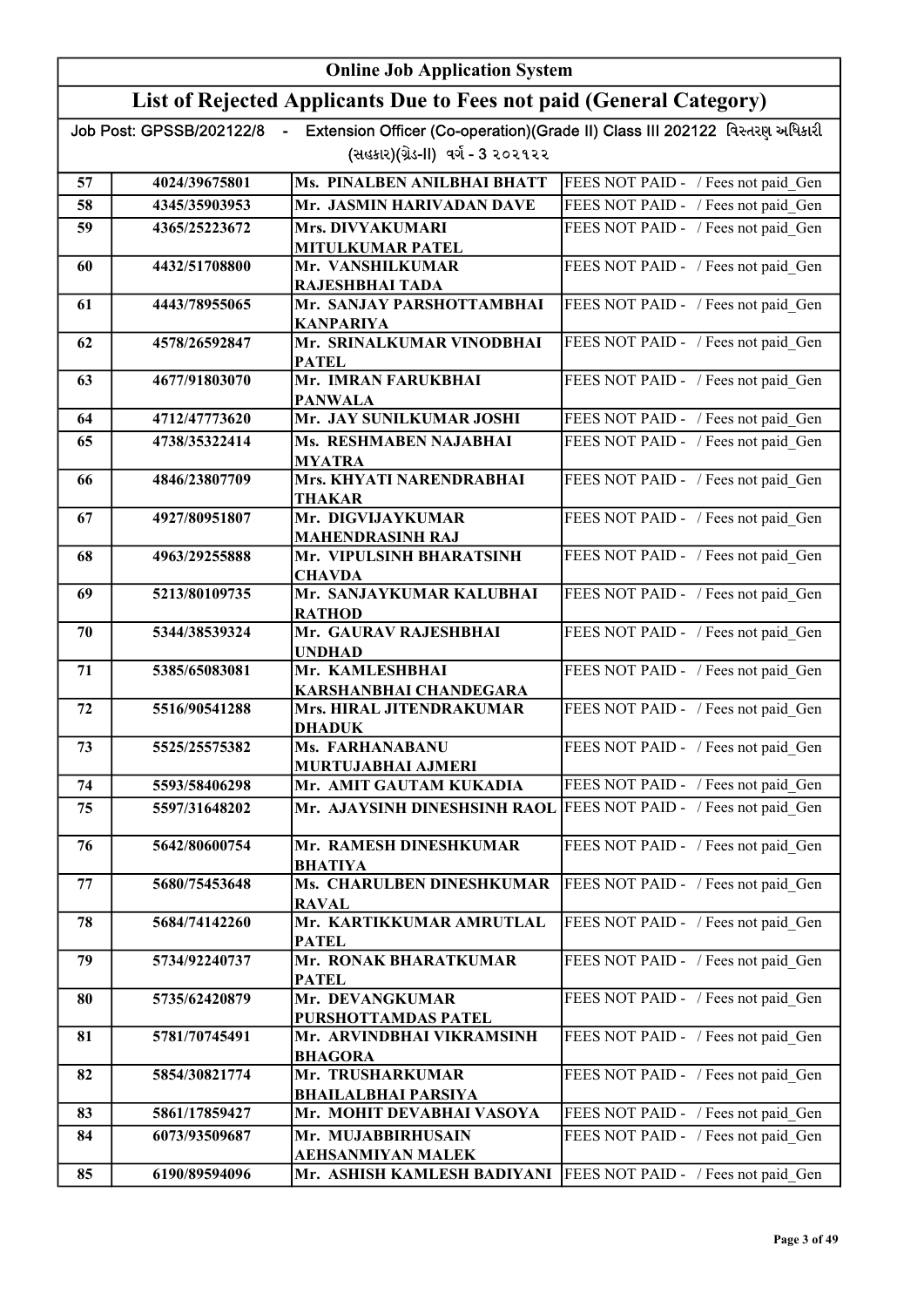|            |                          | <b>Online Job Application System</b>                                |                                                                             |
|------------|--------------------------|---------------------------------------------------------------------|-----------------------------------------------------------------------------|
|            |                          | List of Rejected Applicants Due to Fees not paid (General Category) |                                                                             |
|            | Job Post: GPSSB/202122/8 | (સહકાર)(ગ્રેડ-II) વર્ગ - 3 ૨૦૨૧૨૨                                   | Extension Officer (Co-operation)(Grade II) Class III 202122 વિસ્તરણ અધિકારી |
| 86         | 6233/51974234            | Mrs. PARUL JAGABHAI SAVALIYA   FEES NOT PAID - / Fees not paid Gen  |                                                                             |
| 87         | 6251/12161094            | Mr. KAVAN BHASKER SHUKLA                                            | FEES NOT PAID - / Fees not paid Gen                                         |
| 88         | 6293/19278589            | Ms. KALIBAHEN JESINGBHAI<br>TAVIYAD                                 | FEES NOT PAID - / Fees not paid Gen                                         |
| 89         | 6297/16838986            | Ms. KOMAL RAJESHBHAI<br><b>SOLANKI</b>                              | FEES NOT PAID - / Fees not paid Gen                                         |
| 90         | 6350/34971363            | Ms. PRIYANKA RAMESHBHAI<br><b>BHARAD</b>                            | FEES NOT PAID - / Fees not paid Gen                                         |
| 91         | 6359/57294911            | Ms. MITALBEN ASHOKBHAI SHAH FEES NOT PAID - / Fees not paid Gen     |                                                                             |
| 92         | 6540/35579804            | Mrs. EKTABA RAJENDRASINH<br><b>SARVAIYA</b>                         | FEES NOT PAID - / Fees not paid Gen                                         |
| 93         | 6595/33882419            | Mr. RAJENDRASINH<br><b>GOVINDSINH CHAVADA</b>                       | FEES NOT PAID - / Fees not paid Gen                                         |
| 94         | 6634/21398283            | Ms. KAPILA ARJUNBHAI<br><b>KHALASE</b>                              | FEES NOT PAID - / Fees not paid Gen                                         |
| 95         | 6668/57204115            | Mr. GAUTAMKUMAR DANABHAI<br><b>MAKVANA</b>                          | FEES NOT PAID - / Fees not paid_Gen                                         |
| 96         | 6715/18552813            | Mr. BHAVIN MAHENDRAKUMAR<br><b>KAGADA</b>                           | FEES NOT PAID - / Fees not paid_Gen                                         |
| 97         | 6751/53145663            | Ms. DIXALI MANISHBHAI<br><b>LODHIYA</b>                             | FEES NOT PAID - / Fees not paid_Gen                                         |
| 98         | 6752/76543021            | <b>Mrs. KINJALBEN</b><br><b>BHUPENDRABHAI PATEL</b>                 | FEES NOT PAID - / Fees not paid Gen                                         |
| 99         | 6956/89200080            | Mr. ALTAF KALIM SHEIKH                                              | FEES NOT PAID - / Fees not paid Gen                                         |
| <b>100</b> | 7074/47832078            | Ms. KARUNA KISHORBHAI<br><b>VAGHASIYA</b>                           | FEES NOT PAID - / Fees not paid Gen                                         |
| 101        | 7226/64834323            | Mr. SANJAYSINH KESHRISINH<br><b>CHAUHAN</b>                         | FEES NOT PAID - / Fees not paid Gen                                         |
| 102        | 7331/51520655            | Mr. BALVIRSINH GANPATSINH<br><b>GOHIL</b>                           | FEES NOT PAID - / Fees not paid Gen                                         |
| 103        | 7346/49442834            | <b>Ms. MANJEETKAUR</b><br>HARDYALSINH KUMARI                        | FEES NOT PAID - / Fees not paid Gen                                         |
| 104        | 7350/68571540            | Mr. HARDIKKUMAR DILIPSINH<br><b>CHAUHAN</b>                         | FEES NOT PAID - / Fees not paid_Gen                                         |
| 105        | 7412/32924414            | Mr. GAJENDRASINH<br>DHARMENDRASINH RATHOD                           | FEES NOT PAID - / Fees not paid_Gen                                         |
| 106        | 7420/34790879            | Mr. YUVRAJSINH<br>MAHENDRASINH CHHASATIYA                           | FEES NOT PAID - / Fees not paid Gen                                         |
| 107        | 7522/92697041            | Ms. SHWETABEN MULJIBHAI<br><b>SHENGAL</b>                           | FEES NOT PAID - / Fees not paid Gen                                         |
| 108        | 7545/34155716            | Mr. TULSIBHAI JAGDISHBHAI<br><b>BHOI</b>                            | FEES NOT PAID - / Fees not paid Gen                                         |
| 109        | 7582/25174264            | Mr. JAYMEEN VINODBHAI<br><b>BABARIYA</b>                            | FEES NOT PAID - / Fees not paid Gen                                         |
| 110        | 7610/69214016            | Mr. DEVANG BABUBHAI TERAIYA                                         | FEES NOT PAID - / Fees not paid_Gen                                         |
| 111        | 7664/49716048            | Mr. AJAJAHAMAD MUSTAK BHAI<br><b>SALEJI</b>                         | FEES NOT PAID - / Fees not paid Gen                                         |
| 112        | 7939/81975339            | Mr. SUFIYAN YAKUB JADI                                              | FEES NOT PAID - / Fees not paid_Gen                                         |
| 113        | 7986/87127692            | Mr. YOGESH RAVJIBHAI<br><b>KACHROLA</b>                             | FEES NOT PAID - / Fees not paid Gen                                         |
| 114        | 8010/95666479            | Mr. UTKARSHKUMAR<br><b>BHARATBHAI PATEL</b>                         | FEES NOT PAID - / Fees not paid_Gen                                         |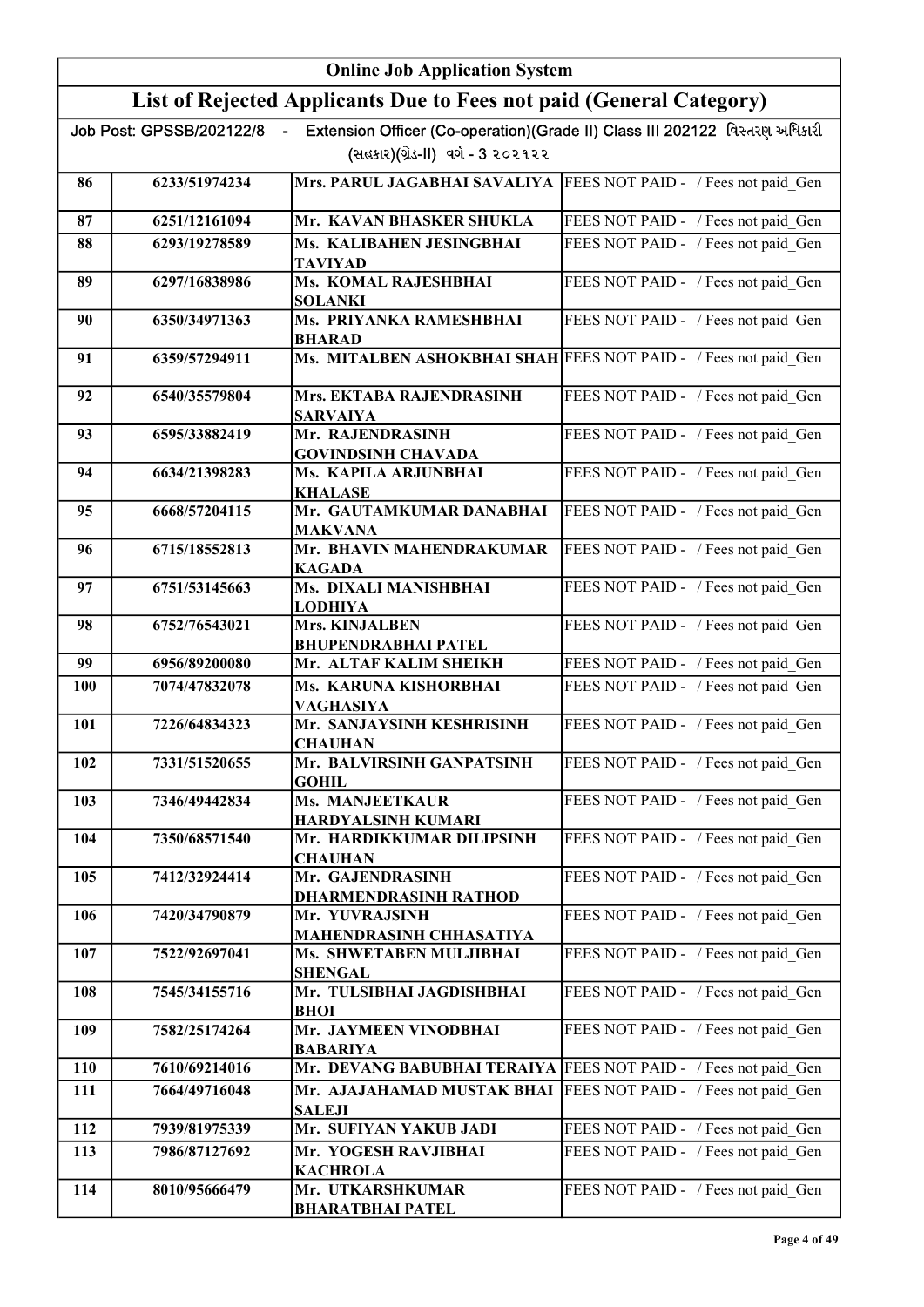|     | <b>Online Job Application System</b> |                                                                                    |                                                                             |
|-----|--------------------------------------|------------------------------------------------------------------------------------|-----------------------------------------------------------------------------|
|     |                                      | List of Rejected Applicants Due to Fees not paid (General Category)                |                                                                             |
|     | Job Post: GPSSB/202122/8             | (સહકાર)(ગ્રેડ-II) વર્ગ - 3 ૨૦૨૧૨૨                                                  | Extension Officer (Co-operation)(Grade II) Class III 202122 વિસ્તરણ અધિકારી |
| 115 | 8048/15133911                        | Ms. PRIYANKABEN ABHAYRAJ<br><b>YADAV</b>                                           | FEES NOT PAID - / Fees not paid Gen                                         |
| 116 | 8049/69764592                        | <b>Ms. RAKHI JAYWANT PATIL</b>                                                     | FEES NOT PAID - / Fees not paid_Gen                                         |
| 117 | 8101/79720012                        | Ms. RAKHI JAYWANT PATIL                                                            | FEES NOT PAID - / Fees not paid Gen                                         |
| 118 | 8102/62810875                        | Mr. SHAILESHSINH MAMUJI<br><b>PARMAR</b>                                           | FEES NOT PAID - / Fees not paid Gen                                         |
| 119 | 8384/29295136                        | Mr. RANDHIRSINH RAVJIBHAI<br><b>PARMAR</b>                                         | FEES NOT PAID - / Fees not paid_Gen                                         |
| 120 | 8391/49635862                        | Mr. JENISH MAHESHBHAI<br><b>SOLANKI</b>                                            | FEES NOT PAID - / Fees not paid Gen                                         |
| 121 | 8491/60664889                        | Mr. DIVYESH MANSUKHBHAI<br><b>KANANI</b>                                           | FEES NOT PAID - / Fees not paid Gen                                         |
| 122 | 8522/28867482                        | Mr. RAHULKUMAR GIRVATSINH<br><b>PADHIYAR</b>                                       | FEES NOT PAID - / Fees not paid Gen                                         |
| 123 | 8616/24046041                        | Mr. MITULKUMAR<br><b>JAYVADANBHAI PATEL</b>                                        | FEES NOT PAID - / Fees not paid Gen                                         |
| 124 | 8695/24081465                        | Mr. RUTUL JAGADISHBHAI<br><b>MAHIDA</b>                                            | FEES NOT PAID - / Fees not paid Gen                                         |
| 125 | 8714/56631782                        | Mr. PARTH SURESHBHAI<br><b>PARMAR</b>                                              | FEES NOT PAID - / Fees not paid_Gen                                         |
| 126 | 8728/42713033                        | <b>Mrs. GOPIBEN SUNILKUMAR</b><br><b>CHAUDHARI</b>                                 | FEES NOT PAID - / Fees not paid Gen                                         |
| 127 | 8808/30082620                        | Mr. SAHDEVSINH RANJITSINH<br><b>RAJPUT</b>                                         | FEES NOT PAID - / Fees not paid Gen                                         |
| 128 | 8998/78852994                        | Mr. CHINTAN ASHOKKUMAR<br><b>JANI</b>                                              | FEES NOT PAID - / Fees not paid Gen                                         |
| 129 | 9049/47174579                        | Mr. RAKESHKUMAR<br><b>MAHENDRABHAI PATEL</b>                                       | FEES NOT PAID - / Fees not paid Gen                                         |
| 130 | 9064/30013403                        | Mr. PRAKRAMSINH<br><b>DHARMENDRASINH VGHELA</b>                                    | FEES NOT PAID - / Fees not paid Gen                                         |
| 131 | 9079/96564805                        | Mr. JENISH LALJIBHAI<br><b>KAVATHIYA</b>                                           | FEES NOT PAID - / Fees not paid Gen                                         |
| 132 | 9104/59377086                        | Ms. POOJA DUBEY UMAKANT<br><b>DUBEY</b>                                            | FEES NOT PAID - / Fees not paid_Gen                                         |
| 133 | 9113/75268234                        | Mr. NARENDRASINH DIPAKSINH<br><b>PARMAR</b>                                        | FEES NOT PAID - / Fees not paid Gen                                         |
| 134 | 9180/69256001                        | Mr. JITENDRASINH BHIKHUBHA<br><b>GOHIL</b>                                         | FEES NOT PAID - / Fees not paid Gen                                         |
| 135 | 9501/33344508                        | Mr. HARDIKKUMAR KANUBHAI<br><b>PATEL</b>                                           | FEES NOT PAID - / Fees not paid Gen                                         |
| 136 | 9557/61063830                        | Mr. DIGVIJAYSINH FATESINH<br><b>DABHI</b>                                          | FEES NOT PAID - / Fees not paid Gen                                         |
| 137 | 9658/53395367                        | Mr. AJAY SARDARBHAI BARIYA                                                         | FEES NOT PAID - / Fees not paid_Gen                                         |
| 138 | 9683/86252977                        | Mr. JAYKUMAR<br><b>MAHENDRAKUMAR PATEL</b>                                         | FEES NOT PAID - / Fees not paid Gen                                         |
| 139 | 9704/91517377                        | Mr. JAGDISHKUMAR KANTIBHAI<br><b>PARMAR</b>                                        | FEES NOT PAID - / Fees not paid Gen                                         |
| 140 | 9788/85253267                        | Ms. URVI DIPAKBHAI THAKAR                                                          | FEES NOT PAID - / Fees not paid Gen                                         |
| 141 | 9824/73082931                        | Mr. KALUBHAI HARAJIBHAI<br><b>DHORIYA</b>                                          | FEES NOT PAID - / Fees not paid_Gen                                         |
| 142 | 9830/47993518                        | Mr. MOINBHAI HASANBHAI<br><b>MAKARANI</b>                                          | FEES NOT PAID - / Fees not paid_Gen                                         |
| 143 | 9922/32252517                        | Mr. BIRAJUKUMAR GOVINDBHAI   FEES NOT PAID - / Fees not paid Gen<br><b>GHETIYA</b> |                                                                             |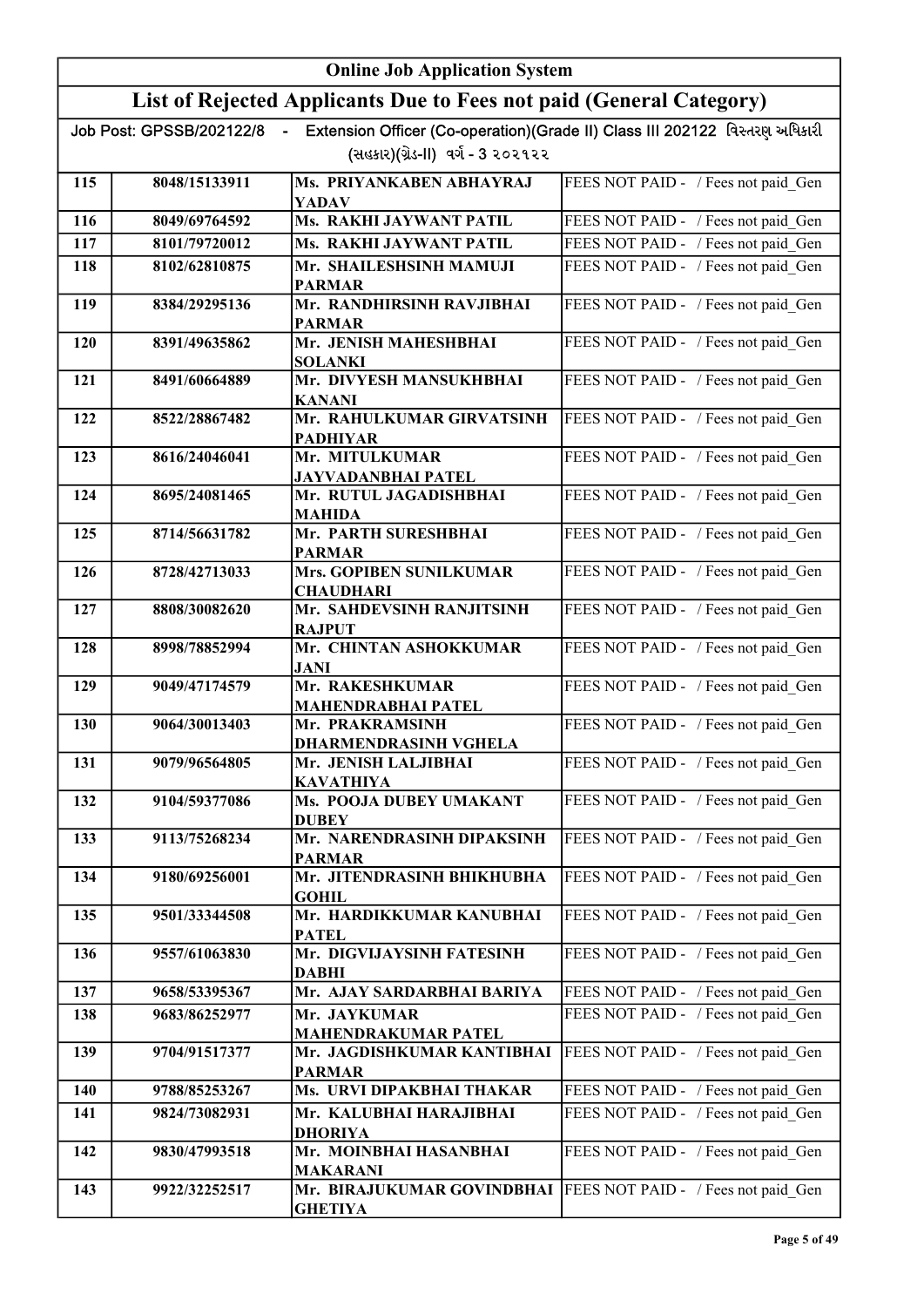|     | <b>Online Job Application System</b> |                                                                       |                                                                             |
|-----|--------------------------------------|-----------------------------------------------------------------------|-----------------------------------------------------------------------------|
|     |                                      | List of Rejected Applicants Due to Fees not paid (General Category)   |                                                                             |
|     | Job Post: GPSSB/202122/8             |                                                                       | Extension Officer (Co-operation)(Grade II) Class III 202122 વિસ્તરણ અધિકારી |
|     |                                      | (સહકાર)(ગ્રેડ-II) વર્ગ - 3 ૨૦૨૧૨૨                                     |                                                                             |
| 144 | 9995/98481425                        | Ms. FARHATBANU MOHSINBHAI<br><b>SHAIKH</b>                            | FEES NOT PAID - / Fees not paid Gen                                         |
| 145 | 10157/70755219                       | Mr. MITESHKUMAE                                                       | FEES NOT PAID - / Fees not paid Gen                                         |
|     |                                      | <b>MAHESHKUMAR SHAH</b>                                               |                                                                             |
| 146 | 10282/66501946                       | Mr. KRUTAGNA RAMESHBHAI<br><b>PATEL</b>                               | FEES NOT PAID - / Fees not paid Gen                                         |
| 147 | 10299/65497737                       | Mrs. NIDHI JAGDISHKUMAR VYAS                                          | FEES NOT PAID - / Fees not paid Gen                                         |
| 148 | 10393/34653707                       | Mr. DEVRANG ASHARIYA<br>TAPRIYA                                       | FEES NOT PAID - / Fees not paid Gen                                         |
| 149 | 10413/34202343                       | Mr. DUSHYANT KANTILAL<br><b>CHOTHANI</b>                              | FEES NOT PAID - / Fees not paid Gen                                         |
| 150 | 10499/86691509                       | Mrs. SAGUFTABEN SHABBIR<br><b>VALI BHURA</b>                          | FEES NOT PAID - / Fees not paid Gen                                         |
| 151 | 10530/35993051                       | Mr. PRAVINKUMAR<br><b>JITENDRAKUMAR MISHRA</b>                        | FEES NOT PAID - / Fees not paid_Gen                                         |
| 152 | 10562/69735004                       | Mr. HARENDRASINH                                                      | FEES NOT PAID - / Fees not paid Gen                                         |
| 153 | 10563/93371137                       | <b>RAJENDRASINH PARMAR</b><br>Mrs. SONIYA UMASHANKAR<br><b>PANDEY</b> | FEES NOT PAID - / Fees not paid_Gen                                         |
| 154 | 10593/45721484                       | Mr. KISHAN GAURANGBHAI<br><b>RATHOD</b>                               | FEES NOT PAID - / Fees not paid Gen                                         |
| 155 | 10632/23631426                       | Ms. BANSI SUNILBHAI NATHVANI                                          | FEES NOT PAID - / Fees not paid_Gen                                         |
| 156 | 10639/29305609                       | <b>Mrs. ROSHANI HARNILKUMAR</b><br><b>PATEL</b>                       | FEES NOT PAID - / Fees not paid_Gen                                         |
| 157 | 10671/52511039                       | Mr. RAJDEEPSINH LABHUBHAI<br><b>KHER</b>                              | FEES NOT PAID - / Fees not paid Gen                                         |
| 158 | 10702/40513187                       | Mr. MEHULKUMAR BALDEVBHAI<br><b>CHAVDA</b>                            | FEES NOT PAID - / Fees not paid Gen                                         |
| 159 | 10804/86529879                       | Mr. JAYKUMAR<br><b>GHANSHYAMBHAI PRAJAPATI</b>                        | FEES NOT PAID - / Fees not paid Gen                                         |
| 160 | 10841/69638043                       | Ms. PRIYA BHARATKUMAR<br><b>PANCHOLI</b>                              | FEES NOT PAID - / Fees not paid Gen                                         |
| 161 | 10914/50820841                       | Mr. KARMAVIRSINH<br><b>CHHATRASINH VAGHELA</b>                        | FEES NOT PAID - / Fees not paid Gen                                         |
| 162 | 11003/91340547                       | Mr. RAJDIPSINH PARBATJI DABHI                                         | FEES NOT PAID - / Fees not paid Gen                                         |
| 163 | 11022/68634606                       | Mr. DHAVAL RAJESHBHAI<br><b>CHAUDHARI</b>                             | FEES NOT PAID - / Fees not paid Gen                                         |
| 164 | 11121/30536942                       | Mrs. SONIYA UMASHANKAR<br><b>PANDEY</b>                               | FEES NOT PAID - / Fees not paid Gen                                         |
| 165 | 11195/59666886                       | Mr. PRAVINKUMAR<br>JITENDRAKUMAR MISHRA                               | FEES NOT PAID - / Fees not paid_Gen                                         |
| 166 | 11388/28863632                       | Mr. KALPESHKUMAR<br>PRAVINSINH RATHOD                                 | FEES NOT PAID - / Fees not paid_Gen                                         |
| 167 | 11692/20404718                       | Mr. VISHAL MANUBHAI MIRANI                                            | FEES NOT PAID - / Fees not paid Gen                                         |
| 168 | 11764/45055248                       | Mr. DHARMESH MUKESHBHAI<br><b>SORATHIYA</b>                           | FEES NOT PAID - / Fees not paid Gen                                         |
| 169 | 11825/42324172                       | Ms. MITTALKUMARI                                                      | FEES NOT PAID - / Fees not paid Gen                                         |
| 170 | 11867/42131052                       | RAJENDRASINH CHAUHAN<br>Mr. JASRAJBHAI DESURBHAI<br><b>HATHIYA</b>    | FEES NOT PAID - / Fees not paid Gen                                         |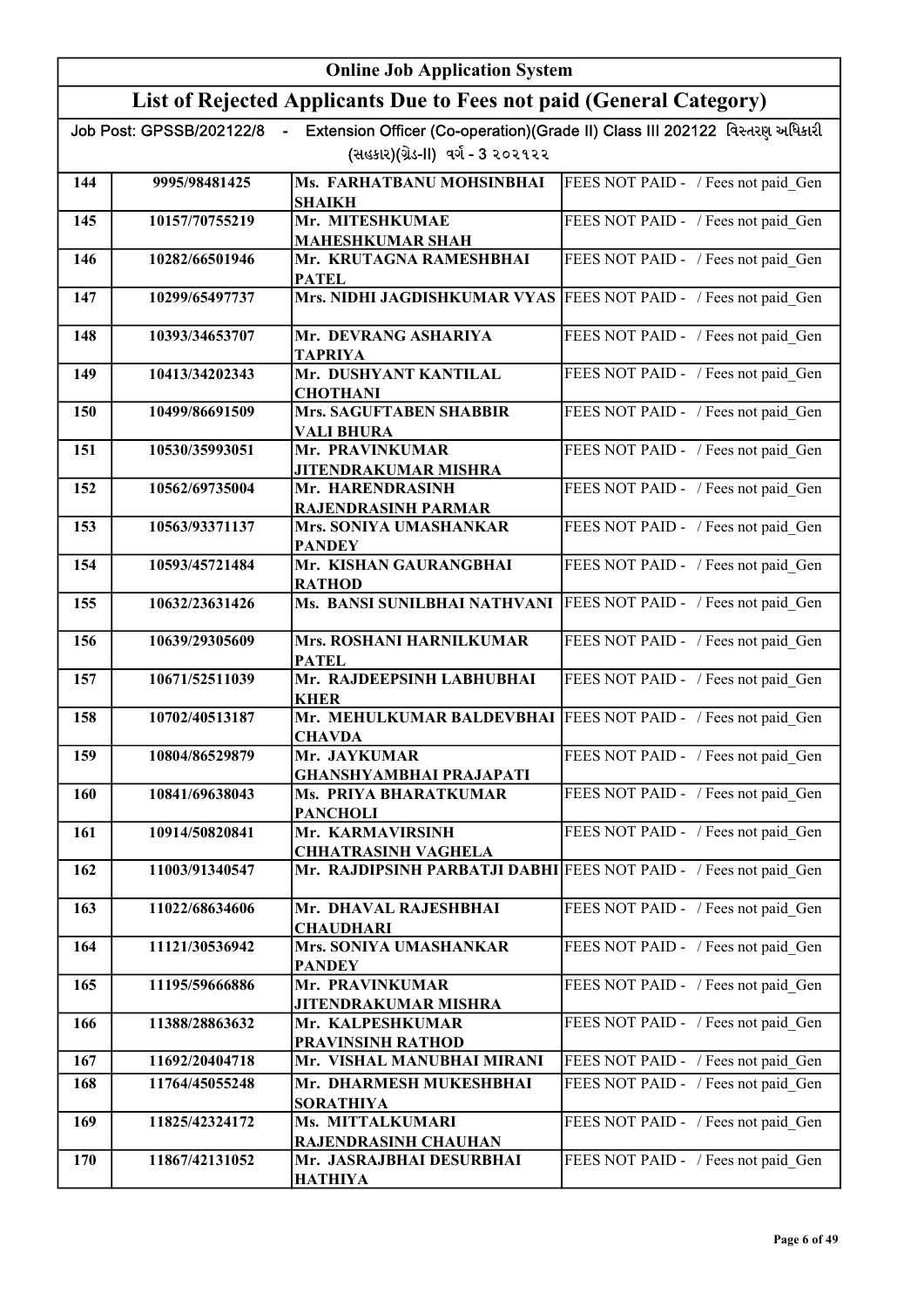|     | <b>Online Job Application System</b> |                                                                     |                                                                             |
|-----|--------------------------------------|---------------------------------------------------------------------|-----------------------------------------------------------------------------|
|     |                                      | List of Rejected Applicants Due to Fees not paid (General Category) |                                                                             |
|     | Job Post: GPSSB/202122/8             | $\sim$                                                              | Extension Officer (Co-operation)(Grade II) Class III 202122 વિસ્તરણ અધિકારી |
|     |                                      | (સહકાર)(ગ્રેડ-II) વર્ગ - 3 ૨૦૨૧૨૨                                   |                                                                             |
| 171 | 12001/72704449                       | Mr. JITENDRAKUMAR                                                   | FEES NOT PAID - / Fees not paid Gen                                         |
| 172 | 12356/41518809                       | SHIVABHAI MAKAWANA<br>Mr. VISHAL KUMAR                              | FEES NOT PAID - / Fees not paid Gen                                         |
|     |                                      | <b>CHHAGANBHAI DHANDHALYA</b>                                       |                                                                             |
| 173 | 12368/85671841                       | Mr. ROHITKUMAR ANILBHAI<br><b>BHATT</b>                             | FEES NOT PAID - / Fees not paid Gen                                         |
| 174 | 12437/62549572                       | Ms. MAYA BHAVANSINH<br><b>SOLANKI</b>                               | FEES NOT PAID - / Fees not paid Gen                                         |
| 175 | 12479/81963316                       | Mr. VISHVASKUMAR<br>DAYARAMBHAI JOSHI                               | FEES NOT PAID - / Fees not paid Gen                                         |
| 176 | 12521/32428515                       | Mr. DINESHBHAI JORABHAI<br><b>NONGAS</b>                            | FEES NOT PAID - / Fees not paid Gen                                         |
| 177 | 12529/38773315                       | Ms. JASMIN BANU AFZAL KHAN<br><b>PATHAN</b>                         | FEES NOT PAID - / Fees not paid Gen                                         |
| 178 | 12542/15708816                       | Mr. PIYUSHKUMAR<br>KARSHANBHAI SORATHIYA                            | FEES NOT PAID - / Fees not paid_Gen                                         |
| 179 | 12563/65872499                       | Mr. KEYUR BHARATBHAI PATEL                                          | FEES NOT PAID - / Fees not paid Gen                                         |
| 180 | 12623/60041498                       | Ms. MONIKA KISHORBHAI<br><b>SAKHIYA</b>                             | FEES NOT PAID - / Fees not paid Gen                                         |
| 181 | 12728/90788571                       | Ms. DHARA ARVINDBHAI<br><b>CHAVDA</b>                               | FEES NOT PAID - / Fees not paid_Gen                                         |
| 182 | 12752/75461212                       | Ms. TEJAL NATWARSHINH<br><b>PARMAR</b>                              | FEES NOT PAID - / Fees not paid_Gen                                         |
| 183 | 12794/10634499                       | Mr. MAHENDIHASAN AKBARALI<br><b>SUTHAR</b>                          | FEES NOT PAID - / Fees not paid Gen                                         |
| 184 | 12864/74745241                       | Mr. HATIM SALIM TINWALA                                             | FEES NOT PAID - / Fees not paid Gen                                         |
| 185 | 12910/65183395                       | Mr. CHIRAG GIRDHARBHAI<br><b>VASANI</b>                             | FEES NOT PAID - / Fees not paid Gen                                         |
| 186 | 13151/72575344                       | Mr. VIRENDRASINH JAGATSINH<br><b>GIRASE</b>                         | FEES NOT PAID - / Fees not paid Gen                                         |
| 187 | 13216/37418953                       | Mr. VINAYKUMAR<br><b>GAJANANBHAI THAKOR</b>                         | FEES NOT PAID - / Fees not paid Gen                                         |
| 188 | 13217/98391780                       | Mr. DIVYESH HASMUKHBHAI<br><b>KARIYA</b>                            | FEES NOT PAID - / Fees not paid Gen                                         |
| 189 | 13270/96209939                       | Mr. AHESANALI RAHIMBHAI<br>MOKNOJIYA                                | FEES NOT PAID - / Fees not paid Gen                                         |
| 190 | 13369/53095507                       | Mrs. SEJALBEN VERSIBHAI DESAI                                       | FEES NOT PAID - / Fees not paid Gen                                         |
| 191 | 13375/95959520                       | Ms. YAMINI JAGDISH BHAI<br><b>GADARIYA</b>                          | FEES NOT PAID - / Fees not paid Gen                                         |
| 192 | 13444/36005238                       | Mr. MUJABBIRHUSAIN<br>AEHSANMIYAN MALEK                             | FEES NOT PAID - / Fees not paid Gen                                         |
| 193 | 13500/40102241                       | Mr. DASHRATHSINGH<br><b>GIRDHARISINGH RAJPUT</b>                    | FEES NOT PAID - / Fees not paid Gen                                         |
| 194 | 13526/48133208                       | Mr. MEETKUMAR V PRAJAPATI                                           | FEES NOT PAID - / Fees not paid_Gen                                         |
| 195 | 13529/29596192                       | Mr. SANJAYKUMAR<br>LAKSHMANBHAI TALPADA                             | FEES NOT PAID - / Fees not paid_Gen                                         |
| 196 | 13597/54948157                       | Mrs. SHWETA SACHIN PATEL                                            | FEES NOT PAID - / Fees not paid_Gen                                         |
| 197 | 13678/78660341                       | Ms. PRIYANKA JAYVIRSINH<br><b>VAGHELA</b>                           | FEES NOT PAID - / Fees not paid Gen                                         |
| 198 | 13744/71800505                       | Mr. HARDIKBHAI DEVRAJBHAI<br>TARPADA                                | FEES NOT PAID - / Fees not paid_Gen                                         |
| 199 | 13824/30566940                       | Mr. HITESHKUMAR GOVINDBHAI<br><b>PATEL</b>                          | FEES NOT PAID - / Fees not paid Gen                                         |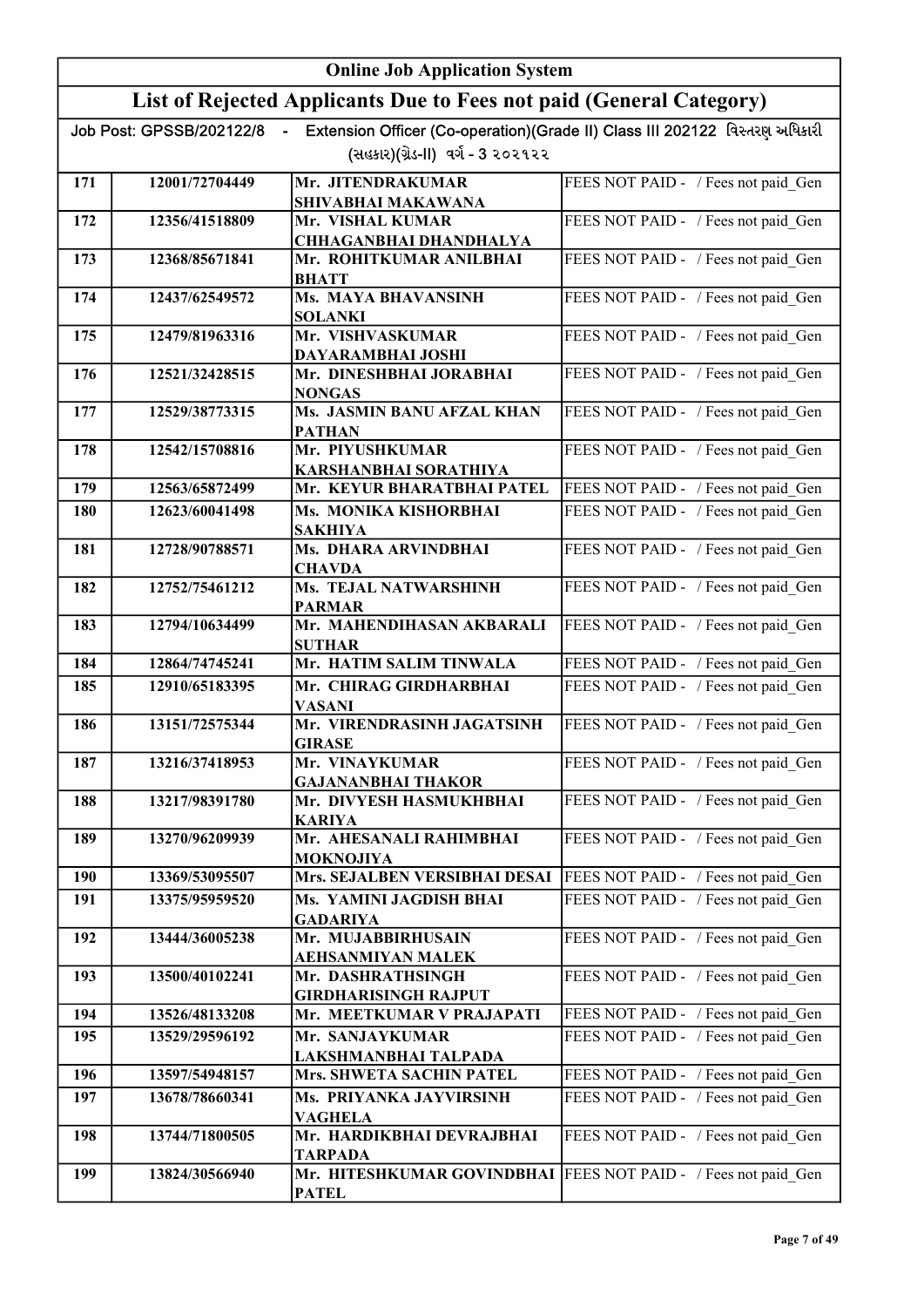|     | <b>Online Job Application System</b> |                                                                     |                                                                              |
|-----|--------------------------------------|---------------------------------------------------------------------|------------------------------------------------------------------------------|
|     |                                      | List of Rejected Applicants Due to Fees not paid (General Category) |                                                                              |
|     | Job Post: GPSSB/202122/8             |                                                                     | Extension Officer (Co-operation) (Grade II) Class III 202122 વિસ્તરણ અધિકારી |
|     |                                      | (સહકાર)(ગ્રેડ-II) વર્ગ - 3 ૨૦૨૧૨૨                                   |                                                                              |
| 200 | 13839/78977122                       | Mr. ASHISHKUMAR<br>YOGESHBHAI BATHAM                                | FEES NOT PAID - / Fees not paid Gen                                          |
| 201 | 13922/74502254                       | Mr. UCHITKUMAR KIRANBHAI<br>NAIK                                    | FEES NOT PAID - / Fees not paid Gen                                          |
| 202 | 14119/44060384                       | Mr. ATULKUMAR CHANDUBHAI<br><b>PARMAR</b>                           | FEES NOT PAID - / Fees not paid Gen                                          |
| 203 | 14138/26331768                       | Mr. KISHORKUMAR NAVAJI                                              | FEES NOT PAID - / Fees not paid Gen                                          |
| 204 | 14317/45976755                       | <b>PRAJAPATI</b><br>Mr. HARESH CHANDUBHAI<br><b>RAMANI</b>          | FEES NOT PAID - / Fees not paid Gen                                          |
| 205 | 14430/71839746                       | Mr. DIVYESH VIPIN KUMAR<br><b>JOSHI</b>                             | FEES NOT PAID - / Fees not paid Gen                                          |
| 206 | 14598/25764198                       | Mr. DHAVALKUMAR<br>RAJENDRAKUMAR RANA                               | FEES NOT PAID - / Fees not paid Gen                                          |
| 207 | 14653/19953597                       | Mr. SHABBIRALI<br><b>ALIRAZAALLAUDDIN BHAGARIYA</b>                 | FEES NOT PAID - / Fees not paid Gen                                          |
| 208 | 14675/99423986                       | Mr. AKSHAR ASHOKBHAI<br><b>TRIVEDI</b>                              | FEES NOT PAID - / Fees not paid Gen                                          |
| 209 | 14823/23562645                       | Ms. SHAMABANU SABIRAHMED<br><b>SHAIKH</b>                           | FEES NOT PAID - / Fees not paid Gen                                          |
| 210 | 14873/38120933                       | <b>SUTHAR</b>                                                       | Ms. PRIYANSHI BHAVESHKUMAR   FEES NOT PAID - / Fees not paid Gen             |
| 211 | 15000/88584975                       | Mr. MOHMMED SEBARKHAN<br><b>MUZAFFARKHAN PATHAN</b>                 | FEES NOT PAID - / Fees not paid_Gen                                          |
| 212 | 15023/15888566                       | Ms. MEHRAJBANU VALI KOTHI                                           | FEES NOT PAID - / Fees not paid Gen                                          |
| 213 | 15040/73522834                       | Mr. RUTUL JAGADISHBHAI<br><b>MAHIDA</b>                             | FEES NOT PAID - / Fees not paid Gen                                          |
| 214 | 15136/98329930                       | Ms. JINALI RAJENDRAKUMAR<br><b>SHETH</b>                            | FEES NOT PAID - / Fees not paid Gen                                          |
| 215 | 15158/16439688                       | Mr. ROHITKUMAR PREMSINH<br><b>RAJPUT</b>                            | FEES NOT PAID - / Fees not paid Gen                                          |
| 216 | 15296/37635649                       | Mr. AKASH SUDHIR PARMAR                                             | FEES NOT PAID - / Fees not paid Gen                                          |
| 217 | 15494/52726116                       | Mr. SIDDHARTH VINOD<br><b>AGARWAL</b>                               | FEES NOT PAID - / Fees not paid_Gen                                          |
| 218 | 15534/26442876                       | Mr. MEHUL GHANSHYAMBHAI<br><b>RAVAL</b>                             | FEES NOT PAID - / Fees not paid Gen                                          |
| 219 | 15550/94801021                       | Ms. SIDDHIDA RAMKUMAR<br><b>THAKER</b>                              | FEES NOT PAID - / Fees not paid Gen                                          |
| 220 | 15674/62946341                       | Mr. PINAKIN KALUSINH ZALA                                           | FEES NOT PAID - / Fees not paid_Gen                                          |
| 221 | 15712/43341715                       | Mrs. DAYA NANJIBHAI MAKVANA                                         | FEES NOT PAID - / Fees not paid_Gen                                          |
| 222 | 15795/10322013                       | Mr. PRAKASH KANTILAL JOSHI                                          | FEES NOT PAID - / Fees not paid Gen                                          |
| 223 | 15810/88441778                       | Mrs. MAITRIBEN SHAILESHBHAI<br><b>PATEL</b>                         | FEES NOT PAID - / Fees not paid_Gen                                          |
| 224 | 15815/25793119                       | Mrs. DRASHTIBEN BHARATBHAI<br><b>PATEL</b>                          | FEES NOT PAID - / Fees not paid_Gen                                          |
| 225 | 15869/75585509                       | Dr. HIMANSHU DAHYABHAI<br>THAKKAR                                   | FEES NOT PAID - / Fees not paid_Gen                                          |
| 226 | 15875/52689352                       | Mr. SACHINKUMAR ARVINDBHAI<br><b>PATEL</b>                          | FEES NOT PAID - / Fees not paid Gen                                          |
| 227 | 15901/77390234                       | Mr. UDAYRAJSINH SUDHIRSINH<br><b>CHUDASMA</b>                       | FEES NOT PAID - / Fees not paid_Gen                                          |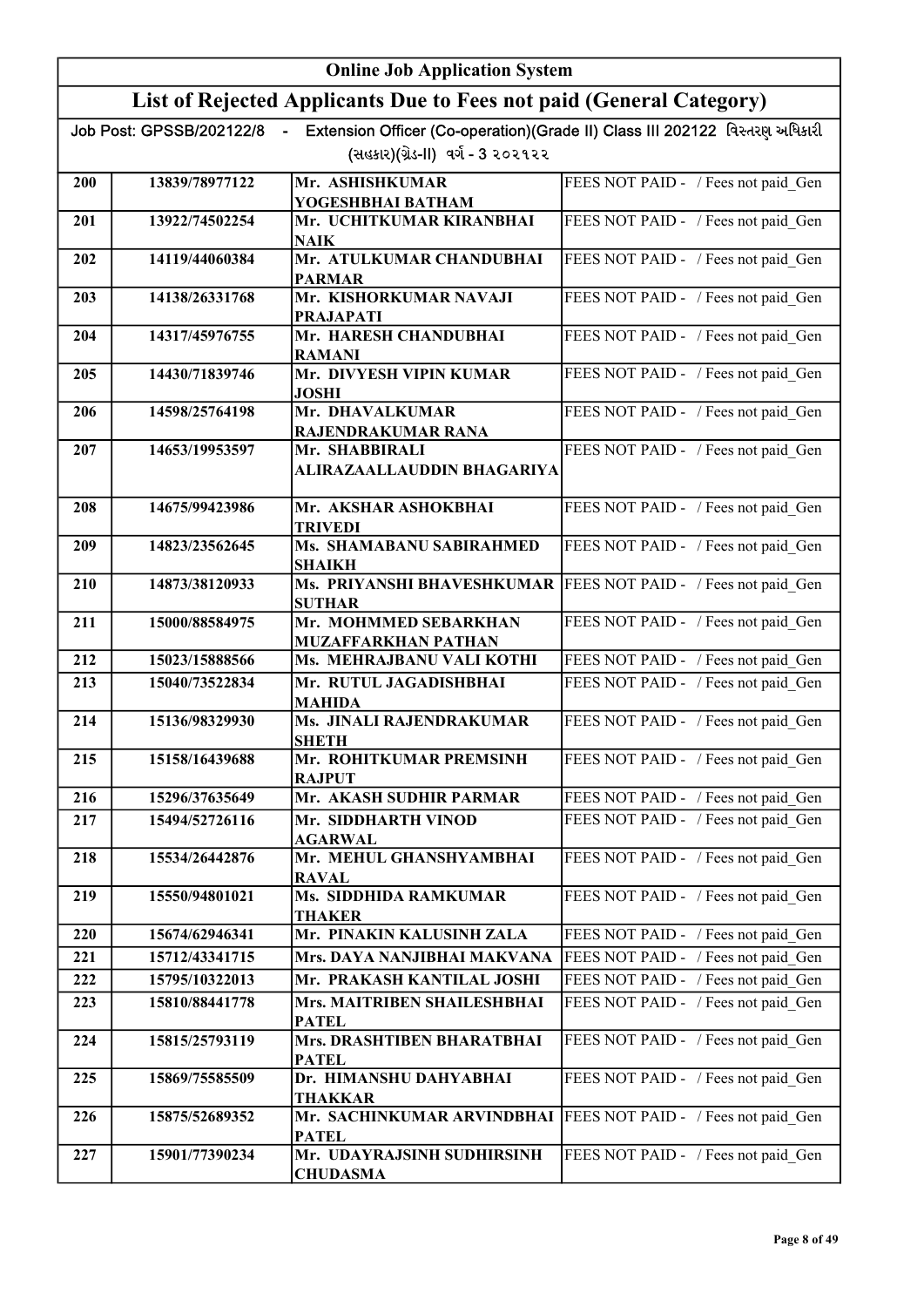|     |                          | <b>Online Job Application System</b>                                |                                                                             |
|-----|--------------------------|---------------------------------------------------------------------|-----------------------------------------------------------------------------|
|     |                          | List of Rejected Applicants Due to Fees not paid (General Category) |                                                                             |
|     | Job Post: GPSSB/202122/8 | (સહકાર)(ગ્રેડ-II) વર્ગ - 3 ૨૦૨૧૨૨                                   | Extension Officer (Co-operation)(Grade II) Class III 202122 વિસ્તરણ અધિકારી |
| 228 | 15995/54831632           | Ms. JANKI RAMESHKUMAR                                               | FEES NOT PAID - / Fees not paid Gen                                         |
|     |                          | <b>SHARMA</b>                                                       |                                                                             |
| 229 | 16065/85070068           | Mrs. DRASHTIBEN BHARATBHAI<br><b>PATEL</b>                          | FEES NOT PAID - / Fees not paid Gen                                         |
| 230 | 16163/94274657           | Mr. KRUNALKUMAR AMRUTLAL<br><b>PANCHAL</b>                          | FEES NOT PAID - / Fees not paid Gen                                         |
| 231 | 16251/66922688           | Mr. GAJENDRASINH<br><b>MAHIPATSINH JADEJA</b>                       | FEES NOT PAID - / Fees not paid Gen                                         |
| 232 | 16304/56161633           | Mr. VISHALKUMAR<br><b>GHANSHYAMBHAI PANDYA</b>                      | FEES NOT PAID - / Fees not paid Gen                                         |
| 233 | 16336/73990497           | Mr. SIDHDHARAJSINH<br><b>SAHADEVSINH SARVAIYA</b>                   | FEES NOT PAID - / Fees not paid Gen                                         |
| 234 | 16400/90865108           | Ms. VISHWA NIRAJBHAI<br><b>KAVISHWAR</b>                            | FEES NOT PAID - / Fees not paid Gen                                         |
| 235 | 16598/90674854           | Ms. PRACHI JAYKISHAN YAGNIK                                         | FEES NOT PAID - / Fees not paid Gen                                         |
| 236 | 16609/97621367           | Mr. SURAJ BRIJESHKUMAR GAUD                                         | FEES NOT PAID - / Fees not paid Gen                                         |
| 237 | 16726/67738884           | Ms. SWETA PRABHUDAS HIRPARA FEES NOT PAID - / Fees not paid Gen     |                                                                             |
| 238 | 16863/97917788           | Mr. ROHAN ARVINDBHAI PATEL                                          | FEES NOT PAID - / Fees not paid Gen                                         |
| 239 | 17033/12569825           | Ms. PRAVINABEN RAMSINGBHAI<br><b>PARGI</b>                          | FEES NOT PAID - / Fees not paid Gen                                         |
| 240 | 17068/69924899           | Ms. MITTALBEN<br><b>MAHENDRABHAI MAHERA</b>                         | FEES NOT PAID - / Fees not paid Gen                                         |
| 241 | 17076/98242065           | Dr. RUCHITA MAHENDRABHAI<br><b>MALI</b>                             | FEES NOT PAID - / Fees not paid Gen                                         |
| 242 | 17199/96338089           | Mr. BHARGAV ASHOKBHAI<br><b>CHAUHAN</b>                             | FEES NOT PAID - / Fees not paid Gen                                         |
| 243 | 17232/35596358           | Mr. KARANSINH DHEERSINH<br><b>CHAUHAN</b>                           | FEES NOT PAID - / Fees not paid Gen                                         |
| 244 | 17372/74217262           | Mr. KETAN KUMAR RAMANBHAI<br><b>PRAJAPATI</b>                       | FEES NOT PAID - / Fees not paid Gen                                         |
| 245 | 17375/86876321           | Mr. JESHABHAI BANABHAI<br><b>DUDHAREJIYA</b>                        | FEES NOT PAID - / Fees not paid Gen                                         |
| 246 | 17393/56555358           | Mr. JIGARKUMAR<br>SHIVSHANKARBHAI JOSHI                             | FEES NOT PAID - / Fees not paid Gen                                         |
| 247 | 17643/16310261           | Mr. ABDUL LATIF ABDUL<br><b>REHMAN QURESHI</b>                      | FEES NOT PAID - / Fees not paid Gen                                         |
| 248 | 17804/89341776           | Ms. DISHA RAMESHCHANDRA<br><b>BHALANI</b>                           | FEES NOT PAID - / Fees not paid Gen                                         |
| 249 | 17878/46023224           | Mr. SUNEEL YASHPAL SINGH<br><b>KUMAR</b>                            | FEES NOT PAID - / Fees not paid Gen                                         |
| 250 | 17905/28193500           | Ms. KIRANBEN MADHUBHAI<br>NANKANI                                   | FEES NOT PAID - / Fees not paid Gen                                         |
| 251 | 17922/35232188           | Mr. KRIPALSINH BABUBHAI<br><b>CHAVADA</b>                           | FEES NOT PAID - / Fees not paid Gen                                         |
| 252 | 17940/40954983           | Mr. JAYDIP MATHURBHAI<br><b>RADADIYA</b>                            | FEES NOT PAID - / Fees not paid Gen                                         |
| 253 | 17995/21112876           | Mr. HARDIKKUMAR<br><b>RAJSINGBHAI DAMOR</b>                         | FEES NOT PAID - / Fees not paid Gen                                         |
| 254 | 18018/44035929           | Mr. RAHULKUMAR<br>RAJENDRABHAI PADHIYAR                             | FEES NOT PAID - / Fees not paid Gen                                         |
| 255 | 18130/43770070           | Ms. SHRADDHABEN<br><b>CHANDUBHAI PATOLIA</b>                        | FEES NOT PAID - / Fees not paid Gen                                         |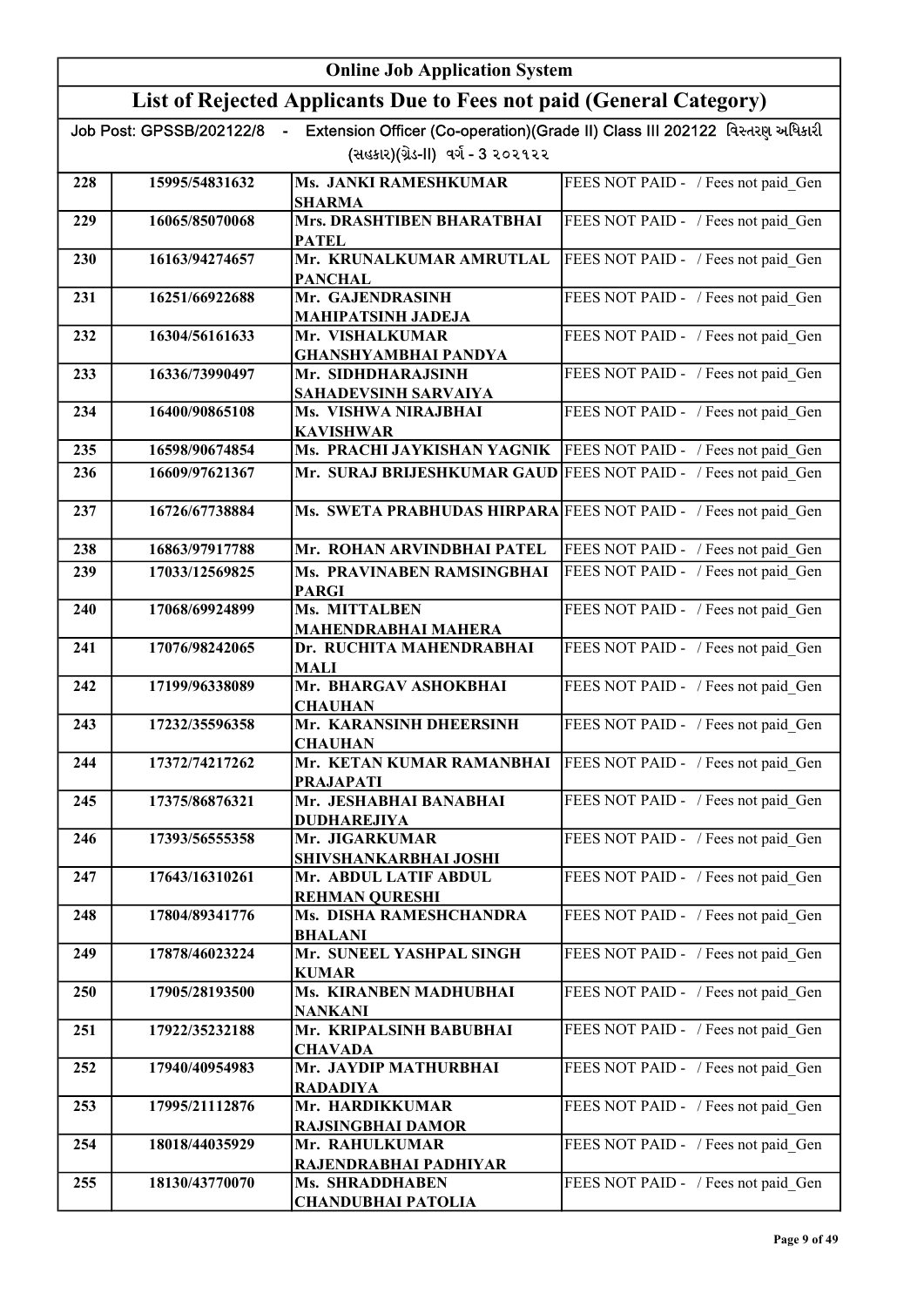|     | <b>Online Job Application System</b> |                                                                     |                                                                             |
|-----|--------------------------------------|---------------------------------------------------------------------|-----------------------------------------------------------------------------|
|     |                                      | List of Rejected Applicants Due to Fees not paid (General Category) |                                                                             |
|     | Job Post: GPSSB/202122/8             |                                                                     | Extension Officer (Co-operation)(Grade II) Class III 202122 વિસ્તરણ અધિકારી |
|     |                                      | (સહકાર)(ગ્રેડ-II) વર્ગ - 3 ૨૦૨૧૨૨                                   |                                                                             |
| 256 | 18135/33589577                       | Mr. DIPAKKUMAR                                                      | FEES NOT PAID - / Fees not paid Gen                                         |
| 257 | 18264/29901695                       | SHAILESHBHAI PATEL<br>Ms. YAMINIBEN NARESHKUMAR                     | FEES NOT PAID - / Fees not paid_Gen                                         |
|     |                                      | <b>PATEL</b>                                                        |                                                                             |
| 258 | 18373/27969070                       | Ms. NEAMATBANU ISMAILBHAI<br><b>VIJAPURA</b>                        | FEES NOT PAID - / Fees not paid Gen                                         |
| 259 | 18375/31769078                       | Mr. TANVISH ROHITBHAI PATEL                                         | FEES NOT PAID - / Fees not paid Gen                                         |
| 260 | 18589/72903098                       | Ms. ARSHVIBEN                                                       | FEES NOT PAID - / Fees not paid Gen                                         |
| 261 | 18695/27716448                       | <b>JITENDRAKUMAR PATEL</b><br>Ms. NIKITABEN                         | FEES NOT PAID - / Fees not paid Gen                                         |
| 262 | 18780/81188569                       | <b>JAGDISHCHANDRA JADAV</b><br>Ms. ARATI BAHEN INDRAVADAN           | FEES NOT PAID - / Fees not paid Gen                                         |
|     |                                      | <b>PANDYA</b>                                                       |                                                                             |
| 263 | 18822/36318941                       | Mr. MAYUR ROHITBHAI PATEL                                           | FEES NOT PAID - / Fees not paid Gen                                         |
| 264 | 18840/97082782                       | Mr. BHARGAVKUMAR BHAGVAN<br><b>BHAI RANGANI</b>                     | FEES NOT PAID - / Fees not paid Gen                                         |
| 265 | 18883/48194007                       | Ms. SANGITA PARSOTAMBHAI                                            | FEES NOT PAID - / Fees not paid Gen                                         |
| 266 | 18936/23501588                       | <b>PARMAR</b><br>Mr. MAHESH RAMESHBHAI                              | FEES NOT PAID - / Fees not paid Gen                                         |
|     |                                      | <b>MAKVANA</b>                                                      |                                                                             |
| 267 | 18971/50041594                       | Mr. SATYJEETSINH BHAVSINH<br><b>RATHOD</b>                          | FEES NOT PAID - / Fees not paid Gen                                         |
| 268 | 19112/62555902                       | Mr. ROHIT AJITBHAI NANDWANA FEES NOT PAID - / Fees not paid Gen     |                                                                             |
| 269 | 19208/96863985                       | Mr. RAJESHKUMAR                                                     | FEES NOT PAID - / Fees not paid Gen                                         |
|     |                                      | <b>MADHAVSINH PADHIYAR</b>                                          |                                                                             |
| 270 | 19306/88181452                       | Ms. JANKIBEN RAMESHBHAI<br>ZALODIYA                                 | FEES NOT PAID - / Fees not paid Gen                                         |
| 271 | 19366/18702257                       | Mr. CHIRAGKUMAR                                                     | FEES NOT PAID - / Fees not paid Gen                                         |
| 272 | 19482/66057318                       | <b>BHARATSINH SOLANKI</b><br>Mr. HIMANSHUKUMAR                      | FEES NOT PAID - / Fees not paid Gen                                         |
|     |                                      | <b>BHUPENDRABHAI TRIVEDI</b>                                        |                                                                             |
| 273 | 19561/10038416                       | Mr. ROHITKUMAR GOVINDBHAI<br><b>PATEL</b>                           | FEES NOT PAID - / Fees not paid Gen                                         |
| 274 | 19569/41144637                       | Mr. KRUPAL PRAVINCHANDRA                                            | FEES NOT PAID - / Fees not paid Gen                                         |
| 275 | 19572/14984088                       | <b>BHAVSAR</b><br>Mr. DHAIRYA GHANSHYAMBHAI                         |                                                                             |
|     |                                      | <b>THACKER</b>                                                      | FEES NOT PAID - / Fees not paid_Gen                                         |
| 276 | 19612/23587039                       | Mr. CHINTAN DIPAKKUMAR                                              | FEES NOT PAID - / Fees not paid Gen                                         |
| 277 | 19679/86783349                       | <b>SUTHAR</b><br>Mr. DHARMENDRABHAI                                 | FEES NOT PAID - / Fees not paid Gen                                         |
|     |                                      | KOYABHAI RATHOD                                                     |                                                                             |
| 278 | 19708/15820871                       | Mrs. MONIKABEN KRUPAL<br><b>BHAVSAR</b>                             | FEES NOT PAID - / Fees not paid Gen                                         |
| 279 | 19753/30931842                       | Mr. ALPESHKUMAR                                                     | FEES NOT PAID - / Fees not paid Gen                                         |
| 280 | 19764/63957176                       | <b>BALDEVBHAI PRAJAPATI</b><br>Mr. JAYKUMAR VISHNUBHAI              | FEES NOT PAID - / Fees not paid Gen                                         |
|     |                                      | <b>PATEL</b>                                                        |                                                                             |
| 281 | 19785/21994136                       | Mr. JAY BHARATBHAI PARMAR                                           | FEES NOT PAID - / Fees not paid Gen                                         |
| 282 | 19836/62400321                       | Mr. DARSHANKUMAR<br>VIJAYBHAI PATEL                                 | FEES NOT PAID - / Fees not paid Gen                                         |
| 283 | 19873/73959832                       | Ms. ANJALI GULABBHAI KHEDE                                          | FEES NOT PAID - / Fees not paid Gen                                         |
| 284 | 19932/90973987                       | Mr. URVESH GANESHBHAI                                               | FEES NOT PAID - / Fees not paid Gen                                         |
|     |                                      | <b>SHEDGE</b>                                                       |                                                                             |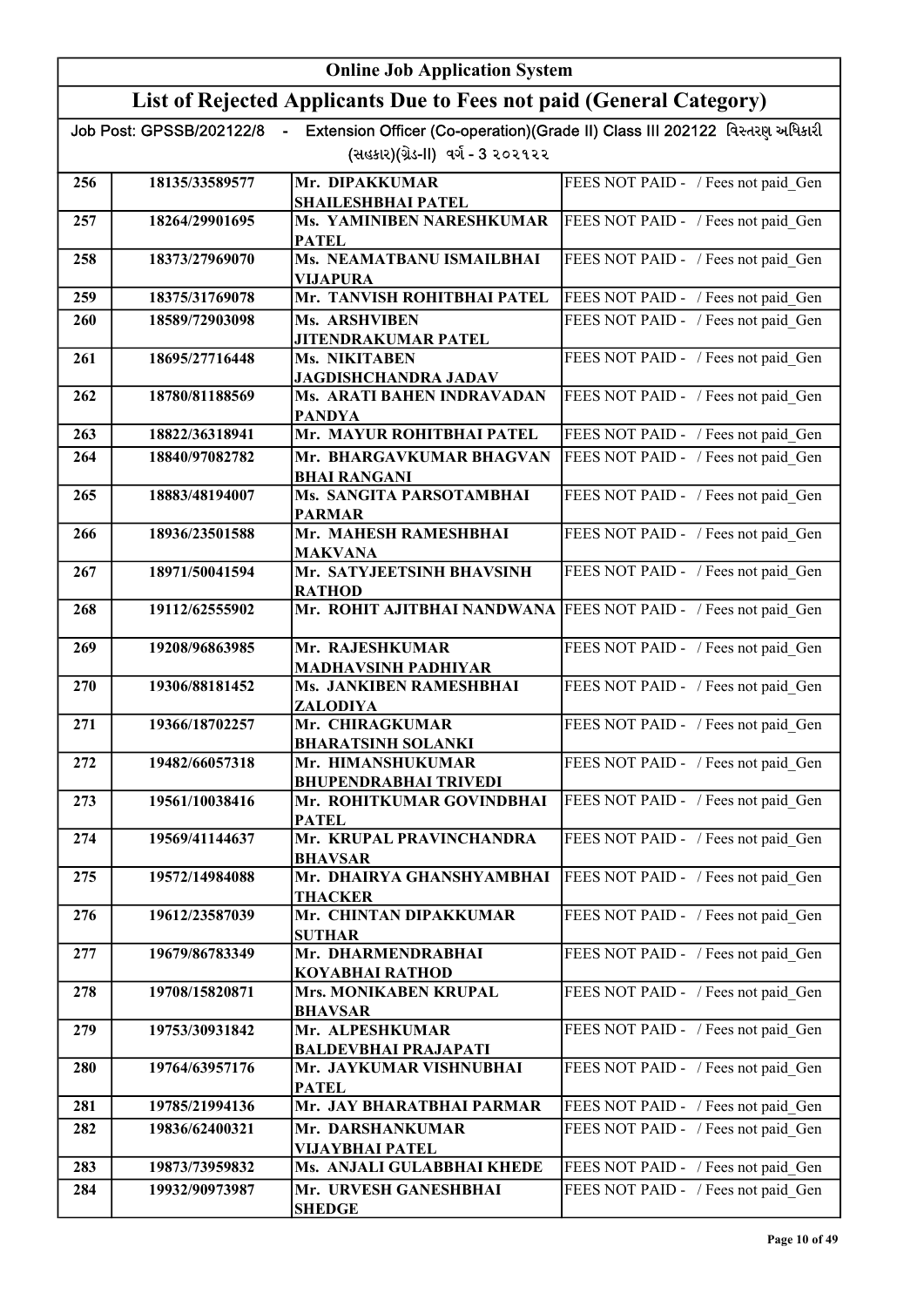|     | <b>Online Job Application System</b> |                                                                     |                                                                             |
|-----|--------------------------------------|---------------------------------------------------------------------|-----------------------------------------------------------------------------|
|     |                                      | List of Rejected Applicants Due to Fees not paid (General Category) |                                                                             |
|     | Job Post: GPSSB/202122/8             | $\blacksquare$                                                      | Extension Officer (Co-operation)(Grade II) Class III 202122 વિસ્તરણ અધિકારી |
|     |                                      | (સહકાર)(ગ્રેડ-II)  વર્ગ - 3 ૨૦૨૧૨૨                                  |                                                                             |
| 285 | 20031/49618359                       | Mr. GAURANGKUMAR                                                    | FEES NOT PAID - / Fees not paid Gen                                         |
| 286 | 20118/41215760                       | RASIKBHAI BARIYA<br>Mr. RAJDEEPSINH                                 | FEES NOT PAID - / Fees not paid Gen                                         |
|     |                                      | <b>GHANSHYAMSINH SISODIYA</b>                                       |                                                                             |
| 287 | 20146/72038632                       | Mr. VIPULKUMAR GOVINDBHAI<br><b>SAPRA</b>                           | FEES NOT PAID - / Fees not paid Gen                                         |
| 288 | 20332/49574356                       | Mr. BINITKUMAR MAHESHBHAI<br>TAILOR                                 | FEES NOT PAID - / Fees not paid Gen                                         |
| 289 | 20388/31290525                       | Mr. BINITKUMAR MAHESHBHAI<br>TAILOR                                 | FEES NOT PAID - / Fees not paid Gen                                         |
| 290 | 20529/86721485                       | Ms. RENUKABEN AJAMELSINH<br><b>BARAIYA</b>                          | FEES NOT PAID - / Fees not paid Gen                                         |
| 291 | 20583/88893047                       | Ms. YUKTABEN PRAFULBHAI<br><b>PATEL</b>                             | FEES NOT PAID - / Fees not paid Gen                                         |
| 292 | 20794/80266357                       | Ms. NIRALIKUVARBA RAJSINHJI<br><b>VIHOL</b>                         | FEES NOT PAID - / Fees not paid_Gen                                         |
| 293 | 20810/62526357                       | Mr. NARESHBHAI RAMANBHAI<br><b>THAKOR</b>                           | FEES NOT PAID - / Fees not paid Gen                                         |
| 294 | 20904/55335615                       | Mr. DAXESH MAHENDRABHAI<br><b>LODHA</b>                             | FEES NOT PAID - / Fees not paid_Gen                                         |
| 295 | 20943/13408785                       | Ms. PRIYA DEEPAKBHAI<br><b>VAISHNAV</b>                             | FEES NOT PAID - / Fees not paid Gen                                         |
| 296 | 21001/83406320                       | Mr. INDRESHKUMAR RAMSEVAK<br><b>SHARMA</b>                          | FEES NOT PAID - / Fees not paid_Gen                                         |
| 297 | 21065/66275537                       | Mr. KIRTIKUMAR KANTIBHAI<br><b>PATEL</b>                            | FEES NOT PAID - / Fees not paid_Gen                                         |
| 298 | 21077/55625202                       | Ms. KAYNAT BADARUDDINBHAI<br><b>MANIYAR</b>                         | FEES NOT PAID - / Fees not paid Gen                                         |
| 299 | 21137/20536255                       | Mr. RAJ SURESHBHAI PATEL                                            | FEES NOT PAID - / Fees not paid Gen                                         |
| 300 | 21388/62625942                       | Mr. KARANRAJ BHARATKUMAR<br><b>SHAH</b>                             | FEES NOT PAID - / Fees not paid Gen                                         |
| 301 | 21399/22554114                       | Mrs. BHUMIKA AMIT PATIL                                             | FEES NOT PAID - / Fees not paid Gen                                         |
| 302 | 21538/81330134                       | Mr. JIGAR DINESHBHAI PATEL                                          | FEES NOT PAID - / Fees not paid Gen                                         |
| 303 | 21574/40694188                       | Ms. NIMUBEN DADUBHAI<br><b>DETHARIYA</b>                            | FEES NOT PAID - / Fees not paid Gen                                         |
| 304 | 21682/87281472                       | Mr. JAGDISHBHAI SARDULBHAI<br><b>КАСННОТ</b>                        | FEES NOT PAID - / Fees not paid Gen                                         |
| 305 | 21732/29374085                       | Mr. JIGNESHKUMAR<br>NARENDRABHAI PANCHAL                            | FEES NOT PAID - / Fees not paid Gen                                         |
| 306 | 21776/65791159                       | Mr. SWAPNIL SUNILBHAI PATIL                                         | FEES NOT PAID - / Fees not paid Gen                                         |
| 307 | 21783/10211008                       | Mr. HARDIK VINODRAI MAHETA                                          | FEES NOT PAID - / Fees not paid Gen                                         |
| 308 | 21797/43745966                       | Mr. DIGVIJAYSINH<br>JAYENDRASINH JADEJA                             | FEES NOT PAID - / Fees not paid Gen                                         |
| 309 | 21932/35314244                       | Mr. VIJAYKUMAR CHATURBHAI<br><b>PATEL</b>                           | FEES NOT PAID - / Fees not paid_Gen                                         |
| 310 | 21959/40423777                       | Mr. KAUSHIK KAMLESHBHAI<br><b>BHADARKA</b>                          | FEES NOT PAID - / Fees not paid Gen                                         |
| 311 | 22130/66932898                       | Mr. HARDIKKUMAR<br><b>BUDDHISAGAR PATEL</b>                         | FEES NOT PAID - / Fees not paid_Gen                                         |
| 312 | 22301/87783787                       | Mr. RAHIL PIYUSHBHAI<br><b>VAISHNAV</b>                             | FEES NOT PAID - / Fees not paid Gen                                         |
| 313 | 22323/86408458                       | Mr. BHAVESH VASANTLAL<br><b>JAGTAP</b>                              | FEES NOT PAID - / Fees not paid Gen                                         |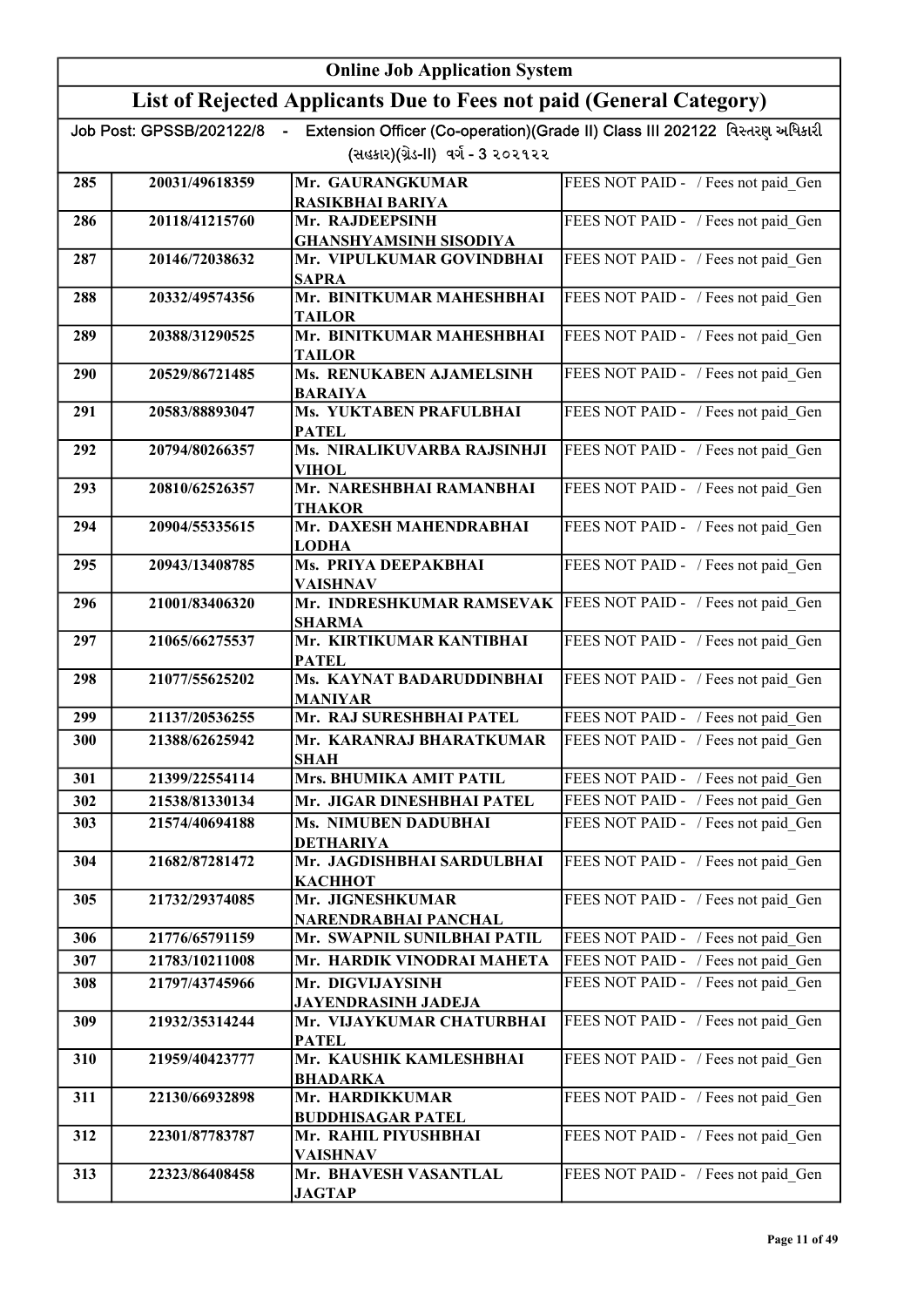|     |                          | <b>Online Job Application System</b>                                |                                                                             |
|-----|--------------------------|---------------------------------------------------------------------|-----------------------------------------------------------------------------|
|     |                          | List of Rejected Applicants Due to Fees not paid (General Category) |                                                                             |
|     | Job Post: GPSSB/202122/8 |                                                                     | Extension Officer (Co-operation)(Grade II) Class III 202122 વિસ્તરણ અધિકારી |
|     |                          | (સહકાર)(ગ્રેડ-II) વર્ગ - 3 ૨૦૨૧૨૨                                   |                                                                             |
| 314 | 22330/71663895           | Ms. DHARABEN RAMESHBHAI                                             | FEES NOT PAID - / Fees not paid Gen                                         |
| 315 | 22404/41669823           | <b>MUNJAPARA</b><br>Mrs. AAISHABIBI ABBASALI                        | FEES NOT PAID - / Fees not paid Gen                                         |
|     |                          | <b>SHAIKH</b>                                                       |                                                                             |
| 316 | 22470/82683318           | Mr. PRAVINSINH CHANDUBHAI<br><b>GOHEL</b>                           | FEES NOT PAID - / Fees not paid Gen                                         |
| 317 | 22574/96182047           | Ms. HEMANSHI RAMESHBHAI<br><b>GHETIYA</b>                           | FEES NOT PAID - / Fees not paid Gen                                         |
| 318 | 22590/74937922           | Mr. ZEESHAN IDRISHBHAI<br><b>MANSURI</b>                            | FEES NOT PAID - / Fees not paid Gen                                         |
| 319 | 22738/17911432           | Mr. SMITKUMAR<br><b>HIMANSHUBHAI PATEL</b>                          | FEES NOT PAID - / Fees not paid Gen                                         |
| 320 | 22807/18281149           | Mr. BHARATKUMAR                                                     | FEES NOT PAID - / Fees not paid Gen                                         |
| 321 | 22880/80353520           | <b>DEVCHANDBHAI JOSHI</b><br>Mr. RAJDEEPSINH HEMUSINH               | FEES NOT PAID - / Fees not paid Gen                                         |
|     |                          | <b>GADHAVI</b>                                                      |                                                                             |
| 322 | 22928/38661300           | Mr. UMESHKUMAR DINESHBHAI<br><b>PATEL</b>                           | FEES NOT PAID - / Fees not paid_Gen                                         |
| 323 | 23122/75945547           | Mr. JIGNESHKUMAR DARASING<br><b>VASAVA</b>                          | FEES NOT PAID - / Fees not paid_Gen                                         |
| 324 | 23243/49894675           | Ms. SURBHI MUKESHBHAI RAVAL                                         | FEES NOT PAID - / Fees not paid_Gen                                         |
| 325 | 23261/69427771           | Mr. SHRIKANT KIRITBHAI<br><b>MEHTA</b>                              | FEES NOT PAID - / Fees not paid_Gen                                         |
| 326 | 23264/87725032           | Mr. MAYANKKUMAR<br>NAVINCHANDRA PANDYA                              | FEES NOT PAID - / Fees not paid Gen                                         |
| 327 | 23350/29533595           | Mrs. SHIVANI SANJAYKUMAR<br><b>SHUKLA</b>                           | FEES NOT PAID - / Fees not paid Gen                                         |
| 328 | 23375/15213824           | Mrs. LAXMIBAHEN PRAVINBHAI<br><b>PATEL</b>                          | FEES NOT PAID - / Fees not paid Gen                                         |
| 329 | 23516/70917717           | Mr. SADDAMHUSEN NIVAJKHAN<br><b>PATHAN</b>                          | FEES NOT PAID - / Fees not paid Gen                                         |
| 330 | 23718/36381357           | Mr. VIPULKUMAR<br>HASMUKHBHAI PATEL                                 | FEES NOT PAID - / Fees not paid Gen                                         |
| 331 | 23728/45373059           | Mr. ANKITKUMAR UMEDBHAI<br><b>PATEL</b>                             | FEES NOT PAID - / Fees not paid Gen                                         |
| 332 | 23904/43948687           | Mr. VISHVARAJSINH<br><b>GANPATSINH KUMPAVAT</b>                     | FEES NOT PAID - / Fees not paid Gen                                         |
| 333 | 23912/24727591           | Mr. PRANAV HASMUKHBHAI<br><b>PATEL</b>                              | FEES NOT PAID - / Fees not paid Gen                                         |
| 334 | 24020/76680494           | Ms. MALTIBEN DINESHBHAI<br><b>PATEL</b>                             | FEES NOT PAID - / Fees not paid Gen                                         |
| 335 | 24114/10096901           | <b>Mrs. HIRAL DHAVAL TRIVEDI</b>                                    | FEES NOT PAID - / Fees not paid Gen                                         |
| 336 | 24139/18111515           | Mr. MEHULKUMAR                                                      | FEES NOT PAID - / Fees not paid Gen                                         |
| 337 | 24169/63345418           | RAMESHBHAI BARIYA<br>Mr. BHARGAVKUMAR                               | FEES NOT PAID - / Fees not paid Gen                                         |
| 338 | 24382/85599708           | DEVCHANDBHAI JOSHI<br>Mr. PRANSHU SARVESH MISHRA                    | FEES NOT PAID - / Fees not paid Gen                                         |
| 339 | 24429/81196478           | Ms. NIDHI ASHOKKUMAR                                                | FEES NOT PAID - / Fees not paid Gen                                         |
|     |                          | <b>KANANI</b>                                                       |                                                                             |
| 340 | 24718/69572336           | Mr. MAHENDRASINH<br>PRATAPSINH RATHOD                               | FEES NOT PAID - / Fees not paid Gen                                         |
| 341 | 24762/93840829           | Mr. SWAPNIL SANJAYKUMAR<br><b>BHATT</b>                             | FEES NOT PAID - / Fees not paid Gen                                         |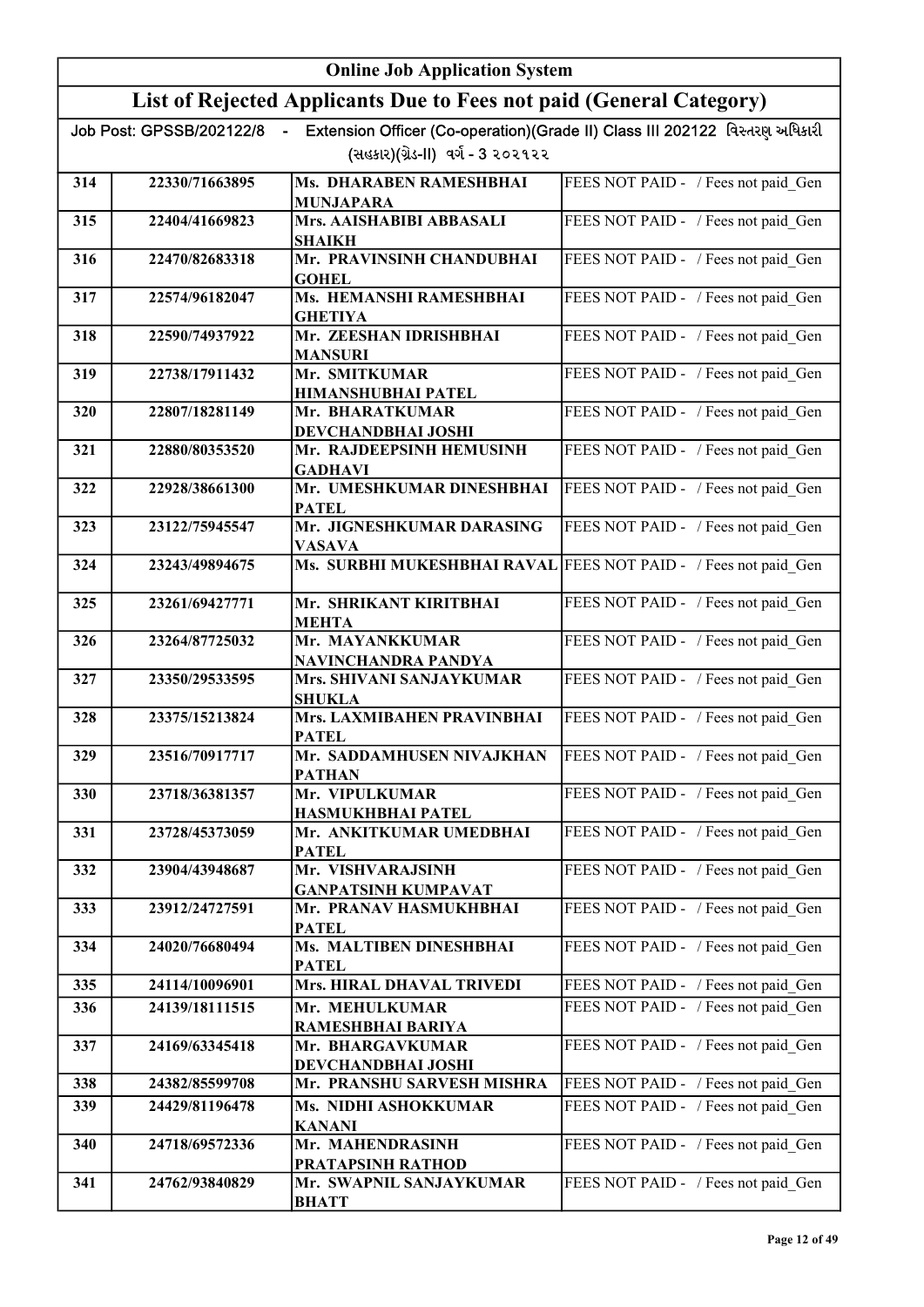|     |                          | <b>Online Job Application System</b>                                |                                                                             |
|-----|--------------------------|---------------------------------------------------------------------|-----------------------------------------------------------------------------|
|     |                          | List of Rejected Applicants Due to Fees not paid (General Category) |                                                                             |
|     | Job Post: GPSSB/202122/8 |                                                                     | Extension Officer (Co-operation)(Grade II) Class III 202122 વિસ્તરણ અધિકારી |
|     |                          | (સહકાર)(ગ્રેડ-II) વર્ગ - 3 ૨૦૨૧૨૨                                   |                                                                             |
| 342 | 24782/99024401           | Mr. NISHANT VINODKUMAR                                              | FEES NOT PAID - / Fees not paid Gen                                         |
|     | 24801/92136442           | <b>MAKWANA</b><br>Mr. DINESHBHAI ANDABHAI                           |                                                                             |
| 343 |                          | <b>CHAUDHARI</b>                                                    | FEES NOT PAID - / Fees not paid Gen                                         |
| 344 | 24836/17915002           | <b>Mrs. RADHEYBEN GOVINDSINH</b><br><b>GOHIL</b>                    | FEES NOT PAID - / Fees not paid Gen                                         |
| 345 | 24854/67231375           | <b>Mrs. BINALBEN</b><br>RAMESHCHANDRA PANCHAL                       | FEES NOT PAID - / Fees not paid Gen                                         |
| 346 | 24881/43825686           | Mr. MAYURKUMAR                                                      | FEES NOT PAID - / Fees not paid Gen                                         |
|     |                          | VALLABHBHAI VIRDA                                                   |                                                                             |
| 347 | 24923/35626653           | <b>Mrs. POOJABEN DINESHPURI</b><br><b>GOSAI</b>                     | FEES NOT PAID - / Fees not paid Gen                                         |
| 348 | 24978/59754218           | Mr. RAJENDRASINH RAMANSINH                                          | FEES NOT PAID - / Fees not paid Gen                                         |
| 349 | 25028/13244524           | <b>CHAUHAN</b><br>Mr. BHARGAVRAY                                    | FEES NOT PAID - / Fees not paid Gen                                         |
|     |                          | MAHENDRAKUMAR PANCHOTIYA                                            |                                                                             |
| 350 | 25032/43550385           | Ms. DISHA MUKESHBHAI<br><b>BARVADIYA</b>                            | FEES NOT PAID - / Fees not paid Gen                                         |
| 351 | 25056/97094720           | Mr. KANUBHAI MAVJIBHAI<br><b>CHAUDHARI</b>                          | FEES NOT PAID - / Fees not paid Gen                                         |
| 352 | 25061/78975056           | Mr. SUFIYAN IMRANBHAI                                               | FEES NOT PAID - / Fees not paid Gen                                         |
| 353 | 25088/22371265           | <b>CHAMADIA</b><br>Ms. TRUPTIBEN RAJESHKUMAR                        | FEES NOT PAID - / Fees not paid Gen                                         |
| 354 | 25097/70943650           | <b>PATEL</b><br>Ms. MINAXI KANJIBHAI                                | FEES NOT PAID - / Fees not paid Gen                                         |
| 355 | 25117/94095173           | <b>MAKAVANA</b><br>Mr. KANUBHAI MAVJIBHAI                           | FEES NOT PAID - / Fees not paid Gen                                         |
| 356 | 25133/74011607           | <b>CHAUDHARI</b><br>Ms. NIDHI GIRISHBHAI DAVE                       | FEES NOT PAID - / Fees not paid_Gen                                         |
| 357 | 25320/81231751           | Mrs. SUSHMA ASHWIN MANE                                             | FEES NOT PAID - / Fees not paid Gen                                         |
| 358 | 25362/51844795           | Mrs. EKTA VIJAYBHAI PATEL                                           | FEES NOT PAID - / Fees not paid Gen                                         |
| 359 | 25393/69611690           | Mrs. KAJAL NALINBHAI<br><b>RAICHURA</b>                             | FEES NOT PAID - / Fees not paid Gen                                         |
| 360 | 25421/69953233           | Mr. SAHIL MAHMADBHAI BELIM                                          | FEES NOT PAID - / Fees not paid_Gen                                         |
| 361 | 25441/32509963           | Mr. KAYUM HUSENBHAI<br><b>SHERASIYA</b>                             | FEES NOT PAID - / Fees not paid Gen                                         |
| 362 | 25462/42432805           | Ms. PINTUBEN ARVINDBHAI<br><b>THAKOR</b>                            | FEES NOT PAID - / Fees not paid Gen                                         |
| 363 | 25526/26398491           | Ms. EKTA DILIPBHAI DONGA                                            | FEES NOT PAID - / Fees not paid_Gen                                         |
| 364 | 25747/40041177           | Mr. KULDEEPSINH JILUSINH<br>ZALA                                    | FEES NOT PAID - / Fees not paid Gen                                         |
| 365 | 25748/84270863           | Mr. MAYUR JAYANAND<br>YAGNESHWARI                                   | FEES NOT PAID - / Fees not paid_Gen                                         |
| 366 | 25766/58007474           | Mr. SHAILESHBHAI RAVJIBHAI<br><b>PARMAR</b>                         | FEES NOT PAID - / Fees not paid_Gen                                         |
| 367 | 25769/60820831           | Ms. RIDHAMBEN RAMESHBHAI<br><b>BODARA</b>                           | FEES NOT PAID - / Fees not paid Gen                                         |
| 368 | 25845/35664331           | Mr. SMIT SHAH                                                       | FEES NOT PAID - / Fees not paid Gen                                         |
| 369 | 25861/35399963           | Mr. MRUGESH KALIDAS<br><b>MAKWANA</b>                               | FEES NOT PAID - / Fees not paid Gen                                         |
| 370 | 25960/20309653           | Mr. JAYESH BALUBHAI<br><b>KARAMTA</b>                               | FEES NOT PAID - / Fees not paid Gen                                         |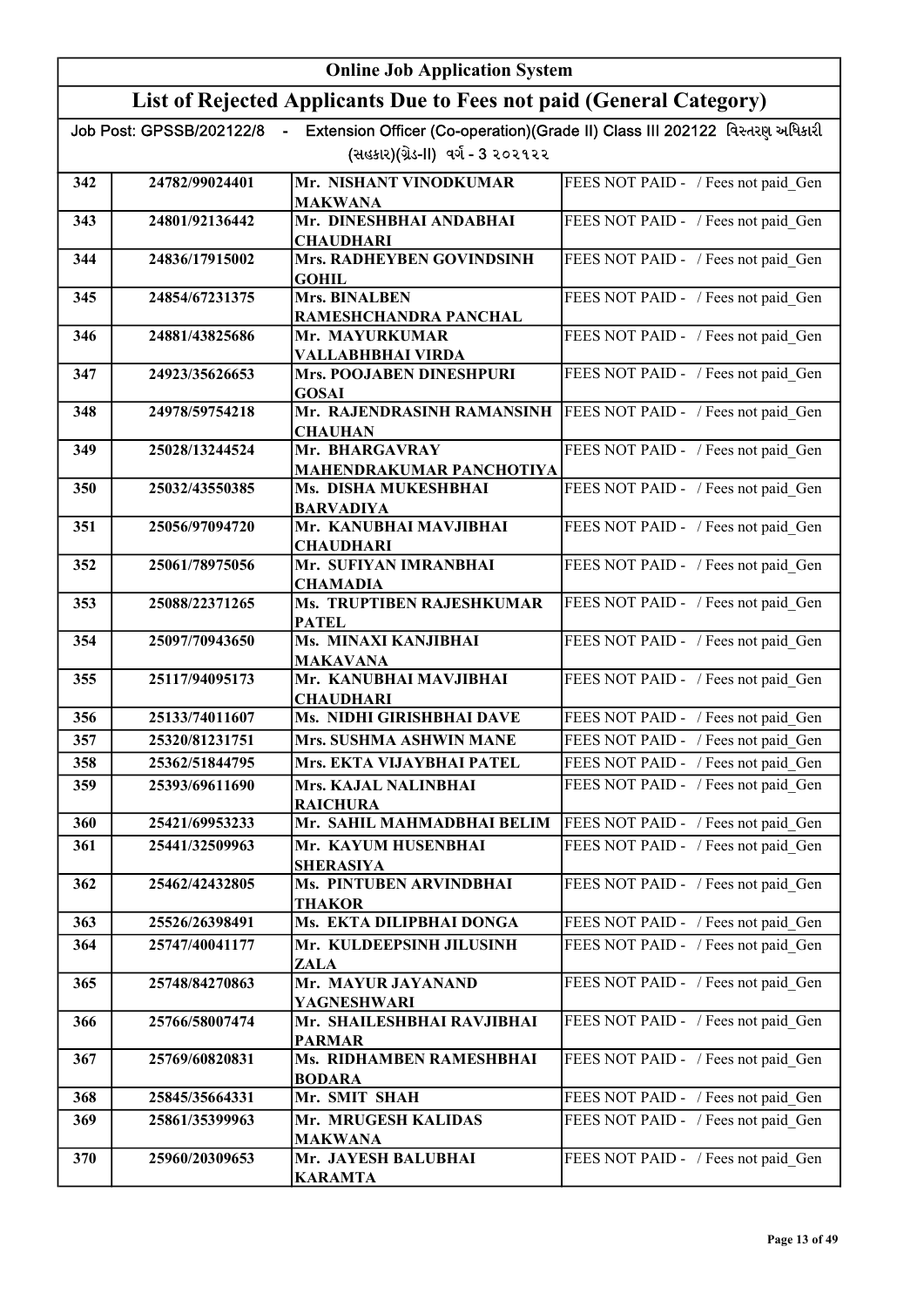|     | <b>Online Job Application System</b> |                                                                                 |                                                                             |
|-----|--------------------------------------|---------------------------------------------------------------------------------|-----------------------------------------------------------------------------|
|     |                                      | List of Rejected Applicants Due to Fees not paid (General Category)             |                                                                             |
|     | Job Post: GPSSB/202122/8             |                                                                                 | Extension Officer (Co-operation)(Grade II) Class III 202122 વિસ્તરણ અધિકારી |
|     |                                      | (સહકાર)(ગ્રેડ-II) વર્ગ - 3 ૨૦૨૧૨૨                                               |                                                                             |
| 371 | 26018/25511889                       | Mrs. RAVINA GHANSHYAM<br><b>PANCHAL</b>                                         | FEES NOT PAID - / Fees not paid Gen                                         |
| 372 | 26035/20128073                       | Mrs. SONALBA BALVANTSINH<br><b>VAGHELA</b>                                      | FEES NOT PAID - / Fees not paid Gen                                         |
| 373 | 26056/95046944                       | <b>Mrs. SONALBA BALVANTSINH</b><br><b>VAGHELA</b>                               | FEES NOT PAID - / Fees not paid Gen                                         |
| 374 | 26097/13780442                       | Ms. JIGNA GURUDAYAL<br><b>GADARIYA</b>                                          | FEES NOT PAID - / Fees not paid Gen                                         |
| 375 | 26125/46665357                       | Ms. PRAPTI GURUDAYAL<br><b>GADARIYA</b>                                         | FEES NOT PAID - / Fees not paid Gen                                         |
| 376 | 26175/98325862                       | Mr. NARENDRASINH<br><b>BHARATSINH RAHEVAR</b>                                   | FEES NOT PAID - / Fees not paid Gen                                         |
| 377 | 26217/42527516                       | Mr. HITESHKUMAR CHELABHAI<br><b>GAVANIYA</b>                                    | FEES NOT PAID - / Fees not paid Gen                                         |
| 378 | 26366/51793445                       | Mr. JAYDIP ASHOK BHAI<br><b>MENDAPARA</b>                                       | FEES NOT PAID - / Fees not paid Gen                                         |
| 379 | 26476/49404538                       | Mrs. MANISHABEN RAMJIBHAI<br><b>SOLANKI</b>                                     | FEES NOT PAID - / Fees not paid Gen                                         |
| 380 | 26574/35292850                       | Mr. CHIRAG GIRDHARBHAI<br><b>VASANI</b>                                         | FEES NOT PAID - / Fees not paid Gen                                         |
| 381 | 26718/62232837                       | Ms. KINJALBEN BIPINKUMAR<br><b>PATEL</b>                                        | FEES NOT PAID - / Fees not paid_Gen                                         |
| 382 | 26730/53431774                       | Mr. MANISHKUMAR<br><b>RAMAASHISH GAUSWAMI</b>                                   | FEES NOT PAID - / Fees not paid_Gen                                         |
| 383 | 26743/33145714                       | Mr. CHIRAG GIRISHBHAI<br><b>GADAKE</b>                                          | FEES NOT PAID - / Fees not paid Gen                                         |
| 384 | 26824/89487720                       | Mr. KULDIPKUMAR BABUBHAI<br><b>PATEL</b>                                        | FEES NOT PAID - / Fees not paid Gen                                         |
| 385 | 26901/33573736                       | Ms. ANSOYABA NATUBHA<br><b>RATHOD</b>                                           | FEES NOT PAID - / Fees not paid Gen                                         |
| 386 | 26938/16206016                       | Mr. HIREN KISHORBHAI KANJANI FEES NOT PAID - / Fees not paid Gen                |                                                                             |
| 387 | 26945/26915895                       | Mr. JAYESHKUMAR DINESHBHAI   FEES NOT PAID - / Fees not paid Gen<br><b>BHOI</b> |                                                                             |
| 388 | 27036/44963593                       | Mr. MUNISH KHAN MAHAMMAD<br><b>KHAN PATHAN</b>                                  | FEES NOT PAID - / Fees not paid Gen                                         |
| 389 | 27055/67611911                       | Ms. AVANI DEEPAKBHAI TRIVEDI                                                    | FEES NOT PAID - / Fees not paid Gen                                         |
| 390 | 27064/40607426                       | Mr. JAYESHKUMAR DINESHBHAI<br><b>BHOI</b>                                       | FEES NOT PAID - / Fees not paid Gen                                         |
| 391 | 27091/51856705                       | Mr. NIHIR KIRITBHAI PATEL                                                       | FEES NOT PAID - / Fees not paid Gen                                         |
| 392 | 27095/51434103                       | Ms. JALPABEN RAMANLAL PATEL                                                     | FEES NOT PAID - / Fees not paid Gen                                         |
| 393 | 27118/14510642                       | Ms. NIKITA GANPATBHAI<br><b>MAKWANA</b>                                         | FEES NOT PAID - / Fees not paid Gen                                         |
| 394 | 27147/31537651                       | Mr. JIGAR KANTIBHAI PATEL                                                       | FEES NOT PAID - / Fees not paid Gen                                         |
| 395 | 27178/22628014                       | Mr. PRANAV MAHESHBHAI<br><b>RAVAL</b>                                           | FEES NOT PAID - / Fees not paid Gen                                         |
| 396 | 27241/37080498                       | Mr. SANJAYBHAI MELABHAI<br><b>GOHIL</b>                                         | FEES NOT PAID - / Fees not paid Gen                                         |
| 397 | 27432/84761899                       | Mr. VISHAL VASANTBHAI GUPTA                                                     | FEES NOT PAID - / Fees not paid Gen                                         |
| 398 | 27584/29885574                       | Ms. RADHIKABEN AMARSINH<br><b>CHAUHAN</b>                                       | FEES NOT PAID - / Fees not paid Gen                                         |
| 399 | 27601/55735177                       | Ms. RADHIKABEN AMARSINH<br><b>CHAUHAN</b>                                       | FEES NOT PAID - / Fees not paid Gen                                         |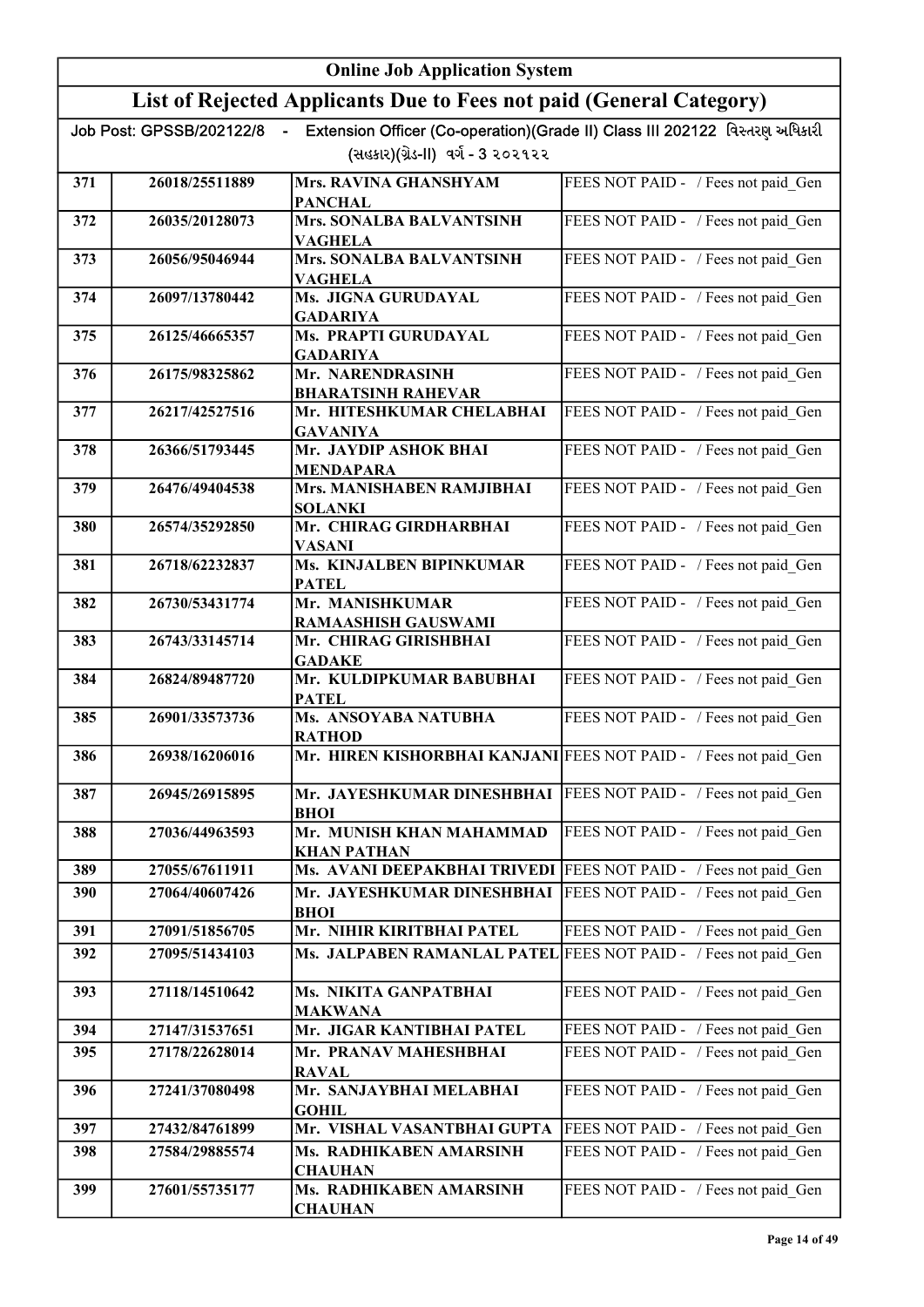|     | <b>Online Job Application System</b> |                                                                     |                                                                             |
|-----|--------------------------------------|---------------------------------------------------------------------|-----------------------------------------------------------------------------|
|     |                                      | List of Rejected Applicants Due to Fees not paid (General Category) |                                                                             |
|     | Job Post: GPSSB/202122/8             |                                                                     | Extension Officer (Co-operation)(Grade II) Class III 202122 વિસ્તરણ અધિકારી |
|     |                                      | (સહકાર)(ગ્રેડ-II) વર્ગ - 3 ૨૦૨૧૨૨                                   |                                                                             |
| 400 | 27767/49942226                       | Mr. PUNAMCHAND VELARAM<br><b>MEENA</b>                              | FEES NOT PAID - / Fees not paid Gen                                         |
| 401 | 27810/65311032                       | Ms. MINALDEVI VANRAJSINH<br><b>CHAVDA</b>                           | FEES NOT PAID - / Fees not paid_Gen                                         |
| 402 | 27879/31993836                       | Mr. SOHALKUMAR GANPATBHAI<br><b>PRAJAPATI</b>                       | FEES NOT PAID - / Fees not paid Gen                                         |
| 403 | 27910/82278510                       | Mr. DIVYESH JAYANTILAL<br><b>LORIYA</b>                             | FEES NOT PAID - / Fees not paid Gen                                         |
| 404 | 28073/59908190                       | Mr. SHREY JITENDRAKUMAR<br><b>DARJI</b>                             | FEES NOT PAID - / Fees not paid Gen                                         |
| 405 | 28094/92900044                       | Mrs. RUKSHANABANU<br><b>SHARIFKHAN RANA</b>                         | FEES NOT PAID - / Fees not paid Gen                                         |
| 406 | 28230/90141880                       | Ms. VIRAL CHANDBHAI LADOLA                                          | FEES NOT PAID - / Fees not paid Gen                                         |
| 407 | 28313/11226521                       | Ms. ANJALIBEN OMPRAKASH<br><b>DUBE</b>                              | FEES NOT PAID - / Fees not paid Gen                                         |
| 408 | 28796/96750611                       | Mrs. SAADIYAMUSARRAT SHAFIQ<br><b>AHMAD TAILOR</b>                  | FEES NOT PAID - / Fees not paid_Gen                                         |
| 409 | 28849/70405396                       | Ms. MITTALBEN<br><b>MAHENDRABHAI PATEL</b>                          | FEES NOT PAID - / Fees not paid Gen                                         |
| 410 | 28876/67446509                       | Ms. MAHENAAZ ABDULHAMID<br><b>KHATRI</b>                            | FEES NOT PAID - / Fees not paid_Gen                                         |
| 411 | 28888/38359161                       | Mr. VISHNUBHAI JERAMBHAI<br><b>RABARI</b>                           | FEES NOT PAID - / Fees not paid_Gen                                         |
| 412 | 29052/50098000                       | Ms. MAHIMABEN DILIPBHAI<br><b>DAVE</b>                              | FEES NOT PAID - / Fees not paid_Gen                                         |
| 413 | 29084/73001144                       | Mr. AKASH CHANDRAKANT<br><b>SEJPAL</b>                              | FEES NOT PAID - / Fees not paid Gen                                         |
| 414 | 29258/63494641                       | Mrs. VAISHALI DINESHBHAI<br><b>CHAUHAN</b>                          | FEES NOT PAID - / Fees not paid Gen                                         |
| 415 | 29327/58245464                       | Mr. SANJAYBHAI MANAJIBHAI<br><b>KANOTARA</b>                        | FEES NOT PAID - / Fees not paid Gen                                         |
| 416 | 29346/69189462                       | Mr. NIKUNJKUMAR<br>ASHOKKUMAR JAT                                   | FEES NOT PAID - / Fees not paid Gen                                         |
| 417 | 29472/83749024                       | Mrs. DHARTI DARSHANBHAI<br><b>CHIKHLIYA</b>                         | FEES NOT PAID - / Fees not paid Gen                                         |
| 418 | 29494/60089753                       | Mr. RUTVIKKUMAR<br>RAMESHBHAI MANIYA                                | FEES NOT PAID - / Fees not paid_Gen                                         |
| 419 | 29534/21049072                       | Mr. KALUBHAI VIRJIBHAI GABU                                         | FEES NOT PAID - / Fees not paid Gen                                         |
| 420 | 29785/69232894                       | Ms. DEVANGI PRAVINBHAI<br><b>VADAVIYA</b>                           | FEES NOT PAID - / Fees not paid Gen                                         |
| 421 | 29815/31144605                       | Mrs. RITU GAURANG WAGHELA                                           | FEES NOT PAID - / Fees not paid Gen                                         |
| 422 | 29912/26403749                       | Ms. DIPIKA RANCHODBHAI<br><b>WAGH</b>                               | FEES NOT PAID - / Fees not paid Gen                                         |
| 423 | 30074/38095541                       | Mrs. DIVYABEN DILIPSINH<br><b>MAHIDA</b>                            | FEES NOT PAID - / Fees not paid Gen                                         |
| 424 | 30170/61634074                       | Ms. BHUMIKA BEN MANSUKH<br><b>BHAI LALAKIYA</b>                     | FEES NOT PAID - / Fees not paid Gen                                         |
| 425 | 30211/71573350                       | Mrs. KAMINIBEN<br><b>HEMANTKUMAR PATEL</b>                          | FEES NOT PAID - / Fees not paid Gen                                         |
| 426 | 30270/32966965                       | Mr. HIMANSHUKUMAR<br>PALABHAI SOLANKI                               | FEES NOT PAID - / Fees not paid_Gen                                         |
| 427 | 30303/85229207                       | Mr. JUNEZ MAHMAD VAKALIYA                                           | FEES NOT PAID - / Fees not paid_Gen                                         |
| 428 | 30473/75531747                       | Mr. ASHISH PRAVINBHAI PATEL                                         | FEES NOT PAID - / Fees not paid Gen                                         |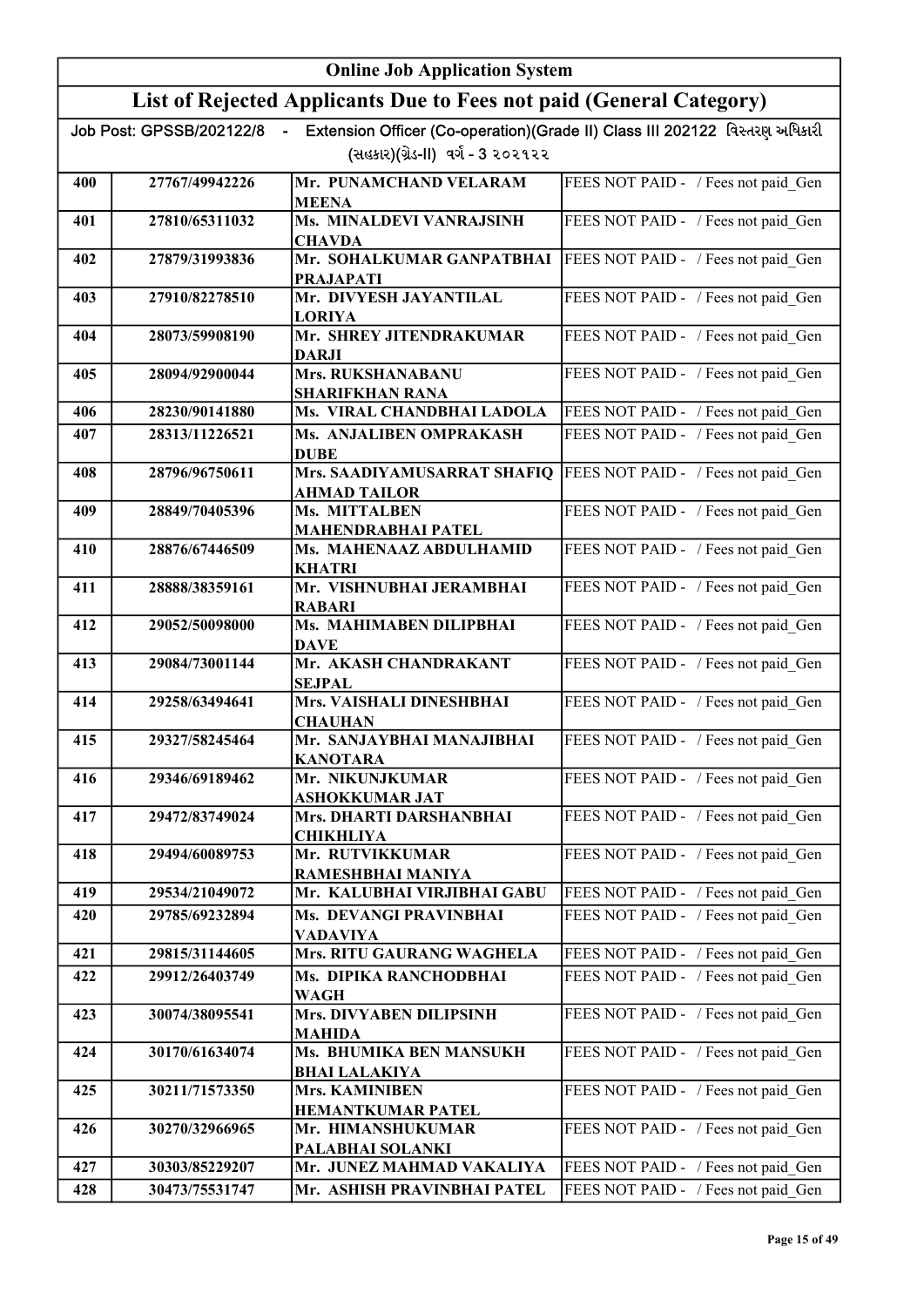|     | <b>Online Job Application System</b> |                                                                     |                                                                             |
|-----|--------------------------------------|---------------------------------------------------------------------|-----------------------------------------------------------------------------|
|     |                                      | List of Rejected Applicants Due to Fees not paid (General Category) |                                                                             |
|     | Job Post: GPSSB/202122/8<br>$\sim$   |                                                                     | Extension Officer (Co-operation)(Grade II) Class III 202122 વિસ્તરણ અધિકારી |
|     |                                      | (સહકાર)(ગ્રેડ-II) વર્ગ - 3 ૨૦૨૧૨૨                                   |                                                                             |
| 429 | 30732/11980943                       | Ms. FIZA FARUKBHAI BELIM                                            | FEES NOT PAID - / Fees not paid Gen                                         |
| 430 | 30778/41466562                       | Mr. MAULIK JAGDISHBHAI                                              | FEES NOT PAID - / Fees not paid Gen                                         |
| 431 | 30862/53852005                       | <b>DOMADIYA</b><br>Mr. APURV SANJIVKUMAR KA                         | FEES NOT PAID - / Fees not paid Gen                                         |
|     |                                      | <b>PATEL</b>                                                        |                                                                             |
| 432 | 31079/14163752                       | Mr. SUNILKUMAR MEVALAL<br><b>YADAV</b>                              | FEES NOT PAID - / Fees not paid Gen                                         |
| 433 | 31125/68676734                       | Mr. APURV SANJIVKUMAR KA<br><b>PATEL</b>                            | FEES NOT PAID - / Fees not paid Gen                                         |
| 434 | 31130/56176280                       | Mr. KRUNAL MAYUR BHAVSAR                                            | FEES NOT PAID - / Fees not paid Gen                                         |
| 435 | 31257/53579824                       | Mr. VISHWAJITSINH                                                   | FEES NOT PAID - / Fees not paid Gen                                         |
| 436 | 31297/63869853                       | JITENDRASINH RATHOD<br>Mr. NIKUNJKUMAR DILIPBHAI                    | FEES NOT PAID - / Fees not paid_Gen                                         |
| 437 | 31303/38299233                       | <b>RAJGOR</b><br>Ms. BRIJALBEN PRAKASHBHAI                          | FEES NOT PAID - / Fees not paid Gen                                         |
| 438 | 31365/57595282                       | <b>PATEL</b><br><b>Mrs. MALLIKABEN</b>                              | FEES NOT PAID - / Fees not paid_Gen                                         |
| 439 | 31377/65274289                       | AKSHITKUMAR PATEL<br>Mrs. PRIYANKABEN AJITSINH                      | FEES NOT PAID - / Fees not paid_Gen                                         |
|     |                                      | VAGHELA                                                             |                                                                             |
| 440 | 31577/58165363                       | Mr. KATHAN SANJAY SHAH                                              | FEES NOT PAID - / Fees not paid Gen                                         |
| 441 | 31590/54673144                       | Ms. ASHVI MUKESH JANI                                               | FEES NOT PAID - / Fees not paid Gen                                         |
| 442 | 31656/31402061                       | Mr. SIDDHARTHKUMAR<br>RAJENDRBHAI RATHWA                            | FEES NOT PAID - / Fees not paid Gen                                         |
| 443 | 31801/25471866                       | Dr. PALAKBEN AMRUTLAL<br><b>PATEL</b>                               | FEES NOT PAID - / Fees not paid Gen                                         |
| 444 | 31813/36426242                       | Mr. JEETKUMAR LAXMANBHAI<br><b>RAJATIYA</b>                         | FEES NOT PAID - / Fees not paid_Gen                                         |
| 445 | 31873/99300496                       | Mr. MEHULKUMAR MOTIBHAI<br><b>RATHOD</b>                            | FEES NOT PAID - / Fees not paid Gen                                         |
| 446 | 31877/38095053                       | Ms. FALGUNIBEN KALUSINH<br><b>RATHOD</b>                            | FEES NOT PAID - / Fees not paid Gen                                         |
| 447 | 31906/46033842                       | Mr. MUKESHBHAI AMBALAL<br><b>SOLANKI</b>                            | FEES NOT PAID - / Fees not paid Gen                                         |
| 448 | 32083/14247436                       | Ms. ASHIYANABANU NAJIRUDDIN<br>ANSARI                               | FEES NOT PAID - / Fees not paid Gen                                         |
| 449 | 32171/66836899                       | Ms. DHRUVIBEN NATAVARSINH<br>ZALA                                   | FEES NOT PAID - / Fees not paid Gen                                         |
| 450 | 32196/42082141                       | Mr. KETANKUMAR RAMESHBHAI<br><b>PATEL</b>                           | FEES NOT PAID - / Fees not paid Gen                                         |
| 451 | 32212/63512925                       | Ms. PRINCY HITESHKUMAR SHAH FEES NOT PAID - / Fees not paid Gen     |                                                                             |
| 452 | 32532/37487416                       | Ms. RIDHAMBEN<br>NARENDRASINH ZALA                                  | FEES NOT PAID - / Fees not paid Gen                                         |
| 453 | 32567/15275032                       | Mr. KISHANPARI MUKESHPARI<br><b>GOSAI</b>                           | FEES NOT PAID - / Fees not paid Gen                                         |
| 454 | 32673/42752789                       | Mr. RAJDIPSINH GAJENDRASINH<br><b>GOHIL</b>                         | FEES NOT PAID - / Fees not paid Gen                                         |
| 455 | 32717/46954734                       | Mr. MOHMADTARIF<br><b>GULAMRASUL GHANCHI</b>                        | FEES NOT PAID - / Fees not paid_Gen                                         |
| 456 | 32980/47435933                       | Ms. KAVITABEN MORARBHAI<br>TANDEL                                   | FEES NOT PAID - / Fees not paid Gen                                         |
| 457 | 33009/19696940                       | Ms. RAJNIBEN KAUSHAL<br><b>SHARMA</b>                               | FEES NOT PAID - / Fees not paid Gen                                         |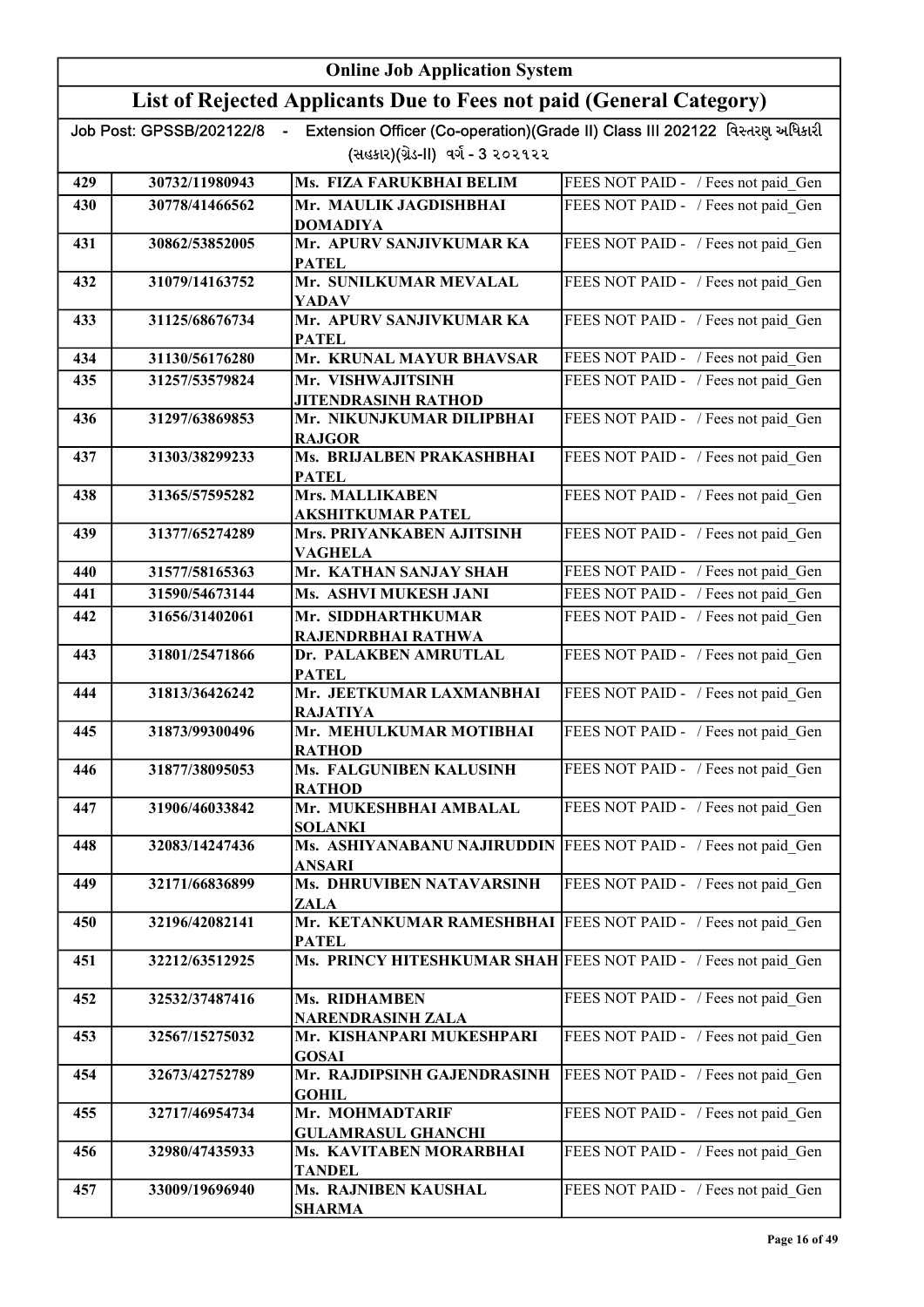|     | <b>Online Job Application System</b> |                                                                     |                                                                             |
|-----|--------------------------------------|---------------------------------------------------------------------|-----------------------------------------------------------------------------|
|     |                                      | List of Rejected Applicants Due to Fees not paid (General Category) |                                                                             |
|     | Job Post: GPSSB/202122/8             |                                                                     | Extension Officer (Co-operation)(Grade II) Class III 202122 વિસ્તરણ અધિકારી |
|     |                                      | (સહકાર)(ગ્રેડ-II) વર્ગ - 3 ૨૦૨૧૨૨                                   |                                                                             |
| 458 | 33016/70443986                       | Mr. SANOJKUMAR RAMMOHAR<br><b>KANOJIYA</b>                          | FEES NOT PAID - / Fees not paid Gen                                         |
| 459 | 33051/34073707                       | Ms. KANAL PRAVINBHAI<br><b>PARMAR</b>                               | FEES NOT PAID - / Fees not paid Gen                                         |
| 460 | 33088/75172520                       | Mr. VIKASKUMAR GORAKHBHAI<br><b>PATIL</b>                           | FEES NOT PAID - / Fees not paid Gen                                         |
| 461 | 33103/79760496                       | Mr. MAHIPATSINH BHARATSINH<br><b>RATHOD</b>                         | FEES NOT PAID - / Fees not paid Gen                                         |
| 462 | 33144/78823243                       | Ms. SWETA PRAVINBHAI THAKOR FEES NOT PAID - / Fees not paid Gen     |                                                                             |
| 463 | 33172/31430534                       | Mr. NIKHIL NARENDRABHAI<br><b>SHAH</b>                              | FEES NOT PAID - / Fees not paid Gen                                         |
| 464 | 33237/32225051                       | Mr. NIKUNJKUMAR DAHYALAL<br><b>PRANAMI</b>                          | FEES NOT PAID - / Fees not paid Gen                                         |
| 465 | 33317/11536627                       | Mr. PARTH MADHUBHAI<br><b>MOVALIYA</b>                              | FEES NOT PAID - / Fees not paid Gen                                         |
| 466 | 33469/18272050                       | Ms. SUJEEKUMARI ISHVARBHAI<br><b>TANDEL</b>                         | FEES NOT PAID - / Fees not paid Gen                                         |
| 467 | 33503/65828888                       | Mr. VIPULKUMAR AMRUTBHAI<br><b>PATEL</b>                            | FEES NOT PAID - / Fees not paid Gen                                         |
| 468 | 33629/84634018                       | Mr. PARAGKUMAR<br>NARENDRABHAI PATEL                                | FEES NOT PAID - / Fees not paid_Gen                                         |
| 469 | 33650/75452590                       | Mr. DIKSHIT KANTILAL GAJERA                                         | FEES NOT PAID - / Fees not paid Gen                                         |
| 470 | 33692/85959436                       | Ms. AMISHABEN CHIMANBHAI<br><b>MALI</b>                             | FEES NOT PAID - / Fees not paid Gen                                         |
| 471 | 33712/35788959                       | Mr. RAHUL JAYSUKHBHAI<br><b>PATHAK</b>                              | FEES NOT PAID - / Fees not paid Gen                                         |
| 472 | 33720/24665614                       | Ms. HEENABEN DASHRATHBHAI<br><b>PARMAR</b>                          | FEES NOT PAID - / Fees not paid Gen                                         |
| 473 | 33756/22236420                       | Mr. SMIT PARSOTTAMBHAI<br><b>PARMAR</b>                             | FEES NOT PAID - / Fees not paid Gen                                         |
| 474 | 33895/44777286                       | Mr. MANOJKUMAR JAYESHBHAI<br><b>JEHANI</b>                          | FEES NOT PAID - / Fees not paid Gen                                         |
| 475 | 33958/80805459                       | Mr. RAHUL HARILAL KEVAT                                             | FEES NOT PAID - / Fees not paid Gen                                         |
| 476 | 34024/32839057                       | Mr. ARJUN PRAVINCHANDRA<br><b>RATHOD</b>                            | FEES NOT PAID - / Fees not paid Gen                                         |
| 477 | 34228/99009058                       | Ms. SAPANA DILIPSINH PARMAR                                         | FEES NOT PAID - / Fees not paid Gen                                         |
| 478 | 34357/31659984                       | Ms. AISHWARYA<br><b>MUKESHKUMAR VYAS</b>                            | FEES NOT PAID - / Fees not paid Gen                                         |
| 479 | 34383/51422037                       | <b>Ms. DRASHTIBEN</b><br><b>HARESHKUMAR VYAS</b>                    | FEES NOT PAID - / Fees not paid Gen                                         |
| 480 | 34436/99777095                       | Mrs. RINKU KULDEEPSINH<br><b>CHAUHAN</b>                            | FEES NOT PAID - / Fees not paid Gen                                         |
| 481 | 34446/57357798                       | Ms. POOJA MAHESHBHAI<br><b>RAJPOOROHIT</b>                          | FEES NOT PAID - / Fees not paid Gen                                         |
| 482 | 34488/43509971                       | Ms. PRIYA CHAMANBHAI<br><b>MAGUNIYA</b>                             | FEES NOT PAID - / Fees not paid Gen                                         |
| 483 | 34491/26657142                       | <b>Ms. DRASHTIBEN</b><br><b>HARESHKUMAR VYAS</b>                    | FEES NOT PAID - / Fees not paid Gen                                         |
| 484 | 34564/78262448                       | Mr. SANTOSHKUMAR RAJARAM<br><b>KAMBLE</b>                           | FEES NOT PAID - / Fees not paid Gen                                         |
| 485 | 34876/35761342                       | Mr. JITENDRASINH<br>RAMESHBHAI PARMAR                               | FEES NOT PAID - / Fees not paid Gen                                         |
| 486 | 34916/57870991                       | Ms. JINAL BHIKHABHAI PATEL                                          | FEES NOT PAID - / Fees not paid_Gen                                         |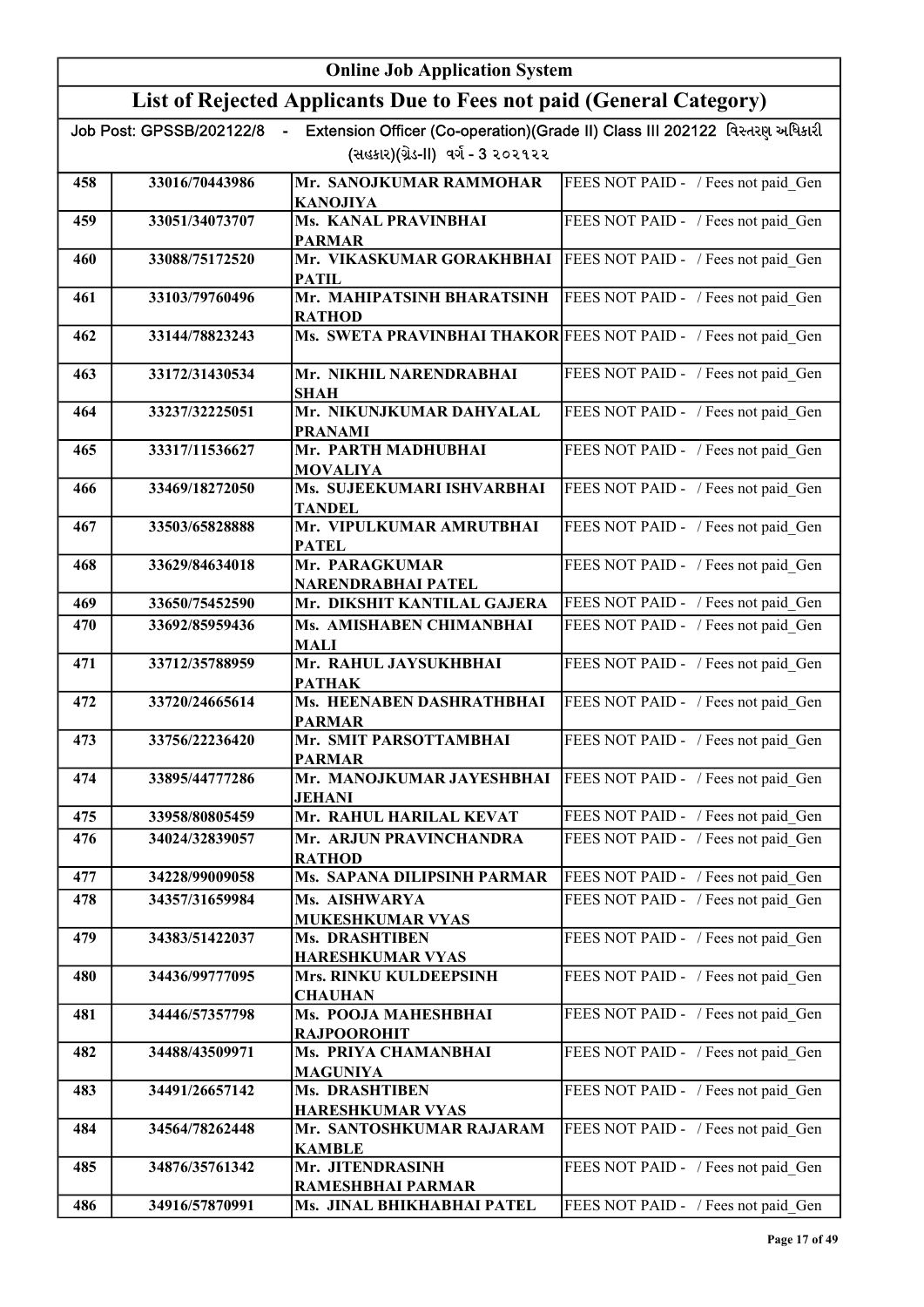|     | <b>Online Job Application System</b> |                                                                     |                                                                             |
|-----|--------------------------------------|---------------------------------------------------------------------|-----------------------------------------------------------------------------|
|     |                                      | List of Rejected Applicants Due to Fees not paid (General Category) |                                                                             |
|     | Job Post: GPSSB/202122/8             |                                                                     | Extension Officer (Co-operation)(Grade II) Class III 202122 વિસ્તરણ અધિકારી |
|     |                                      | (સહકાર)(ગ્રેડ-II) વર્ગ - 3 ૨૦૨૧૨૨                                   |                                                                             |
| 487 | 34983/32895692                       | Ms. HINALKUMARI                                                     | FEES NOT PAID - / Fees not paid Gen                                         |
| 488 | 35005/21882645                       | <b>UMESHCHANDRA PATEL</b><br>Mr. YOGESHKUMAR VIJAYSINH              | FEES NOT PAID - / Fees not paid Gen                                         |
|     | 35013/11669602                       | <b>PARMAR</b><br>Mr. RONAKKUMAR                                     | FEES NOT PAID - / Fees not paid Gen                                         |
| 489 |                                      | RAMESHBHAI PATEL                                                    |                                                                             |
| 490 | 35016/54768371                       | Ms. KRISHNABEN CHAMANBHAI<br><b>DALASANIYA</b>                      | FEES NOT PAID - / Fees not paid Gen                                         |
| 491 | 35090/22382052                       | Mr. BHAGIRATHSINH JITUBHA                                           | FEES NOT PAID - / Fees not paid Gen                                         |
| 492 | 35155/40609755                       | <b>CHAVADA</b><br>Ms. VISHWA YOGESHKUMAR                            | FEES NOT PAID - / Fees not paid Gen                                         |
|     |                                      | <b>RAVAL</b>                                                        |                                                                             |
| 493 | 35158/59059542                       | <b>Mrs. PURVIBEN MAULIKKUMAR</b><br><b>SONI</b>                     | FEES NOT PAID - / Fees not paid Gen                                         |
| 494 | 35230/75985315                       | Mr. KRUNAL SHAILESHKUMAR<br><b>PATEL</b>                            | FEES NOT PAID - / Fees not paid_Gen                                         |
| 495 | 35377/58729593                       | <b>Mrs. NEHA SANTOSH KUMAR</b><br><b>SINGH</b>                      | FEES NOT PAID - / Fees not paid Gen                                         |
| 496 | 35384/83981265                       | Mr. DARSHAN RAJESHBHAI<br><b>SADRANI</b>                            | FEES NOT PAID - / Fees not paid Gen                                         |
| 497 | 35436/24429388                       | Mr. ASHISHKUMAR<br>SHAILESHBHAI PRAJAPATI                           | FEES NOT PAID - / Fees not paid Gen                                         |
| 498 | 35509/80819038                       | Mr. SANJAYJI ANOPJI KUKADIYA                                        | FEES NOT PAID - / Fees not paid_Gen                                         |
| 499 | 35544/46268542                       | Mr. VIJAYKUMAR MIRCHAILAL<br><b>PRAJAPATI</b>                       | FEES NOT PAID - / Fees not paid Gen                                         |
| 500 | 35713/98756202                       | Ms. KHUSHBUBAHEN<br><b>BHADRESHLAL PATEL</b>                        | FEES NOT PAID - / Fees not paid Gen                                         |
| 501 | 35824/66268783                       | Mr. AASHISHKUMAR                                                    | FEES NOT PAID - / Fees not paid Gen                                         |
| 502 | 35868/60584223                       | <b>SHAMBHULAL JOSHI</b><br>Mr.  RAHULKUMAR KANTIBHAI                | FEES NOT PAID - / Fees not paid_Gen                                         |
|     |                                      | <b>PATEL</b>                                                        |                                                                             |
| 503 | 35875/69614181                       | Ms. HETAL GOVINDBHAI<br><b>CHAVDA</b>                               | FEES NOT PAID - / Fees not paid Gen                                         |
| 504 | 35906/38870862                       | Mr. PRATIK RAMESHBHAI PATEL                                         | FEES NOT PAID - / Fees not paid Gen                                         |
| 505 | 35940/10300745                       | Mr. JAYKUMAR GOPALBHAI<br><b>PATEL</b>                              | FEES NOT PAID - / Fees not paid Gen                                         |
| 506 | 35962/94533271                       | Mr. HARDIPSINH DILAVARSINH<br><b>SODHA</b>                          | FEES NOT PAID - / Fees not paid Gen                                         |
| 507 | 36108/76019872                       | Mr. ABHISHEK SANJAY YADAV                                           | FEES NOT PAID - / Fees not paid Gen                                         |
| 508 | 36145/44179157                       | Mr. ABHAYPALSINH ARJUNSINH<br><b>PARMAR</b>                         | FEES NOT PAID - / Fees not paid Gen                                         |
| 509 | 36181/25077863                       | Ms. ARCHITA JITENDRABHAI<br><b>SOMANI</b>                           | FEES NOT PAID - / Fees not paid Gen                                         |
| 510 | 36268/62795614                       | Ms. LISHA DHARMESHBHAI<br><b>DESAI</b>                              | FEES NOT PAID - / Fees not paid Gen                                         |
| 511 | 36271/68563986                       | Mr. DHARMENDRASINH<br><b>JASVANTSINH VAGHELA</b>                    | FEES NOT PAID - / Fees not paid Gen                                         |
| 512 | 36361/84479850                       | Mr. ABHISHEK SANJAY YADAV                                           | FEES NOT PAID - / Fees not paid Gen                                         |
| 513 | 36482/66530979                       | Ms. SHIVANGIBA<br><b>NARENDRASINH GOHIL</b>                         | FEES NOT PAID - / Fees not paid Gen                                         |
| 514 | 36555/91487545                       | Ms. ARTIBEN DEVENDRABHAI<br><b>PANDYA</b>                           | FEES NOT PAID - / Fees not paid Gen                                         |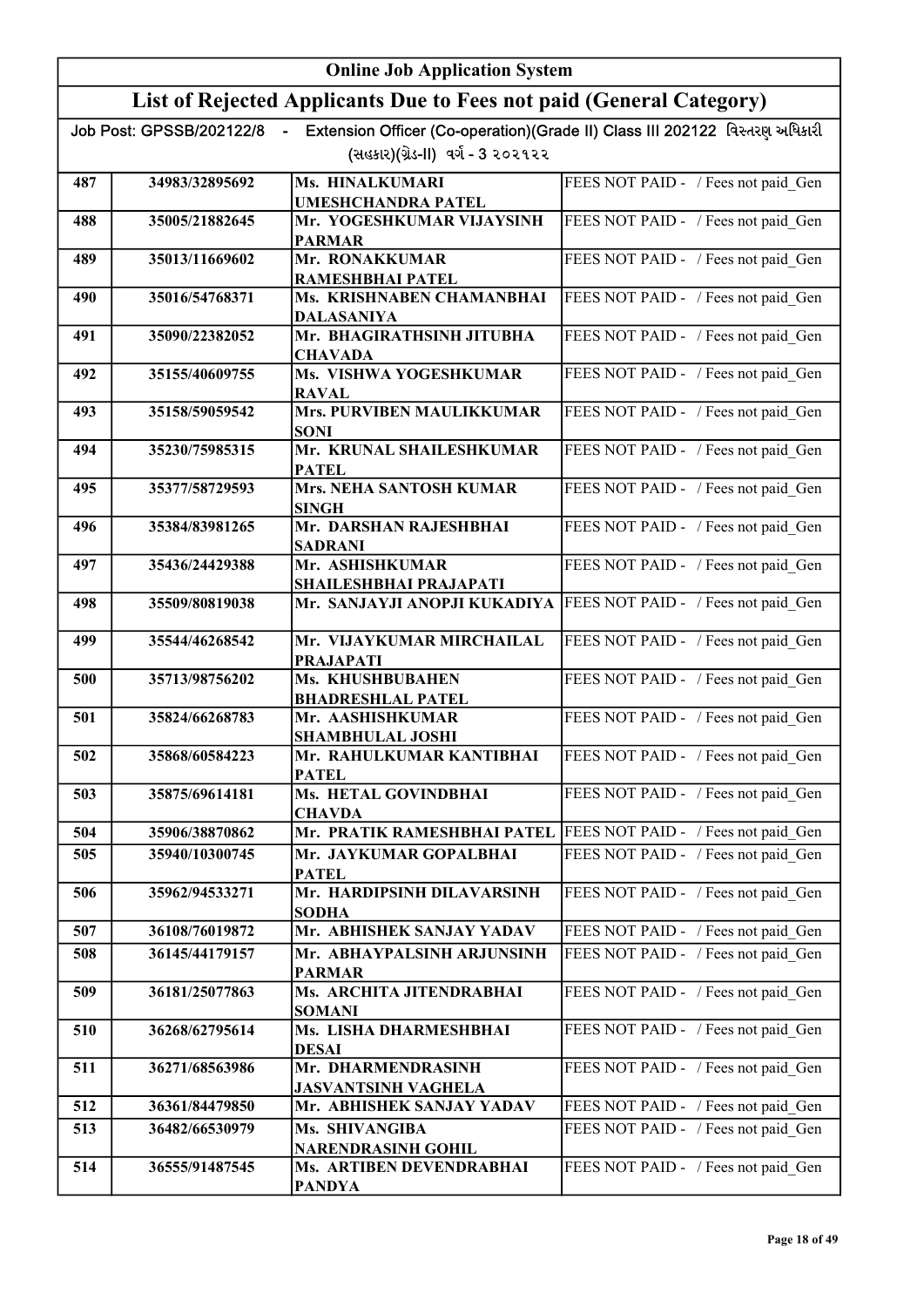|            | <b>Online Job Application System</b>       |                                                                     |                                                                             |
|------------|--------------------------------------------|---------------------------------------------------------------------|-----------------------------------------------------------------------------|
|            |                                            | List of Rejected Applicants Due to Fees not paid (General Category) |                                                                             |
|            | Job Post: GPSSB/202122/8<br>$\blacksquare$ |                                                                     | Extension Officer (Co-operation)(Grade II) Class III 202122 વિસ્તરણ અધિકારી |
|            |                                            | (સહકાર)(ગ્રેડ-II) વર્ગ - 3 ૨૦૨૧૨૨                                   |                                                                             |
| 515        | 36678/60353342                             | Mr. VISHALKUMAR ISHVARBHAI<br><b>VIRAMGAMI</b>                      | FEES NOT PAID - / Fees not paid Gen                                         |
| 516        | 36865/17202018                             | Mr. SHAKTISINH RAJENDRASINH                                         | FEES NOT PAID - / Fees not paid Gen                                         |
| 517        | 36874/24330323                             | <b>SINDHA</b><br>Mr. HARSHAL NIRANJANBHAI                           | FEES NOT PAID - / Fees not paid Gen                                         |
|            |                                            | <b>SONPAL</b>                                                       |                                                                             |
| 518        | 36882/54784316                             | Ms. ANUSHKA NITINBHAI VARMA                                         | FEES NOT PAID - / Fees not paid Gen                                         |
| 519        | 36888/43604029                             | Mr. AMIT RAMSHARAN                                                  | FEES NOT PAID - / Fees not paid Gen                                         |
| 520        | 36927/45465713                             | <b>SHRIVASTAV</b><br>Ms. DHARTI SANJAYBHAI                          | FEES NOT PAID - / Fees not paid Gen                                         |
| 521        | 37014/14089547                             | <b>KHADASALIYA</b><br>Mr. PARSANBHAI FARDANBHAI                     | FEES NOT PAID - / Fees not paid Gen                                         |
|            |                                            | <b>RATHVA</b>                                                       |                                                                             |
| 522        | 37190/82111801                             | Ms. UNNATI CHIMANBHAI PATEL                                         | FEES NOT PAID - / Fees not paid Gen                                         |
| 523        | 37243/41287764                             | Mrs. JALPABAHEN GOVINDBHAI<br><b>SARAVADIYA</b>                     | FEES NOT PAID - / Fees not paid Gen                                         |
| 524        | 37326/44428377                             | Mr. ANWARKHAN                                                       | FEES NOT PAID - / Fees not paid_Gen                                         |
| 525        | 37340/58188784                             | AHEMADKHAN PATHAN<br>Ms. KRISHNABEN CHAMANBHAI                      | FEES NOT PAID - / Fees not paid Gen                                         |
|            |                                            | <b>DALASANIYA</b>                                                   |                                                                             |
| 526        | 37378/48332963                             | Mr. DIVY ALPESHKUMAR PATEL                                          | FEES NOT PAID - / Fees not paid Gen                                         |
| 527        | 37501/36180181                             | Ms. VIDHI DHIRENDRAKUMAR<br>TANNA                                   | FEES NOT PAID - / Fees not paid Gen                                         |
| 528        | 37657/77033803                             | Mr. DHAVALSINH VIKRAMSINH<br><b>SOLANKI</b>                         | FEES NOT PAID - / Fees not paid Gen                                         |
| 529        | 37660/52574348                             | Mr. JAGDISHBHAI DALABHAI<br><b>CHAUDHARY</b>                        | FEES NOT PAID - / Fees not paid Gen                                         |
| 530        | 37670/20000540                             | <b>Mrs. NIKITA MUKESH PATEL</b>                                     | FEES NOT PAID - / Fees not paid Gen                                         |
| 531        | 37685/76406900                             | Mr. TEJASKUMAR<br>JAGADISHBHAI PATEL                                | FEES NOT PAID - / Fees not paid_Gen                                         |
| 532        | 37722/63733165                             | Mr. KALPESHKUMAR                                                    | FEES NOT PAID - / Fees not paid Gen                                         |
| 533        | 37915/17722055                             | <b>NATVARLAL PATEL</b><br>Ms. DIPTIBEN KESHAR BHAI                  | FEES NOT PAID - / Fees not paid Gen                                         |
|            |                                            | <b>CHAUDHARY</b>                                                    |                                                                             |
| 534        | 37929/71644304                             | Mr. VINAYKUMAR<br>NARASINHBHAI PATEL                                | FEES NOT PAID - / Fees not paid Gen                                         |
| 535        | 37985/60519479                             | Ms. SONALKUMARI                                                     | FEES NOT PAID - / Fees not paid Gen                                         |
|            |                                            | PRABHATSINH VAGHELA<br>Mrs. RASHMIKABEN JAGDEVSINH                  | FEES NOT PAID - / Fees not paid Gen                                         |
| 536        | 38049/33960551                             | RATHOD                                                              |                                                                             |
| 537        | 38077/58551551                             | Mr. SATYAJITSINH                                                    | FEES NOT PAID - / Fees not paid Gen                                         |
| 538        | 38159/13419306                             | <b>GHANSYAMSINH RATHOD</b><br>Mr. YASHKUMAR                         | FEES NOT PAID - / Fees not paid Gen                                         |
|            |                                            | MAHENDRABHAI CHAUDHARI                                              |                                                                             |
| 539<br>540 | 38160/15495805<br>38288/16286368           | Mr. MAHESH RANA RATHOD<br>Mr. HIRENSINH JASHVANTSINH                | FEES NOT PAID - / Fees not paid Gen<br>FEES NOT PAID - / Fees not paid_Gen  |
|            |                                            | <b>DABHI</b>                                                        |                                                                             |
| 541        | 38317/10838455                             | Ms. SIMRAN NURADINBHAI<br><b>SURANI</b>                             | FEES NOT PAID - / Fees not paid_Gen                                         |
| 542        | 38324/91620162                             | Mr. KRUNAL LAXMANBHAI<br><b>SALEKAR</b>                             | FEES NOT PAID - / Fees not paid_Gen                                         |
| 543        | 38390/90289364                             | Mr. RINKESH ASHOKBHAI BORSE   FEES NOT PAID - / Fees not paid Gen   |                                                                             |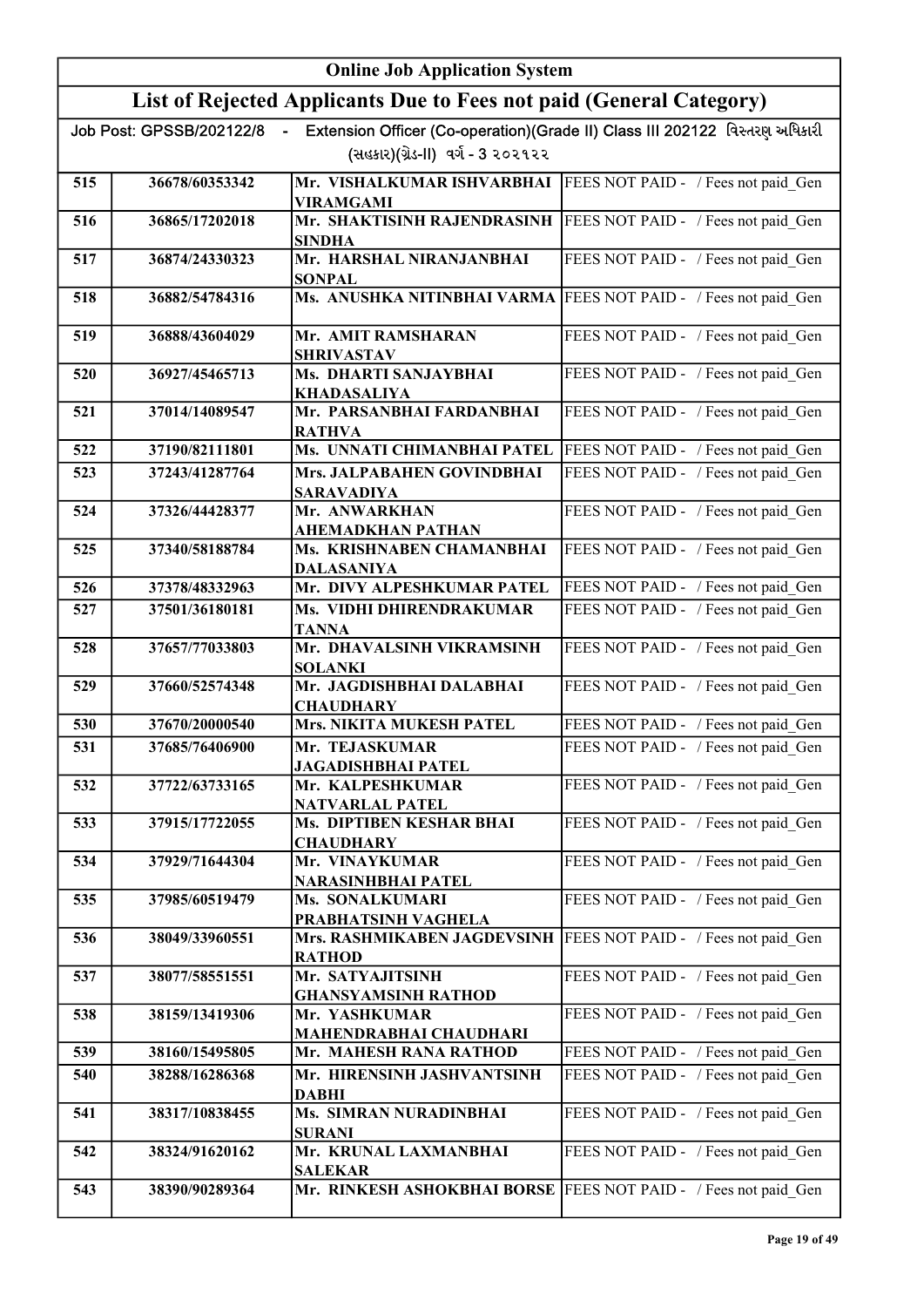|     | <b>Online Job Application System</b> |                                                                     |                                                                              |
|-----|--------------------------------------|---------------------------------------------------------------------|------------------------------------------------------------------------------|
|     |                                      | List of Rejected Applicants Due to Fees not paid (General Category) |                                                                              |
|     | Job Post: GPSSB/202122/8             |                                                                     | Extension Officer (Co-operation) (Grade II) Class III 202122 વિસ્તરણ અધિકારી |
|     |                                      | (સહકાર)(ગ્રેડ-II) વર્ગ - 3 ૨૦૨૧૨૨                                   |                                                                              |
| 544 | 38408/80491268                       | Ms. ZARNABEN DILIPKUMAR<br><b>SHARMA</b>                            | FEES NOT PAID - / Fees not paid Gen                                          |
| 545 | 38452/84020990                       | Mr. AKSHAYKUMAR                                                     | FEES NOT PAID - / Fees not paid Gen                                          |
|     |                                      | <b>MAHIJIBHAI PARMAR</b>                                            |                                                                              |
| 546 | 38487/20330879                       | Mr. VIPULBHAI PARESHBHAI<br><b>BAMBHA</b>                           | FEES NOT PAID - / Fees not paid Gen                                          |
| 547 | 38502/56529113                       | Mr. KAUSHAL RASIKBHAI<br><b>MISTRY</b>                              | FEES NOT PAID - / Fees not paid Gen                                          |
| 548 | 38586/73097065                       | Ms. ACHALBEN RAMESHBHAI<br><b>PATEL</b>                             | FEES NOT PAID - / Fees not paid Gen                                          |
| 549 | 38596/80989669                       | Mr. DHRUVALKUMAR                                                    | FEES NOT PAID - / Fees not paid Gen                                          |
| 550 | 38606/79815956                       | <b>HASMUKHBHAI PATEL</b><br>Mr. RAVINDRA KUMAR                      | FEES NOT PAID - / Fees not paid Gen                                          |
|     |                                      | RAJENDRA BHAI TARABADA                                              |                                                                              |
| 551 | 38708/61753432                       | Mr. MAYUR NARANDAS<br><b>THAKKAR</b>                                | FEES NOT PAID - / Fees not paid Gen                                          |
| 552 | 38794/37009873                       | Mr. RAVI ISHWARBHAI<br><b>PRAJAPATI</b>                             | FEES NOT PAID - / Fees not paid Gen                                          |
| 553 | 38817/57409342                       | Ms. AMEENABI MOHD JAMEEL                                            | FEES NOT PAID - / Fees not paid Gen                                          |
| 554 | 38891/88171905                       | <b>JULAYA</b><br>Mr. MAHMADSOHEL IQBALBHAI<br><b>BELIM</b>          | FEES NOT PAID - / Fees not paid Gen                                          |
| 555 | 38926/22249887                       | Mr. VASIMALI YASINALI SAIYAD                                        | FEES NOT PAID - / Fees not paid Gen                                          |
| 556 | 38947/10881972                       | Mrs. POOJA KAUSHAL MISTRY                                           | FEES NOT PAID - / Fees not paid Gen                                          |
| 557 | 39003/83081842                       | Mr. ALPESHKUMAR<br>ARVINDBHAI DABHI                                 | FEES NOT PAID - / Fees not paid Gen                                          |
| 558 | 39070/85845039                       | Mr. JIGARKUMAR SOMALAL<br><b>RAJGOR</b>                             | FEES NOT PAID - / Fees not paid Gen                                          |
| 559 | 39186/99208762                       | Mr. LALUBHAI MALJIBHAI DESAI FEES NOT PAID - / Fees not paid Gen    |                                                                              |
| 560 | 39189/65745758                       | Mr. NARENDRASINH<br><b>BHAVANSINH RATHOD</b>                        | FEES NOT PAID - / Fees not paid_Gen                                          |
| 561 | 39219/58569763                       | Mr. PRAHALADBHAI MAHADEV<br><b>BHAI THAKOR</b>                      | FEES NOT PAID - / Fees not paid Gen                                          |
| 562 | 39307/80729728                       | Mr. PAL SURESHBHAI PATEL                                            | FEES NOT PAID - / Fees not paid Gen                                          |
| 563 | 39441/14507382                       | Mr. AMITKUMAR<br>SHRISATYENDRASINH AVADHIYA                         | FEES NOT PAID - / Fees not paid Gen                                          |
| 564 | 39488/81248113                       | Mr. HARDIK LALSINH GOHIL                                            | FEES NOT PAID - / Fees not paid Gen                                          |
| 565 | 39581/85157306                       | Mr. RANJEET RAYSANGBHAI<br><b>DUMADIYA</b>                          | FEES NOT PAID - / Fees not paid Gen                                          |
| 566 | 39593/37788849                       | Mr. KRUPAL PRAVINCHANDRA<br><b>BHAVSAR</b>                          | FEES NOT PAID - / Fees not paid_Gen                                          |
| 567 | 39652/11801552                       | Mrs. MAHESHVARIBA<br>NARENDRASINH JADEJA                            | FEES NOT PAID - / Fees not paid_Gen                                          |
| 568 | 39788/68996312                       | Ms. EKTABEN VISHNUBHAI<br><b>PATEL</b>                              | FEES NOT PAID - / Fees not paid Gen                                          |
| 569 | 40089/18566153                       | Mr. ABHISHEK BHARATKUMAR<br><b>JOSHI</b>                            | FEES NOT PAID - / Fees not paid Gen                                          |
| 570 | 40376/34170807                       | Ms. JYOTI SINGH                                                     | FEES NOT PAID - / Fees not paid Gen                                          |
| 571 | 40495/83154824                       | Ms. NIDHI YOGESH KORI                                               | FEES NOT PAID - / Fees not paid Gen                                          |
| 572 | 40524/99813382                       | Mr. NIKHIL NAVINBHAI NAYI                                           | FEES NOT PAID - / Fees not paid Gen                                          |
| 573 | 40601/57594360                       | Mr. VIKRAMSINGH                                                     | FEES NOT PAID - / Fees not paid Gen                                          |
|     |                                      | <b>GHANSHYAMSINGH RAO</b>                                           |                                                                              |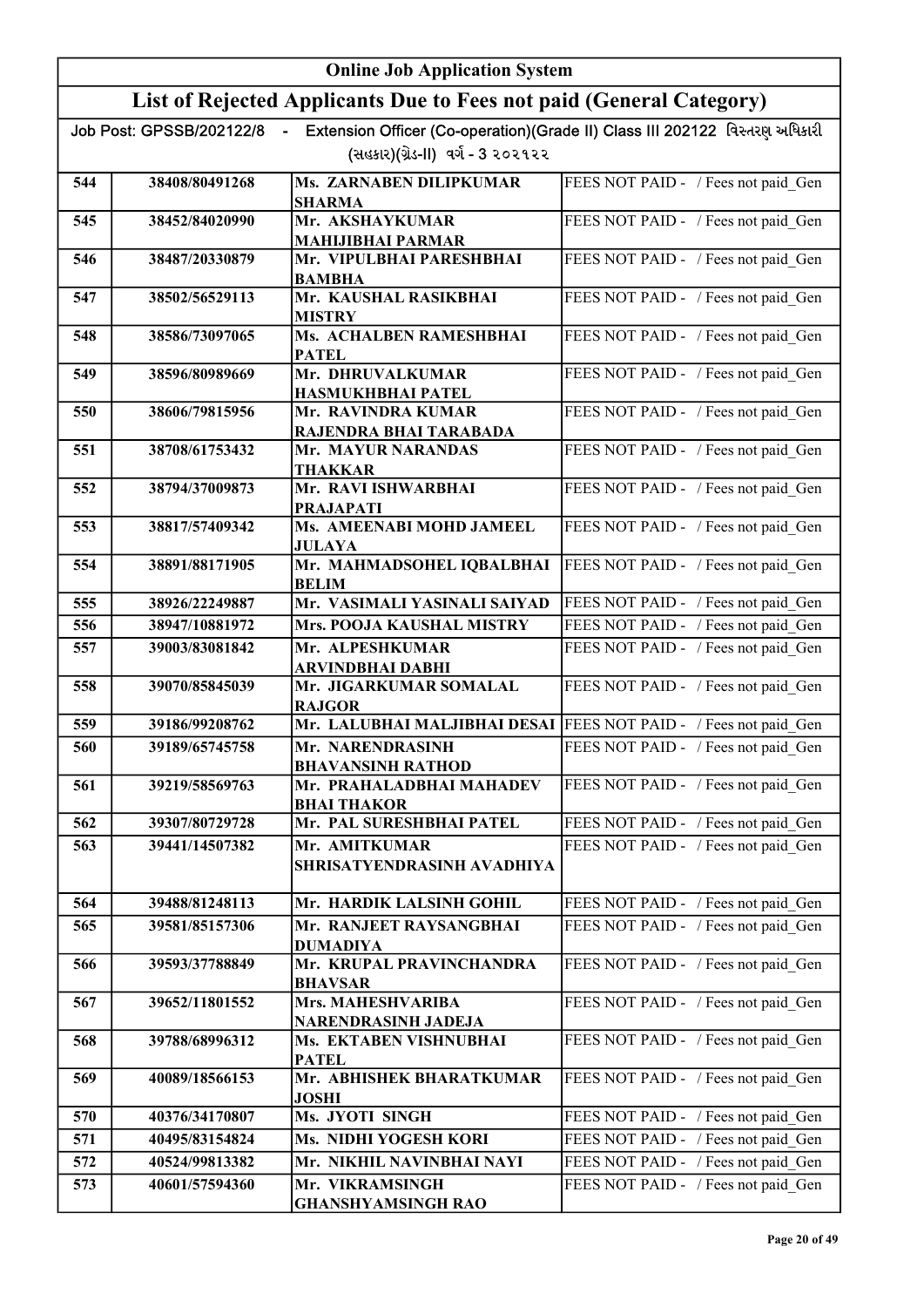|     | <b>Online Job Application System</b> |                                                                                     |                                                                             |
|-----|--------------------------------------|-------------------------------------------------------------------------------------|-----------------------------------------------------------------------------|
|     |                                      | List of Rejected Applicants Due to Fees not paid (General Category)                 |                                                                             |
|     | Job Post: GPSSB/202122/8             | $\sim$                                                                              | Extension Officer (Co-operation)(Grade II) Class III 202122 વિસ્તરણ અધિકારી |
|     |                                      | (સહકાર)(ગ્રેડ-II) વર્ગ - 3 ૨૦૨૧૨૨                                                   |                                                                             |
| 574 | 40767/23410475                       | Mr. SATISHKUMAR BHANABHAI<br>ASHAL                                                  | FEES NOT PAID - / Fees not paid Gen                                         |
| 575 | 40832/88464398                       | Ms. DHARA NARSHIBHAI                                                                | FEES NOT PAID - / Fees not paid Gen                                         |
|     |                                      | <b>SUKHADIYA</b>                                                                    |                                                                             |
| 576 | 40854/52719581                       | Ms. BHOOMI RAGHAVJIBHAI<br><b>KACHHADIYA</b>                                        | FEES NOT PAID - / Fees not paid Gen                                         |
| 577 | 40876/31181580                       | Ms. KOMALBEN BHARATBHAI<br><b>SANGHVI</b>                                           | FEES NOT PAID - / Fees not paid Gen                                         |
| 578 | 40909/56935513                       | Mr. HARDIK SHAILESHBHAI                                                             | FEES NOT PAID - / Fees not paid Gen                                         |
|     | 40935/76971814                       | <b>RAVAL</b><br>Ms. SONAL MAGANBHAI                                                 | FEES NOT PAID - / Fees not paid Gen                                         |
| 579 |                                      | <b>SANGHANI</b>                                                                     |                                                                             |
| 580 | 40947/51133817                       | Mr. SATISHKUMAR BHANABHAI<br><b>ASHAL</b>                                           | FEES NOT PAID - / Fees not paid Gen                                         |
| 581 | 41063/47842554                       | Mr. DIVYARAJSINH PRAVINSINH<br><b>JADEJA</b>                                        | FEES NOT PAID - / Fees not paid_Gen                                         |
| 582 | 41280/15281229                       | Mr. PRANAVJITSINH                                                                   | FEES NOT PAID - / Fees not paid Gen                                         |
|     | 41365/40705280                       | <b>VIKRAMSINH SOLANKI</b>                                                           |                                                                             |
| 583 |                                      | Mr. INDRARAJSINH<br><b>GUNVANTSINH CHAVDA</b>                                       | FEES NOT PAID - / Fees not paid_Gen                                         |
| 584 | 41396/88045244                       | Mr. BHAVESHKUMAR                                                                    | FEES NOT PAID - / Fees not paid Gen                                         |
|     |                                      | PRAKASHBHAI SONI<br>Mr. VIMALKUMAR ARVINDBHAI                                       |                                                                             |
| 585 | 41443/10928665                       | <b>NAYAKA</b>                                                                       | FEES NOT PAID - / Fees not paid_Gen                                         |
| 586 | 41445/84062844                       | Mr. JANAKKUMAR NARESHBHAI<br><b>JOSHI</b>                                           | FEES NOT PAID - / Fees not paid_Gen                                         |
| 587 | 41472/72911195                       | Mr. KISHAN RAJESHBHAI PATEL                                                         | FEES NOT PAID - / Fees not paid Gen                                         |
| 588 | 41536/74868923                       | Mr. BHAVIK MANOJBHAI<br><b>BAGAVADIYA</b>                                           | FEES NOT PAID - / Fees not paid Gen                                         |
| 589 | 41571/91209757                       | Mr. BHAVESHBHAI BHUPATBHAI   FEES NOT PAID - / Fees not paid Gen<br><b>MALAKIYA</b> |                                                                             |
| 590 | 41757/44035075                       | Mrs. BHAVISHA CHAMANLAL<br><b>PATEL</b>                                             | FEES NOT PAID - / Fees not paid Gen                                         |
| 591 | 41803/81271155                       | Ms. RITIKA SATISHBHAI PATEL                                                         | FEES NOT PAID - / Fees not paid Gen                                         |
| 592 | 41950/86222468                       | Mr. BHARAT JERAMBHAI<br><b>SAROLA</b>                                               | FEES NOT PAID - / Fees not paid Gen                                         |
| 593 | 41981/49182757                       | Mr. SAMIRKUMAR BABUBHAI<br><b>DESAI</b>                                             | FEES NOT PAID - / Fees not paid Gen                                         |
| 594 | 42011/43580559                       | Mr. NITINKUMAR                                                                      | FEES NOT PAID - / Fees not paid Gen                                         |
|     |                                      | RAJENDRABHAI PATEL                                                                  |                                                                             |
| 595 | 42058/48483403                       | Mr. KRISHNAKANT GOVINDBHAI<br><b>PATEL</b>                                          | FEES NOT PAID - / Fees not paid Gen                                         |
| 596 | 42149/18349844                       | Ms. PANKTIBEN BHARATBHAI<br><b>CHAUDHARI</b>                                        | FEES NOT PAID - / Fees not paid Gen                                         |
| 597 | 42179/21536577                       | Mr. KALPESH RANCHHODBHAI<br><b>BHARVAD</b>                                          | FEES NOT PAID - / Fees not paid Gen                                         |
| 598 | 42195/21708916                       | Ms. NIRAL SATISHBHAI PATEL                                                          | FEES NOT PAID - / Fees not paid_Gen                                         |
| 599 | 42299/31630537                       | Ms. VARSHABEN SHANABHAI<br><b>SOLANKI</b>                                           | FEES NOT PAID - / Fees not paid Gen                                         |
| 600 | 42310/58466494                       | Mr. DINESHBHAI VASTABHAI<br><b>CHAUDHARY</b>                                        | FEES NOT PAID - / Fees not paid Gen                                         |
| 601 | 42341/29070480                       | <b>Mrs. PRIYA DEVANG PANDIT</b>                                                     | FEES NOT PAID - / Fees not paid Gen                                         |
| 602 | 42421/95256532                       | Mr. ANKIT DIPAKBHAI MORI                                                            | FEES NOT PAID - / Fees not paid Gen                                         |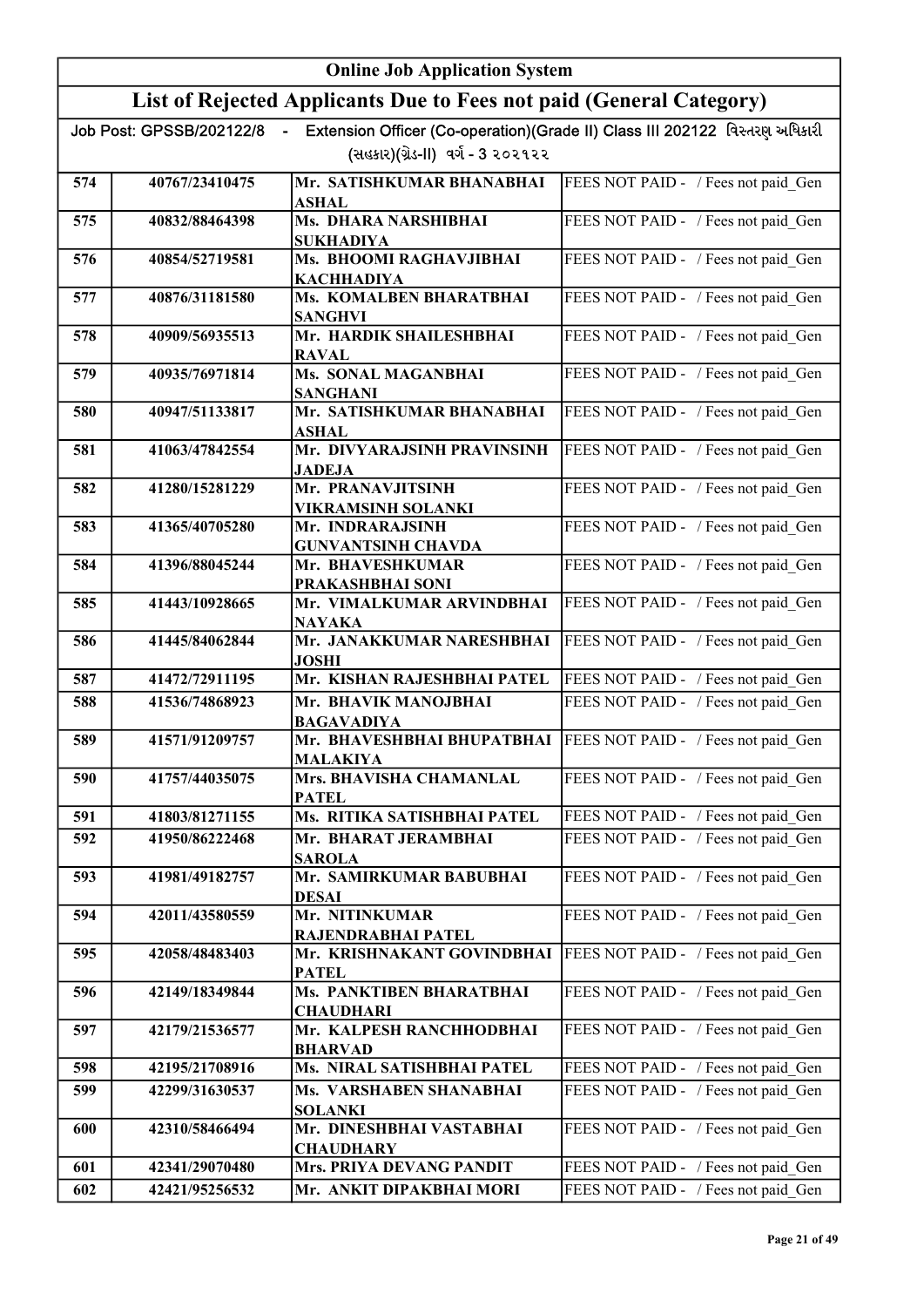|     |                          | <b>Online Job Application System</b>                                                             |                                                                             |
|-----|--------------------------|--------------------------------------------------------------------------------------------------|-----------------------------------------------------------------------------|
|     |                          | List of Rejected Applicants Due to Fees not paid (General Category)                              |                                                                             |
|     | Job Post: GPSSB/202122/8 |                                                                                                  | Extension Officer (Co-operation)(Grade II) Class III 202122 વિસ્તરણ અધિકારી |
|     |                          | (સહકાર)(ગ્રેડ-II) વર્ગ - 3 ૨૦૨૧૨૨                                                                |                                                                             |
| 603 | 42523/26668027           | Ms. JANVIKUNVARBA                                                                                | FEES NOT PAID - / Fees not paid Gen                                         |
| 604 | 42580/20889315           | <b>MAHENDRASINH VAGHELA</b><br>Mrs. KRISHNABEN NARSUNGBHAI   FEES NOT PAID - / Fees not paid Gen |                                                                             |
|     |                          | <b>CHAUDHARY</b>                                                                                 |                                                                             |
| 605 | 42620/82858344           | Mr. NIKUNJ NAGARLAL<br><b>CHAUHAN</b>                                                            | FEES NOT PAID - / Fees not paid Gen                                         |
| 606 | 42652/85417225           | Ms. DHARMISHTHA DEVJIBHAI                                                                        | FEES NOT PAID - / Fees not paid Gen                                         |
| 607 | 42879/85758801           | <b>BHAKHAR</b><br>Mr. VIRANCHKUMAR                                                               | FEES NOT PAID - / Fees not paid Gen                                         |
|     |                          | MAYURBHAI KADIA                                                                                  |                                                                             |
| 608 | 42894/46923337           | Mr. SHIVANG<br><b>MAHENDRAKUMAR PANDYA</b>                                                       | FEES NOT PAID - / Fees not paid Gen                                         |
| 609 | 42954/36975762           | Mr. HEMANG HARSHKANTBHAI                                                                         | FEES NOT PAID - / Fees not paid Gen                                         |
| 610 | 43161/40466466           | <b>PUROHIT</b><br>Mr. DEVRAJSINH SARDARSINH                                                      | FEES NOT PAID - / Fees not paid_Gen                                         |
|     |                          | <b>DABHI</b>                                                                                     |                                                                             |
| 611 | 43264/93308057           | Mr. KIRITKUMAR RAJUBHAI<br>JADAV                                                                 | FEES NOT PAID - / Fees not paid Gen                                         |
| 612 | 43277/62368264           | Ms. DAKSHA                                                                                       | FEES NOT PAID - / Fees not paid Gen                                         |
| 613 | 43354/71076759           | <b>CHANDRAKANTBHAI BOTADARA</b><br>Mr. DIVYANGKUMAR DILIPBHAI                                    | FEES NOT PAID - / Fees not paid Gen                                         |
|     |                          | <b>PATEL</b>                                                                                     |                                                                             |
| 614 | 43448/22236900           | Ms. EKTABA GOPALSINH<br><b>CHUDASAMA</b>                                                         | FEES NOT PAID - / Fees not paid Gen                                         |
| 615 | 43482/87742887           | Mr. VISHVJITSINH KIRANSINH<br><b>THAKOR</b>                                                      | FEES NOT PAID - / Fees not paid_Gen                                         |
| 616 | 43545/29104364           | Mr. KARSAN ALABHAI VARVARIA                                                                      | FEES NOT PAID - / Fees not paid Gen                                         |
| 617 | 43681/63650451           | Mr. BHAVIKKUMAR<br><b>JITENDRABHARATHI GOSWAMI</b>                                               | FEES NOT PAID - / Fees not paid Gen                                         |
| 618 | 43748/91160934           | <b>Mr. CHETANKUMAR</b><br>HARSUKHBHAI PAMPANIYA                                                  | FEES NOT PAID - / Fees not paid Gen                                         |
| 619 | 43776/74456058           | Ms. JASMINBEN IKABALBHAI<br><b>VAHORA</b>                                                        | FEES NOT PAID - / Fees not paid Gen                                         |
| 620 | 43789/87808521           | Mr. RAJ PRAVINBHAI THAKKAR                                                                       | FEES NOT PAID - / Fees not paid_Gen                                         |
| 621 | 44027/23882387           | Mr. CHIRAGKUMAR                                                                                  | FEES NOT PAID - / Fees not paid Gen                                         |
| 622 | 44041/73650665           | ARVINDBHAI PARMAR<br>Mr. PARTH DHARMESHKUMAR                                                     | FEES NOT PAID - / Fees not paid Gen                                         |
| 623 | 44250/79411761           | <b>KAPDI</b><br>Mrs. HETALBEN DAHYABHAI                                                          | FEES NOT PAID - / Fees not paid Gen                                         |
|     |                          | <b>PATEL</b>                                                                                     |                                                                             |
| 624 | 44264/19627856           | Mr. JAGDISHKUMAR<br>RATNABHAI MACHHAR                                                            | FEES NOT PAID - / Fees not paid_Gen                                         |
| 625 | 44268/79127039           | Mr. SHUBHAM MANOJKUMAR                                                                           | FEES NOT PAID - / Fees not paid_Gen                                         |
| 626 | 44276/83881953           | <b>VYAS</b><br><b>Mrs. NIMABEN SUNILBHAI</b>                                                     | FEES NOT PAID - / Fees not paid_Gen                                         |
|     |                          | <b>PANDYA</b>                                                                                    |                                                                             |
| 627 | 44402/18882362           | Mr. BHAVESHKUMAR<br>RANCHHODBHAI PARMAR                                                          | FEES NOT PAID - / Fees not paid Gen                                         |
| 628 | 44416/89260337           | Mrs. JAYABAHEN ASHOKBHAI<br><b>DARJI</b>                                                         | FEES NOT PAID - / Fees not paid Gen                                         |
| 629 | 44462/32337966           | Ms. RINKU KANJIBHAI SOLANKI                                                                      | FEES NOT PAID - / Fees not paid_Gen                                         |
| 630 | 44502/93006356           | Ms. KRISHNABEN CHAMANBHAI<br><b>DALASANIYA</b>                                                   | FEES NOT PAID - / Fees not paid Gen                                         |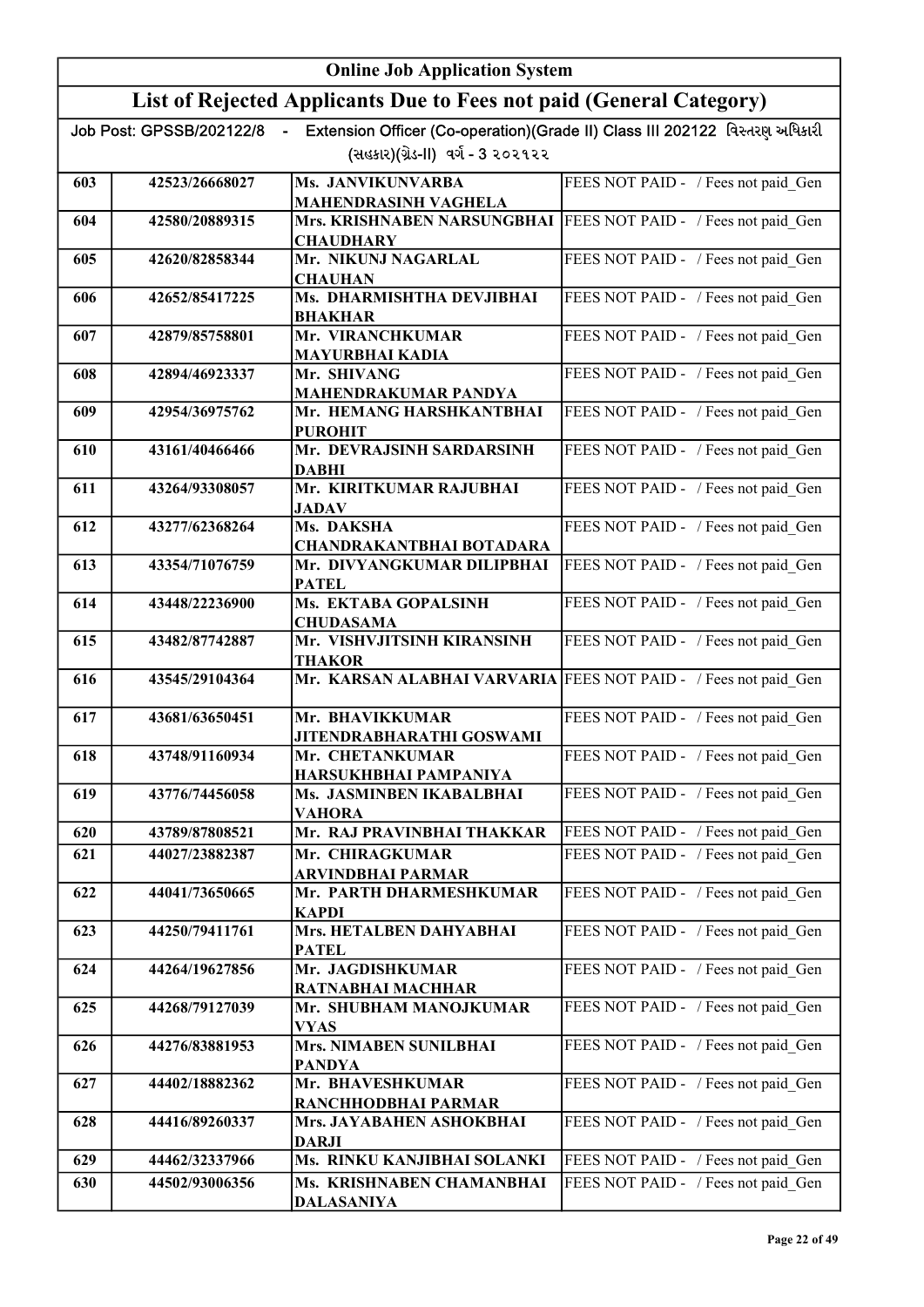|     | <b>Online Job Application System</b> |                                                                     |                                                                             |
|-----|--------------------------------------|---------------------------------------------------------------------|-----------------------------------------------------------------------------|
|     |                                      | List of Rejected Applicants Due to Fees not paid (General Category) |                                                                             |
|     | Job Post: GPSSB/202122/8             | $\sim$ 10 $\,$                                                      | Extension Officer (Co-operation)(Grade II) Class III 202122 વિસ્તરણ અધિકારી |
|     |                                      | (સહકાર)(ગ્રેડ-II) વર્ગ - 3 ૨૦૨૧૨૨                                   |                                                                             |
| 631 | 44581/44827627                       | Mr. DINESHBHAI MAFABHAI                                             | FEES NOT PAID - / Fees not paid Gen                                         |
| 632 | 44601/41342915                       | <b>PUROHIT</b><br>Mrs. PRIYANKABEN RAMBHAI                          | FEES NOT PAID - / Fees not paid Gen                                         |
|     |                                      | <b>PATEL</b>                                                        |                                                                             |
| 633 | 44685/21886012                       | Mrs. VAIBHAVI HIMANSHU<br><b>VARIYA</b>                             | FEES NOT PAID - / Fees not paid Gen                                         |
| 634 | 44737/21357286                       | Mr. RAGHUBHAI VALABHAI<br><b>CHAUDHARI</b>                          | FEES NOT PAID - / Fees not paid Gen                                         |
| 635 | 44771/84958191                       | Ms. SWATI VINODBHAI<br><b>KAKADIYA</b>                              | FEES NOT PAID - / Fees not paid Gen                                         |
| 636 | 44806/66080399                       | Ms. REKHA SHANKAR BHAI<br><b>ROHIT</b>                              | FEES NOT PAID - / Fees not paid Gen                                         |
| 637 | 44826/13752615                       | Ms. POONAM KUMARI<br>YOGENDRA BHAI YADAV                            | FEES NOT PAID - / Fees not paid Gen                                         |
| 638 | 44886/48130701                       | Mr. LAXMANBHAI KANABHAI<br><b>ASARI</b>                             | FEES NOT PAID - / Fees not paid_Gen                                         |
| 639 | 44951/85697332                       | <b>Ms. NIKITABEN HEMANTBHAI</b><br><b>PATEL</b>                     | FEES NOT PAID - / Fees not paid Gen                                         |
| 640 | 44963/69969059                       | Mr. ARVINDBHAI BHATHIBHAI<br><b>MALIWAD</b>                         | FEES NOT PAID - / Fees not paid_Gen                                         |
| 641 | 44968/10232090                       | Mr. SARFRAJ RASIDBHAI<br><b>DASADIYA</b>                            | FEES NOT PAID - / Fees not paid Gen                                         |
| 642 | 45063/52171063                       | Ms. RITU SUNILKUMAR SHARMA                                          | FEES NOT PAID - / Fees not paid Gen                                         |
| 643 | 45090/89258178                       | Mrs. DIPALI DIPESHKUMAR<br><b>PARMAR</b>                            | FEES NOT PAID - / Fees not paid Gen                                         |
| 644 | 45158/62723167                       | Mr. DIPESHKUMAR<br>NATVARBHAI PARAMAR                               | FEES NOT PAID - / Fees not paid Gen                                         |
| 645 | 45173/43665720                       | Mr. SANJAYBHAI SOMABHAI<br><b>KHANT</b>                             | FEES NOT PAID - / Fees not paid Gen                                         |
| 646 | 45279/31128490                       | Ms. CHETANABEN CHUNDABHAI<br><b>RAVAL</b>                           | FEES NOT PAID - / Fees not paid_Gen                                         |
| 647 | 45311/10329774                       | <b>PATEL</b>                                                        | Mr. YASHKUMAR SHAILESHBHAI FEES NOT PAID - / Fees not paid Gen              |
| 648 | 45340/98828232                       | Mr. DIGVIJAYSINH JAGDISHSINH<br><b>GOHIL</b>                        | FEES NOT PAID - / Fees not paid Gen                                         |
| 649 | 45378/24376012                       | Ms. VIDHI CHATURBHAI<br><b>HIRPARA</b>                              | FEES NOT PAID - / Fees not paid Gen                                         |
| 650 | 45403/55103681                       | Mr. PAVAN HASAMUKHRAI<br><b>TRIVEDI</b>                             | FEES NOT PAID - / Fees not paid_Gen                                         |
| 651 | 45427/90975660                       | Mr. IRFANULLAKHAN<br>ABDULAZIZKHAN PATHAN                           | FEES NOT PAID - / Fees not paid Gen                                         |
| 652 | 45431/88831227                       | Ms. PRITI RANDHIR GAUTAM                                            | FEES NOT PAID - / Fees not paid Gen                                         |
| 653 | 45499/59154214                       | Ms. PURVITABEN BABUBHAI<br><b>MAVANI</b>                            | FEES NOT PAID - / Fees not paid Gen                                         |
| 654 | 45658/61670672                       | Mr. MEETKUMAR<br>PRASHANTBHAI DAVE                                  | FEES NOT PAID - / Fees not paid Gen                                         |
| 655 | 45704/99243361                       | Mr. MAHAKKUMAR<br><b>SHAILESHBHAI PATEL</b>                         | FEES NOT PAID - / Fees not paid Gen                                         |
| 656 | 45765/46717806                       | Ms. DARSHANABEN NANUBHAI<br><b>TANDEL</b>                           | FEES NOT PAID - / Fees not paid Gen                                         |
| 657 | 45850/90418808                       | Ms. BINDIYABEN                                                      | FEES NOT PAID - / Fees not paid Gen                                         |
|     |                                      | <b>CHANDRAKANTBHAI SAGAR</b>                                        |                                                                             |
| 658 | 45874/97305379                       | Mr. KISANSINH KESHUBHA ZALA                                         | FEES NOT PAID - / Fees not paid Gen                                         |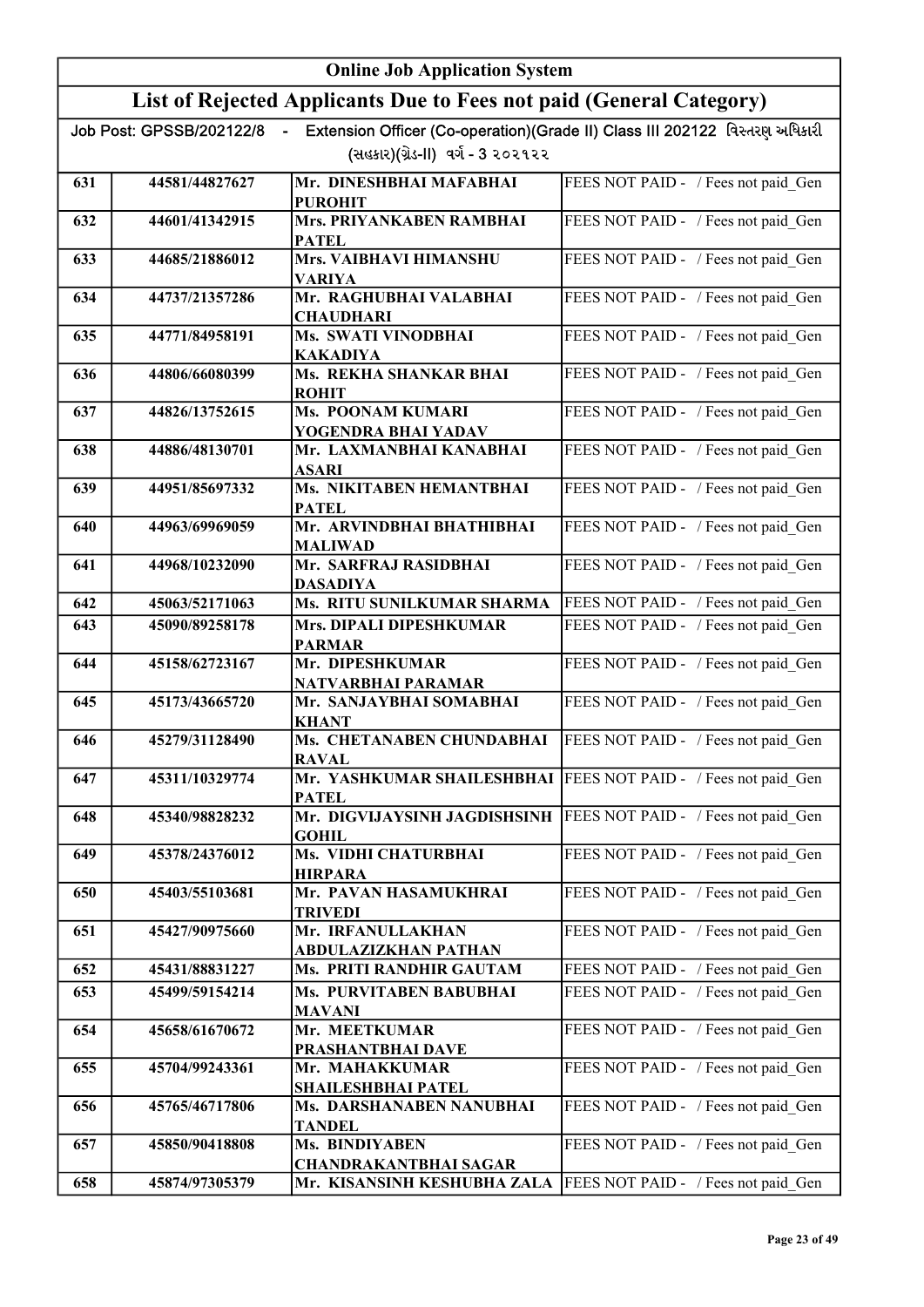|     | <b>Online Job Application System</b> |                                                                     |                                                                             |
|-----|--------------------------------------|---------------------------------------------------------------------|-----------------------------------------------------------------------------|
|     |                                      | List of Rejected Applicants Due to Fees not paid (General Category) |                                                                             |
|     | Job Post: GPSSB/202122/8             | $\sim$                                                              | Extension Officer (Co-operation)(Grade II) Class III 202122 વિસ્તરણ અધિકારી |
|     |                                      | (સહકાર)(ગ્રેડ-II) વર્ગ - 3 ૨૦૨૧૨૨                                   |                                                                             |
| 659 | 45899/15723145                       | Mr. MANOJ ASHOKRAO<br><b>THAKARE</b>                                | FEES NOT PAID - / Fees not paid Gen                                         |
| 660 | 45912/64569527                       | Mr. HITESH PRATAPRAY RATHOD FEES NOT PAID - / Fees not paid Gen     |                                                                             |
| 661 | 45941/45436246                       | Mr. HARSH BALDEVBHAI DESAI                                          | FEES NOT PAID - / Fees not paid Gen                                         |
| 662 | 45983/47127361                       | Mr. TEJASKUMAR<br><b>JAGADISHBHAI PATEL</b>                         | FEES NOT PAID - / Fees not paid Gen                                         |
| 663 | 46099/92956694                       | Mr. DHAVAL PIYUSHBHAI<br><b>KUVARIYA</b>                            | FEES NOT PAID - / Fees not paid Gen                                         |
| 664 | 46154/79547898                       | Mr. MAHENDRASINH VIRAMJI<br><b>JADEJA</b>                           | FEES NOT PAID - / Fees not paid Gen                                         |
| 665 | 46227/40442386                       | Mr. MOHITKUMAR<br><b>SHARADKUMAR BHATT</b>                          | FEES NOT PAID - / Fees not paid Gen                                         |
| 666 | 46233/30673241                       | Mr. ALPESHBHAI<br>PARSOTTAMBHAI BARAIYA                             | FEES NOT PAID - / Fees not paid Gen                                         |
| 667 | 46292/73388250                       | Mr. PRADIPKUMAR RAMANLAL<br><b>PATEL</b>                            | FEES NOT PAID - / Fees not paid Gen                                         |
| 668 | 46307/24182351                       | Mr. CHANDRASINGH GABHAJI<br><b>THAKOR</b>                           | FEES NOT PAID - / Fees not paid Gen                                         |
| 669 | 46318/11672463                       | Ms. POOJABEN ASHVINBHAI<br><b>PATEL</b>                             | FEES NOT PAID - / Fees not paid Gen                                         |
| 670 | 46381/69174230                       | Ms. ROSHANIBEN BHIKHUBHAI<br><b>MAISURIYA</b>                       | FEES NOT PAID - / Fees not paid Gen                                         |
| 671 | 46419/92046272                       | Mrs. ZAANKHANA PRANAV PATEL                                         | FEES NOT PAID - / Fees not paid_Gen                                         |
| 672 | 46487/44028804                       | <b>Mrs. FORAMBAHEN</b><br><b>BHAILALBHAI PATEL</b>                  | FEES NOT PAID - / Fees not paid Gen                                         |
| 673 | 46515/75248252                       | Mr. ASHVINKUMAR<br><b>MANOJKUMAR SOLANKI</b>                        | FEES NOT PAID - / Fees not paid Gen                                         |
| 674 | 46718/69005198                       | <b>Mrs. MADHAVIBEN</b><br><b>JITENDRABHAI JOSHI</b>                 | FEES NOT PAID - / Fees not paid Gen                                         |
| 675 | 46957/30356690                       | Ms. KRUPALIKUMARI<br><b>ARVINDBHAI PATEL</b>                        | FEES NOT PAID - / Fees not paid Gen                                         |
| 676 | 47004/83229199                       | Mr. MOSOHEL MOASLAM<br><b>SHAIKH</b>                                | FEES NOT PAID - / Fees not paid Gen                                         |
| 677 | 47278/87722566                       | Mr. RAHUL TAKHATSINGH<br><b>PARMAR</b>                              | FEES NOT PAID - / Fees not paid_Gen                                         |
| 678 | 47298/28773413                       | Mr. MEHUL RAMNIKBHAI<br><b>GHAGHADA</b>                             | FEES NOT PAID - / Fees not paid_Gen                                         |
| 679 | 47382/42970319                       | Ms. PRIYAL KAMLESHBHAI VYAS                                         | FEES NOT PAID - / Fees not paid Gen                                         |
| 680 | 47428/89737678                       | Ms. ARUNABEN DHANJIBHAI<br><b>DAVRA</b>                             | FEES NOT PAID - / Fees not paid Gen                                         |
| 681 | 47512/68316485                       | Mr. SIRAJ ISUBBHAI SUMARA                                           | FEES NOT PAID - / Fees not paid Gen                                         |
| 682 | 47529/86538242                       | Ms. PRIYANKA SANJAY JADHAV                                          | FEES NOT PAID - / Fees not paid Gen                                         |
| 683 | 47541/31430373                       | Mr. DHAVALKUMAR DULABHAI<br><b>KALSARIYA</b>                        | FEES NOT PAID - / Fees not paid Gen                                         |
| 684 | 47593/13977963                       | Mr. SURAJBHAI LAHNUBHAI<br><b>VARTHA</b>                            | FEES NOT PAID - / Fees not paid Gen                                         |
| 685 | 47612/40102066                       | Mr. JAYESHKUMAR<br>RAMESHCHANDRA SOLANKI                            | FEES NOT PAID - / Fees not paid Gen                                         |
| 686 | 47723/77475823                       | Mr. VIJAYKUMAR MANUBHAI<br><b>DARJI</b>                             | FEES NOT PAID - / Fees not paid_Gen                                         |
| 687 | 47724/57058910                       | Mr. KAVANKUMAR<br>VIPULKUMAR PATEL                                  | FEES NOT PAID - / Fees not paid Gen                                         |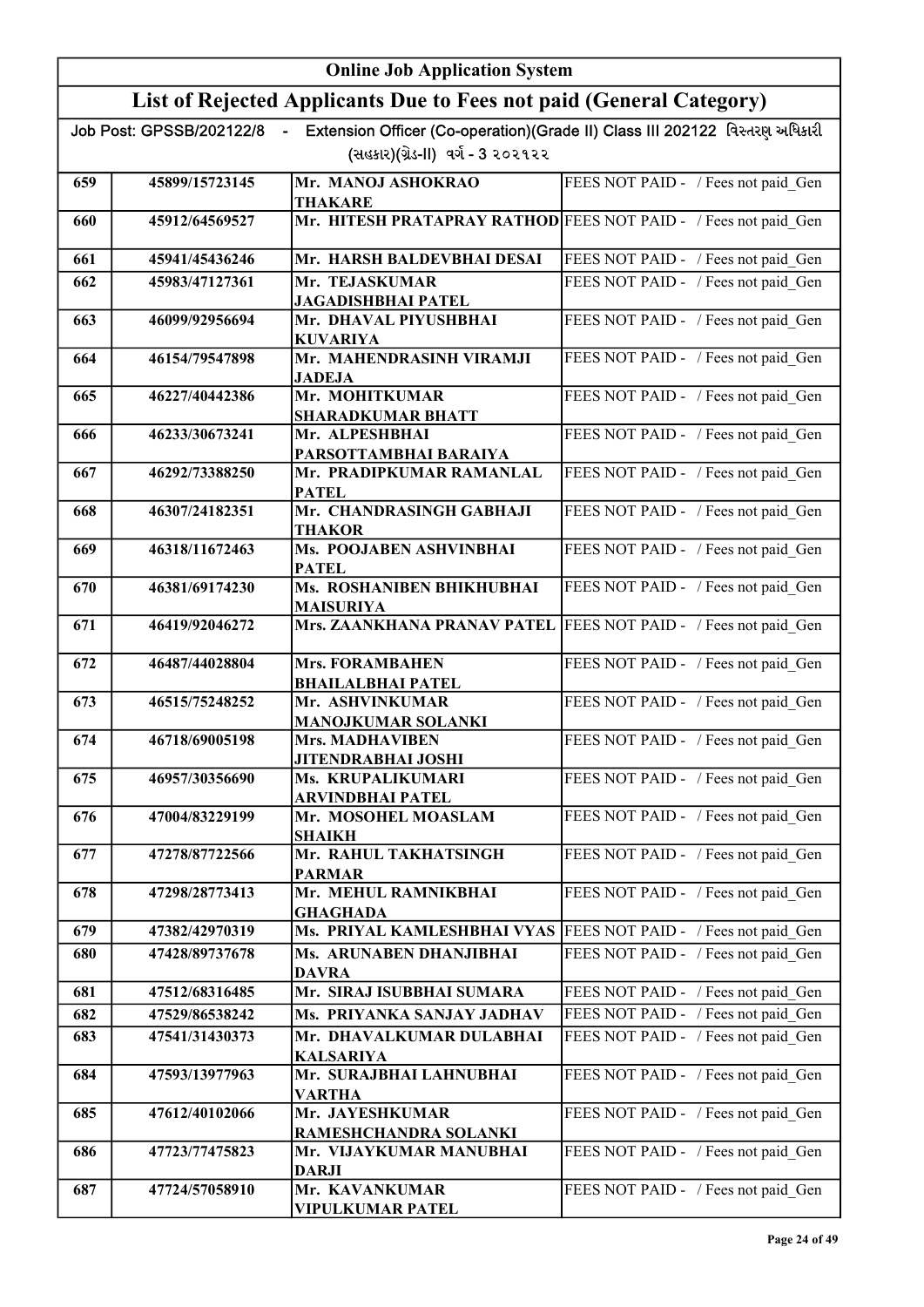|     | <b>Online Job Application System</b> |                                                                     |                                                                             |
|-----|--------------------------------------|---------------------------------------------------------------------|-----------------------------------------------------------------------------|
|     |                                      | List of Rejected Applicants Due to Fees not paid (General Category) |                                                                             |
|     | Job Post: GPSSB/202122/8             | $\sim$                                                              | Extension Officer (Co-operation)(Grade II) Class III 202122 વિસ્તરણ અધિકારી |
|     |                                      | (સહકાર)(ગ્રેડ-II) વર્ગ - 3 ૨૦૨૧૨૨                                   |                                                                             |
| 688 | 47793/57968531                       | Mr. JAYESHKUMAR                                                     | FEES NOT PAID - / Fees not paid Gen                                         |
| 689 | 47823/16766996                       | <b>BHIKHABHAI SURYAVANSHI</b><br>Ms. PINALBEN SURESHBHAI            | FEES NOT PAID - / Fees not paid Gen                                         |
|     |                                      | <b>PATEL</b>                                                        |                                                                             |
| 690 | 47920/14207978                       | Mr. SHANIBHAI SURESHBHAI<br><b>RATOJA</b>                           | FEES NOT PAID - / Fees not paid Gen                                         |
| 691 | 47924/72943051                       | Mr. HARDIK VINESHBHAI<br><b>PANDYA</b>                              | FEES NOT PAID - / Fees not paid Gen                                         |
| 692 | 47939/75252181                       | Mr. SANJAY BHARATBHAI                                               | FEES NOT PAID - / Fees not paid Gen                                         |
| 693 | 48064/78119085                       | <b>ALGOTAR</b><br>Mr. HASMUKHBHAI JENTIBHAI                         | FEES NOT PAID - / Fees not paid Gen                                         |
|     |                                      | <b>BARIYA</b>                                                       |                                                                             |
| 694 | 48202/74224743                       | Mr. DIGVIJAY NARAYANSINH<br><b>VAGHELA</b>                          | FEES NOT PAID - / Fees not paid Gen                                         |
| 695 | 48271/28238051                       | <b>Ms. NAMRATABAHEN</b><br><b>SURESHBHAI SHARMA</b>                 | FEES NOT PAID - / Fees not paid_Gen                                         |
| 696 | 48277/83189444                       | Ms. VAISHALIBEN SURYAKANT<br><b>KHAMAR</b>                          | FEES NOT PAID - / Fees not paid Gen                                         |
| 697 | 48368/90053423                       | Mr. ANIRUDDHSINH                                                    | FEES NOT PAID - / Fees not paid Gen                                         |
| 698 | 48442/36154534                       | <b>CHANDRAJEETSINH RAULAJI</b><br>Mr. PRATHIKKUMAR                  | FEES NOT PAID - / Fees not paid Gen                                         |
|     |                                      | <b>SURENDRASINH RAJ</b>                                             |                                                                             |
| 699 | 48507/40892580                       | Mr. PRANAVBHAI VIJAYBHAI<br><b>PRUCHCHHAK</b>                       | FEES NOT PAID - / Fees not paid_Gen                                         |
| 700 | 48587/63211492                       | Mr. HITESH KUMAR BHUPENDRA<br><b>KUMAR CHOUHAN</b>                  | FEES NOT PAID - / Fees not paid_Gen                                         |
| 701 | 48596/83951264                       | Mr. GAURANGKUMAR                                                    | FEES NOT PAID - / Fees not paid Gen                                         |
| 702 | 48626/18677345                       | HASMUKHBHAI MAKWANA<br>Mr. MOHAMMEDBILAL                            | FEES NOT PAID - / Fees not paid Gen                                         |
|     |                                      | ABDULRAZZAK KHALAK                                                  |                                                                             |
| 703 | 48686/64826529                       | Mr.  NIKHIL NARENDRABHAI<br>SHAH                                    | FEES NOT PAID - / Fees not paid_Gen                                         |
| 704 | 48702/72073366                       | Ms. AMIKSHA RAMESHBHAI<br><b>SHISHANGIA</b>                         | FEES NOT PAID - / Fees not paid Gen                                         |
| 705 | 48793/87805887                       | Mr. SACHIN JASUBHAI<br><b>CHAUDHARI</b>                             | FEES NOT PAID - / Fees not paid Gen                                         |
| 706 | 48811/45275152                       | Mr. BHAVSANGJI ARAJANBHAI<br><b>PARMAR</b>                          | FEES NOT PAID - / Fees not paid Gen                                         |
| 707 | 48892/79055522                       | Mr. ISHAK FAKIRMAHMAD                                               | FEES NOT PAID - / Fees not paid_Gen                                         |
| 708 | 48898/18510596                       | <b>SHEKH</b><br>Mr. DIPAKKUMAR                                      | FEES NOT PAID - / Fees not paid Gen                                         |
|     |                                      | MANSANGBHAI CHAUDHARY                                               |                                                                             |
| 709 | 48970/41010675                       | Mr. MEET RAJESHBHAI JADIYA                                          | FEES NOT PAID - / Fees not paid Gen                                         |
| 710 | 48980/23219112                       | Mr. JAYMIN PRABHABHAI PATEL                                         | FEES NOT PAID - / Fees not paid Gen                                         |
| 711 | 49074/54867648                       | Ms. MITTAL VIRALBHAI SONI                                           | FEES NOT PAID - / Fees not paid Gen                                         |
| 712 | 49173/73592086                       | Ms. HEENABEN MOHANLAL<br><b>SOLANKI</b>                             | FEES NOT PAID - / Fees not paid Gen                                         |
| 713 | 49254/82474133                       | Mr. BHARGAV ASHOKBHAI<br><b>SHUKLA</b>                              | FEES NOT PAID - / Fees not paid Gen                                         |
| 714 | 49270/66682934                       | Mr. DILIPKUMAR MOHANLAL<br><b>SOLANKI</b>                           | FEES NOT PAID - / Fees not paid_Gen                                         |
| 715 | 49360/32417679                       | Ms. KINNARIBEN PRAVINSINH<br><b>GOHIL</b>                           | FEES NOT PAID - / Fees not paid Gen                                         |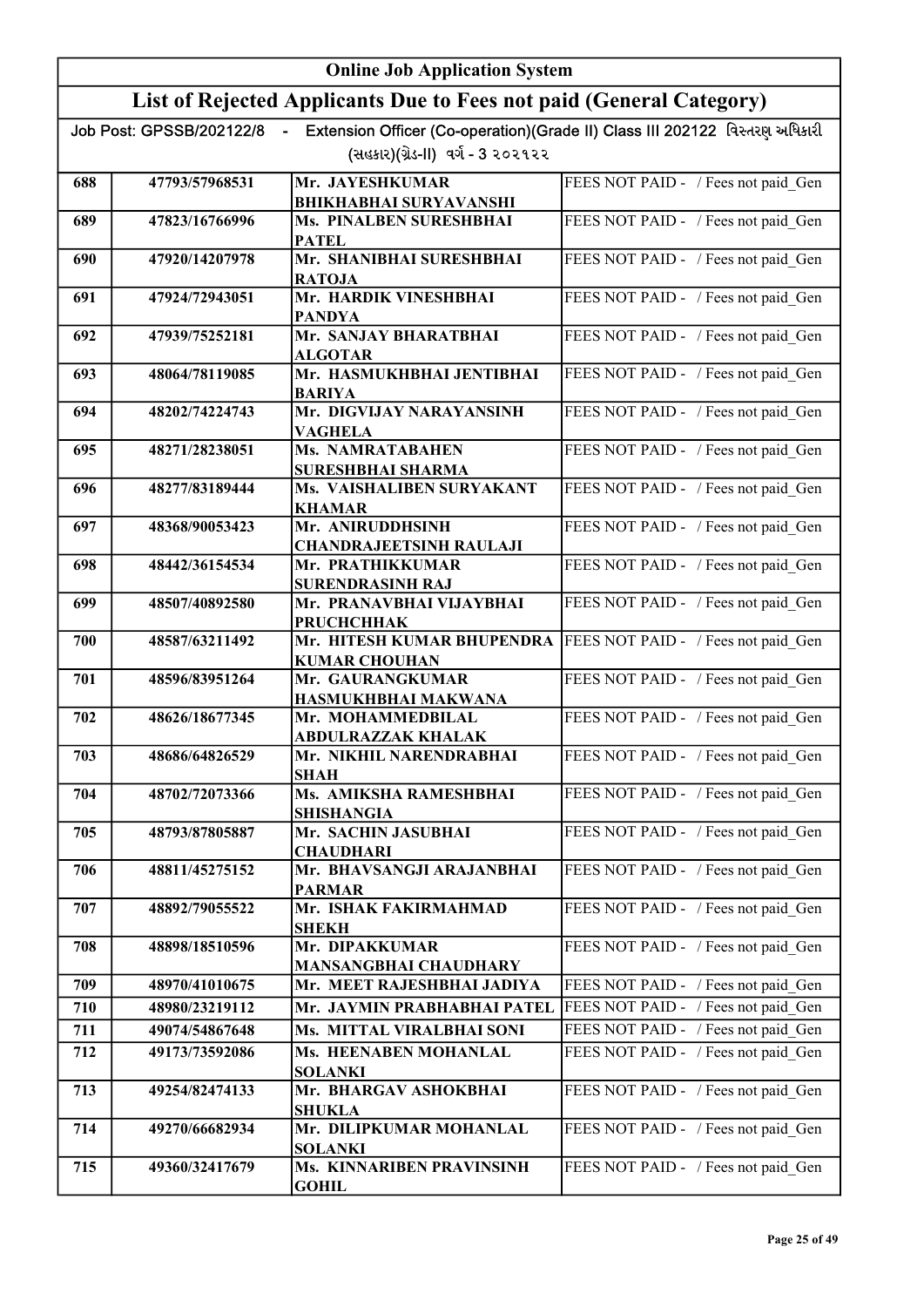|     | <b>Online Job Application System</b> |                                                                                  |                                                                             |
|-----|--------------------------------------|----------------------------------------------------------------------------------|-----------------------------------------------------------------------------|
|     |                                      | List of Rejected Applicants Due to Fees not paid (General Category)              |                                                                             |
|     | Job Post: GPSSB/202122/8             |                                                                                  | Extension Officer (Co-operation)(Grade II) Class III 202122 વિસ્તરણ અધિકારી |
|     |                                      | (સહકાર)(ગ્રેડ-II) વર્ગ - 3 ૨૦૨૧૨૨                                                |                                                                             |
| 716 | 49519/36580722                       | Mr. TARUNKUMAR NARESHBHAI<br><b>PATEL</b>                                        | FEES NOT PAID - / Fees not paid Gen                                         |
| 717 | 49527/59563671                       | Mr. BHAVINKUMAR                                                                  | FEES NOT PAID - / Fees not paid Gen                                         |
| 718 | 49528/55478263                       | RAMESHCHANDRA PATEL<br>Mr. RAJNIKANT MANGALBHAI                                  | FEES NOT PAID - / Fees not paid Gen                                         |
|     |                                      | <b>VALAND</b>                                                                    |                                                                             |
| 719 | 49567/31608261                       | Ms. KHAMMABEN BHARATBHAI<br><b>SINDHAV</b>                                       | FEES NOT PAID - / Fees not paid Gen                                         |
| 720 | 49832/20186046                       | Mr. DHEERAJ MAVJI VEKARIYA                                                       | FEES NOT PAID - / Fees not paid Gen                                         |
| 721 | 49890/48672449                       | Mr. RAVINDRAKUMAR<br><b>LAXMANSINH DABHI</b>                                     | FEES NOT PAID - / Fees not paid Gen                                         |
| 722 | 49927/29012548                       | Mr. DHEERAJ MAVJI VEKARIYA                                                       | FEES NOT PAID - / Fees not paid_Gen                                         |
| 723 | 49953/76969414                       | Mr. CHETAN RAMSURESHBHAI<br><b>JAISWAL</b>                                       | FEES NOT PAID - / Fees not paid Gen                                         |
| 724 | 49979/78190853                       | Mr. YOGESHBHAI NARANBHAI<br><b>NANDANIYA</b>                                     | FEES NOT PAID - / Fees not paid_Gen                                         |
| 725 | 50181/14802092                       | Mr. BHARAT NATHABHAI<br><b>CHAUDHARI</b>                                         | FEES NOT PAID - / Fees not paid Gen                                         |
| 726 | 50242/78003130                       | Mr. PRAGNIK BHANJIBHAI<br><b>BHALODIYA</b>                                       | FEES NOT PAID - / Fees not paid_Gen                                         |
| 727 | 50256/68427674                       | Mr. ANKURKUMAR VINODBHAI<br><b>CHAUDHARI</b>                                     | FEES NOT PAID - / Fees not paid Gen                                         |
| 728 | 50269/92764813                       | Mr. PRITESHBHAI JANAKBHAI<br><b>BAROT</b>                                        | FEES NOT PAID - / Fees not paid Gen                                         |
| 729 | 50279/39221805                       | Mr. ADARAJI LAKHAJI RAJPUT                                                       | FEES NOT PAID - / Fees not paid Gen                                         |
| 730 | 50500/80679594                       | Mr. NIRAV MUKESHBHAI<br><b>DHADUK</b>                                            | FEES NOT PAID - / Fees not paid Gen                                         |
| 731 | 50569/71156033                       | Mr. PRIYANK BHARATKUMAR<br><b>JOSHI</b>                                          | FEES NOT PAID - / Fees not paid_Gen                                         |
| 732 | 50621/93498657                       | Ms. KHUSHBUKUMARI<br><b>BALVANTSINH BHATI</b>                                    | FEES NOT PAID - / Fees not paid Gen                                         |
| 733 | 50793/46991342                       | Mr. JATIN MAHENDRABHAI VALA FEES NOT PAID - / Fees not paid Gen                  |                                                                             |
| 734 | 50847/77419435                       | Mr. AVINASH KANTIBHAI<br><b>MAKWANA</b>                                          | FEES NOT PAID - / Fees not paid Gen                                         |
| 735 | 50871/70524703                       | Mr. HIMANSHU DIPAKBHAI<br><b>LAIYA</b>                                           | FEES NOT PAID - / Fees not paid Gen                                         |
| 736 | 50884/52693663                       | Mrs. AISHWARYA KIRITBHAI SONI FEES NOT PAID - / Fees not paid Gen                |                                                                             |
| 737 | 50923/42475534                       | Mr. GOVINDBHAI KHEMABHAI<br><b>PRAJAPATI</b>                                     | FEES NOT PAID - / Fees not paid Gen                                         |
| 738 | 50966/95813525                       | Ms. RAJALBEN ARVINDBHAI<br><b>PATEL</b>                                          | FEES NOT PAID - / Fees not paid Gen                                         |
| 739 | 51103/67826207                       | Mr. RAMSINH PRUTHVISINH<br><b>CHAUHAN</b>                                        | FEES NOT PAID - / Fees not paid Gen                                         |
| 740 | 51122/86163608                       | Mrs. NIDHIBEN SWAPNILKUMAR<br><b>PATEL</b>                                       | FEES NOT PAID - / Fees not paid Gen                                         |
| 741 | 51214/19555522                       | Mr. RAJNIKANT LAXMIKANT<br><b>SHARMA</b>                                         | FEES NOT PAID - / Fees not paid_Gen                                         |
| 742 | 51223/22738175                       | Ms. VIDHI NENAJI RAJPUT                                                          | FEES NOT PAID - / Fees not paid_Gen                                         |
| 743 | 51295/48796289                       | Mr. KAVISHKUMAR ARVINDBHAI   FEES NOT PAID - / Fees not paid Gen<br><b>PATEL</b> |                                                                             |
| 744 | 51303/37814834                       | Mr. CHANDRAVIRSINH<br>MAHENDRASINH SAKTAVAT                                      | FEES NOT PAID - / Fees not paid_Gen                                         |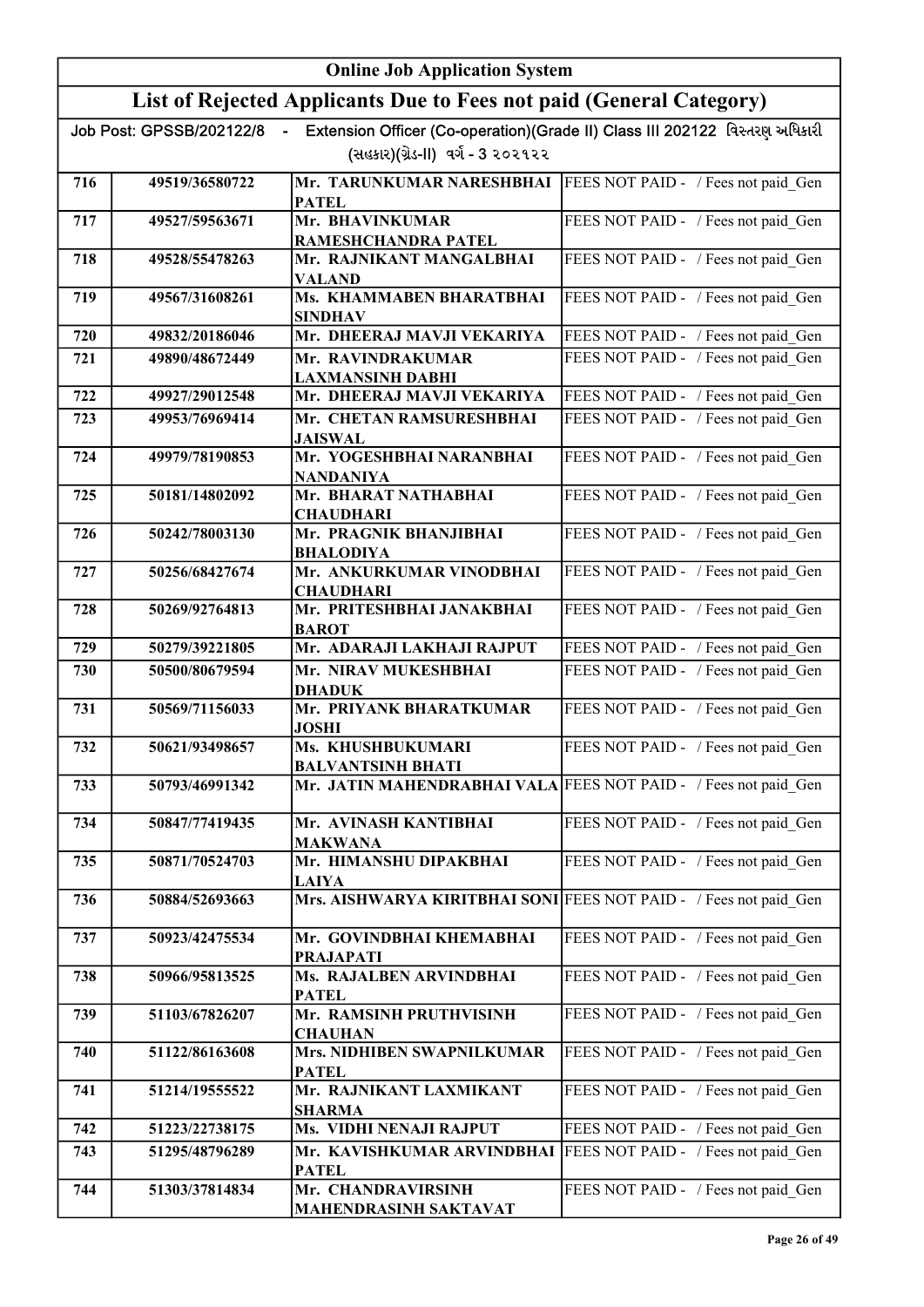|     | <b>Online Job Application System</b> |                                                                                 |                                                                             |
|-----|--------------------------------------|---------------------------------------------------------------------------------|-----------------------------------------------------------------------------|
|     |                                      | List of Rejected Applicants Due to Fees not paid (General Category)             |                                                                             |
|     | Job Post: GPSSB/202122/8             |                                                                                 | Extension Officer (Co-operation)(Grade II) Class III 202122 વિસ્તરણ અધિકારી |
|     |                                      | (સહકાર)(ગ્રેડ-II) વર્ગ - 3 ૨૦૨૧૨૨                                               |                                                                             |
| 745 | 51313/11450718                       | Ms. DIVYABEN ASHWINKUMAR<br><b>PATEL</b>                                        | FEES NOT PAID - / Fees not paid Gen                                         |
| 746 | 51331/23477533                       | Mr. MOHMEDRAHIL                                                                 | FEES NOT PAID - / Fees not paid Gen                                         |
|     |                                      | <b>MOHMEDHANIF MALEK</b>                                                        |                                                                             |
| 747 | 51628/12256342                       | Mr. KISHANSINH PRUTHVISINH<br><b>CHAUHAN</b>                                    | FEES NOT PAID - / Fees not paid Gen                                         |
| 748 | 51652/11510416                       | Mr. JIGARKUMAR KIRITKUMAR<br><b>RAVAL</b>                                       | FEES NOT PAID - / Fees not paid Gen                                         |
| 749 | 51788/42445967                       | Mr. PUSHPRAJSINH<br>DIGVIJAYSINH JADEJA                                         | FEES NOT PAID - / Fees not paid Gen                                         |
| 750 | 51819/26097886                       | <b>Mrs. UMASHI RAMCHANDRA</b><br><b>MORJIKAR</b>                                | FEES NOT PAID - / Fees not paid Gen                                         |
| 751 | 51850/19315306                       | Mr. VIRAL RAJESHBHAI SONI                                                       | FEES NOT PAID - / Fees not paid Gen                                         |
| 752 | 51939/30689444                       | Ms. PRIYANKABEN PREMVAN                                                         | FEES NOT PAID - / Fees not paid_Gen                                         |
|     |                                      | <b>GOSWAMI</b>                                                                  |                                                                             |
| 753 | 51965/68546352                       | Mr. NIKULKUMAR<br>KARASHANBHAI PRAJAPATI                                        | FEES NOT PAID - / Fees not paid_Gen                                         |
| 754 | 52154/32215116                       | Mr. DEVVRATSINHJI                                                               | FEES NOT PAID - / Fees not paid Gen                                         |
|     |                                      | RAJENDRASINHJI PARMAR                                                           |                                                                             |
| 755 | 52171/37226983                       | Ms. BHAKTI NARESH VYAS                                                          | FEES NOT PAID - / Fees not paid Gen                                         |
| 756 | 52245/99773955                       | Mr. MITUL DIPAKBHAI PATEL                                                       | FEES NOT PAID - / Fees not paid Gen                                         |
| 757 | 52356/42533501                       | Mr. DHARMENDRA VAJUBHAI<br>ZANKAT                                               | FEES NOT PAID - / Fees not paid Gen                                         |
| 758 | 52460/40893151                       | Mr. SHAILESHJI TARSANGJI<br><b>BUKOLIYA</b>                                     | FEES NOT PAID - / Fees not paid Gen                                         |
| 759 | 52464/52297224                       | Mrs. FORAM SHAILESHBHAI SHAH FEES NOT PAID - / Fees not paid Gen                |                                                                             |
| 760 | 52488/78373735                       | Mr. KRUNALGIRI LAXMANGIRI<br><b>GOSWAMI</b>                                     | FEES NOT PAID - / Fees not paid_Gen                                         |
| 761 | 52509/62394455                       | Mr. KARANKUMAR LALITBHAI<br><b>VAGHELA</b>                                      | FEES NOT PAID - / Fees not paid_Gen                                         |
| 762 | 52546/93427929                       | Mr. GAURANG POPATBHAI<br><b>RAMANI</b>                                          | FEES NOT PAID - / Fees not paid Gen                                         |
| 763 | 52600/75662725                       | Ms. JAGRUTIBEN JASHVANTSINH<br><b>PARMAR</b>                                    | FEES NOT PAID - / Fees not paid Gen                                         |
| 764 | 52614/61772119                       | Mr. VIPUL PARBATBHAI GOJIYA                                                     | FEES NOT PAID - / Fees not paid_Gen                                         |
| 765 | 52636/16772833                       | Mr. MUKESH SHIVARAMBHIA<br><b>KEVAT</b>                                         | FEES NOT PAID - / Fees not paid Gen                                         |
| 766 | 52645/91600945                       | Ms. JANKIBEN KANUBHAI<br><b>PANCHAL</b>                                         | FEES NOT PAID - / Fees not paid Gen                                         |
| 767 | 52654/23101342                       | Mrs. RINKUBAN BHARATKUMAR<br><b>MISTRY</b>                                      | FEES NOT PAID - / Fees not paid Gen                                         |
| 768 | 52660/82069003                       | Mr. JANAKBHAI BHARATBHAI                                                        | FEES NOT PAID - / Fees not paid Gen                                         |
| 769 | 52676/63762860                       | <b>LAKHANKIYA</b><br>Ms. VIDYA DIGISHBHAI<br><b>KATAKIYA</b>                    | FEES NOT PAID - / Fees not paid Gen                                         |
| 770 | 52690/38965842                       | Ms. NEHABEN DEVENDRABHAI<br><b>SINDE</b>                                        | FEES NOT PAID - / Fees not paid_Gen                                         |
| 771 | 52696/78243491                       | Mr. MAHESHKUMAR KALABHAI                                                        | FEES NOT PAID - / Fees not paid_Gen                                         |
| 772 | 52875/73720992                       | <b>DESAI</b><br>Mr. LALJI VASHRAMBHAI KAVAD FEES NOT PAID - / Fees not paid Gen |                                                                             |
| 773 | 52904/26651135                       | Mr. CHINTAN MUKESHBHAI<br><b>VYAS</b>                                           | FEES NOT PAID - / Fees not paid Gen                                         |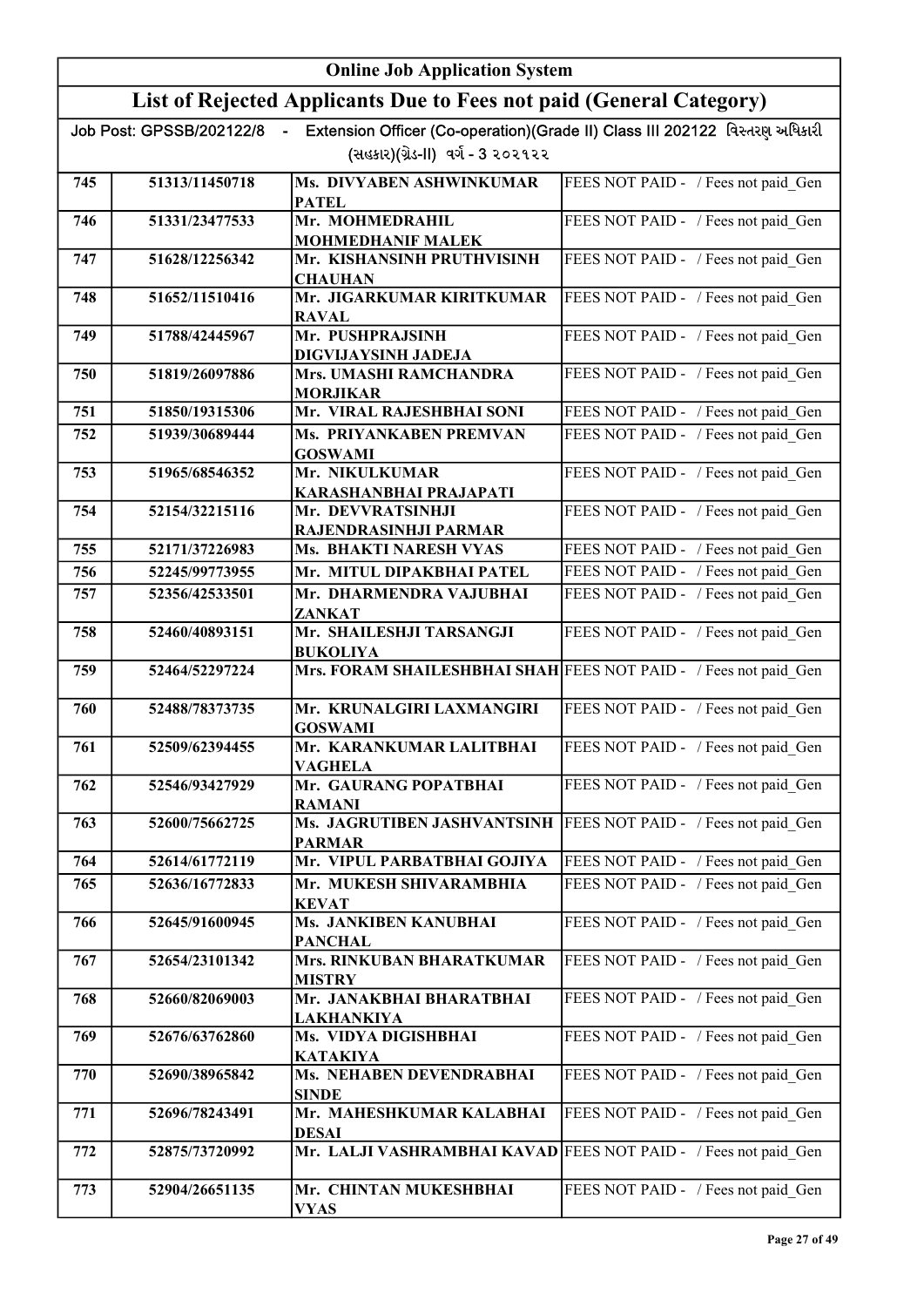|     | <b>Online Job Application System</b>       |                                                                     |                                                                             |
|-----|--------------------------------------------|---------------------------------------------------------------------|-----------------------------------------------------------------------------|
|     |                                            | List of Rejected Applicants Due to Fees not paid (General Category) |                                                                             |
|     | Job Post: GPSSB/202122/8<br>$\blacksquare$ |                                                                     | Extension Officer (Co-operation)(Grade II) Class III 202122 વિસ્તરણ અધિકારી |
|     |                                            | (સહકાર)(ગ્રેડ-II) વર્ગ - 3 ૨૦૨૧૨૨                                   |                                                                             |
| 774 | 52959/16723333                             | Mr. ANAND MULJIBHAI DABHI                                           | FEES NOT PAID - / Fees not paid Gen                                         |
| 775 | 52968/46701058                             | Mr. MAHESHKUMAR HARIBHAI<br><b>DAMOR</b>                            | FEES NOT PAID - / Fees not paid Gen                                         |
| 776 | 53067/52494616                             | Ms. KAJALBEN BABUBHAI PATEL                                         | FEES NOT PAID - / Fees not paid Gen                                         |
| 777 | 53192/24344145                             | Ms. JAIMINEEKUMARI DINESH<br><b>BHAI PATEL</b>                      | FEES NOT PAID - / Fees not paid Gen                                         |
| 778 | 53213/67418716                             | Mr. JAY BHARATBHAI BHUVA                                            | FEES NOT PAID - / Fees not paid_Gen                                         |
| 779 | 53326/37540147                             | Mr. FAIJANHUSEN SHABBIR BHAI<br><b>NADOLIYA</b>                     | FEES NOT PAID - / Fees not paid Gen                                         |
| 780 | 53332/31070142                             | Mr. PARTH RASIKBHAI PATEL                                           | FEES NOT PAID - / Fees not paid Gen                                         |
| 781 | 53346/18812168                             | Mr. KULDEEPBHAI KISHORBHAI<br><b>GUPTA</b>                          | FEES NOT PAID - / Fees not paid Gen                                         |
| 782 | 53378/46129467                             | Ms. JANVIBA HARISINH GOHIL                                          | FEES NOT PAID - / Fees not paid_Gen                                         |
| 783 | 53446/57876267                             | Mr. APURV SURESHKUMAR<br><b>CHAUDHARI</b>                           | FEES NOT PAID - / Fees not paid Gen                                         |
| 784 | 53484/59958911                             | Mr. MEHULBHAI RAMANBHAI<br><b>PATEL</b>                             | FEES NOT PAID - / Fees not paid Gen                                         |
| 785 | 53516/28628631                             | Ms. ARCHANABEN JAYANTIBHAI<br><b>KATARA</b>                         | FEES NOT PAID - / Fees not paid Gen                                         |
| 786 | 53658/48048588                             | Mr. MONIK PRAHLADBHAI TAVDI                                         | FEES NOT PAID - / Fees not paid_Gen                                         |
| 787 | 53673/24698884                             | Mr. CHANDANKUMAR<br><b>JAGDISHBHAI PAL</b>                          | FEES NOT PAID - / Fees not paid Gen                                         |
| 788 | 53783/34265496                             | Mr. DEEPAK KUMAR JAGDISH<br><b>BHAI JOSHI</b>                       | FEES NOT PAID - / Fees not paid Gen                                         |
| 789 | 53873/80672964                             | Mr. JIGNESH KUMAR KAMLESH<br><b>BHAI SUTHAR</b>                     | FEES NOT PAID - / Fees not paid_Gen                                         |
| 790 | 53949/56282417                             | Ms. PUJABEN DINESHBHAI RANK                                         | FEES NOT PAID - / Fees not paid_Gen                                         |
| 791 | 53998/29888602                             | Ms. HEPPEEBEN<br>MAHENDRASINH SOLANKI                               | FEES NOT PAID - / Fees not paid Gen                                         |
| 792 | 54000/96454985                             | Mr. VISHALKUMAR BIPINBHAI<br><b>RATHOD</b>                          | FEES NOT PAID - / Fees not paid Gen                                         |
| 793 | 54071/91095568                             | Mr. ANANDKUMAR DIPAKBHAI<br>MARSONIYA                               | FEES NOT PAID - / Fees not paid Gen                                         |
| 794 | 54084/62451798                             | Mr. BRIJESHKUMAR<br><b>BHARATBHAI TRIVEDI</b>                       | FEES NOT PAID - / Fees not paid Gen                                         |
| 795 | 54186/24692631                             | Mr. SAURABHSINH JUVANSINH<br><b>DODIYA</b>                          | FEES NOT PAID - / Fees not paid Gen                                         |
| 796 | 54255/39917413                             | Mr. ANUJ VIRABHAI PRAJAPATI                                         | FEES NOT PAID - / Fees not paid_Gen                                         |
| 797 | 54256/90061078                             | Mr. CHINTANSINH<br>CHHATRASINH VAGHELA                              | FEES NOT PAID - / Fees not paid_Gen                                         |
| 798 | 54306/97636632                             | Mr. VASANT KUMAR                                                    | FEES NOT PAID - / Fees not paid_Gen                                         |
| 799 | 54385/16577280                             | PRAVINBHAI PARMAR<br>Mr. MAHAVIR                                    | FEES NOT PAID - / Fees not paid Gen                                         |
| 800 | 54412/49861893                             | PURUSHOTAMBHAI PATEL<br>Mr. CHETAN BHAVESHBHAI                      | FEES NOT PAID - / Fees not paid_Gen                                         |
| 801 | 54423/72631617                             | <b>GAJERA</b><br>Ms. BHUMIKA PANKAJBHAI<br><b>PANDYA</b>            | FEES NOT PAID - / Fees not paid_Gen                                         |
| 802 | 54469/55374414                             | Ms. MUDRA SHAMJIBHAI<br><b>THUMAR</b>                               | FEES NOT PAID - / Fees not paid_Gen                                         |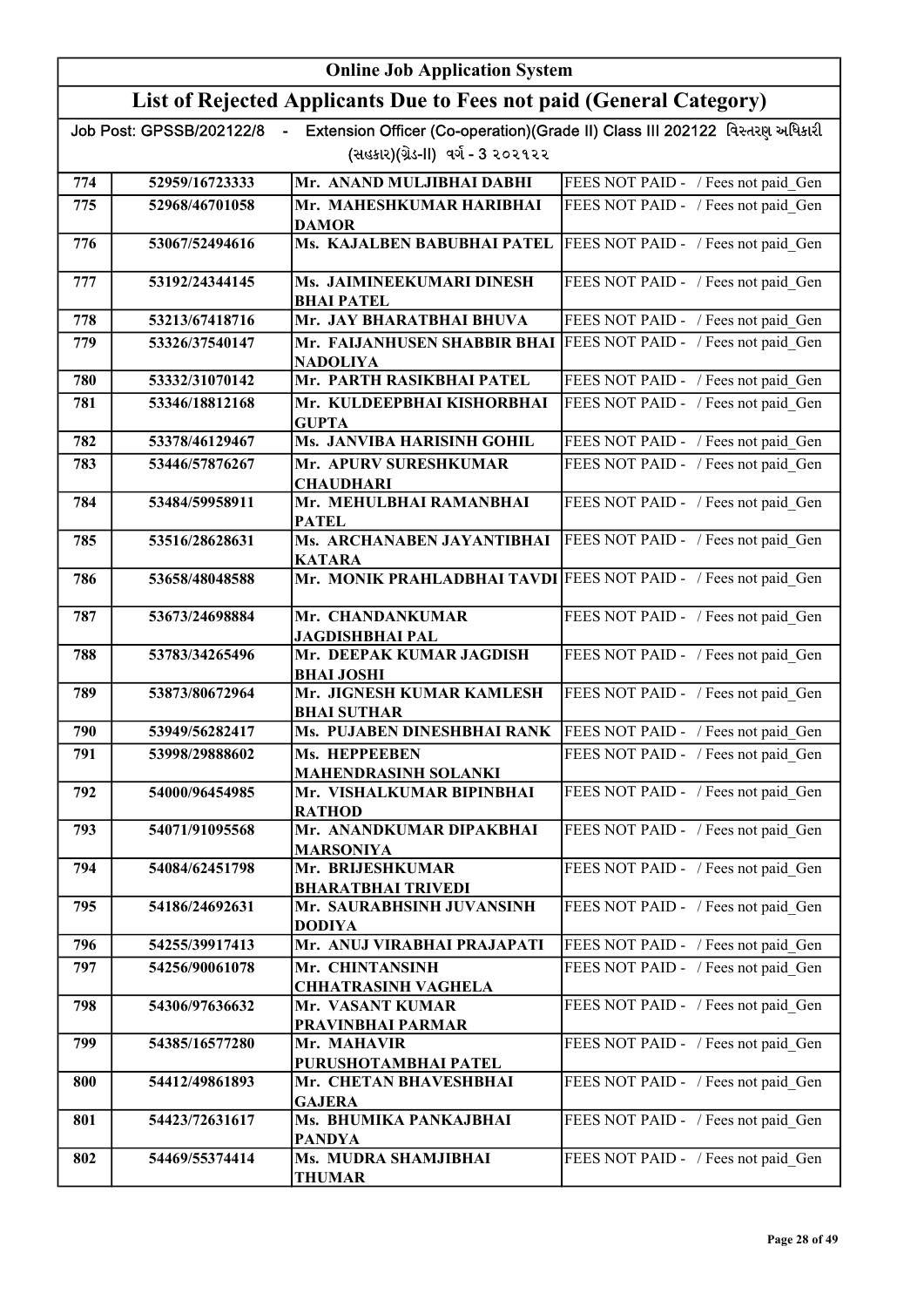|     | <b>Online Job Application System</b>       |                                                                     |                                                                             |
|-----|--------------------------------------------|---------------------------------------------------------------------|-----------------------------------------------------------------------------|
|     |                                            | List of Rejected Applicants Due to Fees not paid (General Category) |                                                                             |
|     | Job Post: GPSSB/202122/8<br>$\blacksquare$ |                                                                     | Extension Officer (Co-operation)(Grade II) Class III 202122 વિસ્તરણ અધિકારી |
|     |                                            | (સહકાર)(ગ્રેડ-II) વર્ગ - 3 ૨૦૨૧૨૨                                   |                                                                             |
| 803 | 54506/58050825                             | Mrs. KRISTIN SUSAN CHRISTIAN<br><b>CHRISTIAN</b>                    | FEES NOT PAID - / Fees not paid Gen                                         |
| 804 | 54525/64983437                             | Mr. DIGVIJAYSINH FATESINH<br><b>DABHI</b>                           | FEES NOT PAID - / Fees not paid Gen                                         |
| 805 | 54539/96942824                             | Ms. SVETABEN<br><b>GHANSHYAMBHAI PATEL</b>                          | FEES NOT PAID - / Fees not paid Gen                                         |
| 806 | 54632/41930593                             | Ms. BHUMIBA GURUDAYALSINH<br><b>DABHI</b>                           | FEES NOT PAID - / Fees not paid Gen                                         |
| 807 | 54645/25186800                             | Ms. SNEHA ARVINDBHAI VARMA                                          | FEES NOT PAID - / Fees not paid_Gen                                         |
| 808 | 54672/42888914                             | Mr. YASH SHAILESHBHAI PATEL                                         | FEES NOT PAID - / Fees not paid Gen                                         |
| 809 | 54687/88492993                             | Mr. HITESHKUMAR MAFATBHAI<br><b>PATEL</b>                           | FEES NOT PAID - / Fees not paid Gen                                         |
| 810 | 54703/11551541                             | Mr. DHARMENDRAKUMAR<br>NILESHBHAI DHANDHALA                         | FEES NOT PAID - / Fees not paid_Gen                                         |
| 811 | 54740/47150201                             | Mr. ABDULHAMID SHARIFBHAI<br><b>SUMARA</b>                          | FEES NOT PAID - / Fees not paid_Gen                                         |
| 812 | 54797/68417075                             | Mr. ANANDBHAI DIPAKKUMAR<br>JOSHI                                   | FEES NOT PAID - / Fees not paid Gen                                         |
| 813 | 54813/46264752                             | Ms. KOMALBEN MUKUNDBHAI<br><b>PANDYA</b>                            | FEES NOT PAID - / Fees not paid Gen                                         |
| 814 | 54878/70597394                             | Ms. MEERA TUSHARBHAI DAVE                                           | FEES NOT PAID - / Fees not paid_Gen                                         |
| 815 | 54880/14564866                             | Mr. YASH MANOJBHAI PATEL                                            | FEES NOT PAID - / Fees not paid Gen                                         |
| 816 | 54883/13263632                             | Ms. NAMRATABEN NITINBHAI<br><b>BUTANI</b>                           | FEES NOT PAID - / Fees not paid_Gen                                         |
| 817 | 54929/12678108                             | Ms. TRUPTI PRAVINBHAI<br><b>MAJITHIYA</b>                           | FEES NOT PAID - / Fees not paid Gen                                         |
| 818 | 54941/63346421                             | Mr. MAYANKKUMAR<br><b>SHAILESHBHAU PATEL</b>                        | FEES NOT PAID - / Fees not paid Gen                                         |
| 819 | 54985/67867383                             | Mrs. SHEETAL GUNVANTBHAI<br>DARJI                                   | FEES NOT PAID - / Fees not paid Gen                                         |
| 820 | 55006/98932492                             | Mr. PIYUSH HARENDRABHAI<br>KANZARIYA                                | FEES NOT PAID - / Fees not paid Gen                                         |
| 821 | 55007/23250047                             | Mr. DIPEN MAHENDRABHAI<br>VAGHANI                                   | FEES NOT PAID - / Fees not paid Gen                                         |
| 822 | 55052/28801792                             | Mr. MEHULKUMAR DALPATSINH<br><b>SISODIYA</b>                        | FEES NOT PAID - / Fees not paid Gen                                         |
| 823 | 55075/15750511                             | Mr. LALJIBHAI MERAMBHAI<br><b>BALDANIYA</b>                         | FEES NOT PAID - / Fees not paid Gen                                         |
| 824 | 55082/87474580                             | Ms. RIDHAM BALKRUSHNA<br><b>RAJGURU</b>                             | FEES NOT PAID - / Fees not paid_Gen                                         |
| 825 | 55088/35534380                             | <b>Mrs. RUJUTA JAYMIN</b><br><b>FARKIWALA</b>                       | FEES NOT PAID - / Fees not paid Gen                                         |
| 826 | 55097/50320881                             | Mrs. SHEETAL GUNVANTBHAI<br><b>DARJI</b>                            | FEES NOT PAID - / Fees not paid Gen                                         |
| 827 | 55156/91037637                             | Mr. ROHAN MAHENDRABHAI LAD                                          | FEES NOT PAID - / Fees not paid Gen                                         |
| 828 | 55268/79993405                             | Mrs. POOJA LAVINDRA PRASHAD<br><b>THAKAR</b>                        | FEES NOT PAID - / Fees not paid_Gen                                         |
| 829 | 55294/56746897                             | Mr. PIYUSHKUMAR LALJIBHAI<br>JASAPARA                               | FEES NOT PAID - / Fees not paid Gen                                         |
| 830 | 55298/65399468                             | Ms. RAKSHABEN RAMSINGBHAI<br>JADAV                                  | FEES NOT PAID - / Fees not paid Gen                                         |
| 831 | 55393/79619144                             | Mr. KIRAN RAJUBHAI PATIL                                            | FEES NOT PAID - / Fees not paid Gen                                         |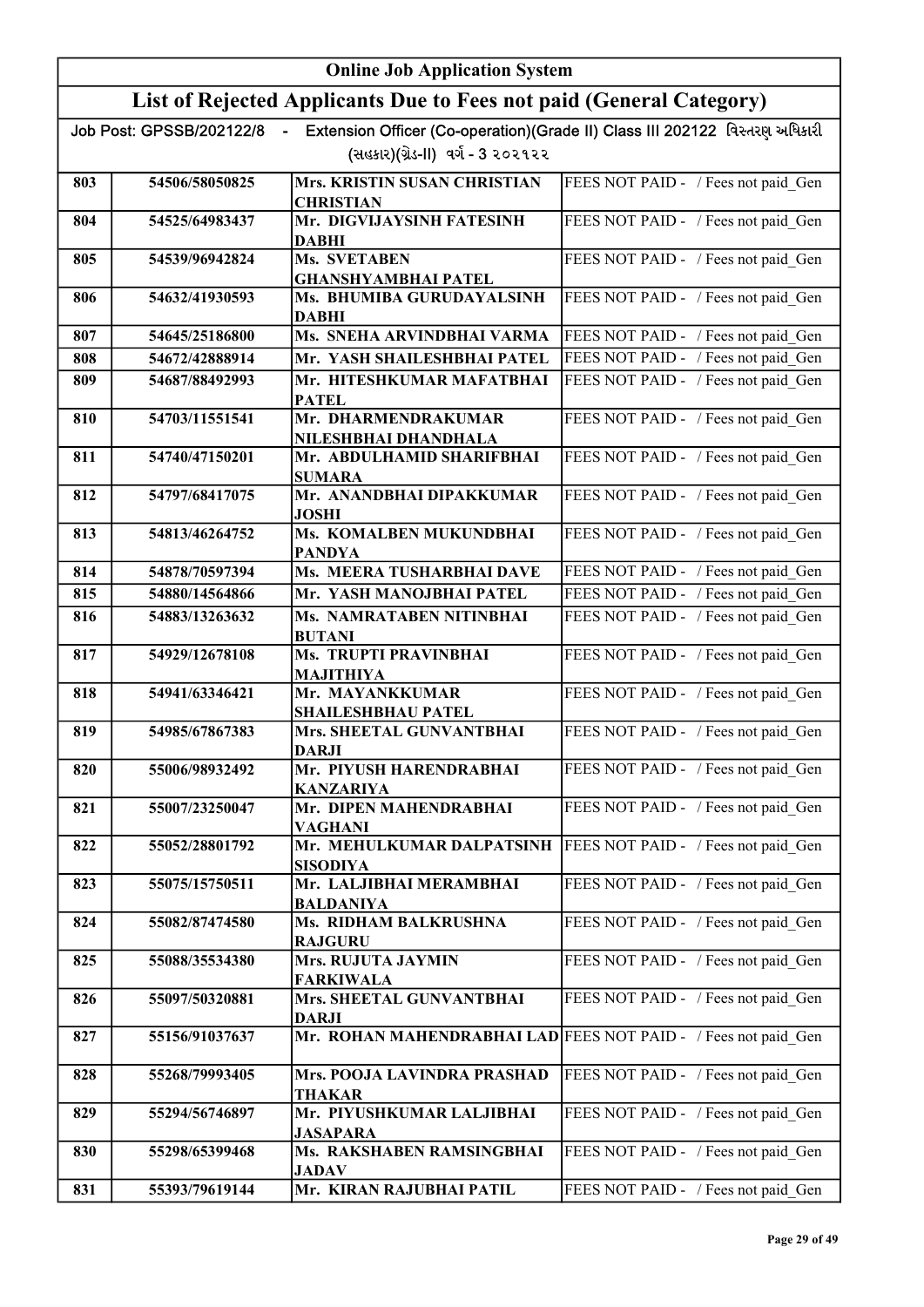|     | <b>Online Job Application System</b> |                                                                     |                                                                             |
|-----|--------------------------------------|---------------------------------------------------------------------|-----------------------------------------------------------------------------|
|     |                                      | List of Rejected Applicants Due to Fees not paid (General Category) |                                                                             |
|     | Job Post: GPSSB/202122/8             |                                                                     | Extension Officer (Co-operation)(Grade II) Class III 202122 વિસ્તરણ અધિકારી |
|     |                                      | (સહકાર)(ગ્રેડ-II) વર્ગ - 3 ૨૦૨૧૨૨                                   |                                                                             |
| 832 | 55409/19877684                       | Mr. KIRPALSINH PRAVINSINH<br>ZALA                                   | FEES NOT PAID - / Fees not paid Gen                                         |
| 833 | 55581/56401673                       | Mr. MEET ANILBHAI KAKKAD                                            | FEES NOT PAID - / Fees not paid Gen                                         |
| 834 | 55731/86959680                       | Mr. BHAVESHKUMAR SARDARJI<br><b>RAJPUT</b>                          | FEES NOT PAID - / Fees not paid Gen                                         |
| 835 | 55934/46038998                       | Mr. DIXIT VASANTBHAI PATEL                                          | FEES NOT PAID - / Fees not paid Gen                                         |
| 836 | 56018/30418801                       | Mr. PUSHPRAJSINH<br><b>SURENDRASINH GOHIL</b>                       | FEES NOT PAID - / Fees not paid Gen                                         |
| 837 | 56058/31375407                       | Mr. ANKITSINH VIKRAMSINH<br><b>VAGHELA</b>                          | FEES NOT PAID - / Fees not paid_Gen                                         |
| 838 | 56126/75716532                       | Ms. NAZNIN BANU AKBAR KHAN<br><b>JARAVAR</b>                        | FEES NOT PAID - / Fees not paid_Gen                                         |
| 839 | 56163/81158764                       | Mr. UMESHKUMAR ANILBHAI<br><b>SONI</b>                              | FEES NOT PAID - / Fees not paid Gen                                         |
| 840 | 56229/84125439                       | Mr. KULDEEPSINH<br>NARENDRASINH ZALA                                | FEES NOT PAID - / Fees not paid Gen                                         |
| 841 | 56266/21108958                       | Mr. JAYDEEPSINH<br><b>GHANSHYAMSINH CHUDASAMA</b>                   | FEES NOT PAID - / Fees not paid Gen                                         |
| 842 | 56290/19384777                       | Mr. ASHISH JENTIBHAI KOTHIYA                                        | FEES NOT PAID - / Fees not paid Gen                                         |
| 843 | 56366/77193812                       | Mr. ARBAJKHAN AIYUBKHAN<br><b>PATHAN</b>                            | FEES NOT PAID - / Fees not paid Gen                                         |
| 844 | 56386/29943817                       | Mr. AJAYKUMAR BABUJI DABHI                                          | FEES NOT PAID - / Fees not paid Gen                                         |
| 845 | 56415/64846725                       | Mr. BIPINKUMAR DINESHBHAI<br><b>CHAUDHARY</b>                       | FEES NOT PAID - / Fees not paid Gen                                         |
| 846 | 56422/17136135                       | Mr. AKHILESHKUMAR SHREE<br>TEERTHRAJ VISHVAKARMA                    | FEES NOT PAID - / Fees not paid_Gen                                         |
| 847 | 56443/97488239                       | Mr. PURVESH KALPESH VAIDYA                                          | FEES NOT PAID - / Fees not paid Gen                                         |
| 848 | 56450/33975355                       | Mr. DIXIT RAJESH BHAI MISTRY                                        | FEES NOT PAID - / Fees not paid Gen                                         |
| 849 | 56491/10824604                       | Ms. DHRUVISHA KANTIBHAI<br><b>LUKHI</b>                             | FEES NOT PAID - / Fees not paid Gen                                         |
| 850 | 56533/17876479                       | Mr. GAMBHIRBHAI<br>VIRSANGBHAI JADAV                                | FEES NOT PAID - / Fees not paid Gen                                         |
| 851 | 56645/78591479                       | Mr. HARPRITSINGH<br><b>HARJINDERSINGH SARDAR</b>                    | FEES NOT PAID - / Fees not paid Gen                                         |
| 852 | 56675/29847310                       | Mr. PARTH VIKASBHAI SHAH                                            | FEES NOT PAID - / Fees not paid Gen                                         |
| 853 | 56824/82082086                       | Mr. VIPULBHAI RAMESHBHAI<br><b>LIMBANI</b>                          | FEES NOT PAID - / Fees not paid Gen                                         |
| 854 | 56864/42303883                       | Ms. BHAVANABAHEN<br>SURESHBHAI PATEL                                | FEES NOT PAID - / Fees not paid_Gen                                         |
| 855 | 56936/75688997                       | Ms. VIDHI CHATURBHAI<br><b>HIRPARA</b>                              | FEES NOT PAID - / Fees not paid Gen                                         |
| 856 | 56960/16448376                       | Mrs. KINJALBEN VIRALKUMAR<br><b>PATEL</b>                           | FEES NOT PAID - / Fees not paid Gen                                         |
| 857 | 56975/94054754                       | Ms. BINA NAROTTAAMBHAI<br><b>JAJAL</b>                              | FEES NOT PAID - / Fees not paid Gen                                         |
| 858 | 56981/58819532                       | Mr. MAYANKKUMAR<br><b>BHARATBHAI PATEL</b>                          | FEES NOT PAID - / Fees not paid Gen                                         |
| 859 | 57044/98988264                       | Mr. PUSHPENDRASINH<br>DALELSINH SOLANKI                             | FEES NOT PAID - / Fees not paid Gen                                         |
| 860 | 57070/71475876                       | Mrs. LALITABEN TEJASH PATEL                                         | FEES NOT PAID - / Fees not paid Gen                                         |
| 861 | 57101/18827397                       | Ms. LEENA ASHOKBHAI NEBHANI                                         | FEES NOT PAID - / Fees not paid Gen                                         |
| 862 | 57143/65234505                       | Mr. JASHVANT NARESHBHAI<br><b>VARMA</b>                             | FEES NOT PAID - / Fees not paid Gen                                         |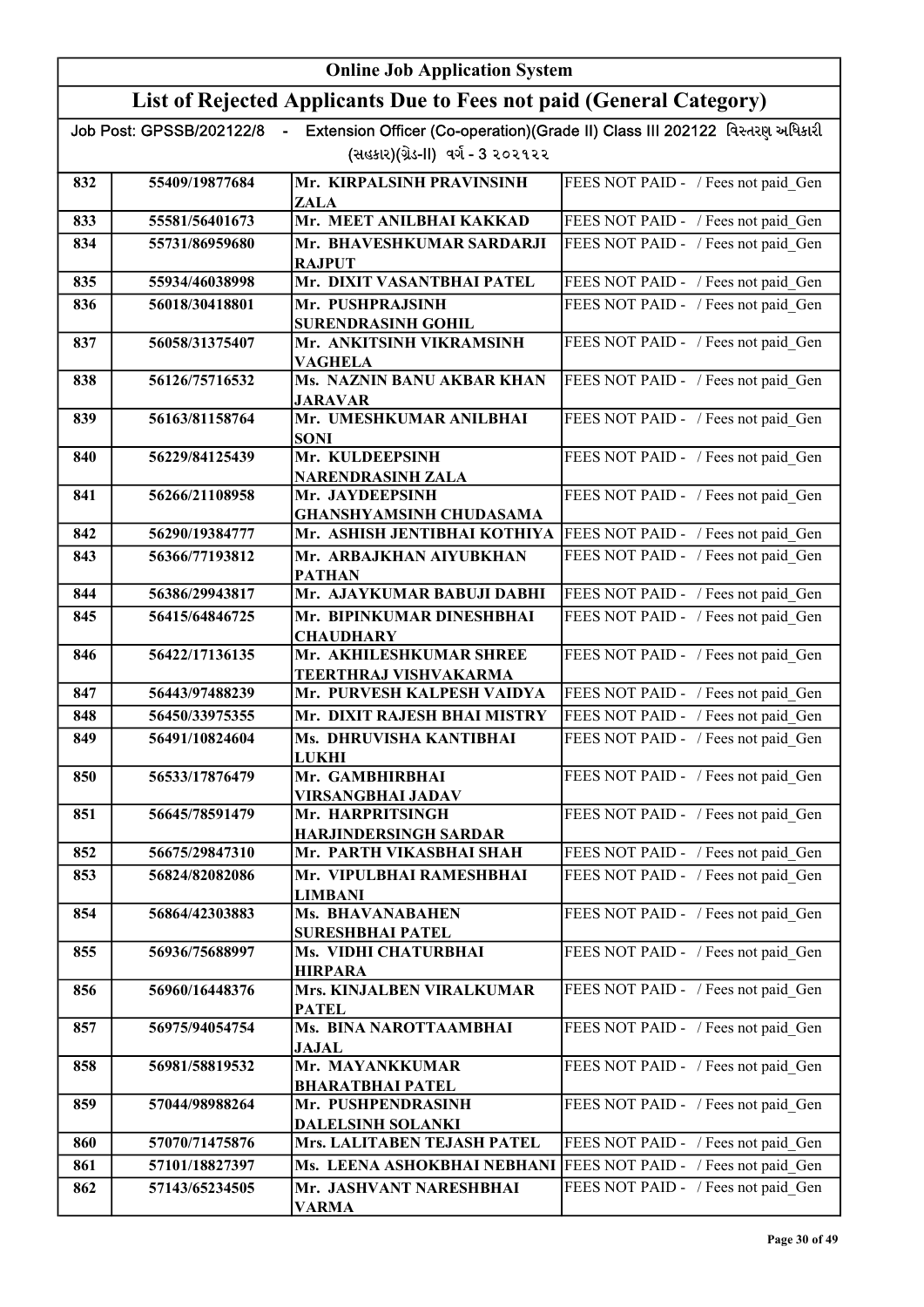|     |                          | <b>Online Job Application System</b>                                |                                                                             |
|-----|--------------------------|---------------------------------------------------------------------|-----------------------------------------------------------------------------|
|     |                          | List of Rejected Applicants Due to Fees not paid (General Category) |                                                                             |
|     | Job Post: GPSSB/202122/8 |                                                                     | Extension Officer (Co-operation)(Grade II) Class III 202122 વિસ્તરણ અધિકારી |
|     |                          | (સહકાર)(ગ્રેડ-II) વર્ગ - 3 ૨૦૨૧૨૨                                   |                                                                             |
| 863 | 57163/81312729           | Mr. NIRAJKUMAR<br><b>HARSHADBHAI LUHAR</b>                          | FEES NOT PAID - / Fees not paid Gen                                         |
| 864 | 57178/29802416           | Mr. PURURAJSINH BRIJRAJSINH                                         | FEES NOT PAID - / Fees not paid Gen                                         |
| 865 | 57246/16809061           | <b>GOHIL</b><br>Mr. VIPULKUMAR NARSINHBHAI                          | FEES NOT PAID - / Fees not paid Gen                                         |
| 866 | 57293/12161596           | <b>PATEL</b><br>Mrs. GRISHMA KEYURKUMAR                             | FEES NOT PAID - / Fees not paid Gen                                         |
| 867 | 57431/79890471           | <b>PATEL</b><br>Mr. ARUNBHAI DAHYABHAI                              | FEES NOT PAID - / Fees not paid Gen                                         |
| 868 | 57614/58571276           | <b>DABHI</b><br>Mr. ZAHIRKHAN IBRAHIM KHAN                          | FEES NOT PAID - / Fees not paid Gen                                         |
| 869 | 57654/17135317           | <b>SIPAI</b><br>Mrs. MANISHABEN RAMANBHAI                           | FEES NOT PAID - / Fees not paid Gen                                         |
| 870 | 57686/91343942           | <b>DAMOR</b><br>Ms. SHILPI DEONARAYAN VERMA                         | FEES NOT PAID - / Fees not paid Gen                                         |
| 871 | 57843/82621920           | Mr. INDRAVIJAYSINH<br><b>RAJENDRASINH RANA</b>                      | FEES NOT PAID - / Fees not paid Gen                                         |
| 872 | 57942/23453456           | Mr. SUMITKUMAR<br><b>DINESHKUMAR VYAS</b>                           | FEES NOT PAID - / Fees not paid Gen                                         |
| 873 | 57949/26805899           | Mr. RAMANBHAI KANTILAL<br><b>RATHOD</b>                             | FEES NOT PAID - / Fees not paid Gen                                         |
| 874 | 57976/35029747           | Mr. BHAVESH PRAGJIBHAI<br><b>MANGUKIYA</b>                          | FEES NOT PAID - / Fees not paid Gen                                         |
| 875 | 58007/95362563           | <b>Mrs. RUPAL DEEPAK KUMAR</b><br><b>JOSHI</b>                      | FEES NOT PAID - / Fees not paid Gen                                         |
| 876 | 58043/63992846           | Mr. SAGARGIRI MINAXIBEN<br><b>GAUSWAMI</b>                          | FEES NOT PAID - / Fees not paid Gen                                         |
| 877 | 58077/14482491           | Mr. RAVIKUMAR RASIKBHAI<br><b>PATEL</b>                             | FEES NOT PAID - / Fees not paid Gen                                         |
| 878 | 58087/84782663           | Mr. KEVAL BATUKBHAI<br><b>VEKARIYA</b>                              | FEES NOT PAID - / Fees not paid Gen                                         |
| 879 | 58146/23802916           | Mr. ADILKHAN YAVARKHAN<br><b>MALIK</b>                              | FEES NOT PAID - / Fees not paid Gen                                         |
| 880 | 58190/63882248           | Mr. DHARMIK RAJESHBHAI<br><b>PATEL</b>                              | FEES NOT PAID - / Fees not paid Gen                                         |
| 881 | 58206/57047680           | Ms. ARATIBEN RAMESHSINH<br><b>RANA</b>                              | FEES NOT PAID - / Fees not paid Gen                                         |
| 882 | 58236/47195679           | Mr. DHARMIK RAJESHBHAI<br><b>PATEL</b>                              | FEES NOT PAID - / Fees not paid Gen                                         |
| 883 | 58378/99276405           | Mr. DIPESH PRAVINBHAI GOHIL                                         | FEES NOT PAID - / Fees not paid Gen                                         |
| 884 | 58397/87277161           | Mr. KRUNALSINH SARDARSINH<br><b>PARMAR</b>                          | FEES NOT PAID - / Fees not paid Gen                                         |
| 885 | 58461/71774387           | Mr. BHAVIK DINKARRAY<br><b>PUROHIT</b>                              | FEES NOT PAID - / Fees not paid Gen                                         |
| 886 | 58582/14394078           | Mr. DARSHAN DILIPBHAI<br><b>HARSORA</b>                             | FEES NOT PAID - / Fees not paid Gen                                         |
| 887 | 58599/71816618           | Mr. GOPALRAJSINH MANUSINH<br><b>ZALA</b>                            | FEES NOT PAID - / Fees not paid Gen                                         |
| 888 | 58614/33600553           | Mr. PARTH VINODBHAI PANCHAL FEES NOT PAID - / Fees not paid Gen     |                                                                             |
| 889 | 58694/11783090           | Mrs. JAGRUTIBAHEN<br>PARESHKUMAR PATEL                              | FEES NOT PAID - / Fees not paid Gen                                         |
| 890 | 58719/30498255           | Mr. VIVEK MEHULBHAI SHAH                                            | FEES NOT PAID - / Fees not paid Gen                                         |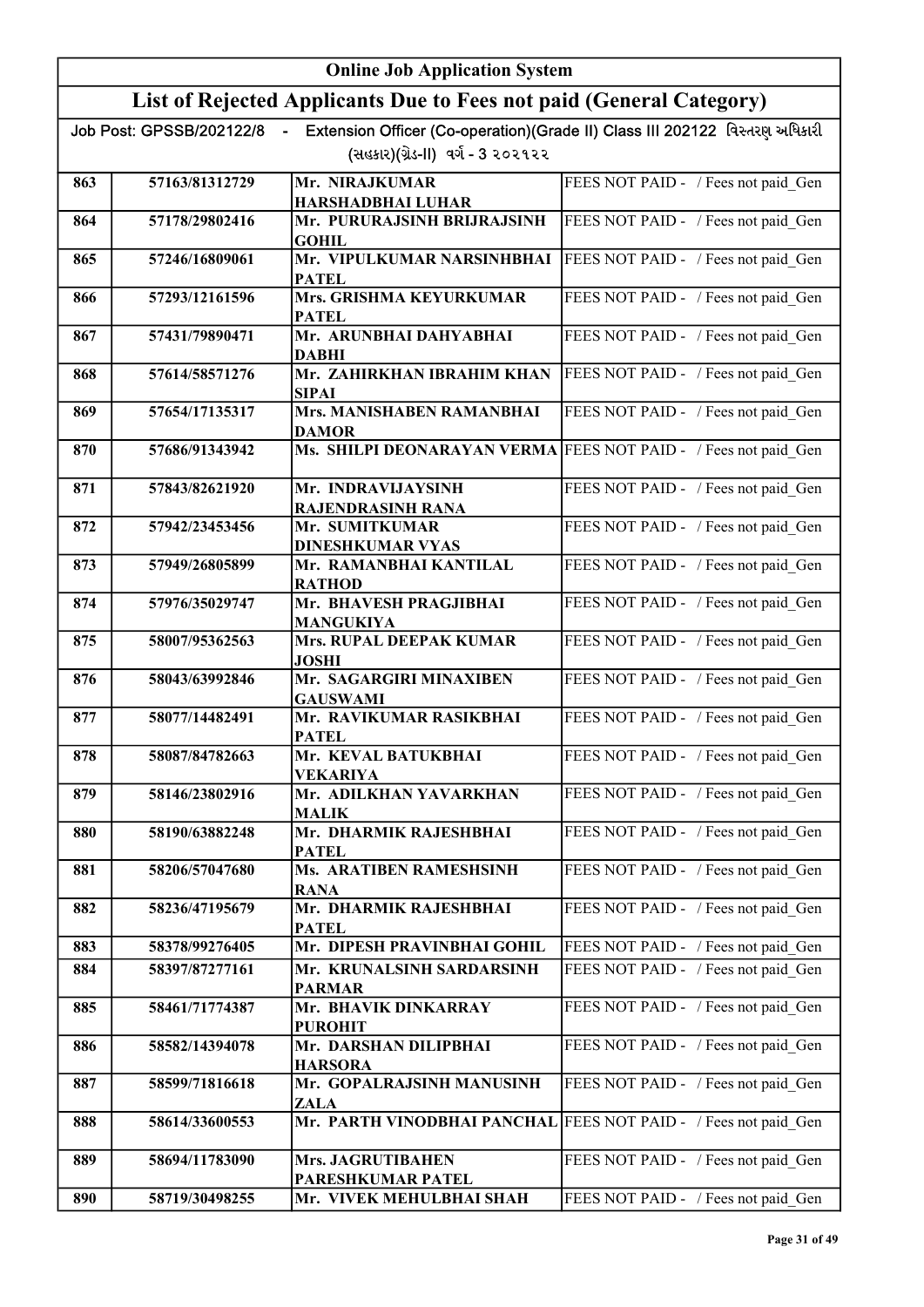|     | <b>Online Job Application System</b>       |                                                                     |                                                                             |
|-----|--------------------------------------------|---------------------------------------------------------------------|-----------------------------------------------------------------------------|
|     |                                            | List of Rejected Applicants Due to Fees not paid (General Category) |                                                                             |
|     | Job Post: GPSSB/202122/8<br>$\blacksquare$ |                                                                     | Extension Officer (Co-operation)(Grade II) Class III 202122 વિસ્તરણ અધિકારી |
|     |                                            | (સહકાર)(ગ્રેડ-II) વર્ગ - 3 ૨૦૨૧૨૨                                   |                                                                             |
| 891 | 58721/19964297                             | Ms. RUPALBEN NARESHBHAI<br><b>PATEL</b>                             | FEES NOT PAID - / Fees not paid Gen                                         |
| 892 | 58750/15294309                             | <b>Ms. SWETABEN RAJNIKANT</b><br><b>KHATRI</b>                      | FEES NOT PAID - / Fees not paid Gen                                         |
| 893 | 58766/24474383                             | Mr. LOKENDRAKUMAR<br><b>RAMJILAL KUMBHAR</b>                        | FEES NOT PAID - / Fees not paid Gen                                         |
| 894 | 58967/76975831                             | Mr. ASADKHAN IMDADALI<br><b>JALWANI</b>                             | FEES NOT PAID - / Fees not paid Gen                                         |
| 895 | 59028/29083126                             | Mr. MANOJKUMAR<br><b>DASHARATHBHAI PATEL</b>                        | FEES NOT PAID - / Fees not paid Gen                                         |
| 896 | 59055/53289202                             | Ms. KANCHANBEN<br><b>RAJENDRASINH RAJPUT</b>                        | FEES NOT PAID - / Fees not paid Gen                                         |
| 897 | 59099/65372924                             | <b>Ms. SHRADDHABEN</b><br><b>HARSHADBHAI LUHAR</b>                  | FEES NOT PAID - / Fees not paid Gen                                         |
| 898 | 59111/45516403                             | Mr. YASHKUMAR<br>SANJAYKUMAR PATEL                                  | FEES NOT PAID - / Fees not paid_Gen                                         |
| 899 | 59345/99951618                             | Mr. NILESHKUMAR<br>JAYANTIBHAI DAVARA                               | FEES NOT PAID - / Fees not paid_Gen                                         |
| 900 | 59411/51369843                             | Ms. DIMPLE HASMUKHBHAI<br><b>PATEL</b>                              | FEES NOT PAID - / Fees not paid_Gen                                         |
| 901 | 59457/12098554                             | Mr. ASHISHKUMAR HIRALAL PAL FEES NOT PAID - / Fees not paid Gen     |                                                                             |
| 902 | 59461/98323924                             | Mr. RAVIKUMAR RAMANLAL<br><b>PRAJAPATI</b>                          | FEES NOT PAID - / Fees not paid_Gen                                         |
| 903 | 59615/70717160                             | Mr. DHAVAL NARESHBHAI DAVE                                          | FEES NOT PAID - / Fees not paid Gen                                         |
| 904 | 59667/73061013                             | Mr. PRIYANK JANAKBHAI<br><b>PUJARA</b>                              | FEES NOT PAID - / Fees not paid Gen                                         |
| 905 | 59709/17858768                             | Mrs. SELJA PRATIK KOTADIYA                                          | FEES NOT PAID - / Fees not paid Gen                                         |
| 906 | 59760/24601693                             | Ms. SIMI JAYANTIBHAI PATEL                                          | FEES NOT PAID - / Fees not paid Gen                                         |
| 907 | 60050/73202140                             | <b>Ms. ARCHANAKUNWARBA</b><br><b>DHARMENDRASINH PUWAR</b>           | FEES NOT PAID - / Fees not paid_Gen                                         |
| 908 | 60114/26673112                             | Mr. ANUPSINH LAXMANSINH<br>ZALA                                     | FEES NOT PAID - / Fees not paid Gen                                         |
| 909 | 60180/31652713                             | Mr. HARDIK LALJIBHAI DESAI                                          | FEES NOT PAID - / Fees not paid Gen                                         |
| 910 | 60334/20967355                             | Ms. PRIYAL DILIPKUMAR<br><b>BHAVSAR</b>                             | FEES NOT PAID - / Fees not paid Gen                                         |
| 911 | 60680/18136161                             | Mr. AJAYKUMAR SURESHJI<br>THAKOR                                    | FEES NOT PAID - / Fees not paid Gen                                         |
| 912 | 60804/70857081                             | Ms. MANISHABEN MANGALBHAI<br><b>PATEL</b>                           | FEES NOT PAID - / Fees not paid Gen                                         |
| 913 | 60825/30441965                             | Mr. VIJAYKUMAR SURESHJI<br><b>THAKOR</b>                            | FEES NOT PAID - / Fees not paid Gen                                         |
| 914 | 60832/47856518                             | Mr. NISHANT GIRISHKUMAR<br><b>GADHIYA</b>                           | FEES NOT PAID - / Fees not paid Gen                                         |
| 915 | 60968/52409024                             | Ms. BHUMIKA BATUKBHAI<br><b>GOHEL</b>                               | FEES NOT PAID - / Fees not paid_Gen                                         |
| 916 | 61462/45396418                             | Mr. RAJKUMAR RAMESHBHAI<br><b>PATEL</b>                             | FEES NOT PAID - / Fees not paid_Gen                                         |
| 917 | 61490/84548693                             | Mr. TEJPALSINH RAVAJIBHAI<br><b>SODHA PARMAR</b>                    | FEES NOT PAID - / Fees not paid_Gen                                         |
| 918 | 61505/48755567                             | Mr. KRUNAL SHAILESHKUMAR<br><b>PATEL</b>                            | FEES NOT PAID - / Fees not paid_Gen                                         |
| 919 | 61506/75434836                             | Mr. VIKAMBHAI ARVINADBHAI<br><b>KA PATEL</b>                        | FEES NOT PAID - / Fees not paid Gen                                         |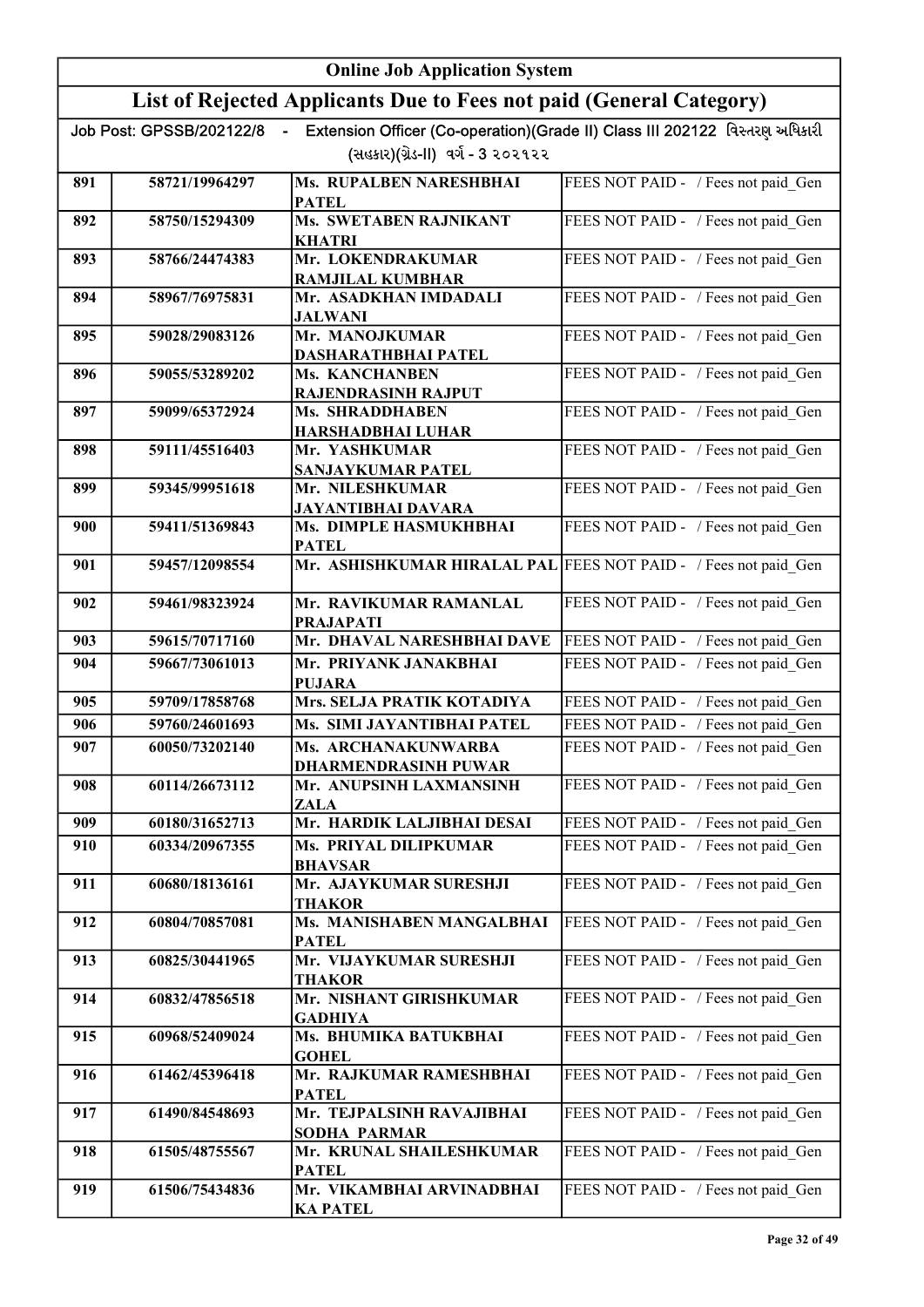|     | <b>Online Job Application System</b> |                                                                     |                                                                             |
|-----|--------------------------------------|---------------------------------------------------------------------|-----------------------------------------------------------------------------|
|     |                                      | List of Rejected Applicants Due to Fees not paid (General Category) |                                                                             |
|     | Job Post: GPSSB/202122/8             |                                                                     | Extension Officer (Co-operation)(Grade II) Class III 202122 વિસ્તરણ અધિકારી |
|     |                                      | (સહકાર)(ગ્રેડ-II) વર્ગ - 3 ૨૦૨૧૨૨                                   |                                                                             |
| 920 | 61525/38632357                       | Mr. DIGVIJAYSINH NAVALSINH<br>VAGHELA                               | FEES NOT PAID - / Fees not paid Gen                                         |
| 921 | 61578/45121902                       | Mr. JAYESHKUMAR FULABHAI<br><b>PONKIYA</b>                          | FEES NOT PAID - / Fees not paid Gen                                         |
| 922 | 61826/28521573                       | Ms. SEEMA NARENDRAKUMAR<br><b>PATEL</b>                             | FEES NOT PAID - / Fees not paid Gen                                         |
| 923 | 62256/45403745                       | Mr. BHAVINKUMAR<br><b>BHIKHABHAI PATEL</b>                          | FEES NOT PAID - / Fees not paid Gen                                         |
| 924 | 62382/19294545                       | Mr. TUSHARKUMAR RAMANLAL<br><b>PAREKH</b>                           | FEES NOT PAID - / Fees not paid Gen                                         |
| 925 | 62475/72802871                       | Mr. VAIBHAV DHIRENDRABHAI<br><b>MAHETA</b>                          | FEES NOT PAID - / Fees not paid Gen                                         |
| 926 | 62601/90020666                       | Mr. DIPEN HEMANTBHAI DAVE                                           | FEES NOT PAID - / Fees not paid Gen                                         |
| 927 | 62654/39571797                       | Mrs. PRAVINABAHEN VALJIBHAI<br><b>PATEL</b>                         | FEES NOT PAID - / Fees not paid Gen                                         |
| 928 | 62747/86672585                       | Ms. DEVANGIBEN<br>MAHENDRAKUMAR KUVADIYA                            | FEES NOT PAID - / Fees not paid Gen                                         |
| 929 | 62763/84391371                       | Mrs. RUCHI JAGADISHBHAI<br><b>PATEL</b>                             | FEES NOT PAID - / Fees not paid_Gen                                         |
| 930 | 63192/56357915                       | Mrs. DHARMISHTHABAHEN<br>JAMALBHAI PATEL                            | FEES NOT PAID - / Fees not paid_Gen                                         |
| 931 | 63385/67902260                       | Mr. KEYURKUMAR<br><b>MAHENDRABHAI PATEL</b>                         | FEES NOT PAID - / Fees not paid Gen                                         |
| 932 | 63520/16341545                       | Mrs. DAXABAHEN JAYANTIBHAI<br><b>PATEL</b>                          | FEES NOT PAID - / Fees not paid Gen                                         |
| 933 | 63635/28290525                       | Mr. MOHAMMADAZRUDIN<br><b>IQBALBHAI MUGAL</b>                       | FEES NOT PAID - / Fees not paid Gen                                         |
| 934 | 63648/37486309                       | Mr. VIJAYKUMAR KODARBHAI<br><b>CHAVDA</b>                           | FEES NOT PAID - / Fees not paid Gen                                         |
| 935 | 63777/69921800                       | Mr. LOKESHKUMAR KANTIBHAI<br><b>PATEL</b>                           | FEES NOT PAID - / Fees not paid Gen                                         |
| 936 | 63783/17439588                       | Mr. SANDIPKUMAR RAMACHAL<br>YADAV                                   | FEES NOT PAID - / Fees not paid Gen                                         |
| 937 | 63827/26197271                       | Mr. JIGNESH RAMESHBHAI<br><b>BARIYA</b>                             | FEES NOT PAID - / Fees not paid_Gen                                         |
| 938 | 63876/54851800                       | Mr. HANSRAJSINH AGRUSINH<br><b>PARMAR</b>                           | FEES NOT PAID - / Fees not paid_Gen                                         |
| 939 | 63975/16408173                       | Ms. NISHIBEN GHANSHYAMBHAI<br><b>PATEL</b>                          | FEES NOT PAID - / Fees not paid Gen                                         |
| 940 | 64006/27137401                       | Mr. BHAVESHKUMAR<br>SHIVSHANKAR MAHETA                              | FEES NOT PAID - / Fees not paid Gen                                         |
| 941 | 64212/46032433                       | Mr. KRUSHNAKUMAR<br><b>KASHIPRASAD YADAV</b>                        | FEES NOT PAID - / Fees not paid_Gen                                         |
| 942 | 64301/89802502                       | Mr. MITULKUMAR RATILAL<br><b>PATEL</b>                              | FEES NOT PAID - / Fees not paid Gen                                         |
| 943 | 64361/88113867                       | Mr. CHANDRARK MATANGBHAI<br><b>TRIVEDI</b>                          | FEES NOT PAID - / Fees not paid Gen                                         |
| 944 | 64378/47581503                       | Mr. PIYUSHKUMAR<br><b>MANGALBHAI PATEL</b>                          | FEES NOT PAID - / Fees not paid Gen                                         |
| 945 | 64392/35393454                       | Mr. VISHAL KISHORBHAI<br><b>MAHETA</b>                              | FEES NOT PAID - / Fees not paid Gen                                         |
| 946 | 64505/21316214                       | Mr. ASHUTOSH BABUBHAI PATEL                                         | FEES NOT PAID - / Fees not paid Gen                                         |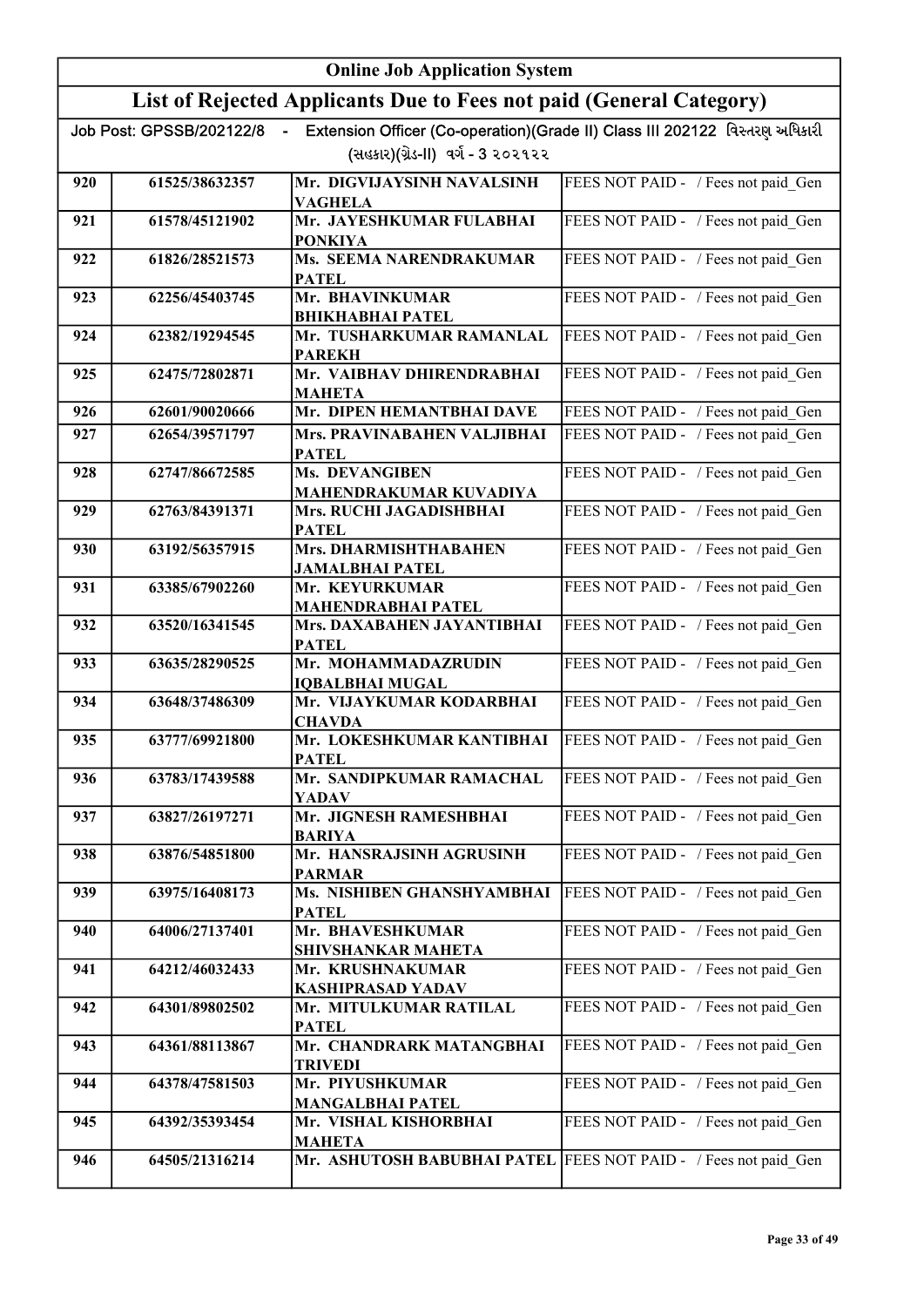|     | <b>Online Job Application System</b> |                                                                     |                                                                             |
|-----|--------------------------------------|---------------------------------------------------------------------|-----------------------------------------------------------------------------|
|     |                                      | List of Rejected Applicants Due to Fees not paid (General Category) |                                                                             |
|     | Job Post: GPSSB/202122/8             | (સહકાર)(ગ્રેડ-II) વર્ગ - 3 ૨૦૨૧૨૨                                   | Extension Officer (Co-operation)(Grade II) Class III 202122 વિસ્તરણ અધિકારી |
| 947 | 64539/39828678                       | Mr. ABHAYKUMAR<br>SHASHIKANTBHAI KAVISHVAR                          | FEES NOT PAID - / Fees not paid Gen                                         |
| 948 | 64820/84887233                       | Mr. AKSHAYKUMAR<br>PRAVINBHAI PATEL                                 | FEES NOT PAID - / Fees not paid Gen                                         |
| 949 | 64831/10724761                       | Ms. DEVANGIBEN<br><b>MAHENDRAKUMAR KUVADIYA</b>                     | FEES NOT PAID - / Fees not paid Gen                                         |
| 950 | 64841/52580660                       | Mr. RAJDEEP KAMLESH KUMAR<br><b>CHAVDA</b>                          | FEES NOT PAID - / Fees not paid Gen                                         |
| 951 | 64856/82602459                       | Ms. LAXMIBEN PARSOTTAMBHAI<br><b>PARMAR</b>                         | FEES NOT PAID - / Fees not paid Gen                                         |
| 952 | 65021/66913897                       | Mrs. SHIVANGI PRATIKKUMAR<br><b>PATEL</b>                           | FEES NOT PAID - / Fees not paid Gen                                         |
| 953 | 65037/41205315                       | Ms. ARPITABA DIGVIJAYSINH<br><b>JADEJA</b>                          | FEES NOT PAID - / Fees not paid Gen                                         |
| 954 | 65060/58943741                       | Mr. PRUTHVIRAJ PRAKASHBHAI<br><b>SHITOLE</b>                        | FEES NOT PAID - / Fees not paid Gen                                         |
| 955 | 65105/39514070                       | Dr. PAYALBA SHANKARSINH<br><b>RANA</b>                              | FEES NOT PAID - / Fees not paid Gen                                         |
| 956 | 65133/72889936                       | Mr. DARSHAN JAYESHKUMAR<br><b>PANDYA</b>                            | FEES NOT PAID - / Fees not paid_Gen                                         |
| 957 | 65249/60736868                       | Mr. RUSHIRAJSINH<br>ANIRUDDHSINH JADEJA                             | FEES NOT PAID - / Fees not paid_Gen                                         |
| 958 | 65363/23757640                       | Mrs. HINABAHEN JAYANTIBHAI<br><b>SOLANKI</b>                        | FEES NOT PAID - / Fees not paid_Gen                                         |
| 959 | 65367/87883233                       | Mr. VIJAY CHANDUBHAI<br><b>DHAMAL</b>                               | FEES NOT PAID - / Fees not paid Gen                                         |
| 960 | 65374/56500365                       | Ms. KAVITA BHIMRAVBHAI<br><b>NINAVE</b>                             | FEES NOT PAID - / Fees not paid Gen                                         |
| 961 | 65379/49718996                       | Mr. JEMISH MUKESHBHAI<br><b>VACHHANI</b>                            | FEES NOT PAID - / Fees not paid Gen                                         |
| 962 | 65403/62624849                       | Ms. NEETABAHEN RANJITBHAI<br><b>PARMAR</b>                          | FEES NOT PAID - / Fees not paid Gen                                         |
| 963 | 65497/72883620                       | Mr. VIJAYKUMAR BABUBHAI<br><b>PATEL</b>                             | FEES NOT PAID - / Fees not paid Gen                                         |
| 964 | 65536/72684100                       | Mr. HITESH VISHWANATH<br>YADAV                                      | FEES NOT PAID - / Fees not paid Gen                                         |
| 965 | 65591/76623248                       | Ms. ROSHNI VISHNU BHAI VARMA FEES NOT PAID - / Fees not paid Gen    |                                                                             |
| 966 | 65662/73077953                       | Ms. PRIYANKA KANUBHAI<br><b>PARMAR</b>                              | FEES NOT PAID - / Fees not paid Gen                                         |
| 967 | 65801/90972628                       | Mr. MITUL RAKESHBHAI PATEL                                          | FEES NOT PAID - / Fees not paid Gen                                         |
| 968 | 65952/83312131                       | Mr. CHINTAN MUKESHBHAI<br><b>TRIVEDI</b>                            | FEES NOT PAID - / Fees not paid Gen                                         |
| 969 | 65991/94025309                       | Mrs. GEETA SANDIP SOLANKI                                           | FEES NOT PAID - / Fees not paid Gen                                         |
| 970 | 66043/91746290                       | <b>Mrs. BHARTIBEN</b><br>DEVENDRAKUMAR PARMAE                       | FEES NOT PAID - / Fees not paid Gen                                         |
| 971 | 66133/71413928                       | Ms. BHUMIKABEN VIPULBHAI<br><b>OZA</b>                              | FEES NOT PAID - / Fees not paid Gen                                         |
| 972 | 66187/30096044                       | Ms. AKSHITA DILIPBHAI RATHOD                                        | FEES NOT PAID - / Fees not paid Gen                                         |
| 973 | 66207/65124029                       | Mr. PARTHKUMAR BHARATSINH<br><b>SOLANKI</b>                         | FEES NOT PAID - / Fees not paid Gen                                         |
| 974 | 66324/48797387                       | Mr. KRUSHNAKUMAR<br>KASHIPRASAD YADAV                               | FEES NOT PAID - / Fees not paid Gen                                         |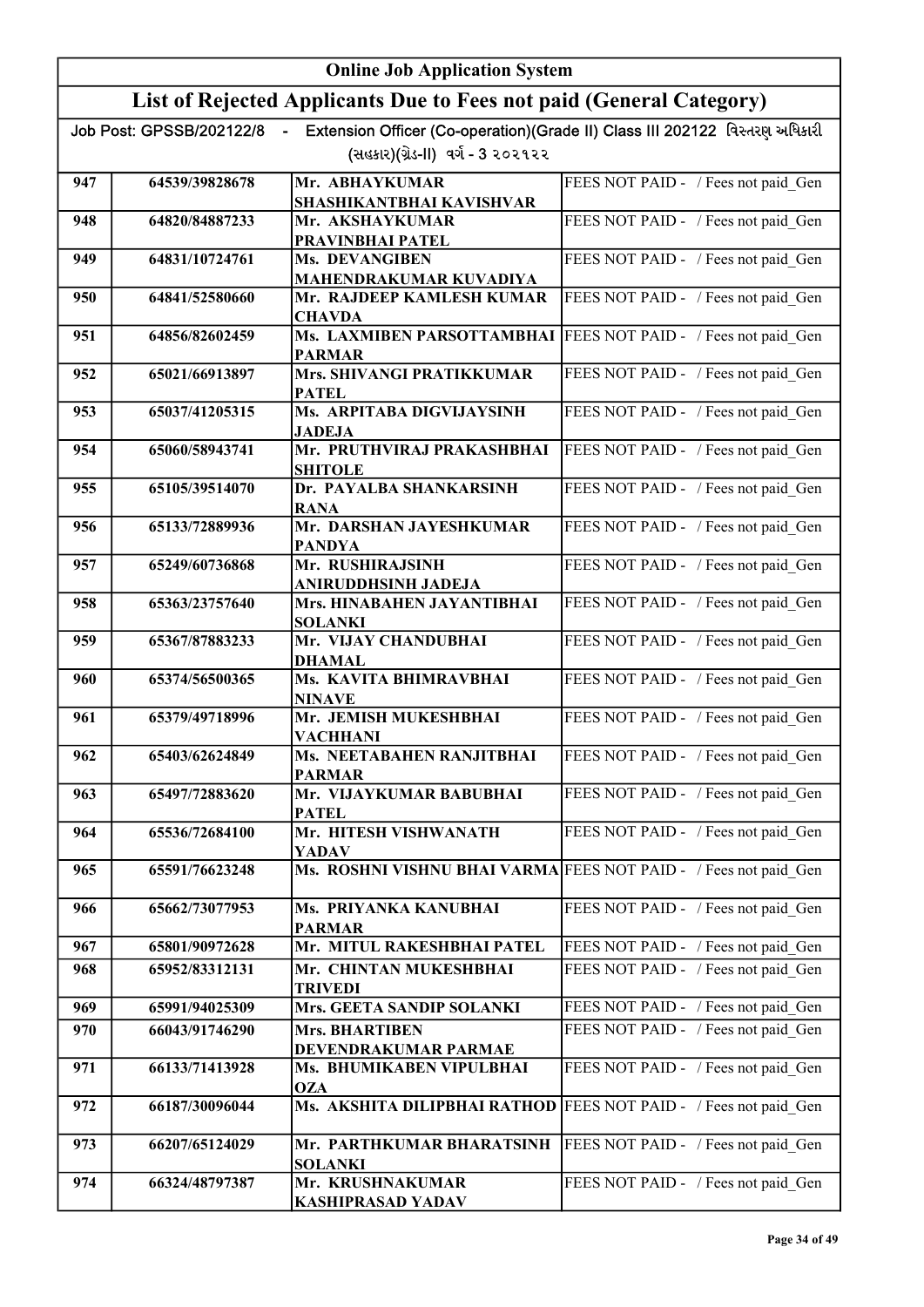|      | <b>Online Job Application System</b> |                                                                                       |                                                                             |
|------|--------------------------------------|---------------------------------------------------------------------------------------|-----------------------------------------------------------------------------|
|      |                                      | List of Rejected Applicants Due to Fees not paid (General Category)                   |                                                                             |
|      | Job Post: GPSSB/202122/8<br>$\sim$   | (સહકાર)(ગ્રેડ-II) વર્ગ - 3 ૨૦૨૧૨૨                                                     | Extension Officer (Co-operation)(Grade II) Class III 202122 વિસ્તરણ અધિકારી |
| 975  | 66359/58925387                       | Mr. SHUBHAM VISHNUBHAI VYAS FEES NOT PAID - / Fees not paid Gen                       |                                                                             |
| 976  | 66475/39156012                       | <b>Ms. GAYATRIBEN PRAVINPURI</b><br><b>GOSAI</b>                                      | FEES NOT PAID - / Fees not paid Gen                                         |
| 977  | 66513/98009988                       | Mr. RAHULKUMAR<br>RAMESHCHANDRA PANDYA                                                | FEES NOT PAID - / Fees not paid Gen                                         |
| 978  | 66647/24243639                       | Mr. SANKALP VASUDEVBHAI<br><b>CHAUDHARI</b>                                           | FEES NOT PAID - / Fees not paid Gen                                         |
| 979  | 66716/79734197                       | Ms. KHUSHBUBEN SURESHBHAI<br><b>PATEL</b>                                             | FEES NOT PAID - / Fees not paid Gen                                         |
| 980  | 66855/47798434                       | Mr. JAYESHBHAI VELAJIBHAI<br><b>CHAUDHARY</b>                                         | FEES NOT PAID - / Fees not paid Gen                                         |
| 981  | 66876/96397076                       | <b>Mrs. PARULBEN VIKRAMJI</b><br><b>RAJPUT</b>                                        | FEES NOT PAID - / Fees not paid Gen                                         |
| 982  | 66915/45571966                       | Mr. HARESHKUMAR NATHABHAI<br><b>SOLANKI</b>                                           | FEES NOT PAID - / Fees not paid_Gen                                         |
| 983  | 66965/31950727                       | Mr. ARIFKHAN MEHBOOBKHAN<br><b>PATHAN</b>                                             | FEES NOT PAID - / Fees not paid Gen                                         |
| 984  | 66976/32078004                       | Ms. RAGINIBEN BHARATBHAI<br><b>PATEL</b>                                              | FEES NOT PAID - / Fees not paid_Gen                                         |
| 985  | 67038/81691422                       | Mr. YASHWANT HITESHBHAI<br><b>GIDA</b>                                                | FEES NOT PAID - / Fees not paid Gen                                         |
| 986  | 67151/75189847                       | Mr. LOKESHKUMAR<br><b>BHAGVANBHAI KHATIK</b>                                          | FEES NOT PAID - / Fees not paid_Gen                                         |
| 987  | 67153/72715448                       | Ms. NIPA MAHIPATBHAI JOSHI                                                            | FEES NOT PAID - / Fees not paid Gen                                         |
| 988  | 67319/81391356                       | Mr. DIGPALSINH AJITSINH<br><b>JADEJA</b>                                              | FEES NOT PAID - / Fees not paid Gen                                         |
| 989  | 67334/56021511                       | Mr. BHARATBHAI<br><b>CHHAGANBHAI VADDORIYA</b>                                        | FEES NOT PAID - / Fees not paid Gen                                         |
| 990  | 67394/13982920                       | Mr. JIGNESH KUMAR RAMJIBHAI   FEES NOT PAID - / Fees not paid Gen<br><b>PRAJAPATI</b> |                                                                             |
| 991  | 67421/92534009                       | Mr. JENISHKUMAR PARESHBHAI<br><b>DAVARIYA</b>                                         | FEES NOT PAID - / Fees not paid Gen                                         |
| 992  | 67491/34246315                       | Mr. MITULKUMAR DIPAKBHAI<br><b>DAVE</b>                                               | FEES NOT PAID - / Fees not paid Gen                                         |
| 993  | 67539/49738807                       | Mr. PRAVINBHAI<br>GHANSHYAMBHAI ZAPADIYA                                              | FEES NOT PAID - / Fees not paid_Gen                                         |
| 994  | 67563/78762151                       | Ms. NIYATIBEN VIMALKUMAR<br><b>BHAVSAR</b>                                            | FEES NOT PAID - / Fees not paid Gen                                         |
| 995  | 67627/42325695                       | Mr. JASHVANT NARESHBHAI<br>VARMA                                                      | FEES NOT PAID - / Fees not paid_Gen                                         |
| 996  | 67632/71664996                       | Ms. ANKITA RASIKBHAI<br><b>PRAJAPATI</b>                                              | FEES NOT PAID - / Fees not paid_Gen                                         |
| 997  | 67633/33416913                       | Mr. VIJAYKUMAR KALUBHAI<br><b>RADADIYA</b>                                            | FEES NOT PAID - / Fees not paid_Gen                                         |
| 998  | 67732/61881223                       | Mrs. DAKSHA ANIRUDDHBHAI<br><b>UPADHYAY</b>                                           | FEES NOT PAID - / Fees not paid_Gen                                         |
| 999  | 67777/93067976                       | Mr. JAY BHARATBHAI MALVI                                                              | FEES NOT PAID - / Fees not paid_Gen                                         |
| 1000 | 67946/96443255                       | Ms. KETULABEN RAJESHKUMAR<br><b>PATEL</b>                                             | FEES NOT PAID - / Fees not paid Gen                                         |
| 1001 | 68028/17121479                       | Ms. APEXA LALITKUMAR JOSHI                                                            | FEES NOT PAID - / Fees not paid_Gen                                         |
| 1002 | 68162/60807084                       | Mr. MAYANKKUMAR<br><u>JAYESHBHAI MALI</u>                                             | FEES NOT PAID - / Fees not paid Gen                                         |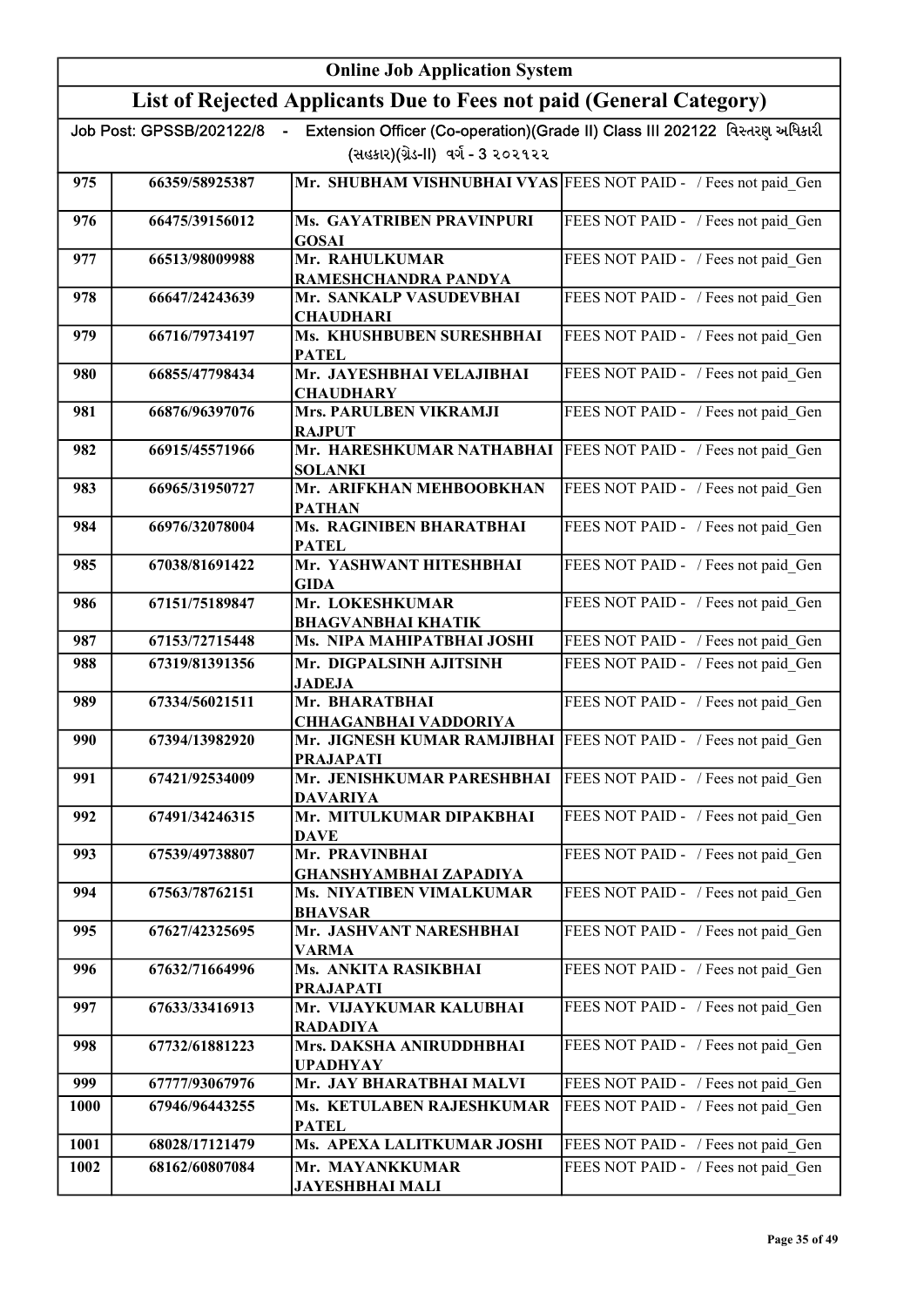|      | <b>Online Job Application System</b> |                                                                     |                                                                             |
|------|--------------------------------------|---------------------------------------------------------------------|-----------------------------------------------------------------------------|
|      |                                      | List of Rejected Applicants Due to Fees not paid (General Category) |                                                                             |
|      | Job Post: GPSSB/202122/8             |                                                                     | Extension Officer (Co-operation)(Grade II) Class III 202122 વિસ્તરણ અધિકારી |
|      |                                      | (સહકાર)(ગ્રેડ-II) વર્ગ - 3 ૨૦૨૧૨૨                                   |                                                                             |
| 1003 | 68252/70292146                       | Ms. GOPIBEN                                                         | FEES NOT PAID - / Fees not paid Gen                                         |
|      |                                      | <b>MAHENDRAKUMAR JOSHI</b>                                          |                                                                             |
| 1004 | 68322/83464064                       | Mr. RIKENKUMAR<br>KALPESHBHAI PATEL                                 | FEES NOT PAID - / Fees not paid Gen                                         |
| 1005 | 68427/54484514                       | Mr. HARDIPSINH                                                      | FEES NOT PAID - / Fees not paid Gen                                         |
| 1006 | 68432/82828681                       | NARENDRASINH CHAUHAN<br>Ms. SHIVANIBEN RANJITSINH                   | FEES NOT PAID - / Fees not paid Gen                                         |
|      |                                      | <b>PANJROLIYA</b>                                                   |                                                                             |
| 1007 | 68492/34780465                       | Mrs. CHANDNI RAHUL THAKUR                                           | FEES NOT PAID - / Fees not paid Gen                                         |
| 1008 | 68513/90069341                       | Mr. CHINTANKUMAR                                                    | FEES NOT PAID - / Fees not paid Gen                                         |
| 1009 | 68540/23019141                       | HASMUKHBHAI SHREEMALI<br>Mrs. NIRALIBEN YOGENDRASINH                | FEES NOT PAID - / Fees not paid_Gen                                         |
|      |                                      | <b>SOLANKI</b>                                                      |                                                                             |
| 1010 | 68549/50422583                       | Mr. KEYURKUMAR                                                      | FEES NOT PAID - / Fees not paid_Gen                                         |
| 1011 | 68614/52644394                       | PRIYAKANTBHAI PATEL<br>Mr. DHARMENDRASINH                           | FEES NOT PAID - / Fees not paid_Gen                                         |
|      |                                      | <b>HARDEVSINH ZALA</b>                                              |                                                                             |
| 1012 | 68630/43738385                       | Mr. VIRAL BHAGVATILAL KALAL FEES NOT PAID - / Fees not paid Gen     |                                                                             |
| 1013 | 68709/51351174                       | Mr. HARRY MAHESH MACWAN                                             | FEES NOT PAID - / Fees not paid Gen                                         |
| 1014 | 68771/96005439                       | Ms. SHITALBEN BAUCHANDBHAI<br><b>KHOKHAR</b>                        | FEES NOT PAID - / Fees not paid Gen                                         |
| 1015 | 68906/56232311                       | Ms. TANVI MAFATLAL BHUTKA                                           | FEES NOT PAID - / Fees not paid Gen                                         |
| 1016 | 68922/66673236                       | Mr. SAHAFAHAD SHAFIK                                                | FEES NOT PAID - / Fees not paid Gen                                         |
| 1017 | 69024/75878004                       | <b>KURESHI</b><br>Mr. MITKUMAR NALINKUMAR                           | FEES NOT PAID - / Fees not paid Gen                                         |
|      |                                      | <b>SHAH</b>                                                         |                                                                             |
| 1018 | 69094/13624055                       | <b>Ms. GAYATRIBEN</b>                                               | FEES NOT PAID - / Fees not paid Gen                                         |
| 1019 | 69217/47273104                       | HASAMUKHBHAI RAVAL<br>Ms. KIRANBA PRADYUMANSINH                     | FEES NOT PAID - / Fees not paid_Gen                                         |
|      |                                      | <b>GOHIL</b>                                                        |                                                                             |
| 1020 | 69222/30786815                       | Mrs. JAGRUTI VISHAL SEDANI                                          | FEES NOT PAID - / Fees not paid Gen                                         |
| 1021 | 69249/18770755                       | Mr. RAHULKUMAR                                                      | FEES NOT PAID - / Fees not paid Gen                                         |
| 1022 | 69303/60558199                       | RAMESHCHANDRA PANDYA<br>Mrs. JAGRUTI VISHAL SEDANI                  | FEES NOT PAID - / Fees not paid Gen                                         |
| 1023 | 69341/84861130                       | Ms. PRACHI VISHNUBHAI JOSHI                                         | FEES NOT PAID - / Fees not paid Gen                                         |
| 1024 | 69393/77366959                       | Mr. KALPESHSINH BHIKHUBHA<br><b>ZALA</b>                            | FEES NOT PAID - / Fees not paid_Gen                                         |
| 1025 | 69547/34611659                       | Mr. SOHEB ABDULKARIM                                                | FEES NOT PAID - / Fees not paid_Gen                                         |
| 1026 | 69594/70447883                       | <b>KADARI</b><br>Ms. RINKUBEN VIJAYSINH                             | FEES NOT PAID - / Fees not paid_Gen                                         |
| 1027 | 69770/69810652                       | <b>PARMAR</b><br>Mr. VISHVADEEPSINH                                 | FEES NOT PAID - / Fees not paid_Gen                                         |
|      |                                      | ABHAYSINH RANA                                                      |                                                                             |
| 1028 | 69782/24141998                       | Mr. DIXIT RAMESHBHAI<br><b>DOBARIYA</b>                             | FEES NOT PAID - / Fees not paid_Gen                                         |
| 1029 | 70088/57815882                       | Mr. ARVINDSINH BHUPATSINH<br><b>DABHI</b>                           | FEES NOT PAID - / Fees not paid Gen                                         |
| 1030 | 70089/26046100                       | Ms. PRACHI KIRITBHAI BHAGAT                                         | FEES NOT PAID - / Fees not paid_Gen                                         |
| 1031 | 70099/36150086                       | Ms. POOJA RAMAKANT NISHAD                                           | FEES NOT PAID - / Fees not paid_Gen                                         |
| 1032 | 70117/87816557                       | Mr. KIRANKUMAR VASANTLAL<br><b>CHAUHAN</b>                          | FEES NOT PAID - / Fees not paid Gen                                         |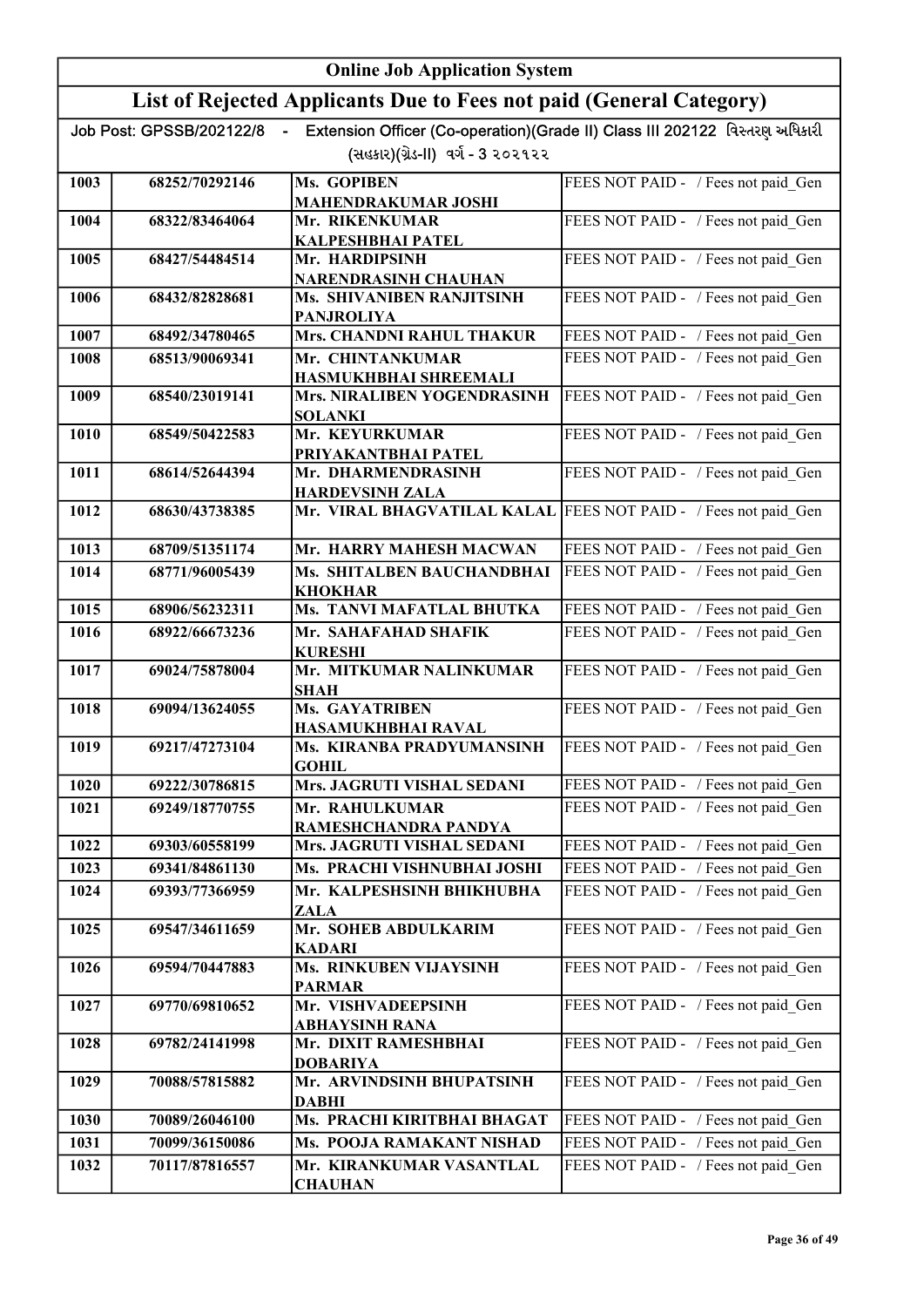|      |                          | <b>Online Job Application System</b>                                |                                                                             |
|------|--------------------------|---------------------------------------------------------------------|-----------------------------------------------------------------------------|
|      |                          | List of Rejected Applicants Due to Fees not paid (General Category) |                                                                             |
|      | Job Post: GPSSB/202122/8 |                                                                     | Extension Officer (Co-operation)(Grade II) Class III 202122 વિસ્તરણ અધિકારી |
|      |                          | (સહકાર)(ગ્રેડ-II) વર્ગ - 3 ૨૦૨૧૨૨                                   |                                                                             |
| 1033 | 70119/15950760           | Mr. PAVANSINH BHAGVANSINH                                           | FEES NOT PAID - / Fees not paid Gen                                         |
| 1034 | 70135/86957659           | <b>RATHOD</b><br>Ms. POOJA RAMAKANT NISHAD                          | FEES NOT PAID - / Fees not paid Gen                                         |
| 1035 | 70161/30259239           | Mr. SANJAYKUMAR RAVIBHAI                                            | FEES NOT PAID - / Fees not paid Gen                                         |
|      |                          | <b>KANOJIYA</b>                                                     |                                                                             |
| 1036 | 70165/89661526           | Mr. SHAHRUKH NAZIR SHAH                                             | FEES NOT PAID - / Fees not paid Gen                                         |
| 1037 | 70268/61805461           | Ms. SUHANI LAXMANBHAI<br><b>RAVAL</b>                               | FEES NOT PAID - / Fees not paid Gen                                         |
| 1038 | 70324/25505330           | Mr. PRADIPSINH DILIPSINH                                            | FEES NOT PAID - / Fees not paid_Gen                                         |
|      |                          | <b>BIHOLA</b>                                                       |                                                                             |
| 1039 | 70343/59113238           | Mr. KETANKUMAR<br><b>CHOTHABHAI MUNDHAVA</b>                        | FEES NOT PAID - / Fees not paid Gen                                         |
| 1040 | 70415/39107712           | Mr. MAYURSINH JAGATSINH                                             | FEES NOT PAID - / Fees not paid_Gen                                         |
|      |                          | <b>CHAVDA</b>                                                       |                                                                             |
| 1041 | 70444/80887226           | Mr. MAYURSINH JAGATSINH<br><b>CHAVDA</b>                            | FEES NOT PAID - / Fees not paid Gen                                         |
| 1042 | 70532/80071004           | Mr. MAYANKSINH AJITSINH<br><b>JADEJA</b>                            | FEES NOT PAID - / Fees not paid_Gen                                         |
| 1043 | 70547/21822746           | Mr. VIPULKUMAR VISHNUBHAI<br><b>KADIA</b>                           | FEES NOT PAID - / Fees not paid Gen                                         |
| 1044 | 70599/13236599           | Mr. ANANDKUMAR MOTILAL<br><b>GUPTA</b>                              | FEES NOT PAID - / Fees not paid Gen                                         |
| 1045 | 70607/91510758           | Mr. SHAILESHBHAI MADHUBHAI<br><b>RATHAVA</b>                        | FEES NOT PAID - / Fees not paid_Gen                                         |
| 1046 | 70695/69824948           | Mr. DHARMARAJSINH                                                   | FEES NOT PAID - / Fees not paid Gen                                         |
|      |                          | NARENDRASINH CHUDASAMA                                              |                                                                             |
| 1047 | 70770/87518258           | Mr. KARAN SANJAYBHAI PATEL                                          | FEES NOT PAID - / Fees not paid Gen                                         |
| 1048 | 70823/52968252           | Mr. BHUPATSINH RAMESHSINH<br><b>VAGHELA</b>                         | FEES NOT PAID - / Fees not paid Gen                                         |
| 1049 | 70827/82497579           | Mr. ARPIT HARIBHAI<br><b>RATANPARA</b>                              | FEES NOT PAID - / Fees not paid_Gen                                         |
| 1050 | 70842/51164414           | Mr. DHANANJAYSINH<br>DEVENDRASINH RAULJI                            | FEES NOT PAID - / Fees not paid Gen                                         |
| 1051 | 70913/52583805           | Ms. MANSHI RAMANBHAI JADAV                                          | FEES NOT PAID - / Fees not paid_Gen                                         |
| 1052 | 70937/10541866           | Mr. YASH GILATAR VASANT<br><b>GILATAR</b>                           | FEES NOT PAID - / Fees not paid Gen                                         |
| 1053 | 70993/68417907           | Mr. VISHVAJITSINH VIJAYSINH<br><b>BARAD</b>                         | FEES NOT PAID - / Fees not paid Gen                                         |
| 1054 | 71137/88289494           | Mr. HIMANSHU MANJIBHAI<br><b>JADAV</b>                              | FEES NOT PAID - / Fees not paid Gen                                         |
| 1055 | 71164/31474742           | Mr. VIPULKUMAR NANALAL<br><b>PADHIYAR</b>                           | FEES NOT PAID - / Fees not paid Gen                                         |
| 1056 | 71211/78216187           | Mrs. SHIKHA GOVIND MASTE<br><b>MASTE</b>                            | FEES NOT PAID - / Fees not paid Gen                                         |
| 1057 | 71242/94300897           | Mr. UJAVAL BALKRUSHNA JANI                                          | FEES NOT PAID - / Fees not paid_Gen                                         |
| 1058 | 71258/28202729           | Mr. MEHULSINH MANOJBHAI                                             | FEES NOT PAID - / Fees not paid_Gen                                         |
|      |                          | <b>SODHA PARMAR</b>                                                 |                                                                             |
| 1059 | 71436/91850134           | Mr. ASHISH BHAVANBHAI PATEL                                         | FEES NOT PAID - / Fees not paid Gen                                         |
| 1060 | 71442/38814172           | Ms. HARSHAL RAMESH THOSAR                                           | FEES NOT PAID - / Fees not paid Gen                                         |
| 1061 | 71492/38116460           | Ms. ISHITA RAJIV CHATURVEDI                                         | FEES NOT PAID - / Fees not paid Gen                                         |
| 1062 | 71587/87530437           | Mr. PRASHANTKUMAR<br>PIRANBHAI BIRADE                               | FEES NOT PAID - / Fees not paid Gen                                         |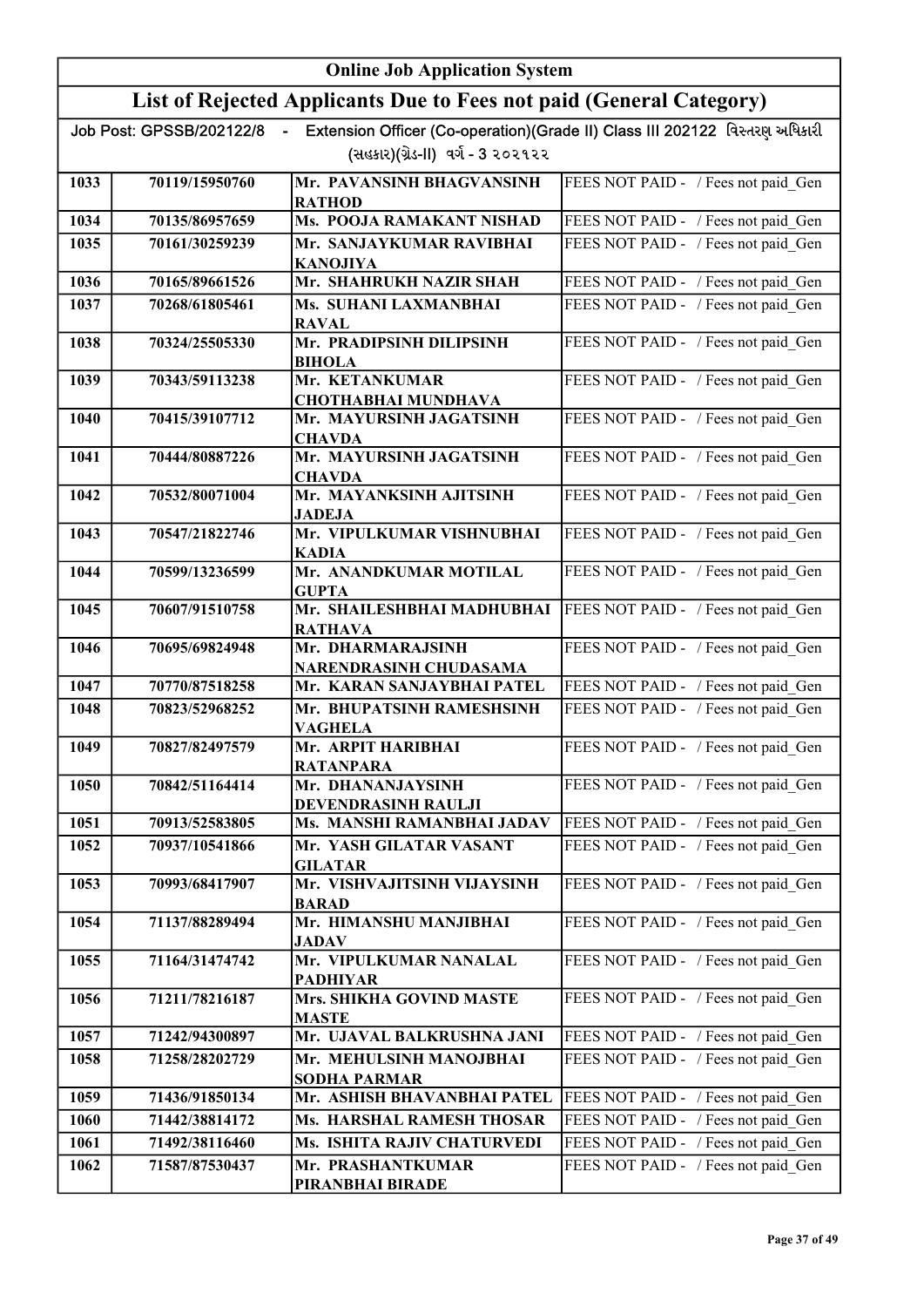|      | <b>Online Job Application System</b> |                                                                     |                                                                             |
|------|--------------------------------------|---------------------------------------------------------------------|-----------------------------------------------------------------------------|
|      |                                      | List of Rejected Applicants Due to Fees not paid (General Category) |                                                                             |
|      | Job Post: GPSSB/202122/8             |                                                                     | Extension Officer (Co-operation)(Grade II) Class III 202122 વિસ્તરણ અધિકારી |
|      |                                      | (સહકાર)(ગ્રેડ-II) વર્ગ - 3 ૨૦૨૧૨૨                                   |                                                                             |
| 1063 | 71597/62294514                       | Ms. VANDANA LAVJIBHAI<br><b>CHAUDHARY</b>                           | FEES NOT PAID - / Fees not paid Gen                                         |
| 1064 | 71653/93592283                       | <b>Ms. NOOPUR PADAMSHARAN</b>                                       | FEES NOT PAID - / Fees not paid Gen                                         |
|      |                                      | <b>PANCHOLI</b>                                                     |                                                                             |
| 1065 | 71897/67638326                       | Mr. PARTHKUMAR BHARATSINH<br><b>SOLANKI</b>                         | FEES NOT PAID - / Fees not paid Gen                                         |
| 1066 | 71907/90281779                       | Mr. BHAVIN BALDEVBHAI DABHI                                         | FEES NOT PAID - / Fees not paid Gen                                         |
| 1067 | 72042/92242897                       | Mr. MANAS KETANBHAI PANDYA                                          | FEES NOT PAID - / Fees not paid Gen                                         |
| 1068 | 72102/72154900                       | Mr. MILAN VIJAYBHAI VASIYAR                                         | FEES NOT PAID - / Fees not paid Gen                                         |
| 1069 | 72326/85186516                       | Mr. DEVID ARVINDBHAI RAIYANI                                        | FEES NOT PAID - / Fees not paid Gen                                         |
| 1070 | 72334/11534949                       | Ms. SHARMISHTABEN                                                   | FEES NOT PAID - / Fees not paid Gen                                         |
| 1071 | 72600/11827721                       | <b>AJMELSINH BARIYA</b><br><b>Mrs. PARULBAHEN</b>                   | FEES NOT PAID - / Fees not paid Gen                                         |
|      |                                      | PRAHLADBHAI PANCHAL                                                 |                                                                             |
| 1072 | 72692/13200413                       | Mrs. DIPIKABEN MANISHBHAI<br><b>MONKA</b>                           | FEES NOT PAID - / Fees not paid Gen                                         |
| 1073 | 72703/63055772                       | Mr. AKSHAY SHAM SONAR                                               | FEES NOT PAID - / Fees not paid Gen                                         |
| 1074 | 72730/88633249                       | Mr. MAHIPATSINH                                                     | FEES NOT PAID - / Fees not paid Gen                                         |
|      |                                      | <b>MAHIPATSINH GOHIL</b>                                            |                                                                             |
| 1075 | 72793/34717499                       | Ms. SHIVANGI BHARATBHAI<br><b>CHOTHANI</b>                          | FEES NOT PAID - / Fees not paid Gen                                         |
| 1076 | 72812/54312587                       | Ms. KAJALBA RAJENDRASINH<br><b>JADEJA</b>                           | FEES NOT PAID - / Fees not paid_Gen                                         |
| 1077 | 72873/94337403                       | Mr. YOGENDRASINH<br><b>RAVINDRASINH RAJPUT</b>                      | FEES NOT PAID - / Fees not paid Gen                                         |
| 1078 | 72881/42381215                       | Mrs. JALPABEN MANISHBHAI<br><b>MONKA</b>                            | FEES NOT PAID - / Fees not paid_Gen                                         |
| 1079 | 72922/92446783                       | Mr. PARTH ARVINDBHAI JOSHI                                          | FEES NOT PAID - / Fees not paid Gen                                         |
| 1080 | 72926/52255124                       | Mr. JIGNESHKUMAR                                                    | FEES NOT PAID - / Fees not paid Gen                                         |
| 1081 | 73024/90178123                       | AMARABHAI MAKWANA<br><b>Ms. PRACHIBEN RAJESHKUMAR</b>               | FEES NOT PAID - / Fees not paid Gen                                         |
|      |                                      | <b>PATEL</b>                                                        |                                                                             |
| 1082 | 73027/49601085                       | Mr. KULDIPSINH DADUSINH ZALA FEES NOT PAID - / Fees not paid Gen    |                                                                             |
| 1083 | 73074/25340262                       | Mr. MAHENDRASINH BARIYA                                             | FEES NOT PAID - / Fees not paid_Gen                                         |
| 1084 | 73090/20245024                       | Mr. DIVYARAJSINH JAYPALSINH                                         | FEES NOT PAID - / Fees not paid Gen                                         |
| 1085 | 73099/76533710                       | <b>SOLANKI</b><br>Mr. VIKASH DEVENDRAKUMAR                          | FEES NOT PAID - / Fees not paid Gen                                         |
| 1086 | 73111/44199322                       | <b>SHARMA</b><br>Ms. VIBHABEN BARIYA                                | FEES NOT PAID - / Fees not paid Gen                                         |
| 1087 | 73147/61335246                       | Mrs. NISHA TULSIDAS PARVANI                                         | FEES NOT PAID - / Fees not paid_Gen                                         |
| 1088 | 73163/93330990                       | Mrs. AMARBEN LALJIBHAI                                              | FEES NOT PAID - / Fees not paid Gen                                         |
|      |                                      | <b>CHAVDA</b>                                                       |                                                                             |
| 1089 | 73251/41166105                       | Mrs. KESHA SANDIPKUMAR SHAH                                         | FEES NOT PAID - / Fees not paid Gen                                         |
| 1090 | 73278/87460991                       | Ms. KEYURIBEN AKSHAYKUMAR<br><b>PANDYA</b>                          | FEES NOT PAID - / Fees not paid Gen                                         |
| 1091 | 73325/91484685                       | Mr. RAJENDRASINH                                                    | FEES NOT PAID - / Fees not paid_Gen                                         |
| 1092 | 73415/77337182                       | NARENDRASINH CHAUHAN<br>Mr. MEET JADAV                              | FEES NOT PAID - / Fees not paid Gen                                         |
| 1093 | 73481/83997474                       | Mr. HARDIKKUMAR                                                     | FEES NOT PAID - / Fees not paid Gen                                         |
|      |                                      | PRAHLADBHAI PATEL                                                   |                                                                             |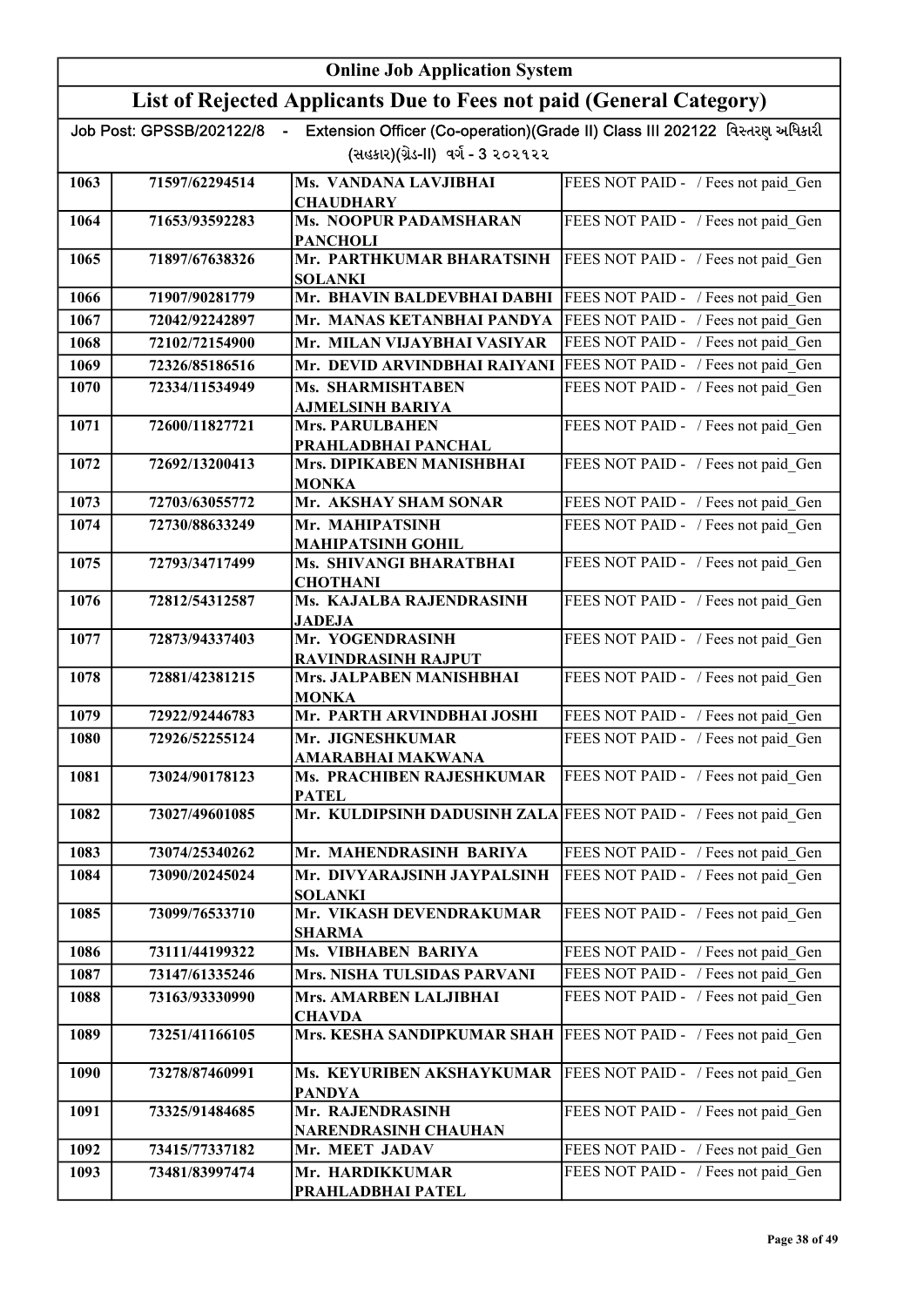|      | <b>Online Job Application System</b> |                                                                                      |                                                                             |
|------|--------------------------------------|--------------------------------------------------------------------------------------|-----------------------------------------------------------------------------|
|      |                                      | List of Rejected Applicants Due to Fees not paid (General Category)                  |                                                                             |
|      | Job Post: GPSSB/202122/8             | $\sim$                                                                               | Extension Officer (Co-operation)(Grade II) Class III 202122 વિસ્તરણ અધિકારી |
|      |                                      | (સહકાર)(ગ્રેડ-II) વર્ગ - 3 ૨૦૨૧૨૨                                                    |                                                                             |
| 1094 | 73622/61235813                       | Mr. PRIYAM DHARMESHBHAI<br><b>MEHTA</b>                                              | FEES NOT PAID - / Fees not paid Gen                                         |
| 1095 | 73645/79148071                       | Mr. VAIBHAV GIRISHBHAI JOSHI                                                         | FEES NOT PAID - / Fees not paid Gen                                         |
| 1096 | 73713/43123350                       | Mr. TEJAS GIRISHBHAI JOSHI                                                           | FEES NOT PAID - / Fees not paid Gen                                         |
| 1097 | 73729/62104390                       | Mr. NITINBHAI PRAVINBHAI<br><b>RATHOD</b>                                            | FEES NOT PAID - / Fees not paid Gen                                         |
| 1098 | 73737/86826361                       | Mr. SETUKUMAR SURESHBHAI<br><b>PATEL</b>                                             | FEES NOT PAID - / Fees not paid Gen                                         |
| 1099 | 73795/20320248                       | Mr. SONU MAHATAM YADAV                                                               | FEES NOT PAID - / Fees not paid Gen                                         |
| 1100 | 73802/57815040                       | Ms. KAJAL BHAIYALALSINGH<br><b>CHAUHAN</b>                                           | FEES NOT PAID - / Fees not paid Gen                                         |
| 1101 | 73810/62697127                       | Ms. ANKITA SANDIPKUMAR<br><b>KHATRI</b>                                              | FEES NOT PAID - / Fees not paid Gen                                         |
| 1102 | 73816/94524462                       | Mr. AKHILESH AVADHESH<br><b>YADAV</b>                                                | FEES NOT PAID - / Fees not paid Gen                                         |
| 1103 | 73825/24503145                       | Mrs. KAVITA KAUSHIKBHAI<br><b>MANDAVIYA</b>                                          | FEES NOT PAID - / Fees not paid Gen                                         |
| 1104 | 73848/67934357                       | Mr. PRITAMKUMAR HARIRAM<br>VISHWAKARMA VISHWAKARMA                                   | FEES NOT PAID - / Fees not paid Gen                                         |
| 1105 | 73898/42486184                       | Mr. MAHIPATSINH KALUBHA<br><b>CHAUHAN</b>                                            | FEES NOT PAID - / Fees not paid Gen                                         |
| 1106 | 73928/23170403                       | Ms. NIMA DINESHBHAI PATEL                                                            | FEES NOT PAID - / Fees not paid Gen                                         |
| 1107 | 74099/23043865                       | Ms. BHUMIKABAHEN<br>RAMESHBHAI PATEL                                                 | FEES NOT PAID - / Fees not paid Gen                                         |
| 1108 | 74133/48330857                       | Mr. HEMANTGIRI YUVRAJGIRI<br><b>GOSWAMI</b>                                          | FEES NOT PAID - / Fees not paid Gen                                         |
| 1109 | 74171/99501406                       | Ms. PRIYANKA RAMPRAKASH<br><b>SHUKLA</b>                                             | FEES NOT PAID - / Fees not paid Gen                                         |
| 1110 | 74196/36148892                       | Mrs. HEENAKAUSHAR<br><b>MAHAMMED KHAN PATHAN</b>                                     | FEES NOT PAID - / Fees not paid Gen                                         |
| 1111 | 74297/68465022                       | Mr. ABDUL RASHID IQBAL BHAI<br><b>MOMIN</b>                                          | FEES NOT PAID - / Fees not paid Gen                                         |
| 1112 | 74352/98450807                       | Mr. SURENDRASINH DAHYABHAI<br><b>RATHOD</b>                                          | FEES NOT PAID - / Fees not paid Gen                                         |
| 1113 | 74354/88925408                       | Mr. VISHVAJITSINH VANRAJSINH FEES NOT PAID - / Fees not paid Gen<br><b>CHUDASAMA</b> |                                                                             |
| 1114 | 74380/19537095                       | Mr. HARSH GOPALBHAI RAWAL                                                            | FEES NOT PAID - / Fees not paid Gen                                         |
| 1115 | 74473/88400710                       | Mr. AAKASHKUMAR<br>PRAVINBHAI PATIL                                                  | FEES NOT PAID - / Fees not paid Gen                                         |
| 1116 | 74514/52091171                       | Mr. NISHALKUMAR RASIKBHAI<br><b>PATEL</b>                                            | FEES NOT PAID - / Fees not paid Gen                                         |
| 1117 | 74536/23184915                       | Mr. JAYDIPSINH DILIPBHAI<br><b>JADAV</b>                                             | FEES NOT PAID - / Fees not paid_Gen                                         |
| 1118 | 74537/60496544                       | Mr. AMIT KUMAR<br><b>MAHENDRABHAI PATEL</b>                                          | FEES NOT PAID - / Fees not paid Gen                                         |
| 1119 | 74636/88635817                       | Mr. BRIJESH JAMANBHAI<br><b>BRIJESH</b>                                              | FEES NOT PAID - / Fees not paid_Gen                                         |
| 1120 | 74666/38149257                       | Mr. PRANAVKUMAR DHIRAJLAL<br><b>VYAS</b>                                             | FEES NOT PAID - / Fees not paid_Gen                                         |
| 1121 | 74684/51602400                       | Ms. PARITIKA PRVINBHAI<br><b>PARMAR</b>                                              | FEES NOT PAID - / Fees not paid_Gen                                         |
| 1122 | 74905/17949356                       | Mr. DARSHAN SHAILESHBHAI<br><b>CHUDASAMA</b>                                         | FEES NOT PAID - / Fees not paid Gen                                         |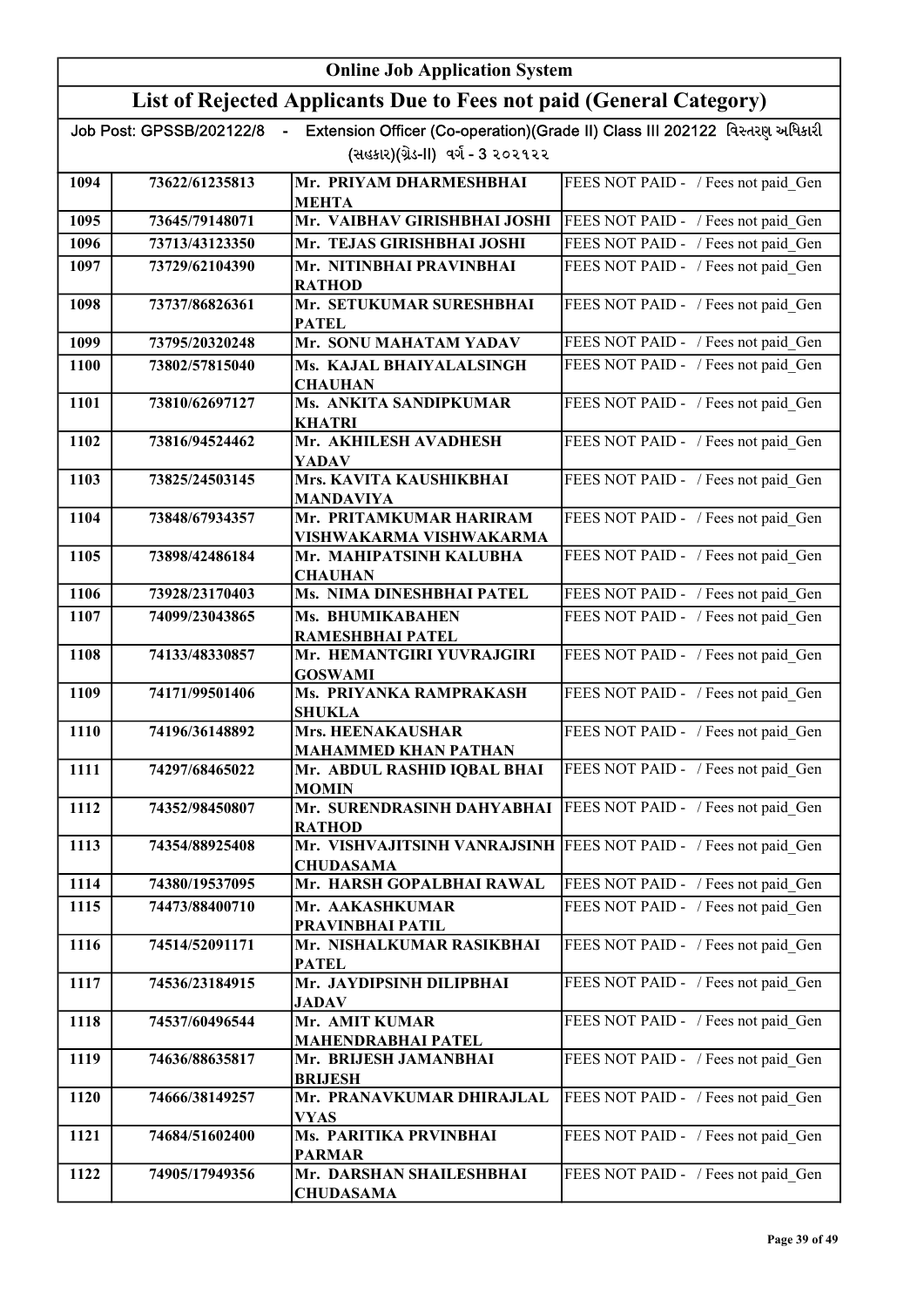|      | <b>Online Job Application System</b> |                                                                     |                                                                             |
|------|--------------------------------------|---------------------------------------------------------------------|-----------------------------------------------------------------------------|
|      |                                      | List of Rejected Applicants Due to Fees not paid (General Category) |                                                                             |
|      | Job Post: GPSSB/202122/8             | (સહકાર)(ગ્રેડ-II) વર્ગ - 3 ૨૦૨૧૨૨                                   | Extension Officer (Co-operation)(Grade II) Class III 202122 વિસ્તરણ અધિકારી |
| 1123 | 74936/42516077                       | Mr. HARDIK NARENDRA<br><b>THAKKAR</b>                               | FEES NOT PAID - / Fees not paid Gen                                         |
| 1124 | 75046/12930712                       | Mr. VIPULKUMAR HAUBHA<br><b>VAGHELA</b>                             | FEES NOT PAID - / Fees not paid Gen                                         |
| 1125 | 75474/40127494                       | Mr. MAYURDHAVJSINH<br><b>BALDEVSINH CHHASATIYA</b>                  | FEES NOT PAID - / Fees not paid Gen                                         |
| 1126 | 75521/40193491                       | Mr. JAYSUKH HIMMATBHAI<br><b>MAKWANA</b>                            | FEES NOT PAID - / Fees not paid Gen                                         |
| 1127 | 75525/55896587                       | Mr. PRANAV MUKESHBHAI<br><b>PATEL</b>                               | FEES NOT PAID - / Fees not paid Gen                                         |
| 1128 | 75561/31208864                       | Mr. KRUPALKUMAR KALIDAS<br><b>PATEL</b>                             | FEES NOT PAID - / Fees not paid Gen                                         |
| 1129 | 75805/96003412                       | Mr. SUMIT CHIMANBHAI<br><b>BHANDERI</b>                             | FEES NOT PAID - / Fees not paid Gen                                         |
| 1130 | 75847/16326129                       | Ms. MAITRIBEN RITESHBHAI<br><b>PATEL</b>                            | FEES NOT PAID - / Fees not paid Gen                                         |
| 1131 | 75912/11489173                       | <b>Ms. JINAL PRAVINKUMAR</b><br><b>PARMAR</b>                       | FEES NOT PAID - / Fees not paid Gen                                         |
| 1132 | 75998/76615263                       | Mr. SAGARKUMAR NAVNITBHAI<br><b>VALAND</b>                          | FEES NOT PAID - / Fees not paid Gen                                         |
| 1133 | 76176/45025699                       | Mr. SHAHNAWAZ IMTIYAZBHAI<br><b>NAGORI</b>                          | FEES NOT PAID - / Fees not paid Gen                                         |
| 1134 | 76192/67858629                       | Mr. JAYDIPBHAI MANISHBHAI<br><b>MONKA</b>                           | FEES NOT PAID - / Fees not paid_Gen                                         |
| 1135 | 76205/38100724                       | Mr. SHAUNAK AJAYKUMAR<br><b>MEHTA</b>                               | FEES NOT PAID - / Fees not paid Gen                                         |
| 1136 | 76267/61093772                       | <b>Ms. SONALI SURESHSINH</b><br><b>PARMAR</b>                       | FEES NOT PAID - / Fees not paid Gen                                         |
| 1137 | 76279/76168722                       | Mr. PRANAYKUMAR ASHOKBHAI<br><b>BHATT</b>                           | FEES NOT PAID - / Fees not paid Gen                                         |
| 1138 | 76358/13575928                       | Ms. AYASHAKHATUN<br><b>NAJIRUDDIN ANSARI</b>                        | FEES NOT PAID - / Fees not paid Gen                                         |
| 1139 | 76394/68915662                       | Mr. VIJAYUMAR VISHNUBHAI<br><b>PANDOR</b>                           | FEES NOT PAID - / Fees not paid Gen                                         |
| 1140 | 76400/73197754                       | <b>Mrs. ANKITABAHEN</b><br><b>MAHESHBHAI PATEL</b>                  | FEES NOT PAID - / Fees not paid_Gen                                         |
| 1141 | 76412/62924397                       | Ms. RINKUBEN GANPATBHAI<br><b>PATEL</b>                             | FEES NOT PAID - / Fees not paid Gen                                         |
| 1142 | 76415/96710106                       | Ms. VIRAJ SHRENIKBHAI SHAH                                          | FEES NOT PAID - / Fees not paid Gen                                         |
| 1143 | 76427/19015944                       | Mr. BRIJESH JAMANBHAI<br><b>MUNGRA</b>                              | FEES NOT PAID - / Fees not paid Gen                                         |
| 1144 | 76429/23398132                       | Ms. FALGUNI TANSUKHBHAI<br><b>TOKARALIYA</b>                        | FEES NOT PAID - / Fees not paid Gen                                         |
| 1145 | 76519/14243569                       | Mr. KRUNALSINH JUVANSINH<br><b>BAMNIYA</b>                          | FEES NOT PAID - / Fees not paid Gen                                         |
| 1146 | 76533/40947551                       | Ms. BEENABA SURAPALSINH<br><b>GOHIL</b>                             | FEES NOT PAID - / Fees not paid_Gen                                         |
| 1147 | 76535/78851149                       | Mr. KIRAN KUMAR KANUBHAI<br><b>THAKOR</b>                           | FEES NOT PAID - / Fees not paid Gen                                         |
| 1148 | 76592/70586385                       | Ms. NEMEEBEN RAJNIKANT<br><b>PATEL</b>                              | FEES NOT PAID - / Fees not paid Gen                                         |
| 1149 | 76662/94665928                       | Mr. ADITYA DHIRAJLAL OZA                                            | FEES NOT PAID - / Fees not paid Gen                                         |
| 1150 | 76710/20526891                       | Ms. PINKAL KISHORSINH BIHOLA                                        | FEES NOT PAID - / Fees not paid Gen                                         |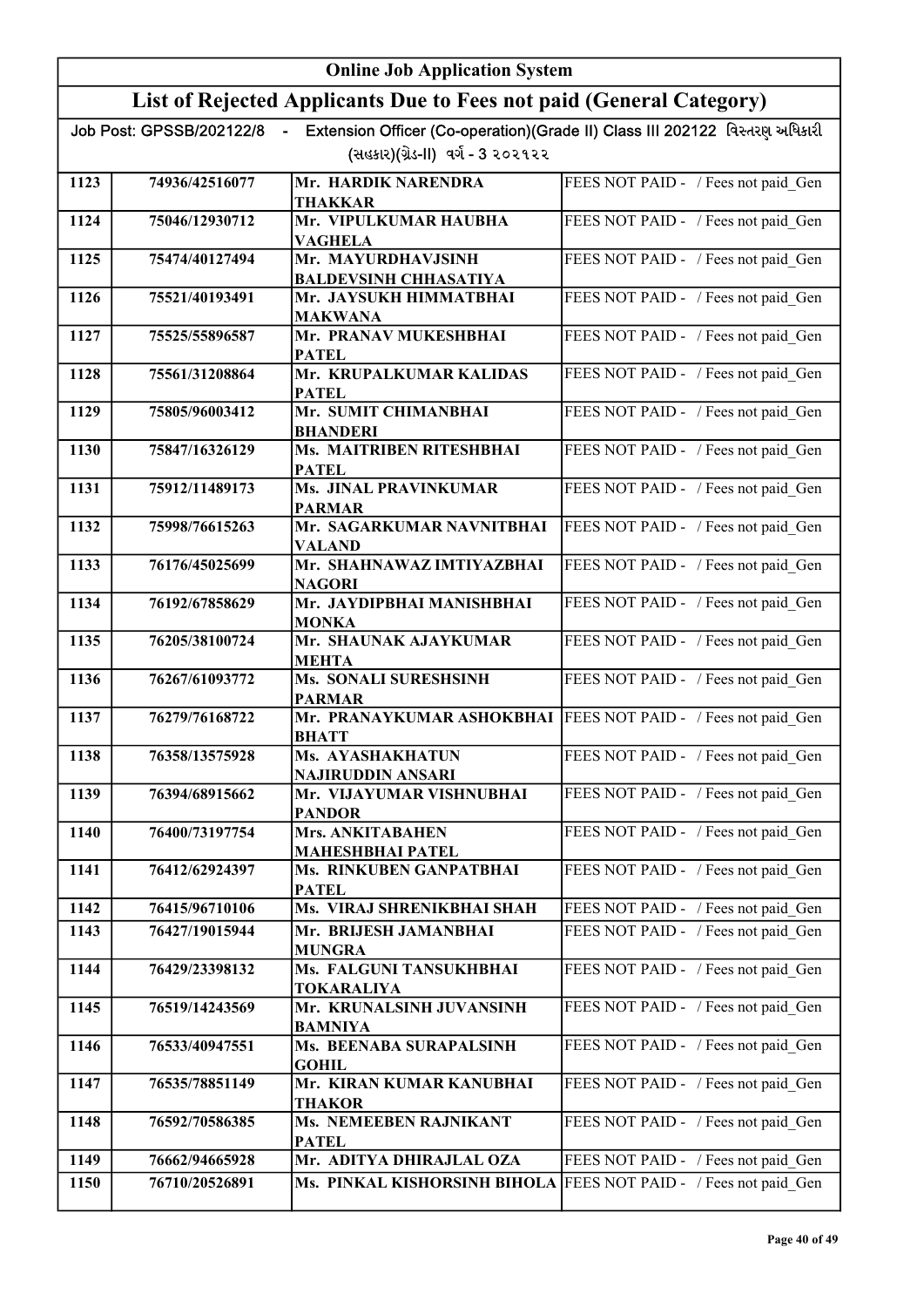|      | <b>Online Job Application System</b> |                                                                     |                                                                             |
|------|--------------------------------------|---------------------------------------------------------------------|-----------------------------------------------------------------------------|
|      |                                      | List of Rejected Applicants Due to Fees not paid (General Category) |                                                                             |
|      | Job Post: GPSSB/202122/8             |                                                                     | Extension Officer (Co-operation)(Grade II) Class III 202122 વિસ્તરણ અધિકારી |
|      |                                      | (સહકાર)(ગ્રેડ-II) વર્ગ - 3 ૨૦૨૧૨૨                                   |                                                                             |
| 1151 | 76819/28134099                       | Mr. BALVANTJI BAVSANGJI<br><b>PARMAR</b>                            | FEES NOT PAID - / Fees not paid Gen                                         |
| 1152 | 76911/79941686                       | Mr. RAVI TUSHARBHAI BHATT                                           | FEES NOT PAID - / Fees not paid Gen                                         |
| 1153 | 76953/96292946                       | Mr. BHARATKUMAR                                                     | FEES NOT PAID - / Fees not paid Gen                                         |
| 1154 | 77027/36136932                       | <b>VIKRAMBHAI PARMAR</b><br>Ms. MAHESHWARI RAMESHSINH               | FEES NOT PAID - / Fees not paid Gen                                         |
|      |                                      | <b>RATHOD</b>                                                       |                                                                             |
| 1155 | 77047/31099176                       | Ms. POOJA VIJAY KUMAR PATEL                                         | FEES NOT PAID - / Fees not paid Gen                                         |
| 1156 | 77049/40795425                       | Mr. RONAKSINH RANMALSINH<br><b>GOHEL</b>                            | FEES NOT PAID - / Fees not paid Gen                                         |
| 1157 | 77084/50625286                       | <b>Mrs. KIRAN RAKESHBHAI</b><br><b>VAGHELA</b>                      | FEES NOT PAID - / Fees not paid_Gen                                         |
| 1158 | 77086/19391404                       | Mr. MOIN TAHIR HUSSEN SHAIKH FEES NOT PAID - / Fees not paid Gen    |                                                                             |
| 1159 | 77174/46260693                       | Mr. HEMANT MALGOUDA<br><b>GHALIMATTE</b>                            | FEES NOT PAID - / Fees not paid Gen                                         |
| 1160 | 77281/52195916                       | Ms. DIVYABEN DASHARATHBHAI<br><b>PANCHAL</b>                        | FEES NOT PAID - / Fees not paid Gen                                         |
| 1161 | 77308/76199006                       | Ms. SWETA ANIRUDDHSINH<br><b>CHAMPAVAT</b>                          | FEES NOT PAID - / Fees not paid Gen                                         |
| 1162 | 77324/96513298                       | Mr. YASH BHAVESHBHAI PATEL                                          | FEES NOT PAID - / Fees not paid Gen                                         |
| 1163 | 77348/65692894                       | Mrs. HIMAXI NILESHKUMAR<br><b>VYAS</b>                              | FEES NOT PAID - / Fees not paid Gen                                         |
| 1164 | 77444/95107984                       | Ms. RIYA SANJAYKUMAR SHAH                                           | FEES NOT PAID - / Fees not paid Gen                                         |
| 1165 | 77516/33124180                       | Mrs. NEHAKUMARI NILESHBHAI<br><b>GOHIL</b>                          | FEES NOT PAID - / Fees not paid Gen                                         |
| 1166 | 77589/73598412                       | Ms. APEXA LALITBHAI JOSHI                                           | FEES NOT PAID - / Fees not paid Gen                                         |
| 1167 | 77606/64977854                       | Mr. SAMIRBHAI NIJAMBHAI                                             | FEES NOT PAID - / Fees not paid Gen                                         |
| 1168 | 77620/50805866                       | <b>VANJARA</b><br>Mrs. SNEHABEN KISHORKUMAR<br><b>MISTRY</b>        | FEES NOT PAID - / Fees not paid Gen                                         |
| 1169 | 77663/98574085                       | Mr. SMIT DHARMENDRABHAI<br><b>ADROJA</b>                            | FEES NOT PAID - / Fees not paid Gen                                         |
| 1170 | 77735/78001757                       | Mr. HAMIRSINH MANUBHAI<br><b>SOLANKI</b>                            | FEES NOT PAID - / Fees not paid Gen                                         |
| 1171 | 77764/65555060                       | Mr. RAKESHKUMAR<br><b>BHAVANBHAI PATEL</b>                          | FEES NOT PAID - / Fees not paid_Gen                                         |
| 1172 | 77775/65777309                       | Ms. HETALKUMARI<br><b>JASHVANTSINH RATHOD</b>                       | FEES NOT PAID - / Fees not paid Gen                                         |
| 1173 | 77802/76270882                       | Mr. JAGATSINH JUTHAJI<br><b>SOLANKI</b>                             | FEES NOT PAID - / Fees not paid Gen                                         |
| 1174 | 77807/38496018                       | Ms. ARTI RAMAKANT NISHAD                                            | FEES NOT PAID - / Fees not paid_Gen                                         |
| 1175 | 78020/46184695                       | Mr. BIRJU RAJENDRABHAI<br><b>YAGNIK</b>                             | FEES NOT PAID - / Fees not paid Gen                                         |
| 1176 | 78076/91146115                       | Mr. PRANAY ISHVARBHAI JADAV                                         | FEES NOT PAID - / Fees not paid_Gen                                         |
| 1177 | 78131/55600354                       | Ms. PREMILABEN HIRABHAI<br><b>PATEL</b>                             | FEES NOT PAID - / Fees not paid Gen                                         |
| 1178 | 78269/14626354                       | Mr. AISANHAIDAR SHARIFBHAI<br><b>SHELIYA</b>                        | FEES NOT PAID - / Fees not paid_Gen                                         |
| 1179 | 78336/22195916                       | Mr. HARDIKBHAI<br>HARIKISHORBHAI PATEL                              | FEES NOT PAID - / Fees not paid Gen                                         |
| 1180 | 78573/54729940                       | Mr. RAVI BABULAL MARVADI                                            | FEES NOT PAID - / Fees not paid Gen                                         |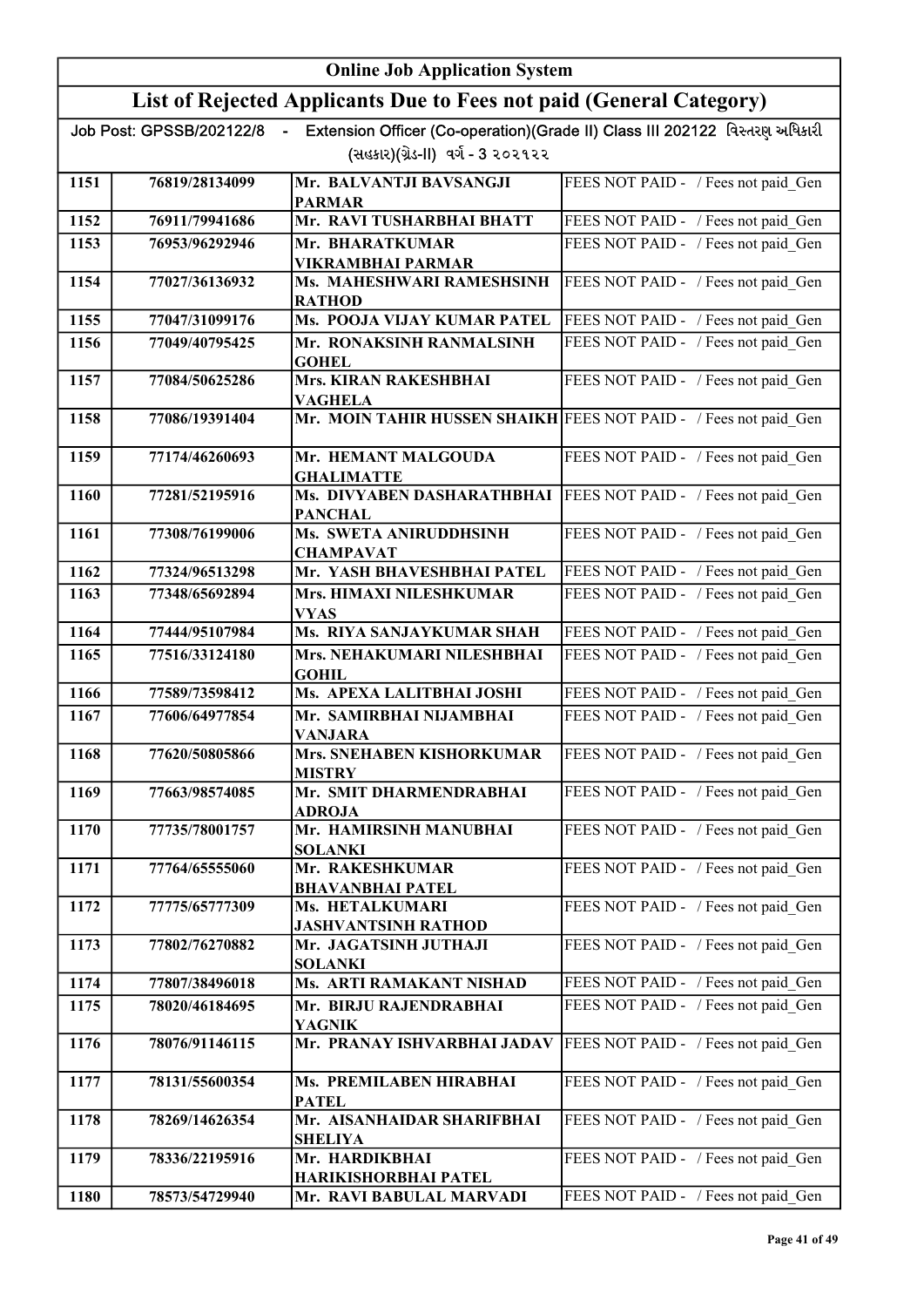|      | <b>Online Job Application System</b> |                                                                     |                                                                             |
|------|--------------------------------------|---------------------------------------------------------------------|-----------------------------------------------------------------------------|
|      |                                      | List of Rejected Applicants Due to Fees not paid (General Category) |                                                                             |
|      | Job Post: GPSSB/202122/8             | $\sim$                                                              | Extension Officer (Co-operation)(Grade II) Class III 202122 વિસ્તરણ અધિકારી |
|      |                                      | (સહકાર)(ગ્રેડ-II) વર્ગ - 3 ૨૦૨૧૨૨                                   |                                                                             |
| 1181 | 78617/69650903                       | Mr. MOIN TAHIR HUSSEN SHAIKH FEES NOT PAID - / Fees not paid Gen    |                                                                             |
| 1182 | 78687/36696756                       | Mr. HAMIDHASAN<br><b>SABBIRAHEMAD DOI</b>                           | FEES NOT PAID - / Fees not paid Gen                                         |
| 1183 | 78713/58075351                       | Mr. PRANAVKUMAR HARIBHAI<br><b>PATEL</b>                            | FEES NOT PAID - / Fees not paid Gen                                         |
| 1184 | 78788/43264235                       | Ms. NIRU LALJIBHAI PATEL                                            | FEES NOT PAID - / Fees not paid Gen                                         |
| 1185 | 78887/55165486                       | Mr. KULDIPKUMAR AMRUTLAL<br><b>KATARIYA</b>                         | FEES NOT PAID - / Fees not paid_Gen                                         |
| 1186 | 78897/96832926                       | Mr. ANKIT CHNADUBHAI PATEL                                          | FEES NOT PAID - / Fees not paid_Gen                                         |
| 1187 | 79016/94657131                       | Mr. UMANGSINH RAJENDRASINH<br><b>RATHOD</b>                         | FEES NOT PAID - / Fees not paid_Gen                                         |
| 1188 | 79088/77316474                       | Mr. AMBARAM AMBARAM<br><b>RABARI</b>                                | FEES NOT PAID - / Fees not paid_Gen                                         |
| 1189 | 79090/31263953                       | <b>Ms. PRIYANKABEN</b><br><b>BIPINCHANDRA PANDYA</b>                | FEES NOT PAID - / Fees not paid_Gen                                         |
| 1190 | 79109/77872546                       | Mrs. HETALBEN MAHENDRASINH<br><b>RANA</b>                           | FEES NOT PAID - / Fees not paid_Gen                                         |
| 1191 | 79114/45709076                       | Mr. VIPULKUMAR RAVJIBHAI<br><b>CHAVDA</b>                           | FEES NOT PAID - / Fees not paid_Gen                                         |
| 1192 | 79148/71515085                       | <b>Ms. PALAKBEN</b>                                                 | FEES NOT PAID - / Fees not paid Gen                                         |
| 1193 | 79264/71234569                       | <b>MAHENDRAKUMAR RANA</b><br>Mr. JAY SATISHCHANDRA JOSHI            | FEES NOT PAID - / Fees not paid Gen                                         |
| 1194 | 79293/65662944                       | Ms. HANSABEN CHANABHAI<br><b>MOKARIYA</b>                           | FEES NOT PAID - / Fees not paid Gen                                         |
| 1195 | 79307/13404419                       | Ms. HETALBEN MAHENDRASINH<br><b>RANA</b>                            | FEES NOT PAID - / Fees not paid Gen                                         |
| 1196 | 79375/26023473                       | Mr. UMANG SUNILKUMAR DARJI                                          | FEES NOT PAID - / Fees not paid Gen                                         |
| 1197 | 79462/91262682                       | Mr. JAY DEEPAKBHAI PANDYA                                           | FEES NOT PAID - / Fees not paid Gen                                         |
| 1198 | 79500/27471017                       | Mr. NAVDIPSINH<br><b>MAHENDRASINH RANA</b>                          | FEES NOT PAID - / Fees not paid Gen                                         |
| 1199 | 79509/48664063                       | Ms. PINKALBAHEN<br>HASMUKHBHAI PATEL                                | FEES NOT PAID - / Fees not paid Gen                                         |
| 1200 | 79552/30832895                       | Mr. VIJAY PRATAPBHAI<br><b>DABASARA</b>                             | FEES NOT PAID - / Fees not paid Gen                                         |
| 1201 | 79712/26545031                       | Mr. NIRMAL MUKESHBHAI<br><b>BHOJANI</b>                             | FEES NOT PAID - / Fees not paid Gen                                         |
| 1202 | 79778/26377194                       | Mrs. MADHURI RAJESHBHAI<br><b>PATEL</b>                             | FEES NOT PAID - / Fees not paid_Gen                                         |
| 1203 | 79786/63492576                       | Mrs. MEGHABEN<br>RAJENDRAKUMAR SHUKAL                               | FEES NOT PAID - / Fees not paid Gen                                         |
| 1204 | 79997/94174679                       | Ms. DEVANGIBEN MADHAVBHSI<br><b>PARMAR</b>                          | FEES NOT PAID - / Fees not paid_Gen                                         |
| 1205 | 80048/67342049                       | Ms. RITABA RANJITSINH JADEJA                                        | FEES NOT PAID - / Fees not paid Gen                                         |
| 1206 | 80089/74742997                       | Mr. VISHALKUMAR JAGANBHAI<br><b>SHIRSATH</b>                        | FEES NOT PAID - / Fees not paid Gen                                         |
| 1207 | 80126/94822623                       | Mr. NILESH PRAMODBHAI<br><b>KHENDEKAR</b>                           | FEES NOT PAID - / Fees not paid Gen                                         |
| 1208 | 80178/52608157                       | Mrs. MONIKA NIKHILKUMAR<br><b>BAROT</b>                             | FEES NOT PAID - / Fees not paid_Gen                                         |
| 1209 | 80186/77883109                       | Mr. RUTVIK RAJESHBHAI RAVAL                                         | FEES NOT PAID - / Fees not paid_Gen                                         |
| 1210 | 80191/44053964                       | Ms. RACHANABEN SHIVABHAI<br><b>CHAUDHARY</b>                        | FEES NOT PAID - / Fees not paid Gen                                         |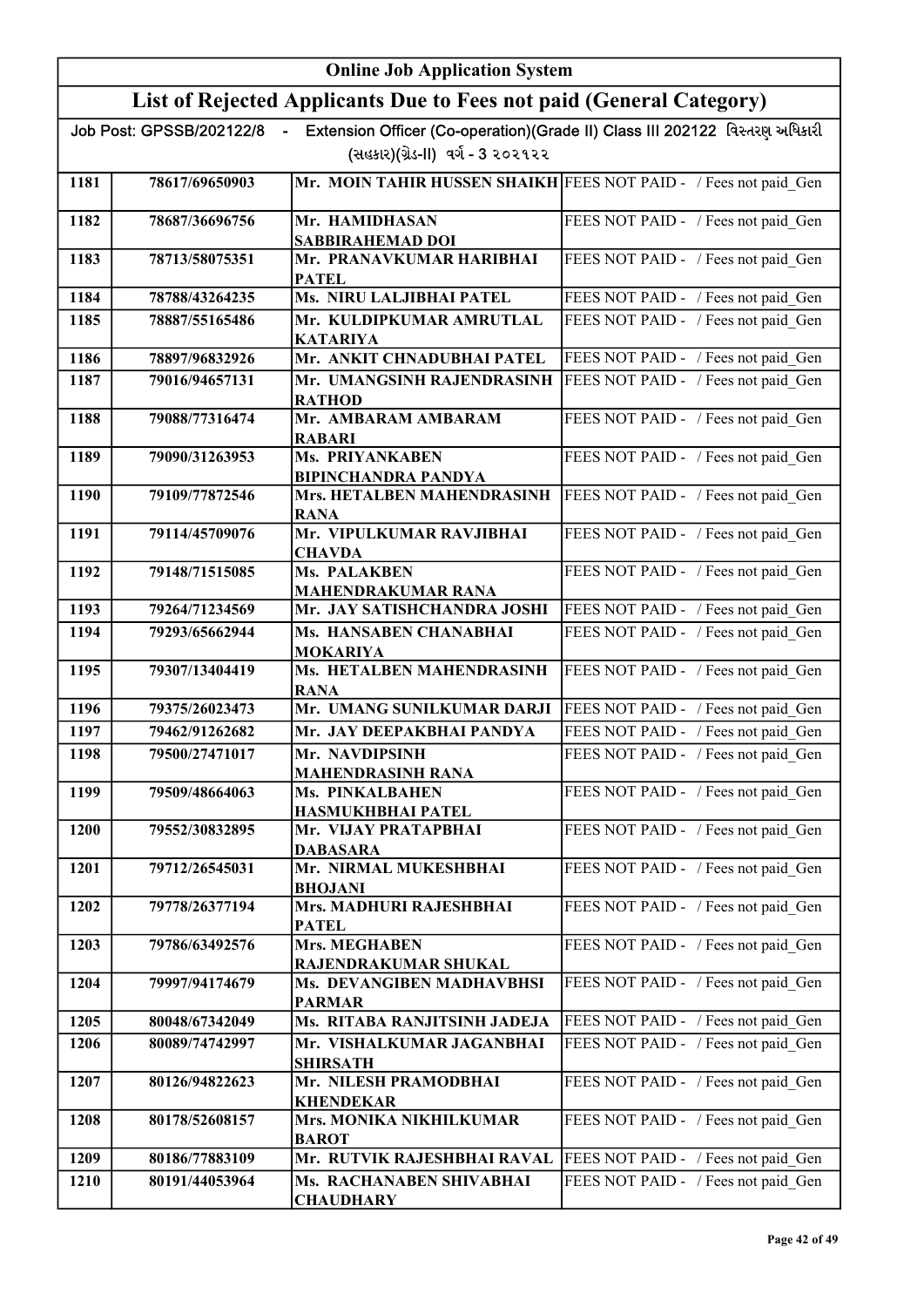|      | <b>Online Job Application System</b> |                                                                     |                                                                             |
|------|--------------------------------------|---------------------------------------------------------------------|-----------------------------------------------------------------------------|
|      |                                      | List of Rejected Applicants Due to Fees not paid (General Category) |                                                                             |
|      | Job Post: GPSSB/202122/8             | $\sim$                                                              | Extension Officer (Co-operation)(Grade II) Class III 202122 વિસ્તરણ અધિકારી |
|      |                                      | (સહકાર)(ગ્રેડ-II) વર્ગ - 3 ૨૦૨૧૨૨                                   |                                                                             |
| 1211 | 80220/68200707                       | Mr. AKHILESH AVADHESH<br><b>YADAV</b>                               | FEES NOT PAID - / Fees not paid Gen                                         |
| 1212 | 80254/78808561                       | Mr. KRISHNAKUMAR                                                    | FEES NOT PAID - / Fees not paid Gen                                         |
|      |                                      | <b>MAHESHCHANDRA VERMA</b>                                          |                                                                             |
| 1213 | 80430/37800275                       | Mr. PRASHANT GAMBHIRBHAI<br><b>GADHVI</b>                           | FEES NOT PAID - / Fees not paid Gen                                         |
| 1214 | 80570/28180859                       | Mr. MANDIPKUMAR<br><b>KABHAIBHAI BARAIYA</b>                        | FEES NOT PAID - / Fees not paid Gen                                         |
| 1215 | 80590/87440962                       | Mr. GHANSHYAMSINH                                                   | FEES NOT PAID - / Fees not paid Gen                                         |
|      |                                      | <b>JAYDEVSINH DABHI</b>                                             |                                                                             |
| 1216 | 80624/25199005                       | Mr. RONAKKUMAR RAJESHBHAI<br><b>PATEL</b>                           | FEES NOT PAID - / Fees not paid Gen                                         |
| 1217 | 80703/24899958                       | <b>Mrs. PRATISHTHABEN</b><br><b>AJAYKUMAR MACWAN</b>                | FEES NOT PAID - / Fees not paid Gen                                         |
| 1218 | 80820/87772365                       | Mr. MEHULKUMAR                                                      | FEES NOT PAID - / Fees not paid Gen                                         |
| 1219 | 81155/53425975                       | <b>DIPAKKUMAR PATEL</b><br>Mr. ABDULAZIZ MOHSINMIYA                 | FEES NOT PAID - / Fees not paid Gen                                         |
|      |                                      | <b>THAKOR</b>                                                       |                                                                             |
| 1220 | 81179/69795949                       | Ms. SONALI HRIDAYSHANKAR<br><b>DUBEY</b>                            | FEES NOT PAID - / Fees not paid Gen                                         |
| 1221 | 81183/56850549                       | Mr. JAIMINKUMAR<br>NARAYANBHAI PATEL                                | FEES NOT PAID - / Fees not paid Gen                                         |
| 1222 | 81204/91568993                       | Mr. KRISHNA SUNILBHAI RANA                                          | FEES NOT PAID - / Fees not paid Gen                                         |
| 1223 | 81229/79481958                       | Mr. SANDEEPKUMAR DINANATH                                           | FEES NOT PAID - / Fees not paid Gen                                         |
|      |                                      | <b>MISHRA</b>                                                       |                                                                             |
| 1224 | 81472/51664479                       | Mrs. NISHU AUDHESHKUMAR<br><b>MAURYA</b>                            | FEES NOT PAID - / Fees not paid Gen                                         |
| 1225 | 81501/14451064                       | Mr. KALABHAI GANESHBHAI<br><b>CHAUDHARY</b>                         | FEES NOT PAID - / Fees not paid Gen                                         |
| 1226 | 81509/57029093                       | Mrs. NITU AUDHESHKUMAR<br><b>MAURYA</b>                             | FEES NOT PAID - / Fees not paid Gen                                         |
| 1227 | 81753/34814982                       | Ms. PAYALBEN JASHAVANTSINH<br>ZALA                                  | FEES NOT PAID - / Fees not paid Gen                                         |
| 1228 | 81848/77701204                       | Mr. PRASEN DIPAKKUMAR                                               | FEES NOT PAID - / Fees not paid_Gen                                         |
| 1229 | 81976/49794188                       | <b>GANDHI</b><br>Mr. RAHULKUMAR RAJENDRA                            | FEES NOT PAID - / Fees not paid Gen                                         |
| 1230 | 82000/71959946                       | <b>MEENA</b><br>Mr. MEHAL DIPAKBHAI PATEL                           | FEES NOT PAID - / Fees not paid Gen                                         |
| 1231 | 82203/54343042                       | Mrs. PRIYANAKABA KISHORSINH                                         | FEES NOT PAID - / Fees not paid Gen                                         |
| 1232 | 82400/28087534                       | <b>BIHOLA</b><br>Ms. JYOTIABEN RATILAL PATEL                        | FEES NOT PAID - / Fees not paid_Gen                                         |
| 1233 | 82432/38355973                       | Mr. PRAVINSINH DEVISINH                                             | FEES NOT PAID - / Fees not paid Gen                                         |
|      |                                      | <b>VAGHELA</b>                                                      |                                                                             |
| 1234 | 82437/47152682                       | Mr. SHUBHAM RAJESH SHARMA                                           | FEES NOT PAID - / Fees not paid_Gen                                         |
| 1235 | 82610/22597423                       | Ms. SMITA BHARATKUMAR<br><b>SODHA</b>                               | FEES NOT PAID - / Fees not paid Gen                                         |
| 1236 | 82756/49906283                       | Ms. BHAVNABAHEN JASHVANT<br><b>BHAI SOLANKI</b>                     | FEES NOT PAID - / Fees not paid_Gen                                         |
| 1237 | 82880/47937332                       | Ms. ROMA RAJESHKUMAR PATEL                                          | FEES NOT PAID - / Fees not paid_Gen                                         |
| 1238 | 82913/87791407                       | Mr. SUMITKUMAR BHAGVANDAS                                           | FEES NOT PAID - / Fees not paid_Gen                                         |
| 1239 | 82944/24296062                       | <b>PANCHAL</b><br>Mr. RANJITSINH PRAVINBHAI<br><b>CHAVADA</b>       | FEES NOT PAID - / Fees not paid Gen                                         |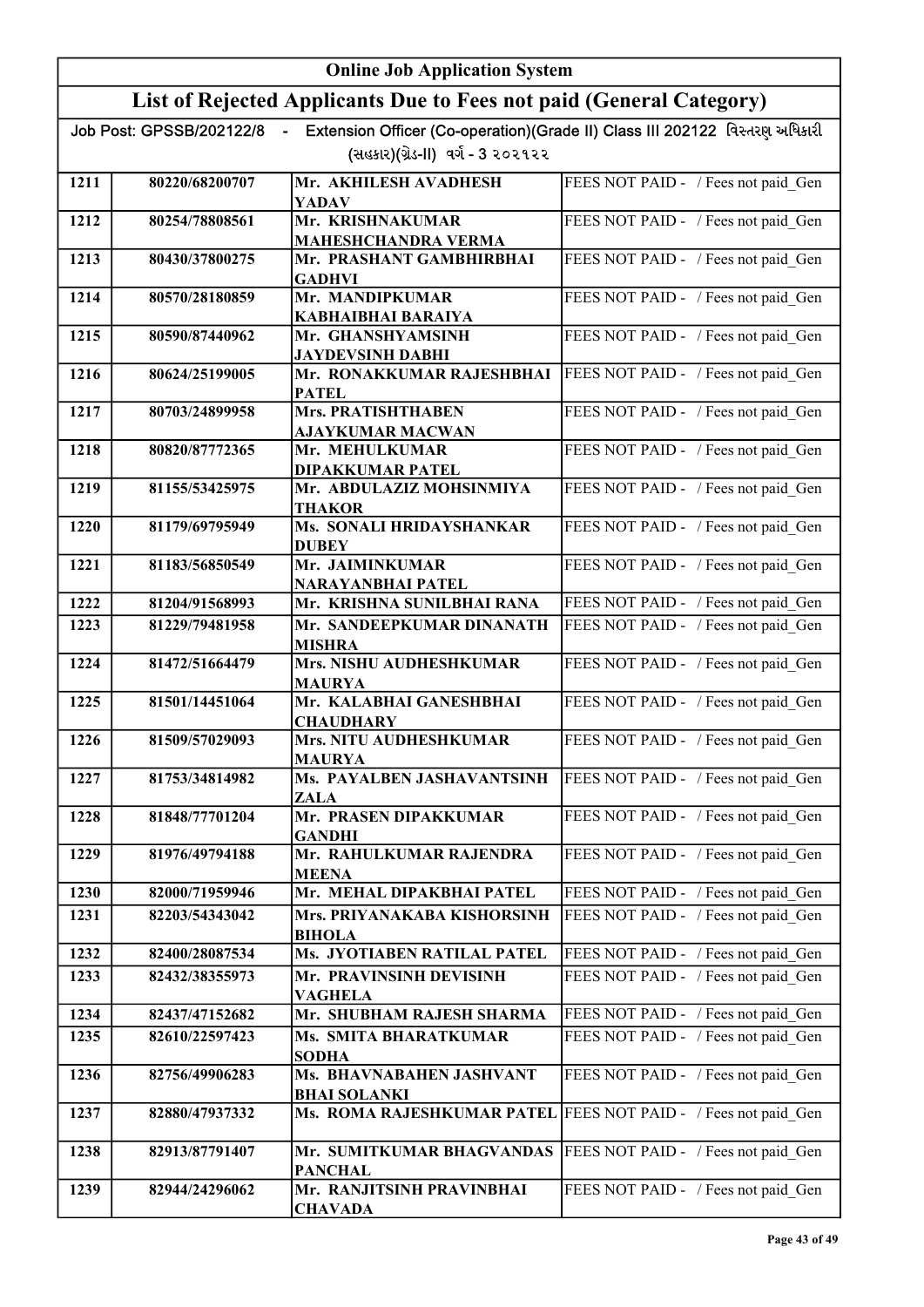|      | <b>Online Job Application System</b> |                                                                     |                                                                             |
|------|--------------------------------------|---------------------------------------------------------------------|-----------------------------------------------------------------------------|
|      |                                      | List of Rejected Applicants Due to Fees not paid (General Category) |                                                                             |
|      | Job Post: GPSSB/202122/8             |                                                                     | Extension Officer (Co-operation)(Grade II) Class III 202122 વિસ્તરણ અધિકારી |
|      |                                      | (સહકાર)(ગ્રેડ-II) વર્ગ - 3 ૨૦૨૧૨૨                                   |                                                                             |
| 1240 | 82956/75688335                       | Mr. CHANDRAKANT VIRAJIBHAI<br><b>RATHOD</b>                         | FEES NOT PAID - / Fees not paid Gen                                         |
| 1241 | 83014/14843103                       | Mrs. SWETAKUMARI ASHOKBHAI<br><b>PATEL</b>                          | FEES NOT PAID - / Fees not paid Gen                                         |
| 1242 | 83043/57842767                       | Mr. BHARATKUMAR<br>VIKRAMBHAI PARMAR                                | FEES NOT PAID - / Fees not paid Gen                                         |
| 1243 | 83053/48972857                       | Mr. PRIYANKKUMAR<br><b>JAYANTILAL JOSHI</b>                         | FEES NOT PAID - / Fees not paid Gen                                         |
| 1244 | 83131/40709050                       | Mr. INDRAVIJAYSINH<br>PRAVINSINH ZALA                               | FEES NOT PAID - / Fees not paid Gen                                         |
| 1245 | 83143/74203476                       | Mr. GHANSHYAM KANUBHAI<br><b>BARIA</b>                              | FEES NOT PAID - / Fees not paid Gen                                         |
| 1246 | 83160/55981790                       | Ms. SWETA SURESHBHAI DAMOR                                          | FEES NOT PAID - / Fees not paid Gen                                         |
| 1247 | 83213/34127007                       | Mr. NADIM NAUSHADBHAI<br><b>MANSURI</b>                             | FEES NOT PAID - / Fees not paid Gen                                         |
| 1248 | 83255/49341369                       | Mr. MITUL KETANKUMAR<br><b>GUDHAKA</b>                              | FEES NOT PAID - / Fees not paid Gen                                         |
| 1249 | 83330/38002136                       | Mrs. REKHA HASMUKHBHAI<br><b>PAMBHAR</b>                            | FEES NOT PAID - / Fees not paid Gen                                         |
| 1250 | 83463/51695999                       | Ms. HIRALBEN DIPAKBHAI SHAH                                         | FEES NOT PAID - / Fees not paid Gen                                         |
| 1251 | 83472/48244195                       | Mr. SHISHIR MANOJ PATHAK                                            | FEES NOT PAID - / Fees not paid Gen                                         |
| 1252 | 83536/75792494                       | Mr. DARSHANKUMAR<br><b>VIKRAMBHAI PARMAR</b>                        | FEES NOT PAID - / Fees not paid Gen                                         |
| 1253 | 83548/16110649                       | Mr. DADHICHI SHANTILAL<br><b>BHATT</b>                              | FEES NOT PAID - / Fees not paid Gen                                         |
| 1254 | 83567/84506483                       | Mr. NISHITKUMAR<br>MAHASHANKARBHAI PANDYA                           | FEES NOT PAID - / Fees not paid Gen                                         |
| 1255 | 83618/46606011                       | Mr. MANAN ANILBHAI<br><b>CHAMPANERI</b>                             | FEES NOT PAID - / Fees not paid Gen                                         |
| 1256 | 83694/38453885                       | Mr. BHRUGESH JITENDRABHAI<br><b>PUROHIT</b>                         | FEES NOT PAID - / Fees not paid Gen                                         |
| 1257 | 83709/26125896                       | Mr. MAYURKUMAR TALAJABHAI<br><b>DESAI</b>                           | FEES NOT PAID - / Fees not paid Gen                                         |
| 1258 | 83736/76255213                       | Mr. HARSHAD DUDHABHAI<br><b>CHAVDA</b>                              | FEES NOT PAID - / Fees not paid Gen                                         |
| 1259 | 83742/72030048                       | Mr. SACHIN KAMLESH PATEL<br><b>PATEL</b>                            | FEES NOT PAID - / Fees not paid_Gen                                         |
| 1260 | 83835/92976023                       | Ms. SATIBEN KARSHANBHAI<br><b>VAROTARIYA</b>                        | FEES NOT PAID - / Fees not paid Gen                                         |
| 1261 | 83841/11419760                       | Mr. ROHIT AANANDA SHIMPI                                            | FEES NOT PAID - / Fees not paid Gen                                         |
| 1262 | 83868/89580914                       | Mr. GHANSHYAM ODHABHAI<br><b>MITHAPARA</b>                          | FEES NOT PAID - / Fees not paid Gen                                         |
| 1263 | 83941/40788185                       | Ms. VIDHI RASIKBHAI MISTRY                                          | FEES NOT PAID - / Fees not paid_Gen                                         |
| 1264 | 83989/30270915                       | Mr. SHIVABHADRASINH<br>NARENDRASINH VALA                            | FEES NOT PAID - / Fees not paid Gen                                         |
| 1265 | 84016/82931389                       | Mr. YOGIRAJSINH<br><b>BIRENDRASINH ZALA</b>                         | FEES NOT PAID - / Fees not paid_Gen                                         |
| 1266 | 84096/57728200                       | Mr. SMIT JAYANTIBHAI PATEL                                          | FEES NOT PAID - / Fees not paid Gen                                         |
| 1267 | 84117/98615173                       | Ms. NANDITABEN                                                      | FEES NOT PAID - / Fees not paid Gen                                         |
| 1268 | 84118/41682242                       | HASMUKHBHASI KADIYA                                                 | FEES NOT PAID - / Fees not paid Gen                                         |
|      |                                      | Mr. PUSHPRAJSINH<br>RAJENDRASINH RAYJADA                            |                                                                             |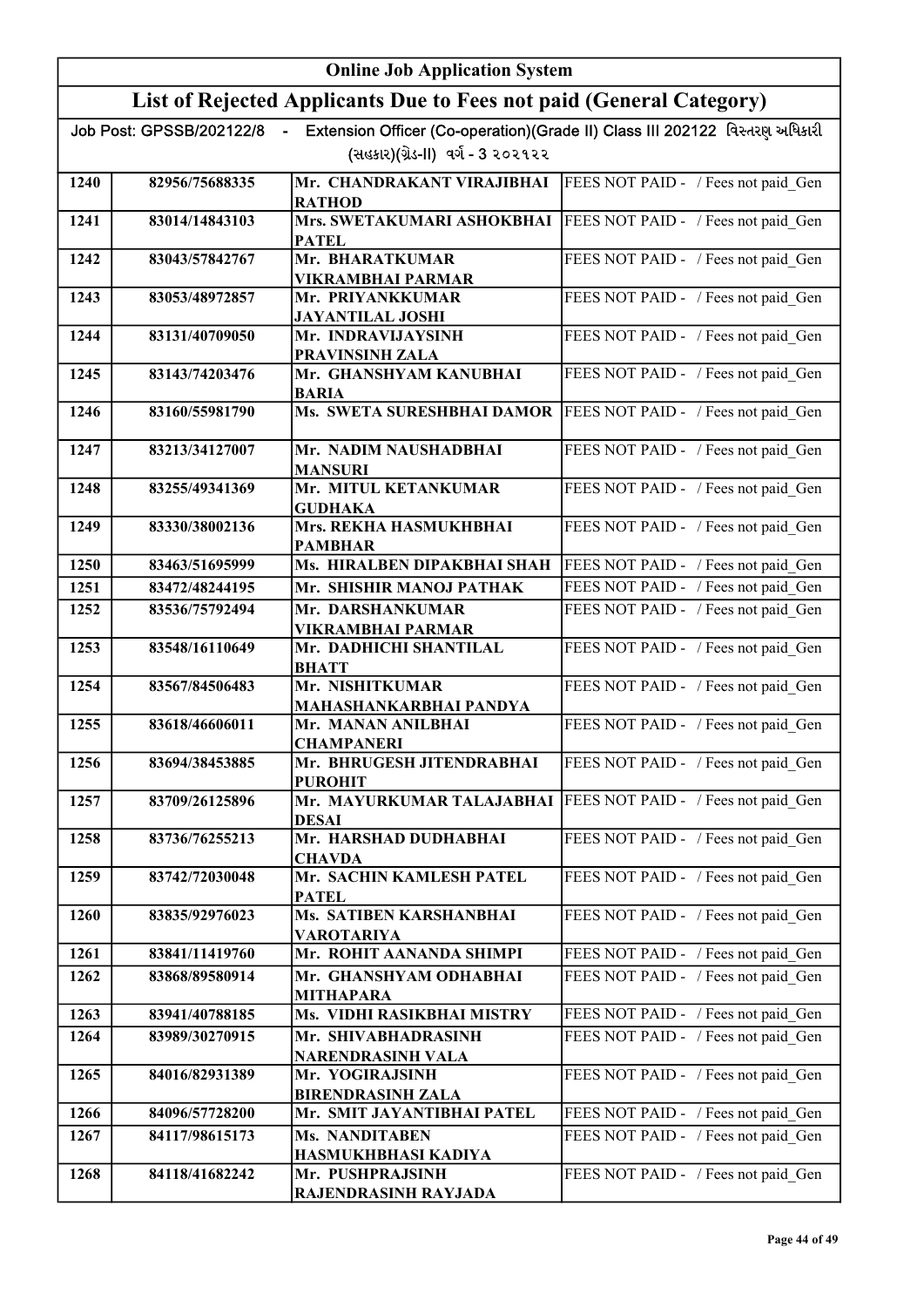|              | <b>Online Job Application System</b> |                                                                     |                                                                             |
|--------------|--------------------------------------|---------------------------------------------------------------------|-----------------------------------------------------------------------------|
|              |                                      | List of Rejected Applicants Due to Fees not paid (General Category) |                                                                             |
|              | Job Post: GPSSB/202122/8             |                                                                     | Extension Officer (Co-operation)(Grade II) Class III 202122 વિસ્તરણ અધિકારી |
|              |                                      | (સહકાર)(ગ્રેડ-II) વર્ગ - 3 ૨૦૨૧૨૨                                   |                                                                             |
| 1269         | 84143/40795192                       | Mr. NILESHBHAI BHUPATBHAI                                           | FEES NOT PAID - / Fees not paid Gen                                         |
|              |                                      | <b>SOLANKI</b>                                                      |                                                                             |
| 1270<br>1271 | 84259/76866798<br>84262/39918580     | Mrs. SHRUTI VIJAYKUMAR SONI<br>Mr. KALABHAI MOTIBHAI                | FEES NOT PAID - / Fees not paid Gen<br>FEES NOT PAID - / Fees not paid Gen  |
|              |                                      | <b>CHAUDHARY</b>                                                    |                                                                             |
| 1272         | 84348/67403839                       | <b>Mrs. HEMALIBEN</b>                                               | FEES NOT PAID - / Fees not paid Gen                                         |
|              |                                      | <b>JAYDEEPKUMAR PRAJAPATI</b>                                       |                                                                             |
| 1273         | 84434/43757073                       | Mr. DIPTESH SHAILESHBHAI<br><b>PATEL</b>                            | FEES NOT PAID - / Fees not paid Gen                                         |
| 1274         | 84526/64175929                       | Mr. ROHIT DHIRUBHAI JAGANI                                          | FEES NOT PAID - / Fees not paid Gen                                         |
| 1275         | 84529/25627476                       | Mr. GOPALCHANDRA<br>HARISHCHANDRA PANDYA                            | FEES NOT PAID - / Fees not paid Gen                                         |
| 1276         | 84556/63024172                       | Mr. KETAN KHIMABHAI JOGAL                                           | FEES NOT PAID - / Fees not paid Gen                                         |
| 1277         | 84723/45251845                       | Mr. SAHILKHAN PAHADKHAN                                             | FEES NOT PAID - / Fees not paid Gen                                         |
|              |                                      | <b>BIHARI</b>                                                       |                                                                             |
| 1278         | 84730/82432404                       | <b>Mrs. JAYABEN PRABHUDAS</b><br><b>CHAUDHARI</b>                   | FEES NOT PAID - / Fees not paid Gen                                         |
| 1279         | 84733/36425903                       | Mr. PRIYANK SANTOSHBHAI<br><b>KAHAR</b>                             | FEES NOT PAID - / Fees not paid Gen                                         |
| 1280         | 84890/79507369                       | Ms. VARSHABEN BHUDARBHAI<br><b>GOPANI</b>                           | FEES NOT PAID - / Fees not paid Gen                                         |
| 1281         | 84917/30670880                       | Mr. NILESH RANCHHODBHAI<br><b>KANZARIYA</b>                         | FEES NOT PAID - / Fees not paid Gen                                         |
| 1282         | 84948/32823166                       | Mr. ASHISHKUMAR NAGJIBHAI<br><b>RABARI</b>                          | FEES NOT PAID - / Fees not paid Gen                                         |
| 1283         | 85049/56928272                       | Mr. SANJAY MOTILAL RANA                                             | FEES NOT PAID - / Fees not paid Gen                                         |
| 1284         | 85081/43015211                       | Mr. PRAKASHKUMAR<br>DASHARATHBHAI PRAJAPATI                         | FEES NOT PAID - / Fees not paid Gen                                         |
| 1285         | 85105/86058166                       | Mr. NILESH RANCHHODBHAI<br><b>KANZARIYA</b>                         | FEES NOT PAID - / Fees not paid Gen                                         |
| 1286         | 85123/24068058                       | Mr. DIXITKUMAR MANILAL<br><b>PANCHAL</b>                            | FEES NOT PAID - / Fees not paid Gen                                         |
| 1287         | 85146/93088805                       | Ms. FALGUNIBEN HARKUMAR                                             | FEES NOT PAID - / Fees not paid Gen                                         |
| 1288         | 85170/66290563                       | <b>PANDYA</b><br>Mr. ASHISH GORADHANBHAI                            | FEES NOT PAID - / Fees not paid Gen                                         |
| 1289         | 85232/26599733                       | <b>BARAVADIYA</b><br>Mr. JAYVIRSINH                                 | FEES NOT PAID - / Fees not paid Gen                                         |
| 1290         | 85278/99832784                       | PRADYUMANSINH ZALA                                                  |                                                                             |
|              |                                      | Ms. ALPA MOHANBHAI CHAUHAN FEES NOT PAID - / Fees not paid Gen      |                                                                             |
| 1291         | 85314/29619723                       | Mr. RAJESHKUMAR DINESHBHAI<br><b>PAREKH</b>                         | FEES NOT PAID - / Fees not paid Gen                                         |
| 1292         | 85412/41559274                       | Mr. MOHITKUMAR<br><b>SHARADKUMAR BHATT</b>                          | FEES NOT PAID - / Fees not paid Gen                                         |
| 1293         | 85422/16277896                       | Mr. HARSHKUMAR<br>DALSUKHBHAI DABHI                                 | FEES NOT PAID - / Fees not paid Gen                                         |
| 1294         | 85448/21101260                       | Mrs. REETABEN NIHARKUMAR<br><b>JOSHI</b>                            | FEES NOT PAID - / Fees not paid_Gen                                         |
| 1295         | 85616/39101059                       | Mr. JAYKUMAR                                                        | FEES NOT PAID - / Fees not paid_Gen                                         |
| 1296         | 85619/64044675                       | SUBHASHCHANDRA BAROT<br>Mrs. TARUNABEN RAJESHBHAI<br><b>YADAV</b>   | FEES NOT PAID - / Fees not paid_Gen                                         |
| 1297         | 85683/22336143                       | Mr. HARSH NALINKUMAR PATEL                                          | FEES NOT PAID - / Fees not paid Gen                                         |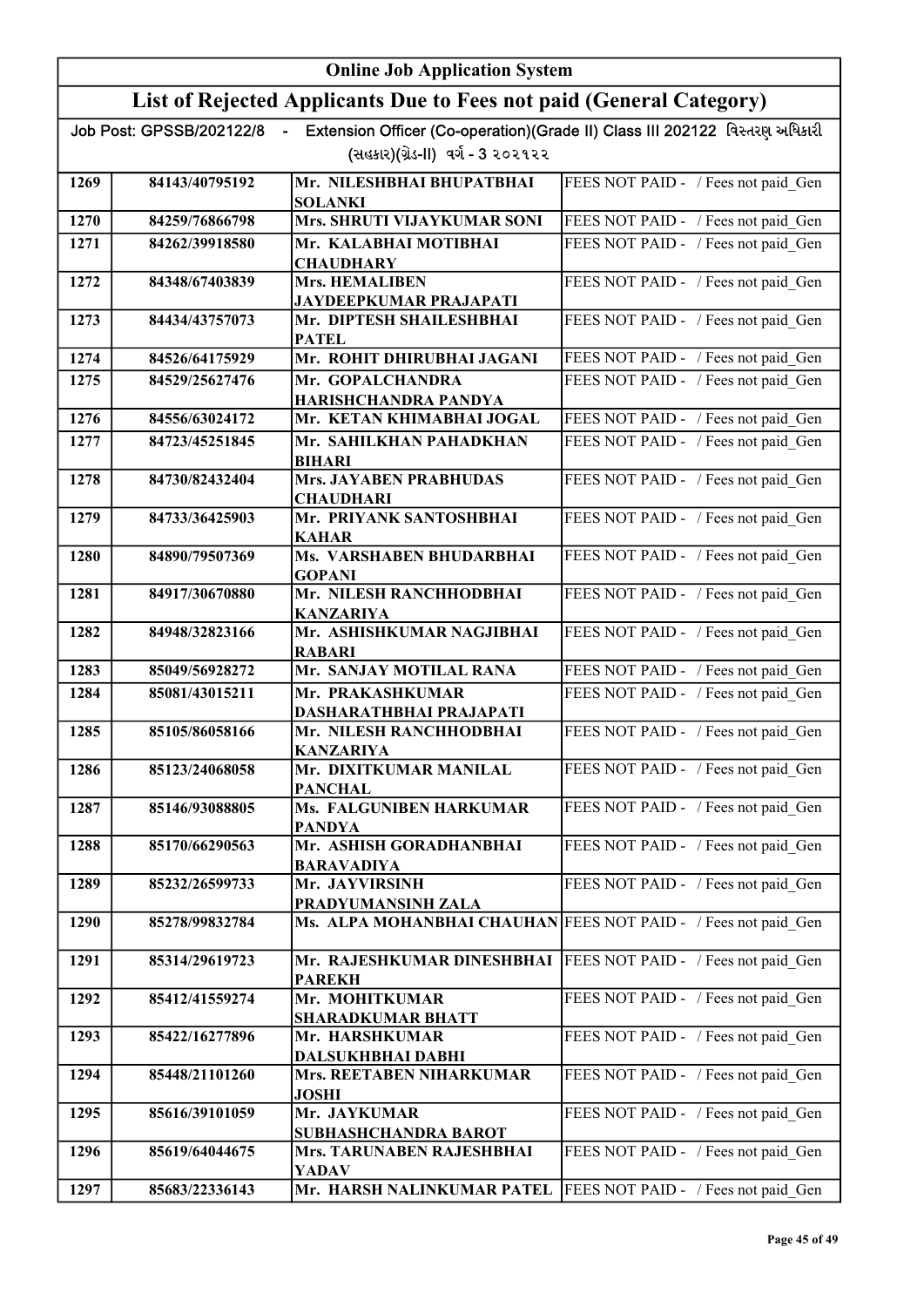|      | <b>Online Job Application System</b> |                                                                                  |                                                                             |
|------|--------------------------------------|----------------------------------------------------------------------------------|-----------------------------------------------------------------------------|
|      |                                      | List of Rejected Applicants Due to Fees not paid (General Category)              |                                                                             |
|      | Job Post: GPSSB/202122/8             |                                                                                  | Extension Officer (Co-operation)(Grade II) Class III 202122 વિસ્તરણ અધિકારી |
|      |                                      | (સહકાર)(ગ્રેડ-II) વર્ગ - 3 ૨૦૨૧૨૨                                                |                                                                             |
| 1298 | 85697/65037171                       | Mr. VISHALKUMAR SURESHBHAI   FEES NOT PAID - / Fees not paid Gen<br><b>BHATT</b> |                                                                             |
| 1299 | 85698/90367363                       | Mr. HARDIPSINH DOLATSINH<br><b>RATHOD</b>                                        | FEES NOT PAID - / Fees not paid Gen                                         |
| 1300 | 85728/78221100                       | Mr. BHARGAV RAMNIKBHAI<br><b>DOBARIYA</b>                                        | FEES NOT PAID - / Fees not paid Gen                                         |
| 1301 | 85733/53563209                       | Mr. JAYESHKUMAR RAYJIBHAI<br><b>VANKAR</b>                                       | FEES NOT PAID - / Fees not paid Gen                                         |
| 1302 | 85800/64413423                       | Ms. SANTOK SAMAT KARAVADRA                                                       | FEES NOT PAID - / Fees not paid Gen                                         |
| 1303 | 85816/87899802                       | Ms. PARVATIBAHEN BABUBHAI<br><b>BHARADA</b>                                      | FEES NOT PAID - / Fees not paid Gen                                         |
| 1304 | 85999/32893100                       | Mr. DEVAYAT KARSHANBHAI<br><b>BHADRAKA</b>                                       | FEES NOT PAID - / Fees not paid Gen                                         |
| 1305 | 86015/86658759                       | Mr. AJAYSING UDESING GOHIL                                                       | FEES NOT PAID - / Fees not paid Gen                                         |
| 1306 | 86051/48718033                       | Mr. SANJAYKUMAR DAHYABHAI<br><b>VAGHELA</b>                                      | FEES NOT PAID - / Fees not paid_Gen                                         |
| 1307 | 86068/95822167                       | Mr. NILESHKUMAR<br><b>BHARATBHAI PATEL</b>                                       | FEES NOT PAID - / Fees not paid Gen                                         |
| 1308 | 86173/50322394                       | Mr. PAVAN ASHVINBHAI<br><b>VIRPARIYA</b>                                         | FEES NOT PAID - / Fees not paid_Gen                                         |
| 1309 | 86215/71222787                       | Mr. VIJAYKUMAR<br>RAYSANGBHAI SOLANKI                                            | FEES NOT PAID - / Fees not paid_Gen                                         |
| 1310 | 86263/33401892                       | Mr. PRASHANTKUMAR<br>PARSHOTAM KAPADIYA                                          | FEES NOT PAID - / Fees not paid_Gen                                         |
| 1311 | 86281/45875760                       | Mr. HARDIK KUMAR<br><b>GANPATLAL TRIVEDI</b>                                     | FEES NOT PAID - / Fees not paid Gen                                         |
| 1312 | 86302/66007742                       | Mr. VIKRAM MERUBHAI<br><b>ODEDARA</b>                                            | FEES NOT PAID - / Fees not paid Gen                                         |
| 1313 | 86393/92895580                       | Ms. BHARTIBEN KANJIBHAI<br><b>DESAI</b>                                          | FEES NOT PAID - / Fees not paid Gen                                         |
| 1314 | 86395/93979615                       | Mrs. PRIYANKA JAYANTKUMAR<br><b>PANDYA</b>                                       | FEES NOT PAID - / Fees not paid Gen                                         |
| 1315 | 86433/68858178                       | Mr. PARESHKUMAR<br><b>GOVINDBHAI PRAJAPATI</b>                                   | FEES NOT PAID - / Fees not paid Gen                                         |
| 1316 | 86528/16117795                       | Mr. PRAVINSINH RAIJIBHAI<br><b>DABHI</b>                                         | FEES NOT PAID - / Fees not paid Gen                                         |
| 1317 | 86565/33771876                       | Ms. MARGIBAHEN RAMANBHAI<br><b>PATEL</b>                                         | FEES NOT PAID - / Fees not paid Gen                                         |
| 1318 | 86604/69288322                       | Mr. RISHABH PANKAJ<br><b>BHARDWAJ BHARDWAJ</b>                                   | FEES NOT PAID - / Fees not paid_Gen                                         |
| 1319 | 86694/57834985                       | Ms. MARGIBAHEN RAMANBHAI<br><b>PATEL</b>                                         | FEES NOT PAID - / Fees not paid Gen                                         |
| 1320 | 86756/98010461                       | Mrs. ANKITABEN RANJITSINH<br><b>DAMOR</b>                                        | FEES NOT PAID - / Fees not paid_Gen                                         |
| 1321 | 86886/78421277                       | Mr. DHRUVRAJSINH RANJITSINH<br><b>VAGHELA</b>                                    | FEES NOT PAID - / Fees not paid Gen                                         |
| 1322 | 87049/38463645                       | Mr. KARTIKKUMAR MANILAL<br><b>PATEL</b>                                          | FEES NOT PAID - / Fees not paid Gen                                         |
| 1323 | 87059/24082884                       | Ms. TRUPTI HARSHADBHAI<br><b>MACHCHHAR</b>                                       | FEES NOT PAID - / Fees not paid Gen                                         |
| 1324 | 87071/44630560                       | Mr. RAHULKUMAR<br>PARASOTTAMBHAI PARAMAR                                         | FEES NOT PAID - / Fees not paid Gen                                         |
| 1325 | 87110/41442228                       | Ms. KHYATI HARESHBHAI PATEL                                                      | FEES NOT PAID - / Fees not paid Gen                                         |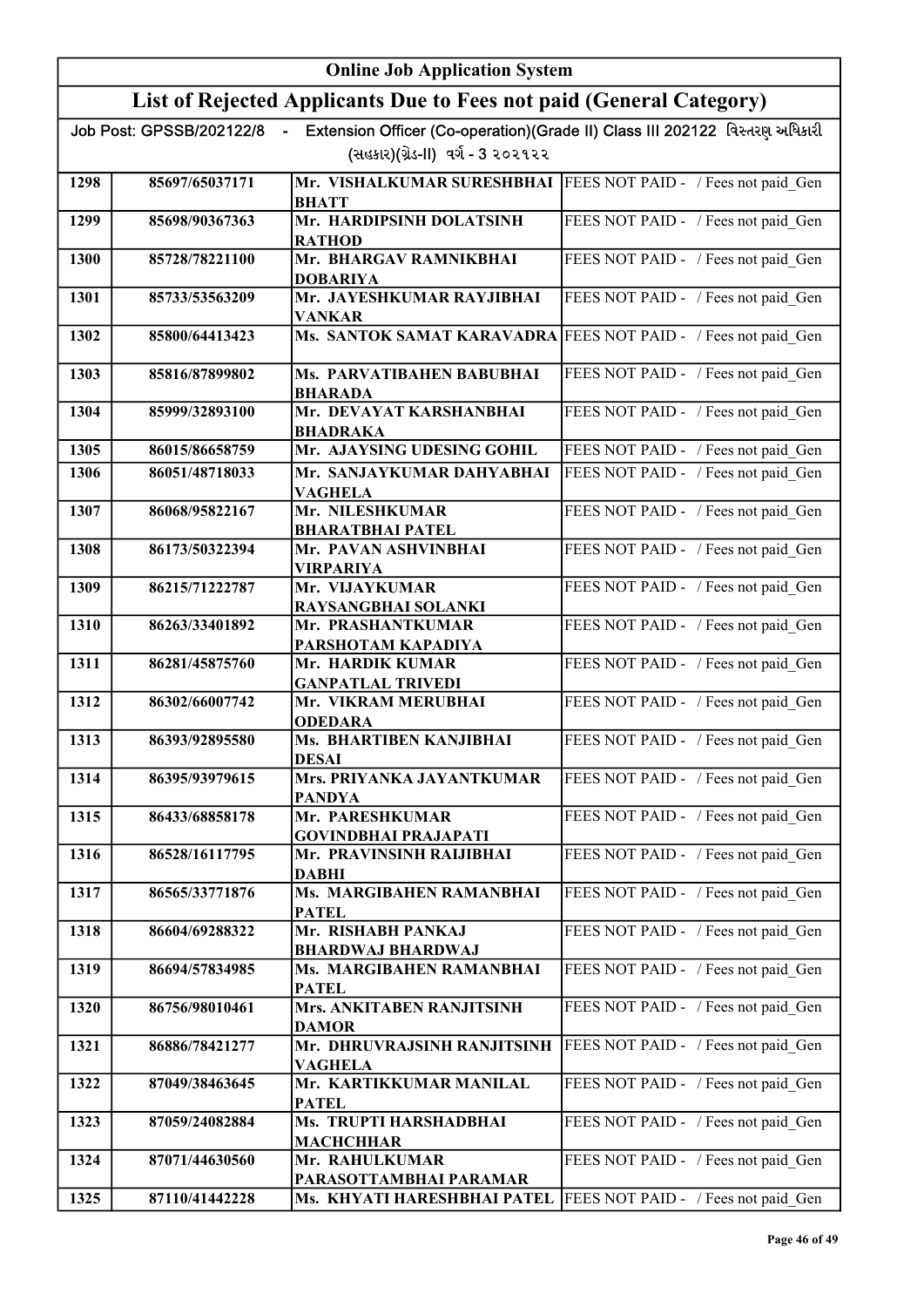|      | <b>Online Job Application System</b> |                                                                                |                                                                             |
|------|--------------------------------------|--------------------------------------------------------------------------------|-----------------------------------------------------------------------------|
|      |                                      | List of Rejected Applicants Due to Fees not paid (General Category)            |                                                                             |
|      | Job Post: GPSSB/202122/8<br>$\sim$   |                                                                                | Extension Officer (Co-operation)(Grade II) Class III 202122 વિસ્તરણ અધિકારી |
|      |                                      | (સહકાર)(ગ્રેડ-II) વર્ગ - 3 ૨૦૨૧૨૨                                              |                                                                             |
| 1326 | 87131/21071835                       | Mr. SANKET MANUBHAI PATEL                                                      | FEES NOT PAID - / Fees not paid Gen                                         |
| 1327 | 87194/20563416                       | Mr. YUVRAJSINH JAYDEEPSINH                                                     | FEES NOT PAID - / Fees not paid Gen                                         |
| 1328 | 87460/42279546                       | <b>CHAUHAN</b><br><b>Mrs. PANKITABEN</b>                                       | FEES NOT PAID - / Fees not paid Gen                                         |
|      |                                      | <b>BHUPENDRABHAI VADIYA</b>                                                    |                                                                             |
| 1329 | 87480/71253314                       | Ms. ANITABA VIJAYSINH<br><b>PARMAR</b>                                         | FEES NOT PAID - / Fees not paid Gen                                         |
| 1330 | 87499/86377621                       | Mr. SHAKTISINH SURENDRASINH<br><b>PADHIYAR</b>                                 | FEES NOT PAID - / Fees not paid Gen                                         |
| 1331 | 87650/92839398                       | Ms. HEENABEN DASHARATHSINH FEES NOT PAID - / Fees not paid Gen<br><b>BARIA</b> |                                                                             |
| 1332 | 87728/99216809                       | Mr. RAJ RAKESHBHAI SHAH                                                        | FEES NOT PAID - / Fees not paid Gen                                         |
| 1333 | 87767/53494020                       | Mr. KARTIKKUMAR<br>LAKHIRAMBHAI JOSHI                                          | FEES NOT PAID - / Fees not paid Gen                                         |
| 1334 | 87812/90170777                       | Ms. MUSKANBEN BABUBHAI<br><b>VAHORA</b>                                        | FEES NOT PAID - / Fees not paid Gen                                         |
| 1335 | 87875/36481095                       | Ms. URVIBEN BHARATBHAI GOTI                                                    | FEES NOT PAID - / Fees not paid Gen                                         |
| 1336 | 87897/68244093                       | Mr. NIKUNJ DHIRAJLAL PANDYA                                                    | FEES NOT PAID - / Fees not paid Gen                                         |
| 1337 | 88170/33328166                       | Mr. VIKRAMKUMAR<br>PEERSINGHJI RAJPUROHIT                                      | FEES NOT PAID - / Fees not paid Gen                                         |
| 1338 | 88256/76309876                       | Mr. GHANSHYAMBHAI<br><b>ASHOKBHAI CHAUHAN</b>                                  | FEES NOT PAID - / Fees not paid Gen                                         |
| 1339 | 88260/94847743                       | Mr. JAYPALSINH RAJENDRASINH<br><b>JADEJA</b>                                   | FEES NOT PAID - / Fees not paid Gen                                         |
| 1340 | 88282/11423984                       | Mr. DIGRAJ JITENDRSINH GOHIL                                                   | FEES NOT PAID - / Fees not paid Gen                                         |
| 1341 | 88304/25127796                       | Mr. YAGNESH MUKESHBHAI<br><b>PANCHAL</b>                                       | FEES NOT PAID - / Fees not paid Gen                                         |
| 1342 | 88357/20790345                       | Ms. NILAMBEN JAYANTILAL<br><b>PATEL</b>                                        | FEES NOT PAID - / Fees not paid_Gen                                         |
| 1343 | 88414/53042640                       | Mr. VIRAJKUMAR SANJAYBHAI<br><b>PANDYA</b>                                     | FEES NOT PAID - / Fees not paid Gen                                         |
| 1344 | 88428/67610523                       | <b>Ms. NEETABEN MANUJI</b><br><b>CHAVADA</b>                                   | FEES NOT PAID - / Fees not paid Gen                                         |
| 1345 | 88526/92197881                       | Mr. SAGARKUMAR KALUBHAI<br><b>MAKWANA</b>                                      | FEES NOT PAID - / Fees not paid Gen                                         |
| 1346 | 88629/74074275                       | Mr. SHAKTISINH SURENDRASINH<br><b>PADHIYAR</b>                                 | FEES NOT PAID - / Fees not paid Gen                                         |
| 1347 | 88699/25076303                       | Mr. VATS VINODBHAI PATEL                                                       | FEES NOT PAID - / Fees not paid Gen                                         |
| 1348 | 88895/98683693                       | Mr. DHAVALKUMAR<br><b>RAMESHBHAI PATEL</b>                                     | FEES NOT PAID - / Fees not paid Gen                                         |
| 1349 | 88977/67838317                       | Mr. VIPULKUMAR JYANTILAL<br><b>PRAJAPATI</b>                                   | FEES NOT PAID - / Fees not paid_Gen                                         |
| 1350 | 89092/96158797                       | Mr. TUSHARKUMAR<br><b>JITENDRAKUMAR BHATT</b>                                  | FEES NOT PAID - / Fees not paid_Gen                                         |
| 1351 | 89107/74278132                       | Mrs. MAMTA ANURAGBHAI<br><b>MANKAD</b>                                         | FEES NOT PAID - / Fees not paid Gen                                         |
| 1352 | 89325/37426167                       | Mr. HEPIN JANAKBHAI DAVE                                                       | FEES NOT PAID - / Fees not paid Gen                                         |
| 1353 | 89349/15433023                       | Mrs. RAJANIBALA HARSUKHLAL                                                     | FEES NOT PAID - / Fees not paid Gen                                         |
| 1354 | 89357/56218261                       | <b>BHALODIYA</b><br>Mr. RAMESH MAVABHAI<br><b>CHAUDHARY</b>                    | FEES NOT PAID - / Fees not paid Gen                                         |
| 1355 | 89398/60350303                       | Ms. GUNJAN NARENDRAKUMAR<br><b>LIMANI</b>                                      | FEES NOT PAID - / Fees not paid Gen                                         |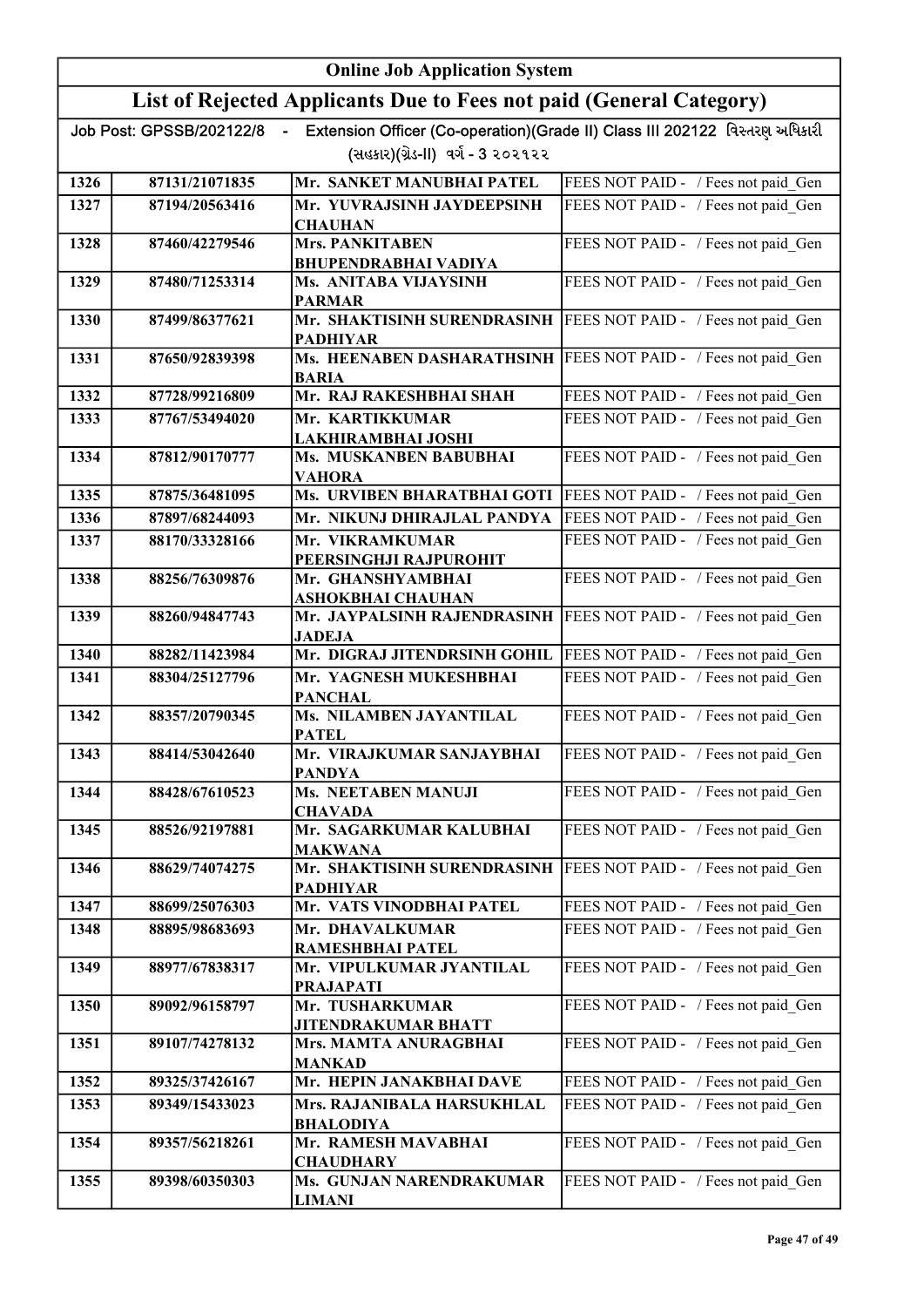|      |                                    | <b>Online Job Application System</b>                                                          |                                                                             |
|------|------------------------------------|-----------------------------------------------------------------------------------------------|-----------------------------------------------------------------------------|
|      |                                    | List of Rejected Applicants Due to Fees not paid (General Category)                           |                                                                             |
|      | Job Post: GPSSB/202122/8<br>$\sim$ |                                                                                               | Extension Officer (Co-operation)(Grade II) Class III 202122 વિસ્તરણ અધિકારી |
|      |                                    | (સહકાર)(ગ્રેડ-II) વર્ગ - 3 ૨૦૨૧૨૨                                                             |                                                                             |
| 1356 | 89414/14676046                     | Mr. SUNILKUMAR                                                                                | FEES NOT PAID - / Fees not paid Gen                                         |
| 1357 | 89499/99411335                     | <b>AVADHRAJSING KSHTRIYA</b><br>Mr. RAHULKUMAR SURESHBHAI                                     | FEES NOT PAID - / Fees not paid Gen                                         |
|      |                                    | <b>PATEL</b>                                                                                  |                                                                             |
| 1358 | 89504/91091903                     | Mr. RUTVIK RAJESHBHAI RAVAL   FEES NOT PAID - / Fees not paid Gen                             |                                                                             |
| 1359 | 89534/12800127                     | Mr. MOHAMMADTANVIR                                                                            | FEES NOT PAID - / Fees not paid Gen                                         |
| 1360 | 89865/54367629                     | MOHAMMADIQBAL SAIYED<br>Mr. HARSH SHAILESH BHAI                                               | FEES NOT PAID - / Fees not paid Gen                                         |
|      |                                    | <b>BHATT</b>                                                                                  |                                                                             |
| 1361 | 89900/46905977                     | Mr. UMESHKUMAR<br><b>MANSUKHBHAI CHAUHAN</b>                                                  | FEES NOT PAID - / Fees not paid Gen                                         |
| 1362 | 89920/49768584                     | Mr. SURAJKUMAR                                                                                | FEES NOT PAID - / Fees not paid Gen                                         |
|      |                                    | <b>ASHOKKUMAR BAROT</b>                                                                       |                                                                             |
| 1363 | 90095/14061816                     | Ms. RUCHI JAYESHBHAI JOSHI                                                                    | FEES NOT PAID - / Fees not paid Gen                                         |
| 1364 | 90156/89199934                     | Mr. DAOUD ABDULJABBAR<br><b>QURESHI</b>                                                       | FEES NOT PAID - / Fees not paid Gen                                         |
| 1365 | 90192/63675502                     | Mr. ANSH LAXMANBHAI SIVORA                                                                    | FEES NOT PAID - / Fees not paid Gen                                         |
| 1366 | 90305/33384494                     | Mr. BRIJESH MANSINHBHAI<br><b>BARAD</b>                                                       | FEES NOT PAID - / Fees not paid Gen                                         |
| 1367 | 90317/59593582                     | Mr. ANKIT VISHWAPRAKASH<br><b>SINGH</b>                                                       | FEES NOT PAID - / Fees not paid Gen                                         |
| 1368 | 90424/22820282                     | Mr. VIJAYKUMAR NATUBHAI<br><b>PADHIYAR</b>                                                    | FEES NOT PAID - / Fees not paid Gen                                         |
| 1369 | 90432/99811620                     | Mrs. SHILPA MITHUN PAWAR                                                                      | FEES NOT PAID - / Fees not paid Gen                                         |
| 1370 | 90447/43393402                     | Mr. ANIRUDDHSINH<br><b>JASHAVANTSINH CHAUHAN</b>                                              | FEES NOT PAID - / Fees not paid Gen                                         |
| 1371 | 90498/76872157                     | Mr. KAUSHIKBHAI<br>HARAJIVANBHAI DHANDHALYA                                                   | FEES NOT PAID - / Fees not paid Gen                                         |
| 1372 | 90581/10458470                     | Mr. SHAKARBHAI NAGAJIBHAI                                                                     | FEES NOT PAID - / Fees not paid Gen                                         |
| 1373 | 90587/20668343                     | <b>DESAI</b><br>Mrs. KINJALBEN BABUBHAI                                                       | FEES NOT PAID - / Fees not paid Gen                                         |
|      |                                    | <b>CHAUDHARI</b>                                                                              |                                                                             |
| 1374 | 90610/69684864                     | Mr. BHAUTIK PRAHLADBHAI<br><b>RAVAL</b>                                                       | FEES NOT PAID - / Fees not paid Gen                                         |
| 1375 | 90661/35726028                     | Ms. NIDHI BHAVIKKUMAR MODI                                                                    | FEES NOT PAID - / Fees not paid Gen                                         |
| 1376 | 90703/27462723                     | <b>Mrs. RANJANBEN</b>                                                                         | FEES NOT PAID - / Fees not paid Gen                                         |
| 1377 | 90711/52775407                     | RAJNIKANTBHAI SHRIMALI<br>Mr. DHAVALKUMAR                                                     | FEES NOT PAID - / Fees not paid_Gen                                         |
|      |                                    | <b>MANOJBHAI SOLANKI</b>                                                                      |                                                                             |
| 1378 | 90736/56858864                     | Mr. HIMANSHUKUMAR<br>MUKESHBHAI PATEL                                                         | FEES NOT PAID - / Fees not paid Gen                                         |
| 1379 | 90738/50975330                     | Ms. HIRALBEN VIKRAMSINH<br><b>CHAUHAN</b>                                                     | FEES NOT PAID - / Fees not paid_Gen                                         |
| 1380 | 90829/67742819                     | Ms. KAILASHBEN CHANDRASINH<br><b>BARIA</b>                                                    | FEES NOT PAID - / Fees not paid Gen                                         |
| 1381 | 90846/35350081                     | Ms. SHRADDHA RAMESHBHAI<br><b>BARIA</b>                                                       | FEES NOT PAID - / Fees not paid_Gen                                         |
| 1382 | 90917/83606425                     | Mr. PANKAJKUMAR                                                                               | FEES NOT PAID - / Fees not paid_Gen                                         |
| 1383 | 91021/47746172                     | <b>PRATAPSINH PADHIYAR</b><br>Mr. KRUNAL SHANTILAL AKHANI FEES NOT PAID - / Fees not paid Gen |                                                                             |
| 1384 | 91067/72692490                     | Ms. SHEFALIBEN RAJENDRASINH<br><b>SOLANKI</b>                                                 | FEES NOT PAID - / Fees not paid Gen                                         |